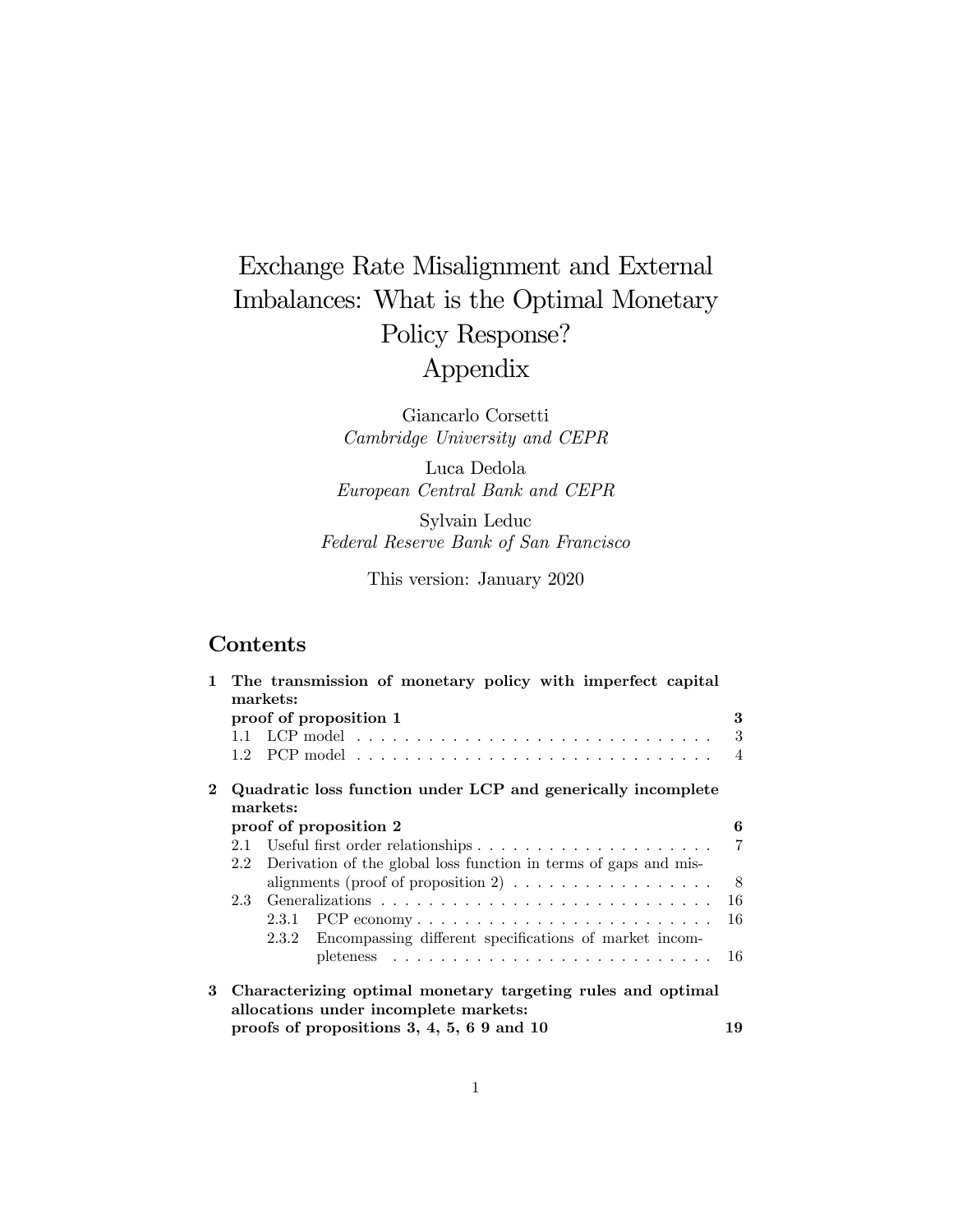| 3.1 |       | LCP economy $\ldots \ldots \ldots \ldots \ldots \ldots \ldots \ldots \ldots \ldots$ | 19 |
|-----|-------|-------------------------------------------------------------------------------------|----|
|     | 3.1.1 | Proofs of propositions $3$ and $4 \ldots \ldots \ldots \ldots \ldots$               | 19 |
|     | 3.1.2 |                                                                                     | 28 |
|     | 3.1.3 | Elasticity thresholds in Section 5.2                                                | 32 |
|     | 3.1.4 | Constrained optimal allocation under LCP and proof of                               |    |
|     |       | Proposition $9 \ldots \ldots \ldots \ldots \ldots \ldots \ldots \ldots$             | 34 |
|     |       |                                                                                     | 40 |
|     | 3.2.1 | Proof Proposition $6 \ldots \ldots \ldots \ldots \ldots \ldots$                     | 40 |
|     | 3.2.2 | Solving explicitly for the constrained optimal allocation                           | 45 |
|     | 3.2.3 | Comparison with strict PPI price stability and proof of                             |    |
|     |       |                                                                                     | 50 |
|     |       | Costly intermediation and stationarity of net foreign assets                        | 55 |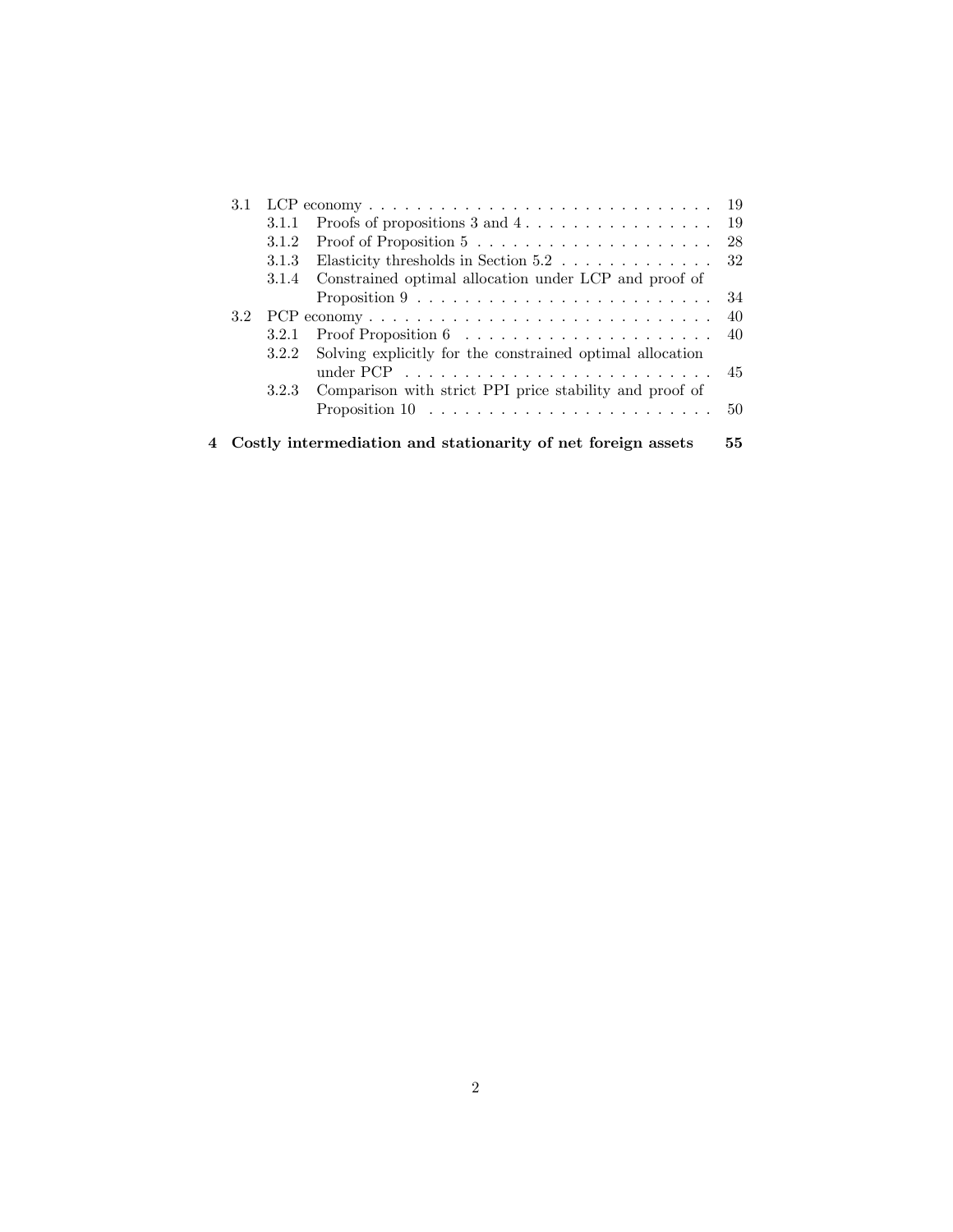# 1 The transmission of monetary policy with imperfect capital markets: proof of proposition 1

In this section of the appendix, we analyze how monetary policy impacts the welfare-relevant gaps defined in Section 3.2, and offer the proof of Proposition 1 in the text. As is well known, there are notable differences in the transmission of monetary decisions across LCP and PCP economies. Specifically, a monetary expansion causing nominal depreciation weakens the terms of trade under PCP but tends to strengthen the terms of trade under LCP. Here, our specific interest is to understand how monetary transmission is affected by financial distortions.

# 1.1 LCP model

Starting with the LCP model, consider for simplicity a Home monetary shock such that CPI inflation follows an autoregressive process,  $a_H \pi_{H+s} + (1 - a_H) \pi_{F+s} =$  $\rho^s \pi > 0$ ,  $s \geq 0$  assuming that the Foreign monetary authority responds by keeping CPI price stability, i.e.,  $a_{\text{H}} \pi^*_{Ft+s} + (1 - a_{\text{H}}) \pi^*_{Ht+s} = 0, s \geq 0$ . For the reasons explained in the text, we focus on the case  $\eta = 0$ , when the LCP model is relatively straightforward to solve. With  $\eta = 0$ , the responses of key variables to the above monetary policy shock are given in Table A1. In the table, since an expansionary Home monetary policy shock is obviously inefficient (all first-best deviations are equal to zero), the responses of welfare-relevant gaps coincide with the response of actual variables.

Table A1: The effect of a monetary policy shock under LCP  
\n
$$
\widetilde{\mathcal{W}}_{t+s} = \widetilde{\mathcal{W}}_t = \frac{(\sigma - 1)}{2(1 - a_H) + \sigma \left[2a_H\left((\phi - 1)\frac{1 - \nu_1}{\nu_2 - 1} + 1\right) - 1\right]} \frac{1 - \beta}{\frac{(1 - \alpha \beta)(1 - \alpha)}{\alpha}} \pi
$$
\n
$$
\widetilde{B}_t = (1 - a_H) \left\{ 2a_H\left((\phi - 1)\frac{(\beta \nu_2 - 1)}{\beta \nu_2} \frac{1}{1 - \beta \nu_1} \widetilde{\mathcal{W}}_t + \frac{(\sigma - 1)}{\sigma} \frac{(1 - \rho)}{\frac{(1 - \alpha \beta)(1 - \alpha)}{\alpha}} \beta \pi \right\}
$$
\n
$$
\widetilde{T}_{t+s} + \widetilde{\Delta}_{t+s} = -\frac{1 - \nu_1^{s+1}}{1 - \nu_1} \frac{(\beta \nu_2 - 1)}{\beta \nu_2} \widetilde{\mathcal{W}}_{t+s}
$$
\n
$$
\widetilde{\Delta}_{t+s} = \frac{(1 - \rho \beta)}{(1 - \alpha \beta)(1 - \alpha)} \rho^s \pi - (2a_H - 1) \left[ 1 - \frac{1 - \nu_1^{s+1}}{1 - \nu_1} \frac{(\beta \nu_2 - 1)}{\beta \nu_2} \right] \widetilde{\mathcal{W}}_{t+s}
$$
\n
$$
\widetilde{B}_{t+s} = \frac{(1 - \rho \beta)}{(1 - \alpha \beta)(1 - \alpha)} \rho^s \pi - (2a_H - 1) \widetilde{\mathcal{W}}_{t+s}
$$
\n
$$
\sigma \widetilde{Y}_{H, t+s} = a_H \frac{(1 - \rho \beta)}{\frac{\alpha}{\alpha}} \rho^s \pi - (1 - a_H) \left[ 1 + 2a_H \left( \sigma \phi \frac{1 - \nu_1^{s+1}}{1 - \nu_1} \frac{(\beta \nu_2 - 1)}{\beta \nu_2} - 1 \right) \right] \widetilde{\mathcal{W}}_{t+s}
$$
\n
$$
\sigma \widetilde{Y}_{F, t+s} = (1 - a_H) \frac{(1 - \rho \beta)}{\frac{(1 - \alpha \beta)(1 - \alpha)}{\alpha}} \rho^s \pi + (1 - a_H) \left[
$$

When markets are incomplete, a monetary shock generally causes the wealth gap  $\mathcal{W}_t$  to deviate from zero (recall that in the bond economy  $E_t\mathcal{W}_{t+1} = \mathcal{W}_t$ ) implying that the effects of a monetary policy shock under incomplete markets are generally different than those under complete markets. A monetary expansion can open a wealth gap in different directions, depending on elasticities, as stated in Proposition 1. By the same token, a monetary expansion can lead to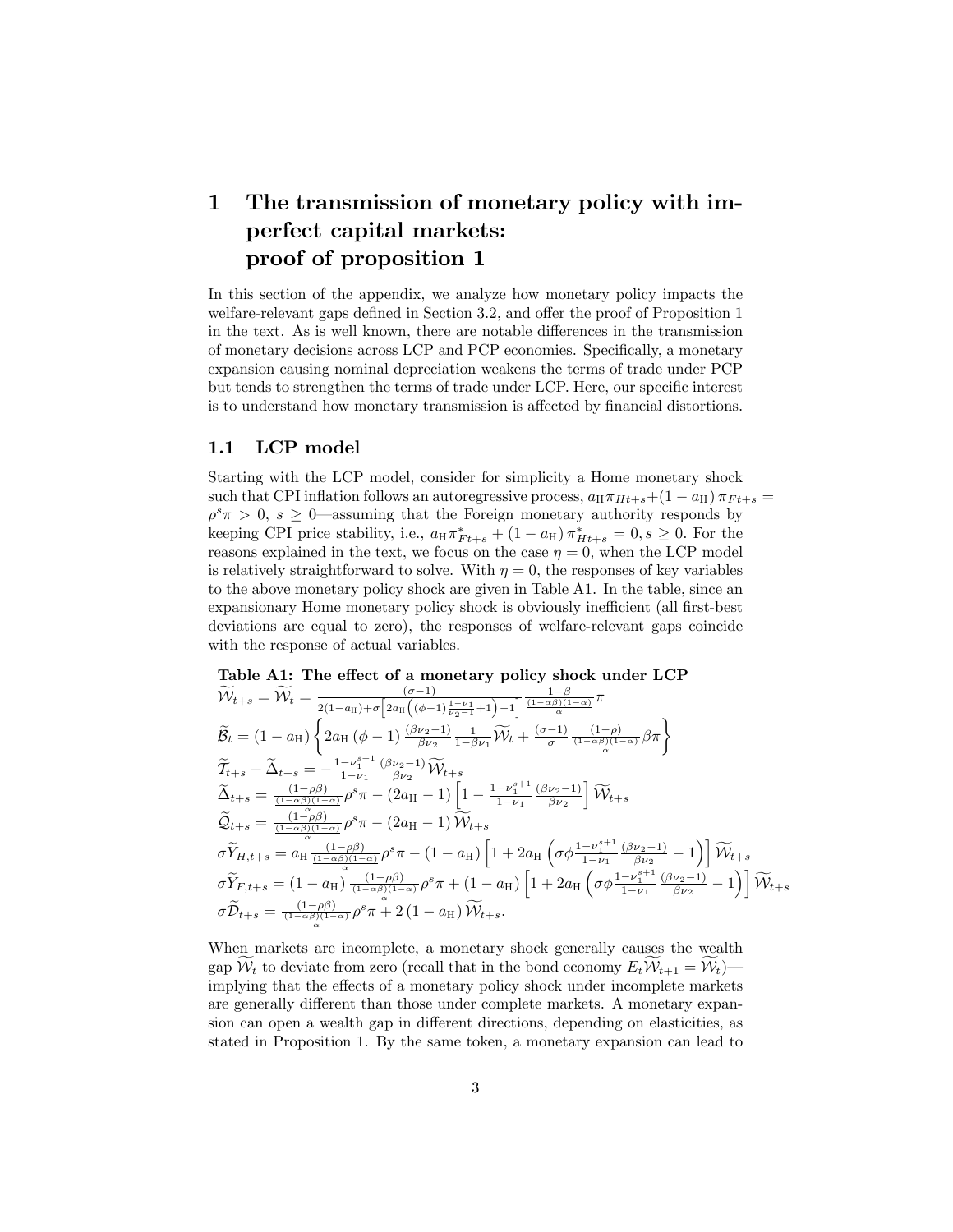either an external surplus or an external deficit. In turn, a positive  $\widetilde{\mathcal{W}}_t$  would attenuate (or amplify) the effects of monetary policy on domestic output and the real exchange rate (domestic consumption and foreign output).

In a few notable special cases, however, the effects of monetary policy are the same as in economies with complete markets. One such case is  $\sigma = 1$  (log consumption utility), where  $\mathcal{W}_t = 0$ , and neither capital flows  $\mathcal{B}_t$ , nor the relative price misalignment,  $\mathcal{T}_t + \Delta_t$ , are affected by monetary policy. In this special case, a monetary easing unambiguously results in positive domestic and foreign output gaps, a positive real exchange rate gap, and a higher relative demand gap. Relative to this benchmark, if the gap  $\mathcal{W}_t$  is positive the effects of monetary policy on the domestic output and the real exchange rate gaps are smaller, while the foreign output and the relative demand gaps react more. These differences reflect the fact that the misalignment  $\tilde{\mathcal{T}}_t+\tilde{\Delta}_t$  is negative when  $\tilde{\mathcal{W}}_t > 0$ , implying "expenditure switching" in favor of Foreign exports. The opposite is true if the wedge is negative: the domestic output and real exchange rate gaps react by more, while the transmission abroad is muted.

Proof of Proposition 1 under LCP. From the first equation in Table A1 it is clear that monetary easing brings about a positive wealth gap  $W_t > 0$  when  $\sigma > 1$  and  $\phi \geq 1$ , since both the numerator and denominator are positive under home bias ( $a_H \geq 1/2$ ). Under the same conditions it leads also to an (inefficient) capital outflow  $\widetilde{\mathcal{B}}_t = \widehat{\mathcal{B}}_t > 0$ , since both terms in the second equation in the Table A1 are positive.

# 1.2 PCP model

The transmission of monetary policy under PCP is shown in Table A2, where we also set  $\eta = 0$ . Relative to the previous table, monetary easing is now modelled as an increase in domestic PPI inflation  $\pi_{Ht+s} = \rho^s \pi > 0$ ,  $s \ge 0$ , again under the assumption that the Foreign monetary authority responds by keeping PPI price stability, i.e.,  $\pi^*_{Ft+s} = 0, s \geq 0$ .

Table A2: The effect of a monetary policy shock under PCP  
\n
$$
\widetilde{\mathcal{W}}_{t+s} = \widetilde{\mathcal{W}}_t = \frac{(2a_{\mathrm{H}}\phi - 1)\sigma - (2a_{\mathrm{H}} - 1)}{1 + (2a_{\mathrm{H}}\phi - 1)\sigma - (2a_{\mathrm{H}} - 1)} \frac{(1 - \beta)}{(1 - \alpha\beta)(1 - \alpha)}\pi
$$
\n
$$
\widetilde{\mathcal{B}}_t = (1 - a_{\mathrm{H}}) \frac{(2a_{\mathrm{H}}\phi - 1)\sigma - (2a_{\mathrm{H}} - 1)}{\sigma} \frac{1}{\sigma} \frac{1}{(1 - \alpha\beta)(1 - \alpha)}\beta\pi
$$
\n
$$
\widetilde{\mathcal{Q}}_{t+s} = (2a_{\mathrm{H}} - 1) \widetilde{T}_{t+s} = (2a_{\mathrm{H}} - 1) \left[ \frac{1}{(1 - \alpha\beta)(1 - \alpha)} \rho^s \pi - \widetilde{\mathcal{W}}_{t+s} \right]
$$
\n
$$
\sigma \widetilde{Y}_{H,t+s} = [1 + 2a_{\mathrm{H}} (1 - a_{\mathrm{H}}) (\sigma\phi - 1)] \frac{1}{(1 - \alpha\beta)(1 - \alpha)} \rho^s \pi - (1 - a_{\mathrm{H}}) \frac{2a_{\mathrm{H}} (\sigma\phi - 1) + 1}{\sigma} \widetilde{\mathcal{W}}_{t+s}
$$
\n
$$
\sigma \widetilde{Y}_{F,t+s} = -2a_{\mathrm{H}} (1 - a_{\mathrm{H}}) (\sigma\phi - 1) \frac{1}{(1 - \alpha\beta)(1 - \alpha)} \rho^s \pi + (1 - a_{\mathrm{H}}) \frac{2a_{\mathrm{H}} (\sigma\phi - 1) + 1}{\sigma} \widetilde{\mathcal{W}}_{t+s}
$$
\n
$$
\sigma \widetilde{\mathcal{D}}_{t+s} = \frac{(2a_{\mathrm{H}} - 1)}{(1 - \alpha\beta)(1 - \alpha)} \rho^s \pi + 2 (1 - a_{\mathrm{H}}) \widetilde{\mathcal{W}}_{t+s}^{\alpha}.
$$

An expansionary Home monetary policy shock also causes the gap  $\widetilde{\mathcal{W}}_t$  to deviate from zero under PCP: under incomplete markets, the effects of a monetary policy shock do not coincide with those under complete markets. Again there are a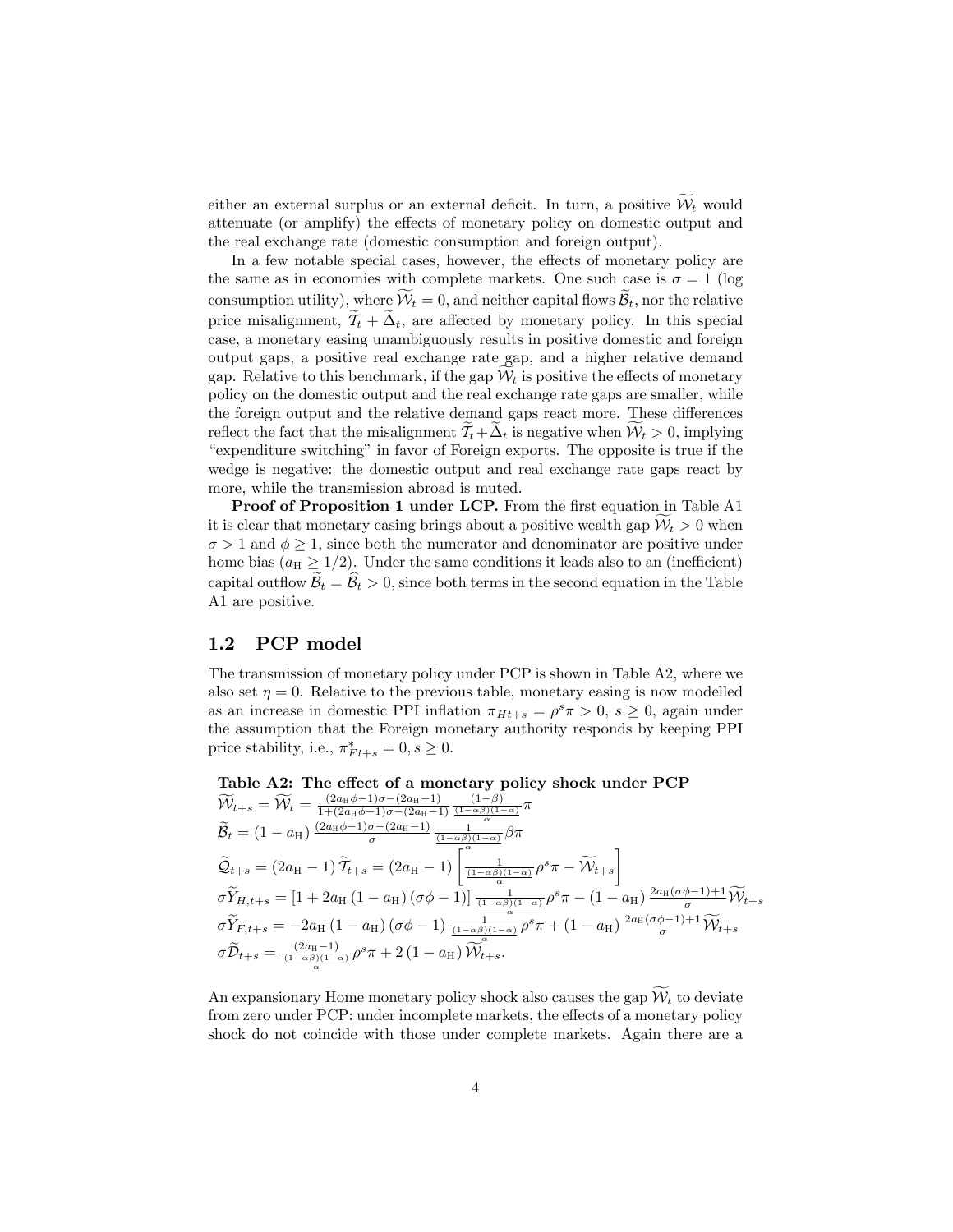few notable exceptions: under PCP, the special case in which monetary policy affects neither  $\widetilde{\mathcal{W}}_t (= 0)$  nor capital flows arises when  $\phi = \frac{1+\frac{2a_H-1}{\sigma}}{2a_H}$ ; if  $\sigma = 1$ , then, this requires  $\phi = 1$ —a Cobb-Douglas consumption aggregator. In this special case, just like under complete markets, a monetary easing unambiguously results in a higher domestic output, relative demand and real exchange rate gaps. However, foreign output is affected only when  $\sigma \phi \neq 1$ , and increases if  $\sigma \phi < 1$ . namely, when goods are Edgeworth-complement. Relative to the benchmark with  $\phi = \frac{1+\frac{2a_{\text{H}}-1}{2a_{\text{H}}}}{2a_{\text{H}}}}$ , similar to LCP, a positive (negative) wealth gap means that the effects of monetary policy on domestic output and the real exchange rate are smaller (larger) than under complete markets, while domestic consumption and foreign output react more (less). These effects reflect the fact that the response of the terms of trade,  $\mathcal{T}_t$ , is also smaller (larger), implying a weaker (stronger) expenditure switching in favor of Home goods. Therefore, also under PCP a positive  $W_t > 0$  may be associated with either outflows or inflows of capital, in turn attenuating or amplifying the effects of monetary policy on domestic output and the real exchange rate (domestic consumption and foreign output).

Proof of Proposition 1 under PCP. From the first equation in Table A2 the wealth gap is positive when the following condition hold:

$$
\phi > \frac{1 + \frac{2a_{\mathrm{H}} - 1}{\sigma}}{2a_{\mathrm{H}}}.
$$

From the second equation in the table, it is apparent that, for a monetary easing to lead to an inefficient capital outflow on impact,  $B_t > 0$ , it must also be the case that  $\phi > \frac{1+\frac{2a_H-1}{\sigma}}{2a_H}$ .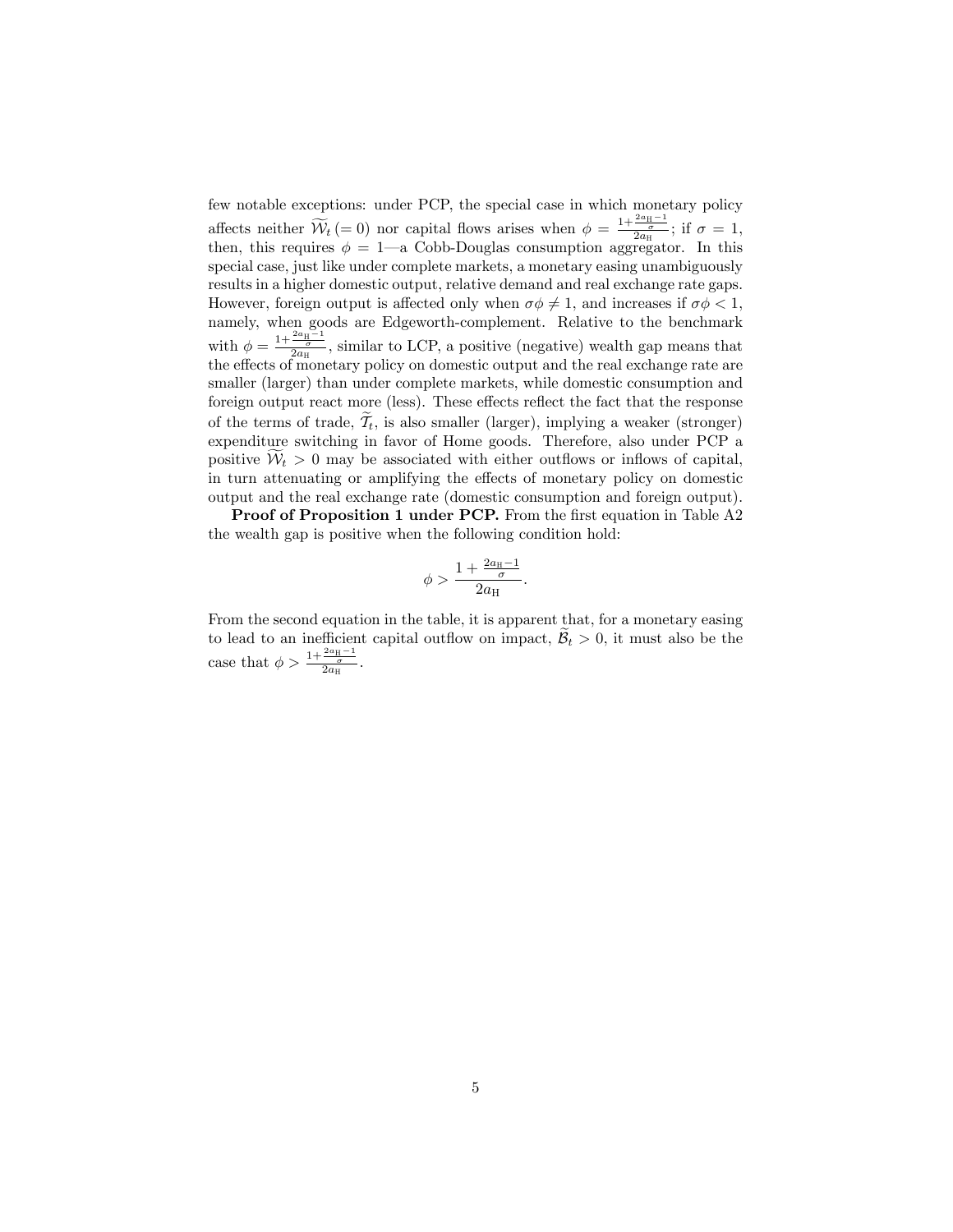# 2 Quadratic loss function under LCP and generically incomplete markets: proof of proposition 2

In this section of the appendix we derive the quadratic loss function under LCP and generically incomplete markets. The PCP case can be understood as a special case where law of one price (LOOP) deviations are set to zero.

Write the one-period utility flow:

$$
U(C) - V(L) = \zeta_C \frac{C^{1-\sigma} - 1}{1 - \sigma} - \varpi \frac{L^{1+\eta}}{1 + \eta},
$$

Under the assumption of an efficient steady state with subsidy  $\frac{(\theta-1)(1-\overline{\tau})}{\theta}$ 1, so that  $U'(C) = -V'(L)$ , the second order approximation of utility is as follows:

$$
\widehat{C}_t - \widehat{Y}_{H,t} + \left(\frac{1-\sigma}{2}\widehat{C}_t + \widehat{\zeta}_{C,t}\right)\widehat{C}_t - (1+\eta)\left(\frac{1}{2}\widehat{Y}_{H,t} - \widehat{\zeta}_{Y,t}\right)\widehat{Y}_{H,t} + \n-\frac{1}{2}\frac{\theta\alpha}{(1-\alpha\beta)(1-\alpha)}\left[a_H\pi_{H,t}^2 + (1-a_H)\pi_{H,t}^{*2}\right] + t.i.p. + o\left(\varepsilon^3\right),
$$

where we have used the log-linear approximation to the aggregate production function:  $\widehat{Y}_{H,t} = \widehat{\zeta}_{Y,t} + \widehat{L}_t$ . Inflation rates appear in this expression because the second order approximation of labor effort is proportional to price dispersion, which in turn is a function of sectoral inflation rates under LCP and Calvo price-setting with symmetric probabilities  $\alpha$  (see Engel (2009)).

Similarly, for the Foreign country we have,

$$
\widehat{C}_t^* - \widehat{Y}_{F,t} + \left(\frac{1-\sigma}{2}\widehat{C}_t^* + \widehat{\zeta}_{C^*,t}\right)\widehat{C}_t^* - (1+\eta)\left(\frac{1}{2}\widehat{Y}_{F,t} - \widehat{\zeta}_{Y,t}^*\right)\widehat{Y}_{F,t} + \n-\frac{1}{2}\frac{\theta\alpha}{(1-\alpha\beta)(1-\alpha)}\left[a_H\pi_{F,t}^{*2} + (1-a_H)\pi_{F,t}^2\right] + t.i.p. + o\left(\varepsilon^3\right),
$$

Under cooperation, the global policy objective function  $\mathcal{L}_t^W$  will be the sum of the two country-specific terms.

$$
\mathcal{L}_t^W = (\hat{C}_t + \hat{C}_t^*) - (\hat{Y}_{H,t} + \hat{Y}_{F,t}) + \left(\frac{1-\sigma}{2}(\hat{C}_t + \hat{\zeta}_{C,t})\right)\hat{C}_t + \left(\frac{1-\sigma}{2}\hat{C}_t^* + \hat{\zeta}_{C^*,t}\right)\hat{C}_t^* \n- (1+\eta)\left(\frac{1}{2}\hat{Y}_{H,t} - \hat{\zeta}_{Y,t}\right)\hat{Y}_{H,t} - (1+\eta)\left(\frac{1}{2}\hat{Y}_{F,t} - \hat{\zeta}_{Y,t}^*\right)\hat{Y}_{F,t} + \n- \frac{1}{2}\frac{\theta\alpha}{(1-\alpha\beta)(1-\alpha)}\left(\left[a_H\pi_{H,t}^2 + (1-a_H)\pi_{H,t}^2\right] + \left[a_H\pi_{F,t}^{*2} + (1-a_H)\pi_{F,t}^2\right]\right) \n+ t.i.p. + o\left(\varepsilon^3\right),
$$

The objective of this appendix is to rewrite the above as a quadratic loss function in terms of gaps and misalignments.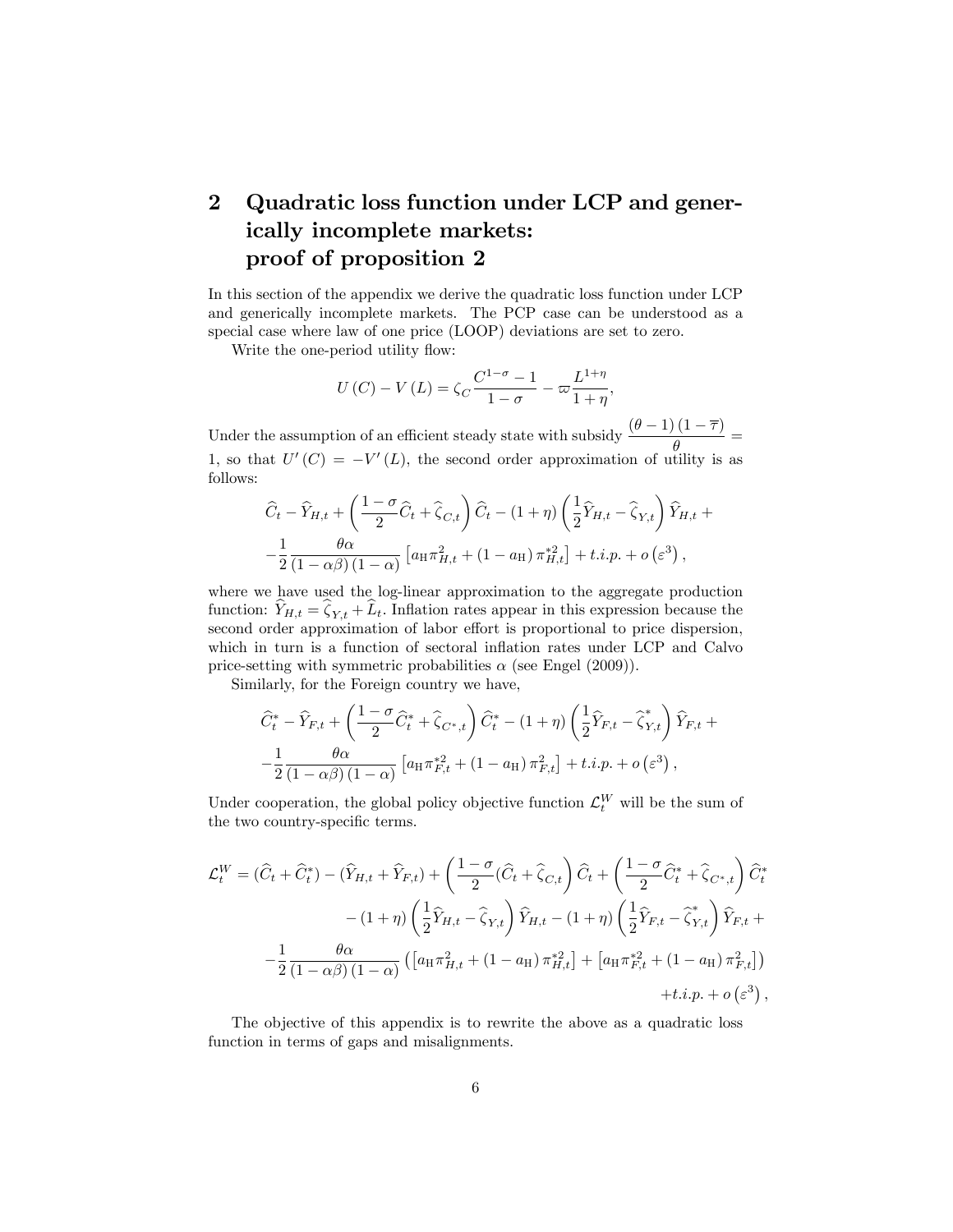# 2.1 Useful first order relationships

We begin by writing some useful relations. The real exchange rate is related to the terms of trade and deviations from the law of one price as follows:

$$
\widehat{Q}_t = (2a_H - 1)\widehat{T}_t + 2a_H\widehat{\Delta}_t. \tag{1}
$$

The first order approximations of  $C_t$  and  $C_t^*$ , are given by,

$$
\begin{aligned}\n\widehat{C}_t^* &= \widehat{C}_t - \sigma^{-1} \left[ \widehat{\mathcal{Q}}_t + \widetilde{W}_t + \left( \widehat{\zeta}_{C,t} - \widehat{\zeta}_{C,t}^* \right) \right] \\
\widehat{C}_t &= \frac{1}{2} \left\{ \widehat{Y}_{H,t} + \widehat{Y}_{F,t} + \sigma^{-1} \left[ \widehat{\mathcal{Q}}_t + \widetilde{W}_t + \left( \widehat{\zeta}_{C,t} - \widehat{\zeta}_{C,t}^* \right) \right] \right\},\n\end{aligned}
$$
\n(2)

The first order approximations of  $C_t$  and  $C_t^*$  imply,

$$
-(\widehat{C}_t - \widehat{Y}_{H,t}) = \widehat{C}_t^* - \widehat{Y}_{F,t} =
$$
\n
$$
\frac{1}{2} \left\{ \widehat{Y}_{H,t} - \widehat{Y}_{F,t} - \sigma^{-1} \left[ \widehat{\mathcal{Q}}_t + \widetilde{\mathcal{W}}_t + \left( \widehat{\zeta}_{C,t} - \widehat{\zeta}_{C,t}^* \right) \right] \right\}
$$
\n(3)

The first order approximation of aggregate demand yields,

$$
\begin{aligned}\n\widehat{C}_t &= \widehat{Y}_{H,t} - (1 - a_H) \,\sigma^{-1} \left[ \sigma \phi \widehat{T}_t + (\sigma \phi - 1) \,\widehat{\mathcal{Q}}_t - \widetilde{\mathcal{W}}_t - \left( \widehat{\zeta}_{C,t} - \widehat{\zeta}_{C,t}^* \right) \right] \\
\widehat{C}_t^* &= \widehat{Y}_{F,t} + (1 - a_H) \,\sigma^{-1} \left[ \sigma \phi \widehat{T}_t + (\sigma \phi - 1) \,\widehat{\mathcal{Q}}_t - \widetilde{\mathcal{W}}_t - \left( \widehat{\zeta}_{C,t} - \widehat{\zeta}_{C,t}^* \right) \right]\n\end{aligned}
$$

Combining the first order approximations of aggregate demand, we obtain,

$$
\widehat{C}_t = \widehat{Y}_{H,t} - \frac{1 - a_H}{\sigma} \left[ 2a_H \phi \sigma \left( \widehat{T}_t + \widehat{\Delta}_t \right) - \widehat{\mathcal{Q}}_t - \widetilde{\mathcal{W}}_t - \left( \widehat{\zeta}_{C,t} - \widehat{\zeta}_{C,t}^* \right) \right].
$$

Combining the two expressions for consumption, we obtain the following expression for the terms of trade:

$$
[4a_H (1 - a_H) (\sigma \phi - 1) + 1] \left( \widehat{T}_t + \widehat{\Delta}_t \right) =
$$
  

$$
\sigma \left( \widehat{Y}_{H,t} - \widehat{Y}_{F,t} \right) - (2a_H - 1) \left[ \widetilde{W}_t + \widehat{\Delta}_t + \left( \widehat{\zeta}_{C,t} - \widehat{\zeta}_{C,t}^* \right) \right]
$$
 (4)

In addition, shocks can be expressed in terms of efficient output and the terms of trade,

$$
\widehat{\zeta}_{C,t} + (1+\eta)\widehat{\zeta}_{Y,t} = (5)
$$

$$
(\eta + \sigma)\widehat{Y}_{H,t}^{fb} - [2a_H(1 - a_H)(\sigma\phi - 1)]\left(\widehat{\mathcal{I}}_t^{fb}\right) + (1 - a_H)\left(\widehat{\zeta}_{C,t} - \widehat{\zeta}_{C,t}^*\right)
$$

Next, using the first order approximation for domestic consumption, we can rewrite domestic marginal costs as follows,

$$
\sigma \widehat{C}_t - \widehat{\zeta}_{C,t} + \eta \widehat{Y}_{H,t} - (1 + \eta) \widehat{\zeta}_{Y,t} + (1 - a_H) \left( \widehat{T}_t + \Delta_t \right) =
$$
\n
$$
(\eta + \sigma) \left( \widehat{Y}_{H,t} - \widehat{Y}_{H,t}^{fb} \right) +
$$
\n
$$
-(1 - a_H) \cdot \left[ (\sigma \phi - 1) \left( \widehat{T}_t - \widehat{T}_t^{fb} + \widehat{Q}_t - \widehat{Q}_t^{fb} \right) - \widetilde{W}_t - \Delta_t \right]
$$
\n(6)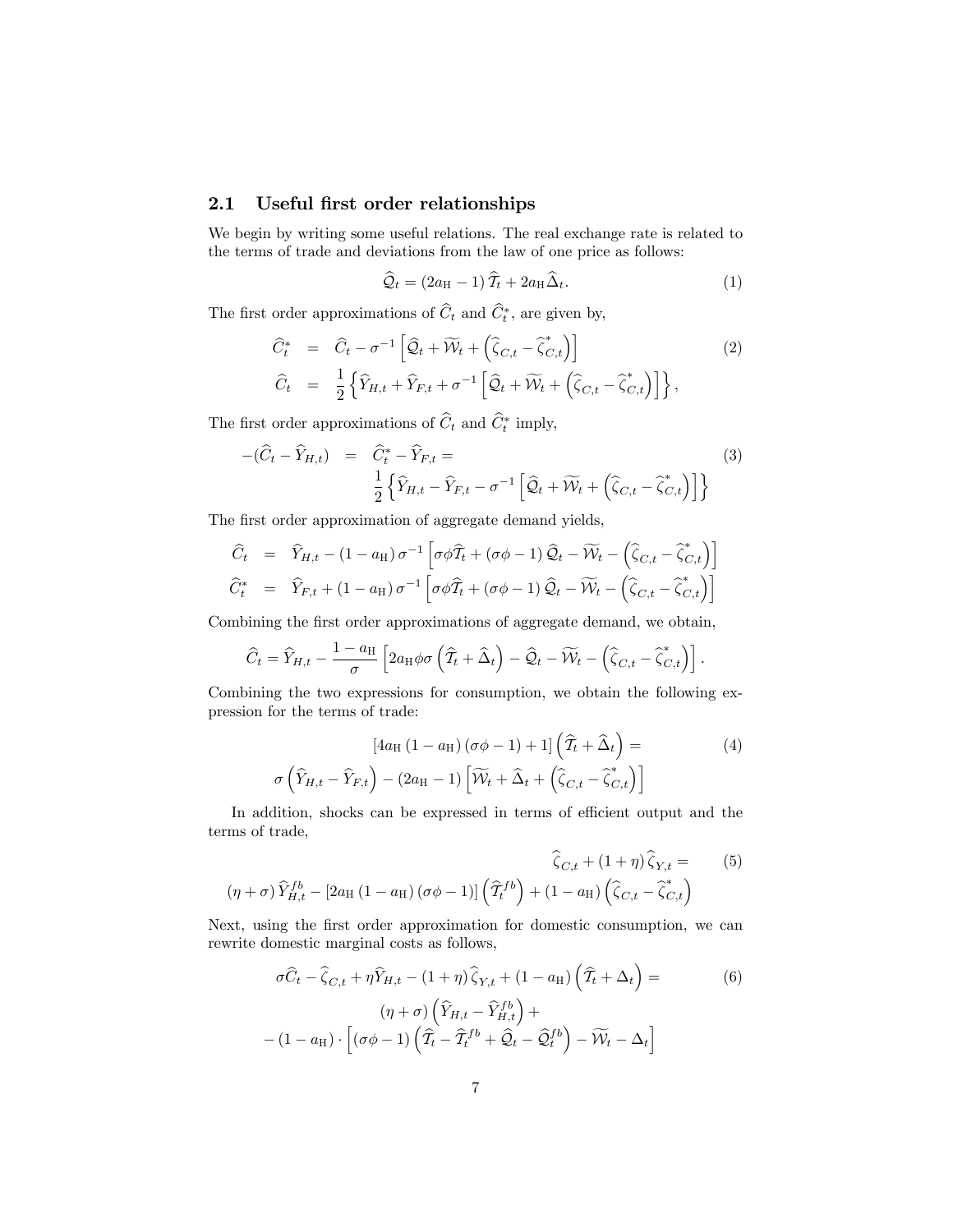Rearranging,

$$
\frac{\sigma}{2}\widehat{C}_t - \widehat{\zeta}_{C,t} + \frac{\eta}{2}\widehat{Y}_{H,t} - (1+\eta)\widehat{\zeta}_{Y,t} + \frac{1}{2}(1-a_H)\left(\widehat{T}_t + \Delta_t\right) = (7)
$$

$$
(\eta + \sigma)\left(\frac{1}{2}\widehat{Y}_{H,t} - \widehat{Y}_{H,t}^{fb}\right) - 2a_H(1-a_H)(\sigma\phi - 1)\left(\frac{1}{2}\left(\widehat{T}_t + \Delta_t\right) - \widehat{T}_t^{fb}\right) + \frac{1}{2}(1-a_H)\left(\widetilde{W}_t + \Delta_t - \left(\widehat{\zeta}_{C,t} - \widehat{\zeta}_{C,t}^*\right)\right)
$$

# 2.2 Derivation of the global loss function in terms of gaps and misalignments (proof of proposition 2)

To eliminate the linear terms from  $\mathcal{L}_t^W$ , we proceed as follows. First, we derive a second-order accurate expression for the sum of consumption across countries (the world aggregate demand) by summing up the budget constraints under LCP:

$$
\frac{P_{\rm H}}{P}(C_{\rm H} + C_{\rm H}^*) + \frac{SP_{\rm F}^*}{P}(C_{\rm F} + C_{\rm F}^*) = \frac{P_{\rm H}}{P}Y_{\rm H} + \frac{SP_{\rm F}^*}{P}Y_{\rm F}
$$
\n
$$
C + \mathcal{Q}C^* + \left(\frac{SP_{\rm F}^*}{P_{\rm F}} - 1\right)\frac{P_{\rm F}}{P}C_{\rm F} - \left(\frac{SP_{\rm H}^*}{P_{\rm H}} - 1\right)\frac{P_{\rm H}}{P}C_{\rm H}^* = \frac{P_{\rm H}}{P}Y_{\rm H} + \frac{P_{\rm F}^*}{P^*}\frac{SP^*}{P}Y_{\rm F}
$$
\n
$$
C + \mathcal{Q}C^* + (1 - a_{\rm H})\left[(\Delta_{\rm F} - 1)\left(\frac{P_{\rm F}}{P}\right)^{1-\phi}C + (\Delta_{\rm H}^{-1} - 1)\left(\frac{P_{\rm H}^*}{P^*}\right)^{1-\phi}\mathcal{Q}C^*\right] = \frac{P_{\rm H}}{P}Y_{\rm H} + \frac{P_{\rm F}^*}{P^*}\mathcal{Q}Y_{\rm F}.
$$

$$
C + \mathcal{Q}C^* + (1 - a_H) \left\{ \begin{array}{c} (\Delta_F - 1) \left[ a_H \mathcal{T}^{\phi - 1} \Delta_H^{\phi - 1} + (1 - a_H) \right]^{-1} C + \\ (\Delta_H^{-1} - 1) \left[ a_H \mathcal{T}^{1 - \phi} \Delta_F^{1 - \phi} + (1 - a_H) \right]^{-1} \mathcal{Q}C^* \end{array} \right\} =
$$

$$
\left[ a_H + (1 - a_H) \mathcal{T}^{1 - \phi} \Delta_H^{1 - \phi} \right]^{-\frac{1}{1 - \phi}} Y_H +
$$

$$
\left[ a_H + (1 - a_H) \mathcal{T}^{\phi - 1} \Delta_F^{\phi - 1} \right]^{-\frac{1}{1 - \phi}} \mathcal{Q}Y_F.
$$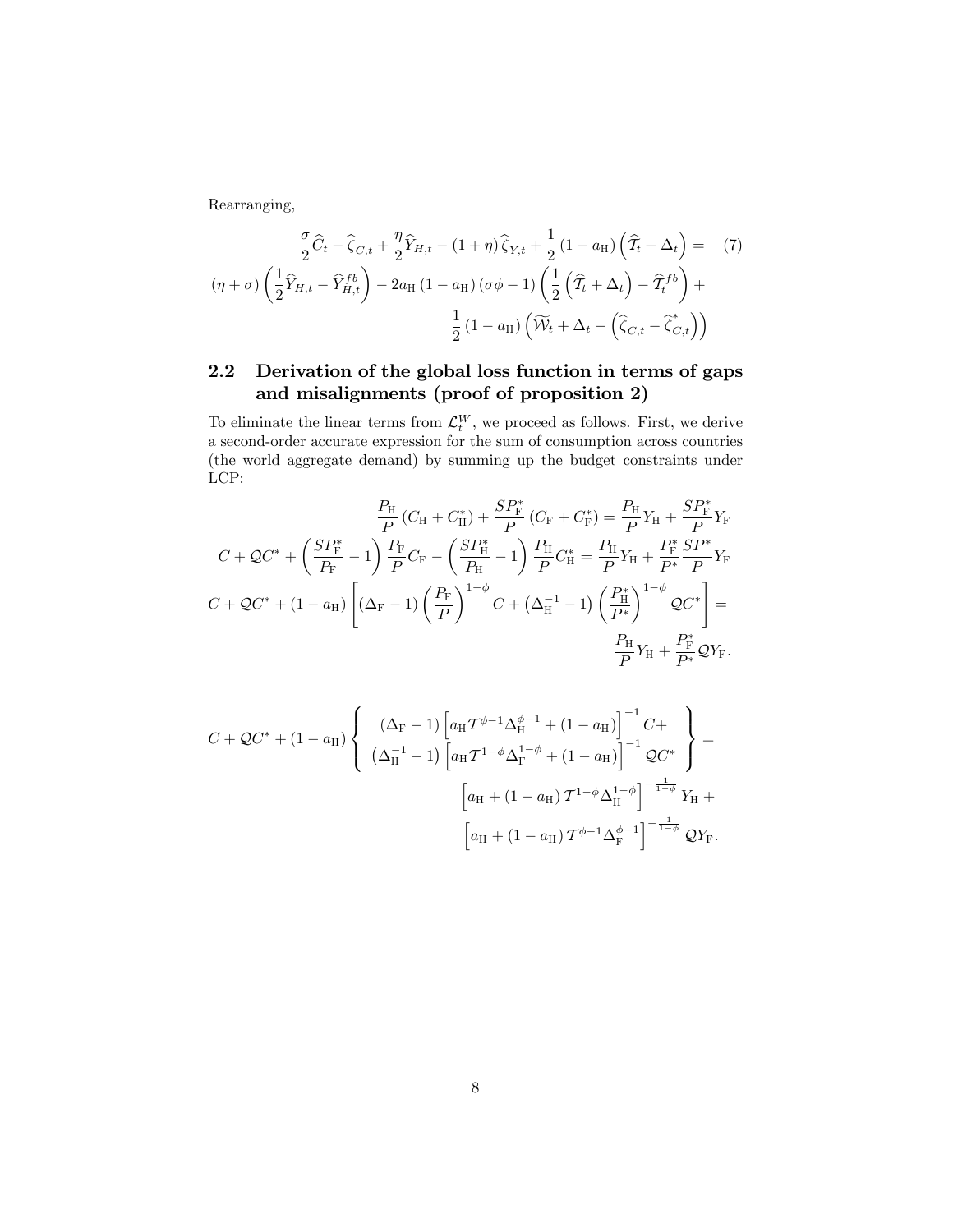The accurate second-order expression for the world demand is:

$$
\hat{C}_t + \hat{C}_t^* + \frac{1}{2} \left( \hat{C}_t^2 + \hat{C}_t^{*2} \right) + \hat{Q}_t + \frac{1}{2} \hat{Q}_t^2 + \hat{Q}_t \hat{C}_t^* +
$$
\n
$$
(1 - a_H) \left[ \begin{array}{c} \hat{\Delta}_{F,t} + \frac{1}{2} \hat{\Delta}_{F,t}^2 + \Delta_{F,t} \left( \hat{C}_t + a_H \left( 1 - \phi \right) \left( \hat{T}_t + \hat{\Delta}_{H,t} \right) \right) - \\ \left( \hat{\Delta}_{H,t} + \frac{1}{2} \hat{\Delta}_{H,t}^2 \right) + \hat{\Delta}_{H,t}^2 - \hat{\Delta}_{H,t} \left( \hat{C}_t^* + \hat{Q}_t - a_H \left( 1 - \phi \right) \left( \hat{T}_t + \hat{\Delta}_{F,t} \right) \right) \end{array} \right]
$$
\n
$$
= \hat{Y}_{H,t} + \hat{Y}_{F,t} + \frac{1}{2} \left( \hat{Y}_{H,t}^2 + \hat{Y}_{F,t}^2 \right) - (1 - a_H) \left[ \hat{T}_t + \hat{\Delta}_{H,t} + \frac{1}{2} \left( \hat{T}_t^2 + \hat{\Delta}_{H,t}^2 \right) \right] -
$$
\n
$$
(1 - a_H) \hat{Y}_{H,t} \left( \hat{T}_t + \hat{\Delta}_{H,t} \right) + (1 - a_H) \left[ \phi - 1 + (1 - a_H) \left( 1 - \phi \right) \left( \frac{1}{1 - \phi} + 1 \right) \right] \hat{T}_t \hat{\Delta}_{H,t} +
$$
\n
$$
\frac{1}{2} (1 - a_H) \left[ \phi + (1 - a_H) \left( 1 - \phi \right) \left( \frac{1}{1 - \phi} + 1 \right) \right] \left( \hat{T}_t^2 + \hat{\Delta}_{H,t}^2 \right) +
$$
\n
$$
(1 - a_H) \left[ \hat{T}_t + \hat{\Delta}_{F,t} + \frac{1}{2} \left( \hat{T}_t^2 + \hat{\Delta}_{F,t}^2 \right) \right] + \hat{Q}_t + \frac{1}{2} \hat{Q}_t^2 + \hat{Y}_{F,t} \hat{Q}_t + (1 - a_H) \hat{Y}_{F,t} \left( \hat{T
$$

As the linear terms in relative prices cancel out and under the maintained assumption of symmetry  $\widehat{\Delta}_{H,t} = \widehat{\Delta}_{F,t} = \widehat{\Delta}_t$ , we get:

$$
\widehat{C}_t + \widehat{C}_t^* + \frac{1}{2} \left( \widehat{C}_t^2 + \widehat{C}_t^{*2} \right) + (1 - a_H) \left( \widehat{C}_t - \widehat{C}_t^* - \widehat{Q}_t \right) \widehat{\Delta}_t =
$$
\n
$$
\widehat{Y}_{H,t} + \widehat{Y}_{F,t} + \frac{1}{2} \left( \widehat{Y}_{H,t}^2 + \widehat{Y}_{F,t}^2 \right) + \left( \widehat{Y}_{F,t} - \widehat{C}_t^* \right) \widehat{Q}_t +
$$
\n
$$
(1 - a_H) \left( \widehat{Y}_{F,t} - \widehat{Y}_{H,t} \right) \left( \widehat{T}_t + \widehat{\Delta}_t \right) + a_H \left( 1 - a_H \right) \phi \left( \widehat{T}_t + \widehat{\Delta}_t \right)^2 +
$$
\n
$$
(1 - a_H) \left( [1 - 2a_H \left( 1 - \phi \right)] \widehat{T}_t - 2a_H \left( 1 - \phi \right) \widehat{\Delta}_t \right) \widehat{\Delta}_t,
$$

Second, we substitute in the approximation to the sum of consumption—in addition, we subtract  $\frac{1}{2}(1-a_H)\,\hat{T}_t\left(\hat{Y}_{H,t}-\hat{Y}_{F,t}\right),\,\left(\frac{\sigma}{2}\hat{C}_t-\hat{\zeta}_{C,t}\right)\hat{Y}_{H,t}$  and  $\left(\frac{\sigma}{2}\hat{C}_t^*-\hat{\zeta}_{C,t}\right)\hat{Y}_{F,t}$ in order to have a second-order term in the product of output and marginal costs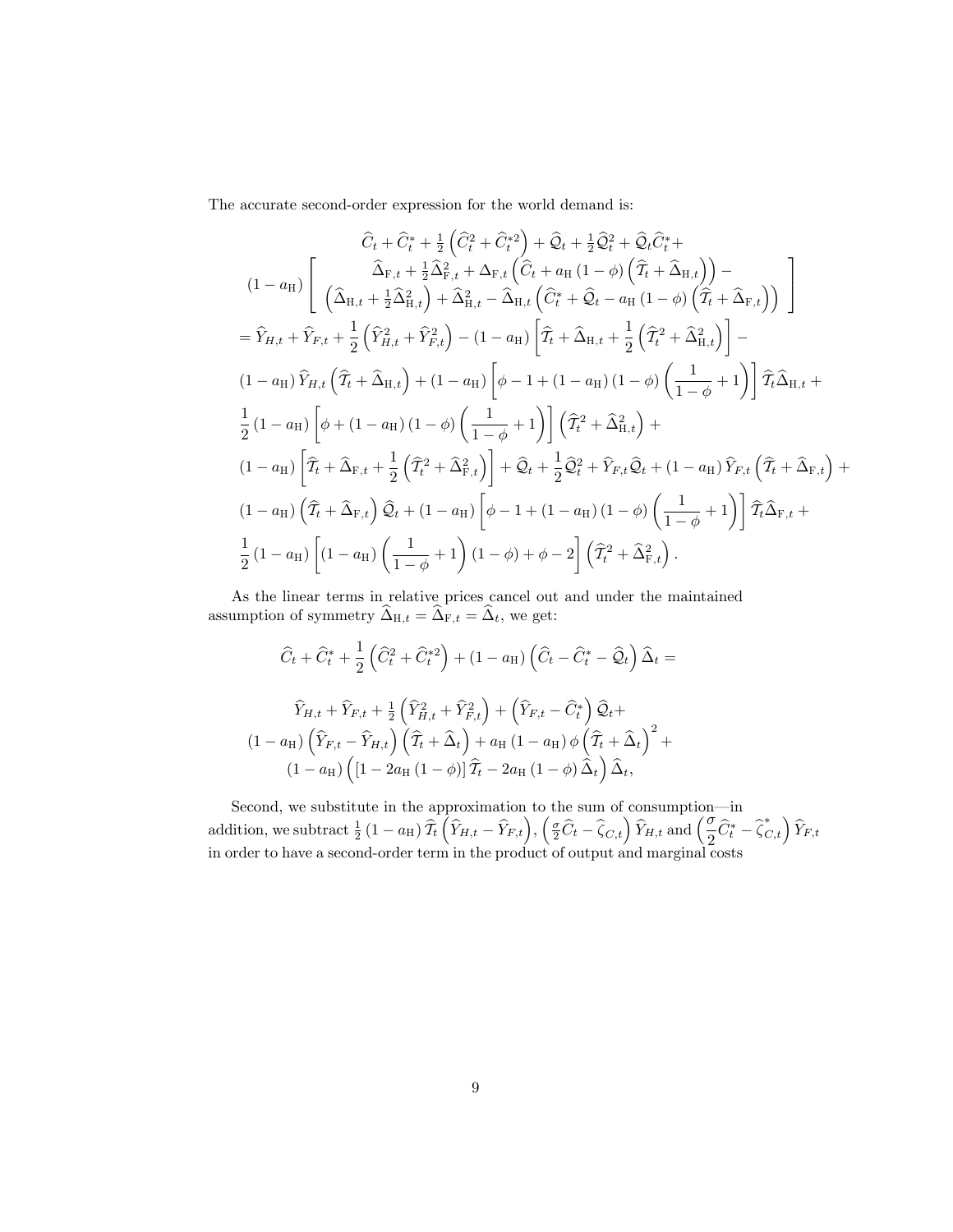for each country.

$$
\mathcal{L}_t^W \times \hat{C}_t + \hat{C}_t^* - \hat{Y}_{H,t} - \hat{Y}_{F,t} + \left(\frac{1-\sigma}{2}\hat{C}_t + \hat{\zeta}_{C,t}\right)\hat{C}_t + \left(\frac{1-\sigma}{2}\hat{C}_t^* + \hat{\zeta}_{C,t}^*\right)\hat{C}_t^* - \frac{(1+\eta)\left(\frac{1}{2}\hat{Y}_{H,t} - \hat{\zeta}_{Y,t}\right)\hat{Y}_{H,t} - (1+\eta)\left(\frac{1}{2}\hat{Y}_{F,t} - \hat{\zeta}_{Y,t}\right)\hat{Y}_{F,t} - \frac{1}{2}\frac{\theta\alpha}{(1-\alpha\beta)(1-\alpha)}\left[\alpha_H\pi_{H,t}^2 + (1-\alpha_H)\pi_{H,t}^{*2} + \alpha_H\pi_{F,t}^{*2} + (1-\alpha_H)\pi_{F,t}^2\right] + t.i.p. + o\left(\varepsilon^3\right) = -\left(\frac{\sigma}{2}\hat{C}_t - \hat{\zeta}_{C,t}\right)\hat{C}_t - \left(\frac{\sigma}{2}\hat{C}_t^* - \hat{\zeta}_{C,t}\right)\hat{C}_t^* + \left(\hat{Y}_{F,t} - \hat{C}_t^*\right)\hat{Q}_t - \frac{1}{2}\left(1-\alpha_H\right)\left(\hat{C}_t - \hat{C}_t^* - \hat{Q}_t\right)\hat{\Delta}_t - \frac{1}{2}\left(1-\alpha_H\right)\left(\hat{Y}_{H,t} - \hat{Y}_{F,t}\right)\left(\hat{T}_t + \hat{\Delta}_t\right) + (1-\alpha_H)\alpha_H\phi\left(\hat{T}_t + \hat{\Delta}_t\right)^2 + \frac{1}{2}\left(1-\alpha_H\right)\left(\left[1-2\alpha_H(1-\phi)\right)\hat{T}_t - 2\alpha_H(1-\phi)\hat{\Delta}_t\right)\hat{\Delta}_t - \frac{1}{2}\left(1-\alpha_H\right)\left(\left[1-2\alpha_H(1-\phi)\right)\hat{T}_t - 2\alpha_H(1-\phi)\hat{\Delta}_t\right)\hat{Y}_{H,t} - \frac{1}{2}\left(\hat{Y}_{F,t} - (1+\eta)\hat{\zeta}_{Y,t} + \frac{1}{2}\left(1-\alpha_H\right)\left(\hat{T}_t + \hat{\Delta}_t\right)\right)\hat{Y}_{H,t} - \frac{1}{2}\left(\frac{\theta\alpha}{1-\alpha\beta}\right)(1-\alpha)\left[\alpha_H
$$

$$
\frac{1}{2}(1-a_H)\left(T_t + \Delta_t\right)\left(Y_{H,t} - Y_{F,t}\right) +
$$
\n
$$
(1-a_H)a_H\phi\left(\widehat{T}_t + \widehat{\Delta}_t\right)^2 + (1-a_H)\left([1-2a_H(1-\phi)]\widehat{T}_t - 2a_H(1-\phi)\widehat{\Delta}_t\right)\widehat{\Delta}_t -
$$
\n
$$
\frac{1}{2}\frac{\theta\alpha}{(1-\alpha\beta)(1-\alpha)}\left[a_H\pi_{H,t}^2 + (1-a_H)\pi_{H,t}^{*2} + a_H\pi_{F,t}^{*2} + (1-a_H)\pi_{F,t}^2\right]
$$
\n
$$
+ t.i.p. + o\left(\varepsilon^3\right).
$$

Some more substitutions and algebra follows. Using the expressions for shocks  $(5)$  and domestic marginal costs  $(6)$  in terms of efficient output and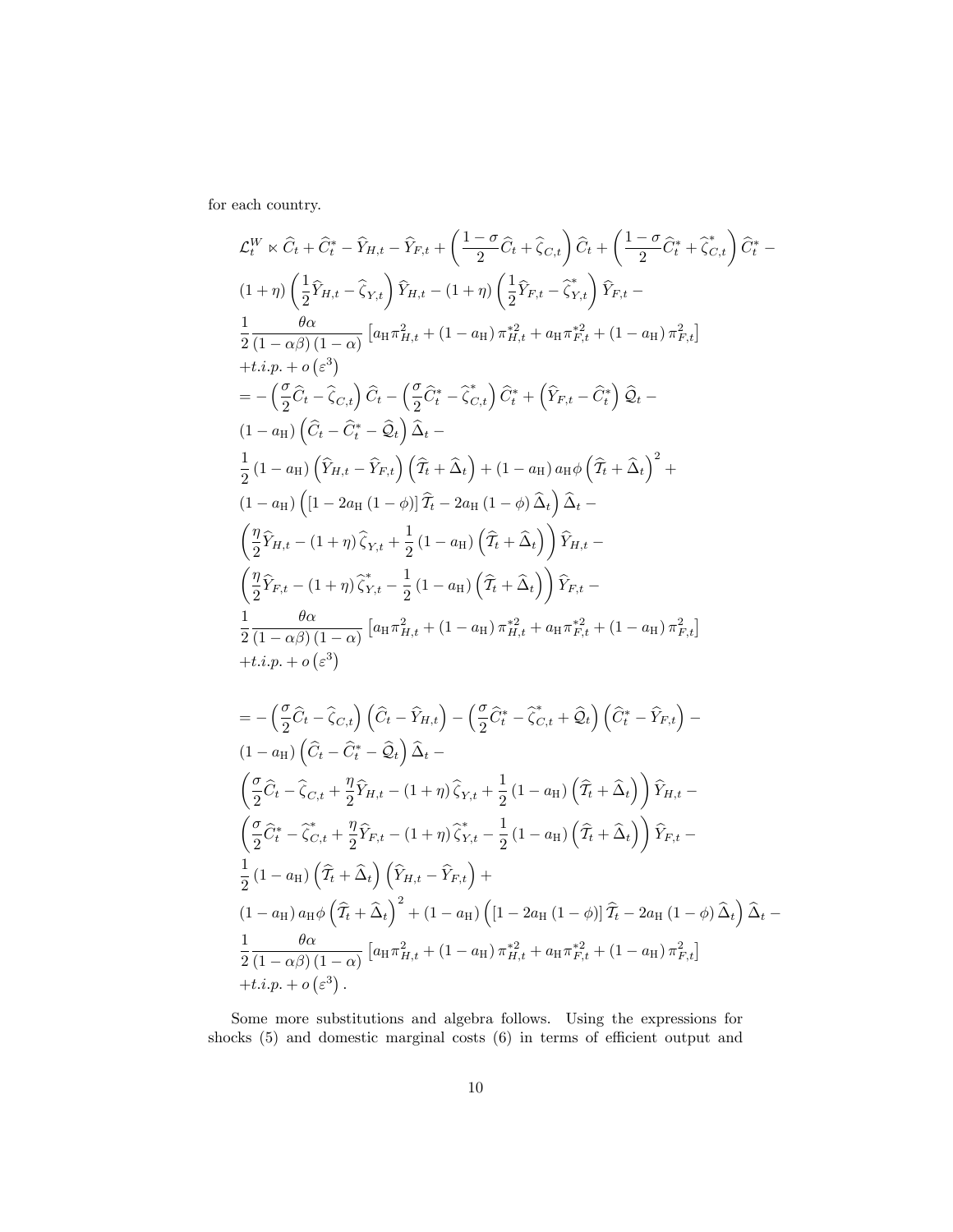terms of trade, we can express the loss in terms of output gaps, relative price misalignment, including  $\Delta_t$ , and demand imbalances:

$$
\mathcal{L}_t^W \propto -\left(\frac{\sigma}{2}\hat{C}_t - \hat{\zeta}_{C,t}\right)\left(\hat{C}_t - \hat{Y}_{H,t}\right) - \left(\frac{\sigma}{2}\hat{C}_t^* - \hat{\zeta}_{C,t}^* + \hat{Q}_t\right)\left(\hat{C}_t^* - \hat{Y}_{F,t}\right) -
$$
\n
$$
(1 - a_H) \left(\hat{C}_t - \hat{C}_t^* - \hat{Q}_t\right)\hat{\Delta}_t -
$$
\n
$$
\left[(\eta + \sigma)\left(\frac{1}{2}\hat{Y}_{H,t} - \hat{Y}_{H,t}^{fb}\right) - 2a_H\left(1 - a_H\right)(\sigma\phi - 1)\left(\frac{1}{2}\left(\hat{T}_t + \hat{\Delta}_t\right) - \hat{T}_t^{fb}\right)\right]\hat{Y}_{H,t} + -
$$
\n
$$
\left[(\eta + \sigma)\left(\frac{1}{2}\hat{Y}_{F,t} - \hat{Y}_{F,t}^{fb}\right) + 2a_H\left(1 - a_H\right)(\sigma\phi - 1)\left(\frac{1}{2}\left(\hat{T}_t + \hat{\Delta}_t\right) - \hat{T}_t^{fb}\right)\right]\hat{Y}_{F,t} + -
$$
\n
$$
\frac{1}{2}\left(1 - a_H\right)\left[\left(\hat{T}_t + \hat{\Delta}_t\right) + \widetilde{W}_t + \hat{\Delta}_t - \left(\hat{\zeta}_{C,t} - \hat{\zeta}_{C,t}^*\right)\right]\left(\hat{Y}_{H,t} - \hat{Y}_{F,t}\right) +
$$
\n
$$
(1 - a_H) a_H \phi \left(\hat{T}_t + \hat{\Delta}_t\right)^2 + (1 - a_H) \left([1 - 2a_H\left(1 - \phi\right)]\hat{T}_t - 2a_H\left(1 - \phi\right)\hat{\Delta}_t\right)\hat{\Delta}_t -
$$
\n
$$
\frac{1}{2}\frac{\theta\alpha}{(1 - \alpha\beta)(1 - \alpha)}\left[a_H \pi_{H,t}^2 + (1 - a_H) \pi_{H,t}^* + a_H \pi_{F,t}^* + (1 - a_H) \pi_{F,t}^2\right] + t.i.p. + o\left(\varepsilon^3\right),
$$

Note that we have also collected all the terms multiplied by  $(\widehat{C}_t^* - \widehat{Y}_{F,t})$ . Collecting the terms in output gaps and the terms multiplied by output differentials yields:

$$
\mathcal{L}_{t}^{W} \times -\left(\frac{\sigma}{2}\hat{C}_{t} - \hat{\zeta}_{C,t}\right)\left(\hat{C}_{t} - \hat{Y}_{H,t}\right) - \left(\frac{\sigma}{2}\hat{C}_{t}^{*} - \hat{\zeta}_{C,t}^{*} + \hat{Q}_{t}\right)\left(\hat{C}_{t}^{*} - \hat{Y}_{F,t}\right) -
$$
\n
$$
(1 - a_{H})\left(\hat{C}_{t} - \hat{C}_{t}^{*} - \hat{Q}_{t}\right)\hat{\Delta}_{t} -
$$
\n
$$
(1 - a_{H})\frac{1}{2}\left[\left(\hat{T}_{t} + \hat{\Delta}_{t}\right) + \left(\widetilde{W}_{t} + \hat{\Delta}_{t}\right) - \left(\hat{\zeta}_{C,t} - \hat{\zeta}_{C,t}^{*}\right)\right]\left(\hat{Y}_{H,t} - \hat{Y}_{F,t}\right) +
$$
\n
$$
(1 - a_{H})a_{H}\phi\left(\hat{T}_{t} + \hat{\Delta}_{t}\right)^{2} + (1 - a_{H})\left([1 - 2a_{H}(1 - \phi)]\hat{T}_{t} - 2a_{H}(1 - \phi)\hat{\Delta}_{t}\right)\hat{\Delta}_{t} +
$$
\n
$$
2a_{H}(1 - a_{H})(\sigma\phi - 1)\left(\frac{1}{2}\left(\hat{T}_{t} + \hat{\Delta}_{t}\right) - \hat{T}_{t}^{fb}\right)\left(\hat{Y}_{H,t} - \hat{Y}_{F,t}\right) -
$$
\n
$$
(\eta + \sigma)\left(\frac{1}{2}\hat{Y}_{H,t} - \hat{Y}_{H,t}^{fb}\right)\hat{Y}_{H,t} - (\eta + \sigma)\left(\frac{1}{2}\hat{Y}_{F,t} - \hat{Y}_{F,t}^{fb}\right)\hat{Y}_{F,t} -
$$
\n
$$
\frac{1}{2}\frac{\theta\alpha}{(1 - \alpha\beta)(1 - \alpha)}\left[a_{H}\pi_{H,t}^{2} + (1 - a_{H})\pi_{H,t}^{*2} + a_{H}\pi_{F,t}^{*2} + (1 - a_{H})\pi_{F,t}^{2}\right] + t.i.p. + o\left(\varepsilon^{3}\right).
$$

Using (2) and (3), the first order approximations for  $C_t$  and  $C_t^*$ , we can rearrange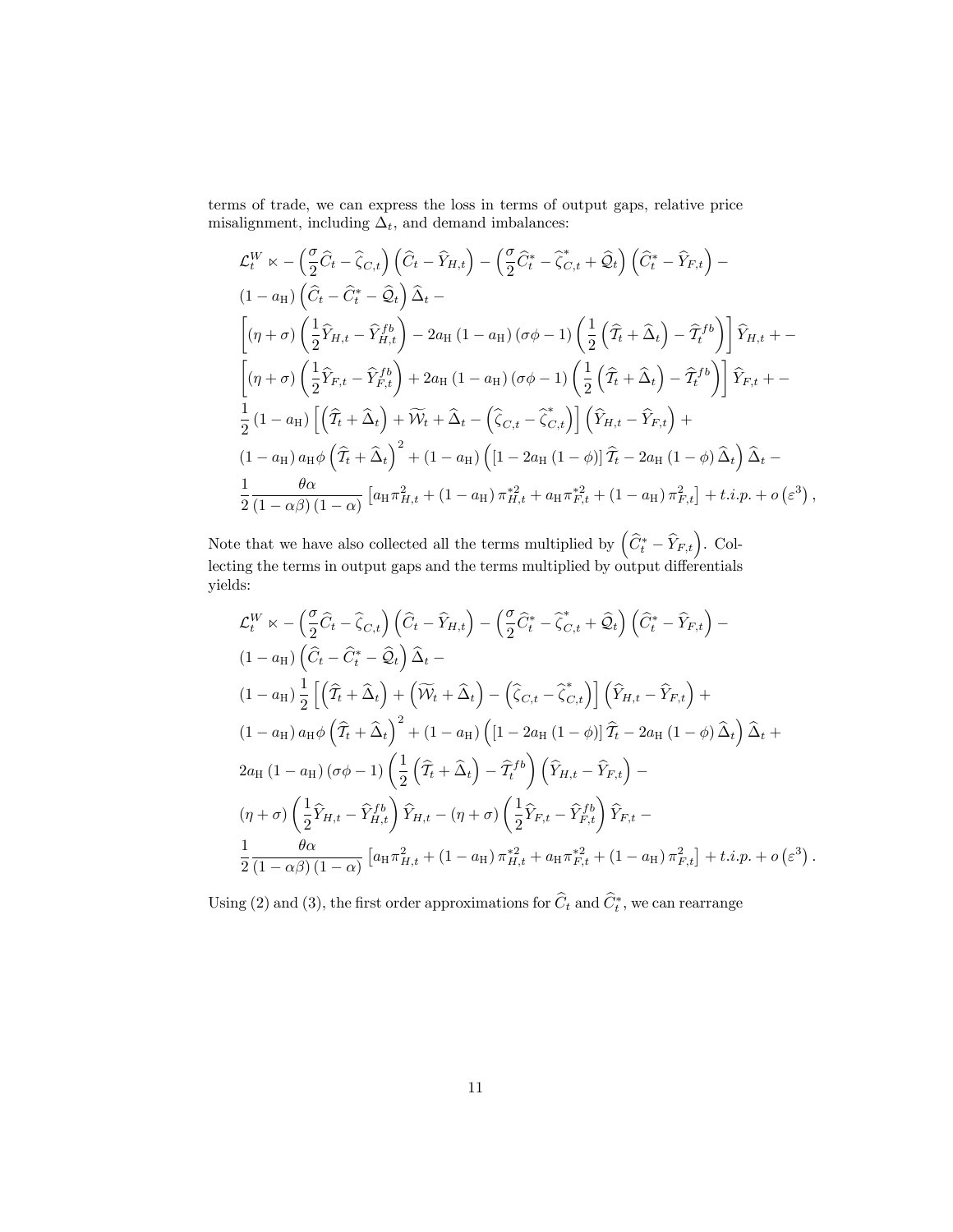further,

$$
\mathcal{L}_{t}^{W} \times \left[ \frac{\sigma}{2} \left( \hat{C}_{t} - \hat{C}_{t}^{*} \right) - \hat{Q}_{t} - \left( \hat{\zeta}_{C,t} - \hat{\zeta}_{C,t}^{*} \right) \right] \frac{1}{2} \left\{ \hat{Y}_{H,t} - \hat{Y}_{F,t} - \sigma^{-1} \left[ \hat{Q}_{t} + \widetilde{W}_{t} + \left( \hat{\zeta}_{C,t} - \hat{\zeta}_{C,t}^{*} \right) \right] \right\} + (1 - a_{H}) \left( \hat{C}_{t} - \hat{C}_{t}^{*} - \hat{Q}_{t} \right) \hat{\Delta}_{t} - (1 - a_{H}) \frac{1}{2} \left[ \left( \hat{T}_{t} + \hat{\Delta}_{t} \right) + \left( \widetilde{W}_{t} + \hat{\Delta}_{t} \right) - \left( \hat{\zeta}_{C,t} - \hat{\zeta}_{C,t}^{*} \right) \right] \left( \hat{Y}_{H,t} - \hat{Y}_{F,t} \right) + (1 - a_{H}) a_{H} \phi \left( \hat{T}_{t} + \hat{\Delta}_{t} \right)^{2} + (1 - a_{H}) \left( \left[ 1 - 2a_{H} \left( 1 - \phi \right) \right] \hat{T}_{t} - 2a_{H} \left( 1 - \phi \right) \hat{\Delta}_{t} \right) \hat{\Delta}_{t} + 2a_{H} \left( 1 - a_{H} \right) \left( \sigma \phi - 1 \right) \left( \frac{1}{2} \left( \hat{T}_{t} + \hat{\Delta}_{t} \right) - \hat{T}_{t}^{t b} \right) \left( \hat{Y}_{H,t} - \hat{Y}_{F,t} \right) - (1 + \sigma) \left( \frac{1}{2} \hat{Y}_{H,t} - \hat{Y}_{H,t}^{t b} \right) \hat{Y}_{H,t} - (1 + \sigma) \left( \frac{1}{2} \hat{Y}_{F,t} - \hat{Y}_{F,t}^{t b} \right) \hat{Y}_{F,t} - \frac{1}{2} \frac{\theta \alpha}{(1 - \alpha \beta) \left( 1 - \alpha \right)} \left[ a_{H} \pi_{H,t}^{2} + \left( 1 - a_{H} \right) \pi_{H,t}^{* 2} + a_{H} \pi_{F,t}^{* 2} + \left( 1 - a_{H} \right) \
$$

Here is a key passage: using the definition of the demand gap  $\widetilde{\mathcal{W}}_t = \sigma\left(\widehat{C}_t - \widehat{C}_t^*\right)$ Ξ  $\mathcal{Q}_t$  –  $\left(\widehat{\zeta}_{C,t} - \widehat{\zeta}_{C,t}^*\right),$  we can eliminate all the terms in consumption:

$$
\mathcal{L}_t^W \propto -\frac{1}{4}\sigma^{-1} \left[ \widetilde{\mathcal{W}}_t^2 - \left( \widehat{\mathcal{Q}}_t + \left( \widehat{\zeta}_{C,t} - \widehat{\zeta}_{C,t}^* \right) \right)^2 \right] + \n\frac{1}{4} \left[ \widetilde{\mathcal{W}}_t - \left( \widehat{\mathcal{Q}}_t + \left( \widehat{\zeta}_{C,t} - \widehat{\zeta}_{C,t}^* \right) \right) \right] \left( \widehat{Y}_{H,t} - \widehat{Y}_{F,t} \right) - \n(1 - a_H) \sigma^{-1} \left( \widehat{\mathcal{Q}}_t + \widetilde{\mathcal{W}}_t + \left( \widehat{\zeta}_{C,t} - \widehat{\zeta}_{C,t}^* \right) - \sigma \widehat{\mathcal{Q}}_t \right) \widehat{\Delta}_t - \n(1 - a_H) \frac{1}{2} \left[ \left( \widehat{T}_t + \widehat{\Delta}_t \right) + \left( \widehat{\mathcal{D}}_t + \widehat{\Delta}_t \right) - \left( \widehat{\zeta}_{C,t} - \widehat{\zeta}_{C,t}^* \right) \right] \left( \widehat{Y}_{H,t} - \widehat{Y}_{F,t} \right) + \n(1 - a_H) a_H \phi \left( \widehat{T}_t + \widehat{\Delta}_t \right)^2 + (1 - a_H) \left[ 1 - 2a_H \left( 1 - \phi \right) \right] \left( \widehat{T}_t + \widehat{\Delta}_t \right) \widehat{\Delta}_t + \n2a_H \left( 1 - a_H \right) \left( \sigma \phi - 1 \right) \left( \frac{1}{2} \left( \widehat{T}_t + \widehat{\Delta}_t \right) - \widehat{T}_t^{\{fb}} \right) \left( \widehat{Y}_{H,t} - \widehat{Y}_{F,t} \right) - \n(\eta + \sigma) \left( \frac{1}{2} \widehat{Y}_{H,t} - \widehat{Y}_{H,t}^{\{fb} } \right) \widehat{Y}_{H,t} - (\eta + \sigma) \left( \frac{1}{2} \widehat{Y}_{F,t} - \widehat{Y}_{F,t}^{\{fb} } \right) \widehat{Y}_{F,t} - \n\frac{1}{2} \frac{\theta \alpha}{(1 - \alpha \beta) \left( 1 - \
$$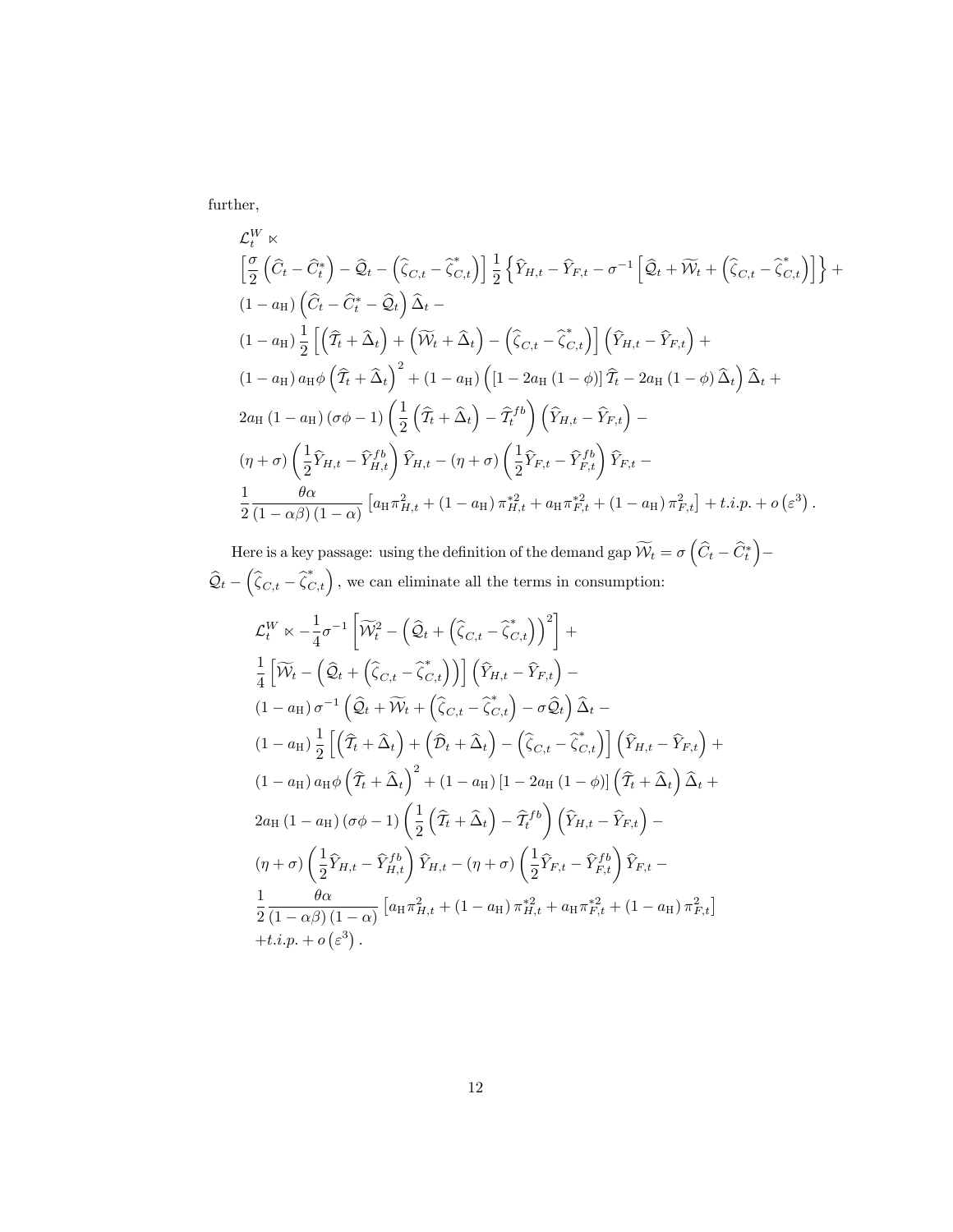We then collect the terms in output differentials:  $% \alpha$ 

$$
\mathcal{L}_t^W \times -\frac{1}{4}\sigma^{-1} \left[ \widetilde{\mathcal{W}}_t^2 - \left( \widehat{\mathcal{Q}}_t + \left( \widehat{\zeta}_{C,t} - \widehat{\zeta}_{C,t}^* \right) \right)^2 \right] -
$$
\n
$$
(1 - a_H) \sigma^{-1} \left( \widehat{\mathcal{Q}}_t + \widetilde{\mathcal{W}}_t + \left( \widehat{\zeta}_{C,t} - \widehat{\zeta}_{C,t}^* \right) - \sigma \widehat{\mathcal{Q}}_t \right) \Delta_t +
$$
\n
$$
\frac{1}{4} \left[ (2a_H - 1) \left( \left( \widetilde{\mathcal{W}}_t + \Delta_t \right) - \left( \widehat{\zeta}_{C,t} - \widehat{\zeta}_{C,t}^* \right) \right) - \left( \widehat{T}_t + \Delta_t \right) - 2\Delta_t \right] \left( \widehat{Y}_{H,t} - \widehat{Y}_{F,t} \right) +
$$
\n
$$
(1 - a_H) a_H \phi \left( \widehat{T}_t + \Delta_t \right)^2 + (1 - a_H) \left( [1 - 2a_H (1 - \phi)] \widehat{T}_t - 2a_H (1 - \phi) \widehat{\Delta}_t \right) \widehat{\Delta}_t +
$$
\n
$$
2a_H (1 - a_H) (\sigma \phi - 1) \left( \frac{1}{2} \left( \widehat{T}_t + \Delta_t \right) - \widehat{T}_t^{\{b\}} \right) \left( \widehat{Y}_{H,t} - \widehat{Y}_{F,t} \right) -
$$
\n
$$
(\eta + \sigma) \left( \frac{1}{2} \widehat{Y}_{H,t} - \widehat{Y}_{H,t}^{\{b\}} \right) \widehat{Y}_{H,t} - (\eta + \sigma) \left( \frac{1}{2} \widehat{Y}_{F,t} - \widehat{Y}_{F,t}^{\{b\}} \right) \widehat{Y}_{F,t} -
$$
\n
$$
\frac{1}{2} \frac{\theta \alpha}{(1 - \alpha \beta)(1 - \alpha)} \left[ a_H \pi_{H,t}^2 + (1 - a_H) \pi_{H,t}^* + a_H \pi_{F,t}^* + (1 - a_H) \pi_{F,t}^2 \right] + t.i.p. + o \left( \varepsilon^3 \right).
$$

and use the expression for the terms of trade (4) to obtain,

$$
\mathcal{L}_t^W \propto -\frac{1}{4}\sigma^{-1} \left[ \widetilde{\mathcal{W}}_t^2 - \left( \widehat{\mathcal{Q}}_t + \left( \widehat{\zeta}_{C,t} - \widehat{\zeta}_{C,t}^* \right) \right)^2 \right] -
$$
\n
$$
(1 - a_H) \sigma^{-1} \left( \widehat{\mathcal{Q}}_t + \widetilde{\mathcal{W}}_t + \left( \widehat{\zeta}_{C,t} - \widehat{\zeta}_{C,t}^* \right) - \sigma \widehat{\mathcal{Q}}_t \right) \widehat{\Delta}_t +
$$
\n
$$
\frac{1}{4} \left[ (2a_H - 1) \left( \left( \widetilde{\mathcal{W}}_t + \widehat{\Delta}_t \right) - \left( \widehat{\zeta}_{C,t} - \widehat{\zeta}_{C,t}^* \right) \right) - \left( \widehat{T}_t + \widehat{\Delta}_t \right) - 2\widehat{\Delta}_t \right] \left( \widehat{Y}_{H,t} - \widehat{Y}_{F,t} \right) -
$$
\n
$$
- \frac{a_H (1 - a_H) (\sigma \phi - 1)}{4a_H (1 - a_H) (\sigma \phi - 1) + 1} (2a_H - 1) \left[ \left( \widetilde{\mathcal{W}}_t + \widehat{\Delta}_t \right) - \left( \widehat{\zeta}_{C,t} - \widehat{\zeta}_{C,t}^* \right) \right] \left( \widehat{Y}_{H,t} - \widehat{Y}_{F,t} \right)
$$
\n
$$
(1 - a_H) a_H \phi \left( \widehat{T}_t + \widehat{\Delta}_t \right)^2 + (1 - a_H) \left( [1 - 2a_H (1 - \phi)] \widehat{T}_t - 2a_H (1 - \phi) \widehat{\Delta}_t \right) \widehat{\Delta}_t -
$$
\n
$$
(\eta + \sigma) \left( \frac{1}{2} \widehat{Y}_{H,t} - \widehat{Y}_{H,t}^B \right) \widehat{Y}_{H,t} - (\eta + \sigma) \left( \frac{1}{2} \widehat{Y}_{F,t} - \widehat{Y}_{F,t}^B \right) \widehat{Y}_{F,t} -
$$
\n
$$
- \frac{1}{2} \frac{\theta \alpha}{(1 - \alpha \beta)(1 - \alpha)} \left[ a_H \pi_{H,t}^2 + (1 - a_H) \pi_{
$$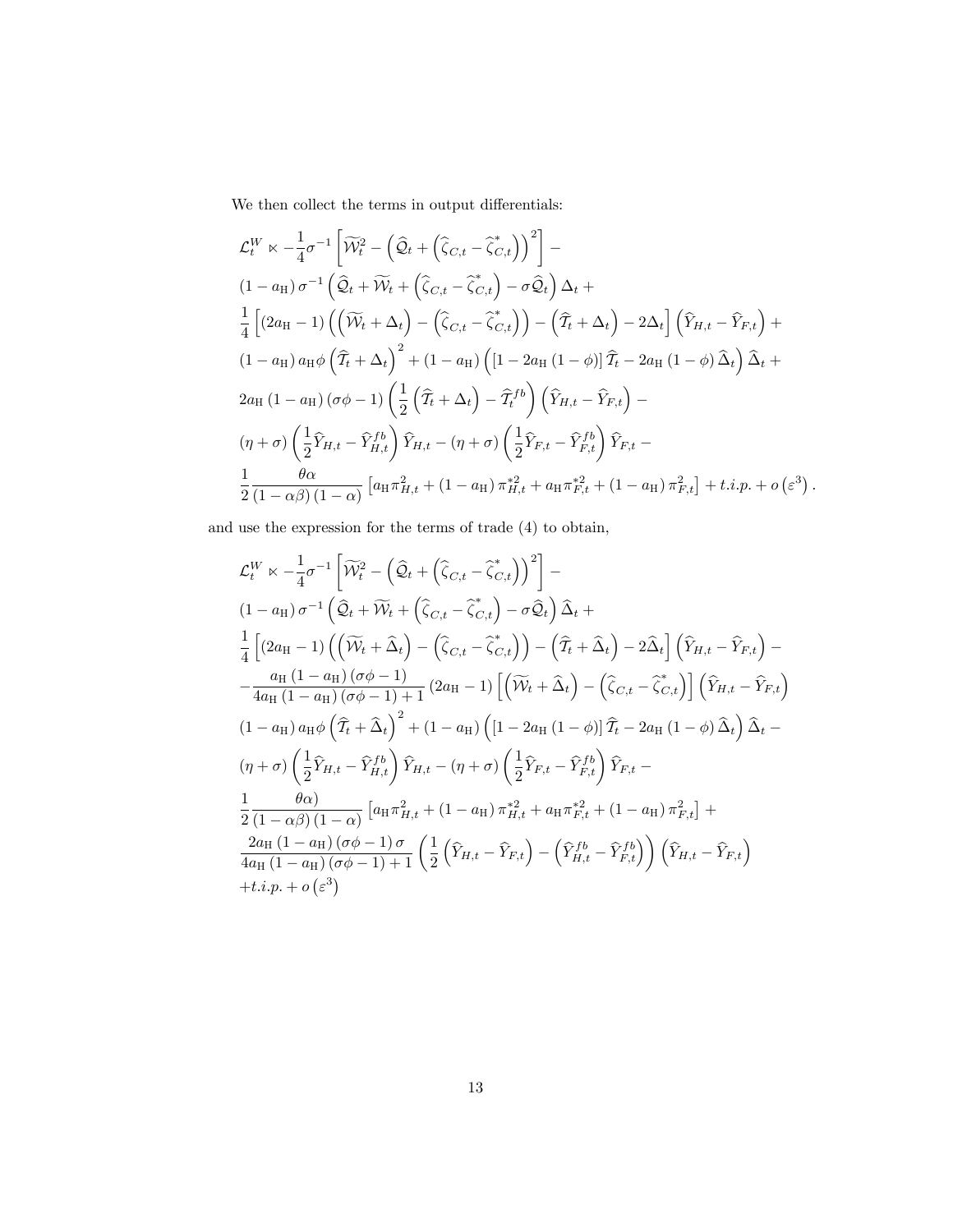The last three lines of the previous expression coincides with the loss function under complete markets, expressed in deviations from the first best ( $\widetilde{x}_t = \widehat{x}_t$  –  $\hat{x}_t^{fb}$ ) when also  $\hat{\Delta}_t = 0$ —rewritten below for convenience:

$$
\mathcal{L}_t^W - \left(\mathcal{L}_t^W\right)^{fb} \ltimes -\frac{1}{2} \left(\eta + \sigma\right) \left(\widetilde{Y}_{H,t}\right)^2 - \frac{1}{2} \left(\eta + \sigma\right) \left(\widetilde{Y}_{F,t}\right)^2
$$

$$
-\frac{1}{2} \frac{\theta \alpha}{\left(1 - \alpha \beta\right) \left(1 - \alpha\right)} \left[a_H \pi_{H,t}^2 + \left(1 - a_H\right) \pi_{H,t}^{*2} + a_H \pi_{F,t}^{*2} + \left(1 - a_H\right) \pi_{F,t}^2\right] + \frac{a_H \left(1 - a_H\right) \left(\sigma \phi - 1\right) \sigma}{4a_H \left(1 - a_H\right) \left(\sigma \phi - 1\right) + 1} \left(\widetilde{Y}_{H,t} - \widetilde{Y}_{F,t}\right)^2 + t.i.p. + o\left(\varepsilon^3\right).
$$

It follows that all the other terms in  $\mathcal{L}_t^W$  above must cancel out when  $\mathcal{W}_t = \hat{S}$  $\Delta_t = 0$ . The final step in deriving the generic loss function consists of verifying this conjecture, and derive how our expression must change under incomplete markets and LOOP deviations.

Substitute out for  $\widehat{Q}_t$  in terms of  $\widehat{T}_t$  and  $\widehat{\Delta}_t$  using (1):

$$
-\frac{1}{4}\sigma^{-1}\left[\widetilde{\mathcal{W}}_t^2 - \left((2a_{\mathrm{H}}-1)\left(\widehat{T}_t + \Delta_t\right) + \Delta_t + \left(\widehat{\zeta}_{C,t} - \widehat{\zeta}_{C,t}^*\right)\right)^2\right] -
$$
  
\n
$$
(1-a_{\mathrm{H}})\sigma^{-1}\left[(2a_{\mathrm{H}}-1)\left(\widehat{T}_t + \Delta_t\right) + \left(\Delta_t + \widetilde{\mathcal{W}}_t\right) + \left(\widehat{\zeta}_{C,t} - \widehat{\zeta}_{C,t}^*\right)\right]\Delta_t +
$$
  
\n
$$
(1-a_{\mathrm{H}})\left((2a_{\mathrm{H}}-1)\left(\widehat{T}_t + \Delta_t\right) + \Delta_t\right)\Delta_t +
$$
  
\n
$$
\frac{1}{4}\left[(2a_{\mathrm{H}}-1)\left(\left(\widetilde{\mathcal{W}}_t + \Delta_t\right) - \left(\widehat{\zeta}_{C,t} - \widehat{\zeta}_{C,t}^*\right)\right) - \left(\widehat{T}_t + \Delta_t\right) - 2\Delta_t\right]\left(\widehat{Y}_{H,t} - \widehat{Y}_{F,t}\right) -
$$
  
\n
$$
\frac{a_{\mathrm{H}}\left(1-a_{\mathrm{H}}\right)(\sigma\phi-1)}{4a_{\mathrm{H}}\left(1-a_{\mathrm{H}}\right)(\sigma\phi-1) + 1}\left(2a_{\mathrm{H}} - 1\right)\left[\left(\widetilde{\mathcal{W}}_t + \widehat{\Delta}_t\right) - \left(\widehat{\zeta}_{C,t} - \widehat{\zeta}_{C,t}^*\right)\right]\left(\widehat{Y}_{H,t} - \widehat{Y}_{F,t}\right) +
$$
  
\n
$$
(1-a_{\mathrm{H}})a_{\mathrm{H}}\phi\left(\widehat{T}_t + \widehat{\Delta}_t\right)^2 + (1-a_{\mathrm{H}})\left([1-2a_{\mathrm{H}}\left(1-\phi\right)]\widehat{T}_t - 2a_{\mathrm{H}}\left(1-\phi\right)\widehat{\Delta}_t\right)\widehat{\Delta}_t
$$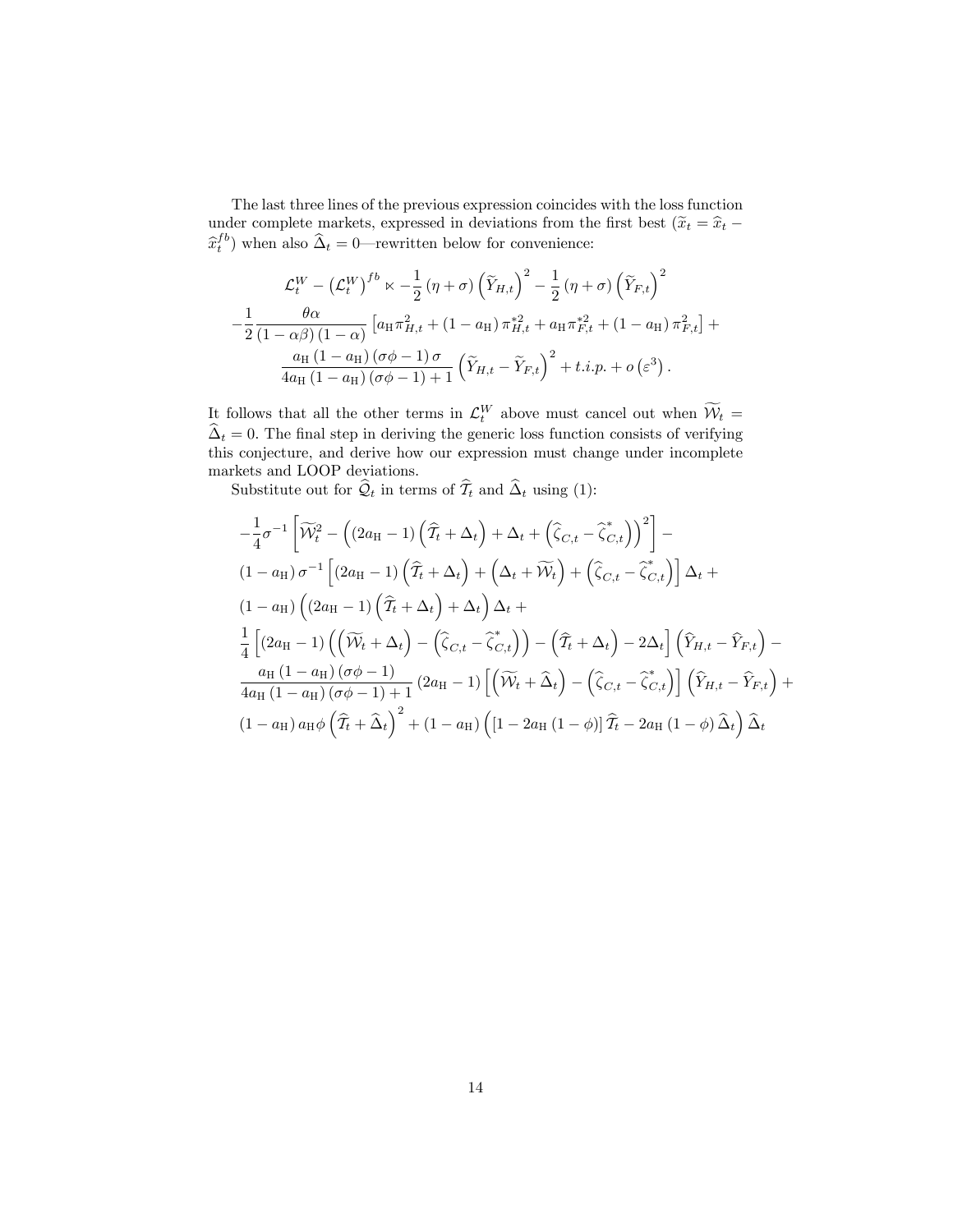and substitute out the output differential using  $(4)$ , yielding,

$$
= -\frac{1}{4}\sigma^{-1}\left[\widetilde{\mathcal{W}}_t^2 - \left((2a_{\mathrm{H}}-1)\left(\widehat{T}_t + \Delta_t\right) + \Delta_t + \left(\widehat{\zeta}_{C,t} - \widehat{\zeta}_{C,t}^*\right)\right)^2\right] -
$$
\n
$$
(1 - a_{\mathrm{H}})\sigma^{-1}\left[(2a_{\mathrm{H}}-1)\left(\widehat{T}_t + \Delta_t\right) + \left(\Delta_t + \widetilde{\mathcal{W}}_t\right) + \left(\widehat{\zeta}_{C,t} - \widehat{\zeta}_{C,t}^*\right)\right]\Delta_t -
$$
\n
$$
(1 - a_{\mathrm{H}})\sigma^{-1}\sigma\left((2a_{\mathrm{H}}-1)\left(\widehat{T}_t + \Delta_t\right) + \Delta_t\right)\Delta_t +
$$
\n
$$
\frac{1}{4}\sigma^{-1}\left[\frac{(2a_{\mathrm{H}}-1)\left(\left(\widetilde{\mathcal{W}}_t + \Delta_t\right) - \left(\widehat{\zeta}_{C,t} - \widehat{\zeta}_{C,t}\right)\right) + \right]}{-\left(\widehat{T}_t + \Delta_t\right) - 2\Delta_t}\right].
$$
\n
$$
\left(\frac{[4a_{\mathrm{H}}(1 - a_{\mathrm{H}})(\sigma\phi - 1) + 1]\left(\widehat{T}_t + \Delta_t\right) + \right) -
$$
\n
$$
\sigma^{-1}\frac{a_{\mathrm{H}}(1 - a_{\mathrm{H}})(\sigma\phi - 1)}{4a_{\mathrm{H}}(1 - a_{\mathrm{H}})(\sigma\phi - 1) + 1}\left(2a_{\mathrm{H}} - 1\right)\left[\widetilde{\mathcal{W}}_t + \widehat{\Delta}_t\right) - \left(\widehat{\zeta}_{C,t} - \widehat{\zeta}_{C,t}\right]\right].
$$
\n
$$
\left(\frac{[4a_{\mathrm{H}}(1 - a_{\mathrm{H}})(\sigma\phi - 1) + 1]\left(\widehat{T}_t + \Delta_t\right) + \left(2a_{\mathrm{H}} - 1\right)\left[\widetilde{\mathcal{W}}_t + \Delta_t + \left(\widehat{\zeta}_{C,t} - \widehat{\zeta}_{C,t}\right)\right]}{2a_{\mathrm{H}} - 1}\right) +
$$
\n
$$
(1 - a_{\mathrm{H}}) a_{\mathrm{H}}\phi\left(\widehat
$$

After some algebra, the above expression is reduced to:

$$
= -\frac{a_{\mathrm{H}}(1-a_{\mathrm{H}})\phi}{4a_{\mathrm{H}}(1-a_{\mathrm{H}})(\sigma\phi-1)+1} \left(\widetilde{\mathcal{W}}_{t} + \Delta_{t}\right)^{2} +
$$
\n
$$
(1-a_{\mathrm{H}})\left(\left[1-2a_{\mathrm{H}}(1-\phi)\right]\widehat{T}_{t} - 2a_{\mathrm{H}}(1-\phi)\widehat{\Delta}_{t}\right)\widehat{\Delta}_{t} -
$$
\n
$$
(1-a_{\mathrm{H}})\sigma^{-1}\left((1-\sigma)\left((2a_{\mathrm{H}}-1)\left(\widehat{T}_{t} + \Delta_{t}\right) + \Delta_{t}\right) + \widetilde{\mathcal{W}}_{t} + \left(\widehat{\zeta}_{C,t} - \widehat{\zeta}_{C,t}^{*}\right)\right)\Delta_{t} -
$$
\n
$$
\frac{1}{2}\sigma^{-1}\left(\left[4a_{\mathrm{H}}(1-a_{\mathrm{H}})(\sigma\phi-1)+1\right]\left(\widehat{T}_{t} + \Delta_{t}\right) + \left(2a_{\mathrm{H}}-1\right)\left[\widetilde{\mathcal{W}}_{t} + \Delta_{t} + \left(\widehat{\zeta}_{C,t} - \widehat{\zeta}_{C,t}^{*}\right)\right]\right)\Delta_{t} +
$$
\n
$$
\frac{1}{2}\sigma^{-1}\left[\left(2a_{\mathrm{H}}-1\right)\left(\widehat{T}_{t} + \Delta_{t}\right) + \widetilde{\mathcal{W}}_{t} + \Delta_{t} + \left(\widehat{\zeta}_{C,t} - \widehat{\zeta}_{C,t}^{*}\right)\right]\Delta_{t},
$$

which vanishes under complete markets and PCP. Collecting terms we get,

$$
= -\frac{a_{\mathrm{H}}(1-a_{\mathrm{H}})\phi}{4a_{\mathrm{H}}(1-a_{\mathrm{H}})(\sigma\phi-1)+1} \left(\widetilde{\mathcal{W}}_{t} + \Delta_{t}\right)^{2} +
$$
  
\n
$$
(1-a_{\mathrm{H}})\left(\left[1-2a_{\mathrm{H}}(1-\phi)\right]\widehat{T}_{t} - 2a_{\mathrm{H}}(1-\phi)\widehat{\Delta}_{t}\right)\widehat{\Delta}_{t} +
$$
  
\n
$$
\frac{1}{2}\sigma^{-1}\left[2a_{\mathrm{H}}-1-4a_{\mathrm{H}}(1-a_{\mathrm{H}})(\sigma\phi-1)-1-2(1-a_{\mathrm{H}})(1-\sigma)(2a_{\mathrm{H}}-1)\right]\left(\widehat{T}_{t} + \Delta_{t}\right)\Delta_{t} +
$$
  
\n
$$
(1-a_{\mathrm{H}})\Delta_{t}^{2} +
$$
  
\n
$$
\frac{1}{2}\sigma^{-1}\left[1-(2a_{\mathrm{H}}-1)-2(1-a_{\mathrm{H}})\right]\left(\widetilde{\mathcal{W}}_{t} + \Delta_{t} + \left(\widehat{\zeta}_{C,t} - \widehat{\zeta}_{C,t}^{*}\right)\right)\Delta_{t},
$$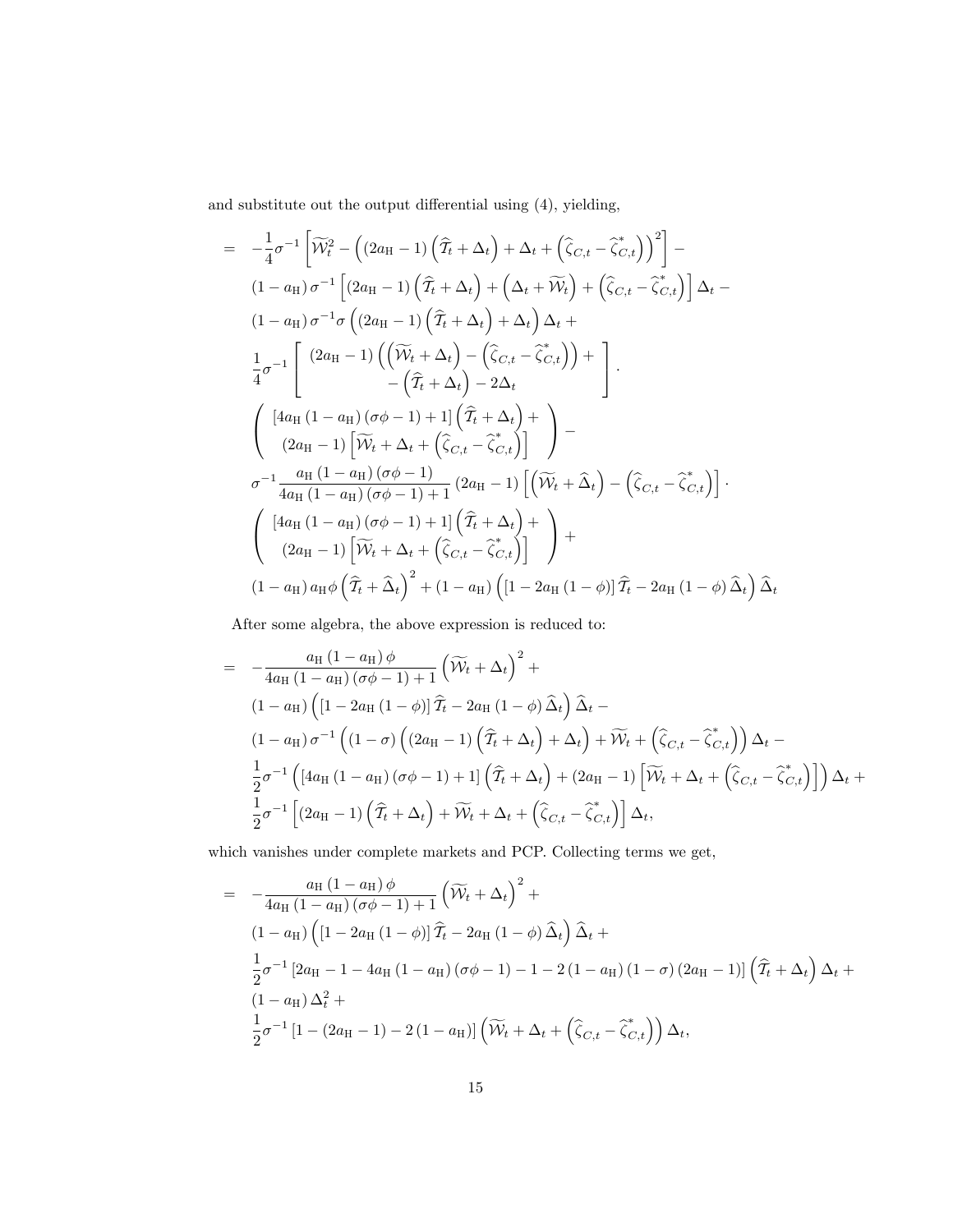which further simplifies as follows

$$
= -\frac{a_{\mathrm{H}}(1-a_{\mathrm{H}})\phi}{4a_{\mathrm{H}}(1-a_{\mathrm{H}})(\sigma\phi-1)+1} \left(\widetilde{\mathcal{W}}_{t} + \Delta_{t}\right)^{2} +
$$

$$
(1-a_{\mathrm{H}})\left([1-2a_{\mathrm{H}}(1-\phi)]\widehat{T}_{t} - 2a_{\mathrm{H}}(1-\phi)\widehat{\Delta}_{t}\right)\widehat{\Delta}_{t} +
$$

$$
(1-a_{\mathrm{H}})\left[2a_{\mathrm{H}}(1-\phi)-1\right]\widehat{T}_{t}\Delta_{t} +
$$

$$
(1-a_{\mathrm{H}})2a_{\mathrm{H}}\left[1-\phi\right]\Delta_{t}^{2}.
$$

Given that the last three lines cancel out, we conclude that with generically incomplete market under LCP the loss function in deviations from the first best can be expressed as:

$$
\mathcal{L}_t^W - \left(\mathcal{L}_t^W\right)^{fb} \propto -\frac{1}{2} \left(\eta + \sigma\right) \left(\widetilde{Y}_{H,t}\right)^2 - \frac{1}{2} \left(\eta + \sigma\right) \left(\widetilde{Y}_{F,t}\right)^2 +
$$
  

$$
-\frac{1}{2} \frac{\theta \alpha}{\left(1 - \alpha \beta\right) \left(1 - \alpha\right)} \left[a_H \pi_{H,t}^2 + \left(1 - a_H\right) \pi_{H,t}^{*2} + a_H \pi_{F,t}^{*2} + \left(1 - a_H\right) \pi_{F,t}^2\right] +
$$
  

$$
\frac{a_H \left(1 - a_H\right)}{4a_H \left(1 - a_H\right) \left(\sigma \phi - 1\right) + 1} \left[\left(\sigma \phi - 1\right) \sigma \left(\widetilde{Y}_{H,t} - \widetilde{Y}_{F,t}\right)^2 - \phi \left(\widehat{\Delta}_t + \widetilde{\mathcal{W}}_t\right)^2\right] + t.i.p. + o\left(\varepsilon^3\right).
$$

This completes the derivation of the optimal monetary policy loss function in the LCP economy.

#### 2.3 Generalizations

#### 2.3.1 PCP economy

The loss function under PCP is a special case of the above in which all LOOP deviations  $\Delta_t$  are set to zero, which also implies that the inflation term,<br> $[a_H \pi_{H,t}^2 + (1 - a_H) \pi_{H,t}^{*2} + a_H \pi_{F,t}^{*2} + (1 - a_H) \pi_{F,t}^2]$ , is equal to  $\pi_{H,t}^2 + \pi_{F,t}^{*2}$ .

### 2.3.2 Encompassing different specifications of market incompleteness

Observe that maximization of the world welfare subject to the implementability constraints characterizing the competitive equilibrium requires spelling out the exact form of market incompleteness. Taking the difference of the budget constraints for an economy with  $n$  traded assets we can generically arrive at the following expression:

$$
C_{t} - Q_{t}C_{t}^{*} =
$$
  
\n
$$
\frac{P_{H,t}}{P_{t}}Y_{H,t} + \left(\frac{S_{t}P_{H,t}^{*}}{P_{H,t}} - 1\right) \frac{P_{H,t}}{P_{t}}C_{H,t}^{*} - \left(\frac{P_{F,t}^{*}}{P_{t}^{*}}Q_{t}Y_{F,t} + \left(1 - \frac{SP_{F,t}^{*}}{P_{F,t}}\right) \frac{P_{F,t}}{P_{t}}C_{F,t}\right) +
$$
  
\n
$$
2\left[\left(1 + r_{t-1}\right)B_{t-1} + \sum_{i}\alpha_{i,t-1}\left(R_{i,t} - \left(1 + r_{t-1}\right)\right) - B_{t}\right],
$$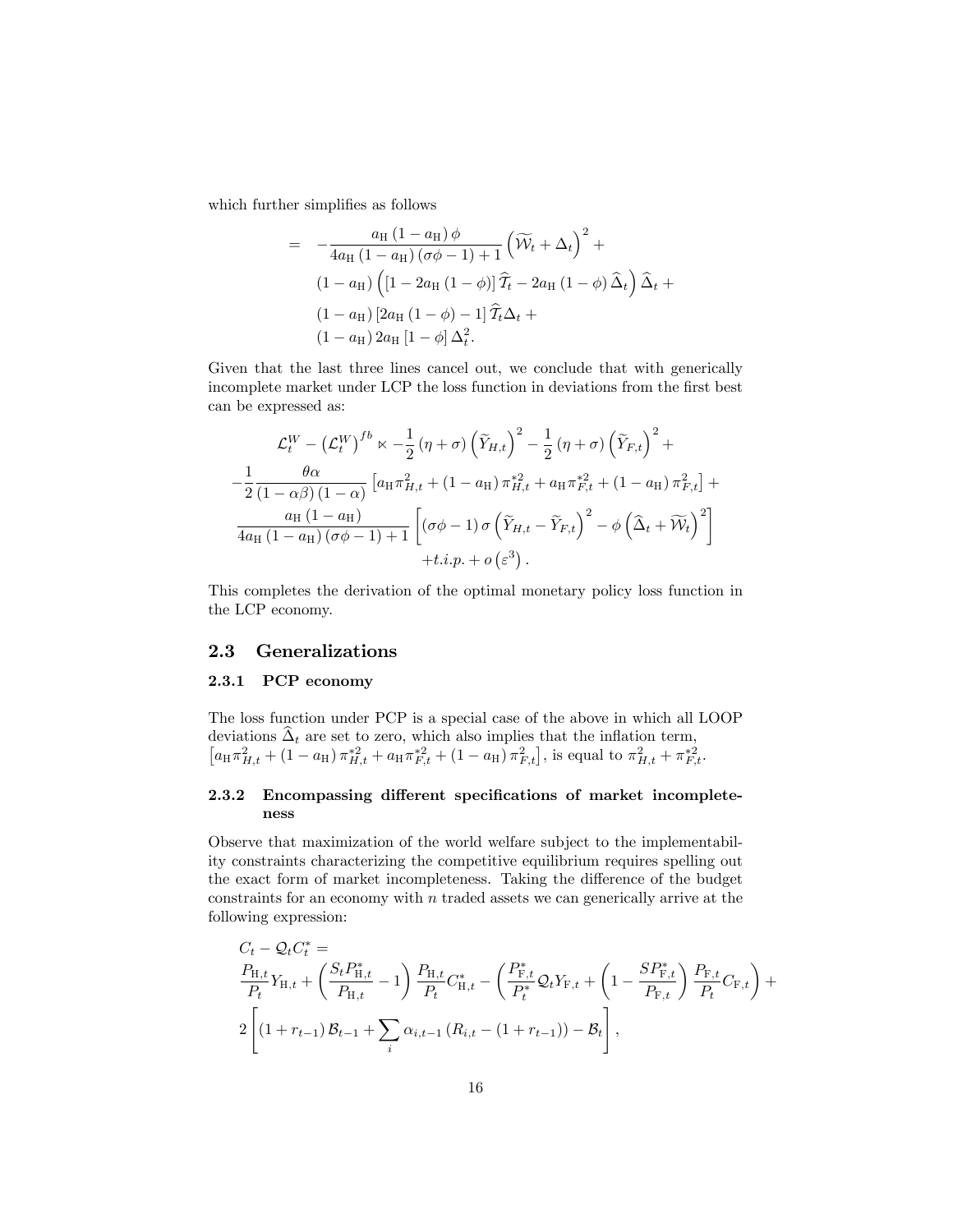$$
C_{t} - Q_{t}C_{t}^{*} = \left[a_{H} + (1 - a_{H})\mathcal{T}_{t}^{1-\phi}\Delta_{H,t}^{1-\phi}\right]^{-\frac{1}{1-\phi}}Y_{H,t} -
$$
\n
$$
\left[a_{H} + (1 - a_{H})\mathcal{T}_{t}^{\phi-1}\Delta_{F,t}^{\phi-1}\right]^{-\frac{1}{1-\phi}}Q_{t}Y_{F,t} +
$$
\n
$$
\left(1 - \frac{P_{H,t}}{S_{t}P_{H,t}^{*}}\right)\frac{P_{H,t}^{*}}{P_{t}^{*}}\frac{S_{t}P_{t}^{*}}{P_{t}}C_{H,t}^{*} + \left(\frac{SP_{F,t}^{*}}{P_{F,t}} - 1\right)\frac{P_{F,t}}{P_{t}}C_{F,t} +
$$
\n
$$
2\left[(1 + r_{t-1})B_{t-1} + \sum_{i}\alpha_{i,t-1}\left(R_{i,t} - (1 + r_{t-1})\right) - B_{t}\right]
$$
\n
$$
C_{t} - Q_{t}C_{t}^{*} = \left[a_{H} + (1 - a_{H})\mathcal{T}_{t}^{1-\phi}\Delta_{H,t}^{1-\phi}\right]^{-\frac{1}{1-\phi}}Y_{H,t} -
$$
\n
$$
\left[a_{H} + (1 - a_{H})\mathcal{T}_{t}^{\phi-1}\Delta_{F,t}^{\phi-1}\right]^{-\frac{1}{1-\phi}}Q_{t}Y_{F,t} +
$$

$$
\begin{bmatrix}\n(a_{\rm H} + (1 - a_{\rm H}) \, I_t & \Delta_{\rm F,t} \\
(1 - a_{\rm H}) \left[ \frac{\Delta_{\rm H,t} - 1}{\Delta_{\rm H,t}} \left( a_{\rm H} T_t^{1 - \phi} \Delta_{\rm F,t}^{1 - \phi} + (1 - a_{\rm H}) \right)^{1 - \phi} \mathcal{Q}_t C_t^* + \frac{\Delta_{\rm H,t}}{\Delta_{\rm H,t}} \left( \Delta_{\rm F} - 1 \right) \left( a_{\rm H} T_t^{\phi - 1} \Delta_{\rm H,t}^{\phi - 1} + (1 - a_{\rm H}) \right)^{1 - \phi} C_t\n\end{bmatrix} + 2 \left[ (1 + r_{t-1}) \mathcal{B}_{t-1} + \sum_i \alpha_{i,t-1} \left( R_{i,t} - (1 + r_{t-1}) \right) - \mathcal{B}_t \right]
$$

where all ex-post returns are expressed in terms of Home consumption prices  $-e.g. 1 + r_{t-1} = \frac{1 + i_t}{P_t/P_t}$  $P_t/P_{t-1}$ and  $\sum_i \alpha_{i,t} = \mathcal{B}_{t.}$  Around a symmetric steady state with zero real NFA  $(B = 0)$ , the consumption differential, up to first order, is given by:

$$
\widehat{C}_{t} - \widehat{C}_{t}^{*} - \widehat{Q}_{t} =
$$
\n
$$
\widehat{Y}_{H,t} - \widehat{Y}_{F,t} - \widehat{Q}_{t} - 2(1 - a_{H})\widehat{T}_{t} - (1 - a_{H})\left(\widehat{\Delta}_{F,t} + \widehat{\Delta}_{H,t}\right) +
$$
\n
$$
(1 - a_{H})\left(\widehat{\Delta}_{F,t} + \widehat{\Delta}_{H,t}\right) + 2\beta^{-1}\left(\widehat{\mathcal{B}}_{t-1} - \beta\widehat{\mathcal{B}}_{t} + \sum_{i} \frac{\omega_{i}}{Y}\left(\widehat{R}_{i,t} - \left(1 + \widehat{r}_{t-1}\right)\right)\right)
$$

:

where NFA deviations are defined wrt to steady state output  $\widehat{B}_{t-1} = \frac{\mathcal{B}_{t-1} - 0}{Y}$  $\frac{1}{Y}$ , and  $\omega_i$  represents the share of gross wealth invested in the i-th asset in the stochastic steady state.

For  $\widehat{\Delta}_{H,t} = \widehat{\Delta}_{F,t} = \widehat{\Delta}_t$  under symmetry, we get:

$$
\widehat{C}_t - \widehat{C}_t^* = \widehat{Y}_{H,t} - \widehat{Y}_{F,t} - 2(1 - a_H) \widehat{T}_t + 2\beta^{-1} \left( \widehat{B}_{t-1} - \beta \widehat{B}_t + \sum_i \frac{\omega_i}{Y} \left( \widehat{R}_{i,t} - \left( 1 + \widehat{r}_{t-1} \right) \right) \right).
$$

Under financial autarky, since  $\widehat{\mathcal{B}}_{t-1} = 0$ , we have the following:

$$
\widetilde{\mathcal{W}}_t = \sigma \left[ \widehat{Y}_{H,t} - \widehat{Y}_{F,t} - 2\left(1 - a_H\right) \widehat{\mathcal{I}}_t \right] - \widehat{\mathcal{Q}}_t - \left( \widehat{\zeta}_{C,t} - \widehat{\zeta}_{C,t}^* \right),
$$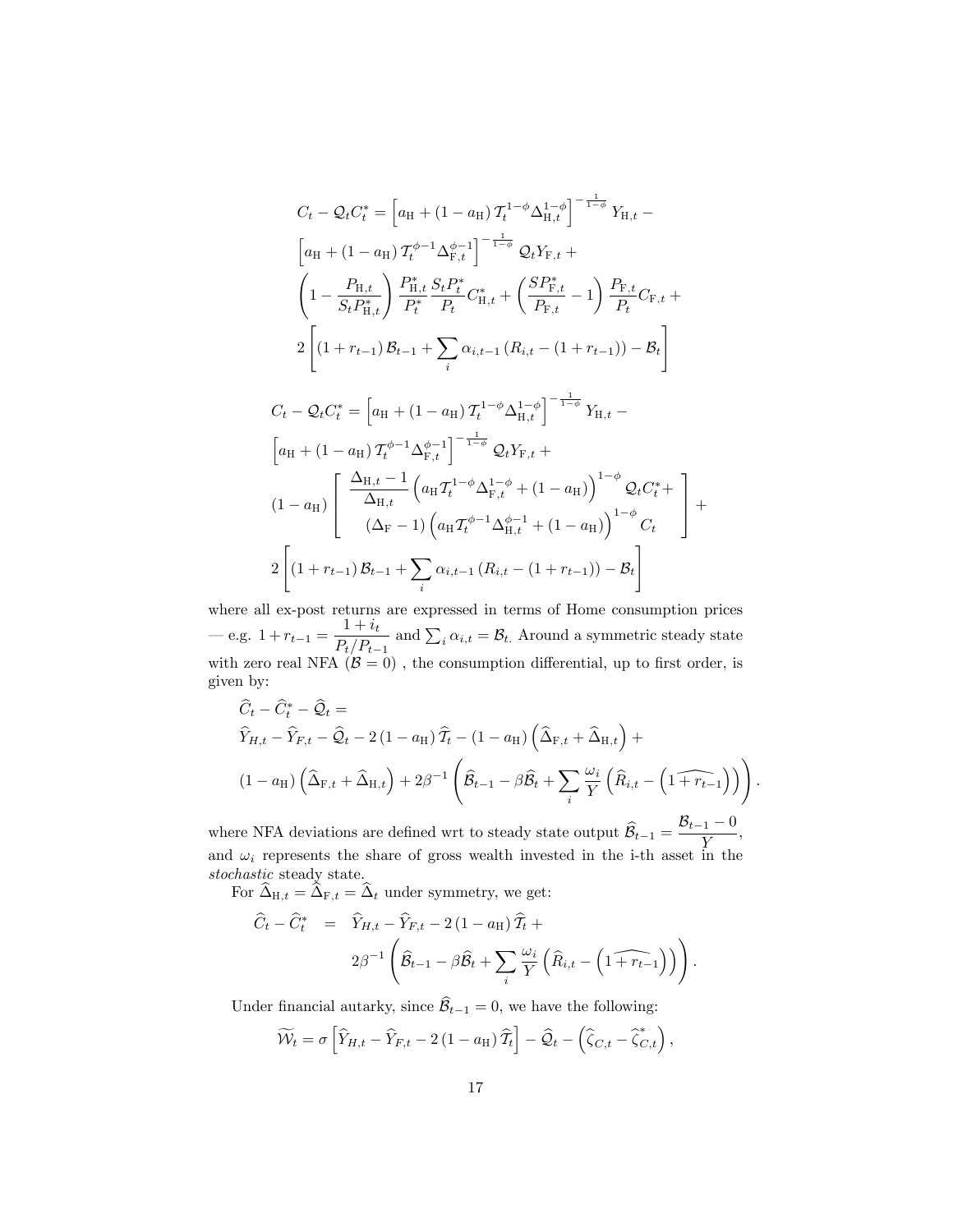whereas, in the case of a bond economy, the wealth gap  $\widetilde{\mathcal{W}}_t$  will also reflect net capital flows:

$$
\widetilde{\mathcal{W}}_t = \sigma \left[ \begin{array}{cc} -\left( \left( \widehat{\mathcal{B}}_t - \beta^{-1} \widehat{\mathcal{B}}_{t-1} \right) - \widehat{Y}_{H,t} + \left( 1 - a_H \right) \widehat{T}_t \right) + \\ \left( \left( -\widehat{\mathcal{B}}_t - \beta^{-1} \left( -\widehat{\mathcal{B}}_{t-1} \right) \right) - \widehat{Y}_{F,t} - \left( 1 - a_H \right) \widehat{T}_t \right) \end{array} \right] + \\ - \widehat{\mathcal{Q}}_t - \left( \widehat{\zeta}_{C,t} - \widehat{\zeta}_{C,t}^* \right).
$$

Finally, rewriting in terms of gaps (useful when characterizing optimal policy)the wealth gap in a bond economy is given by,

$$
\widetilde{\mathcal{W}}_t = \sigma \left( \widetilde{C}_t - \widetilde{C}_t^* \right) - \widetilde{\mathcal{Q}}_t \n= \sigma \left[ \widetilde{Y}_{H,t} - \widetilde{Y}_{F,t} + 2\beta^{-1} \left( \widehat{\mathcal{B}}_{t-1} - \beta \widehat{\mathcal{B}}_t \right) \right] - 2a_H \widehat{\Delta}_t - \left[ 2\left( 1 - a_H \right) \sigma + \left( 2a_H - 1 \right) \right] \widetilde{T}_t + \n2 \left( 1 - a_H \right) \left[ \left( 2a_H \left( \sigma \phi - 1 \right) + 1 - \sigma \right) \widehat{T}_t^{fb} - \left( \widehat{\zeta}_{C,t} - \widehat{\zeta}_{C,t}^* \right) \right],
$$

and under autarky,

$$
\widetilde{\mathcal{W}}_t = \sigma \left( \widetilde{C}_t - \widetilde{C}_t^* \right) - \widetilde{\mathcal{Q}}_t \n= \sigma \left[ \widetilde{Y}_{H,t} - \widetilde{Y}_{F,t} \right] - 2a_H \widehat{\Delta}_t - \left[ 2\left(1 - a_H\right) \sigma + \left(2a_H - 1\right) \right] \widetilde{\mathcal{I}}_t + \n2\left(1 - a_H\right) \left[ \left(2a_H\left(\sigma\phi - 1\right) + 1 - \sigma\right) \widehat{\mathcal{I}}_t^{fb} - \left( \widehat{\zeta}_{C,t} - \widehat{\zeta}_{C,t}^* \right) \right].
$$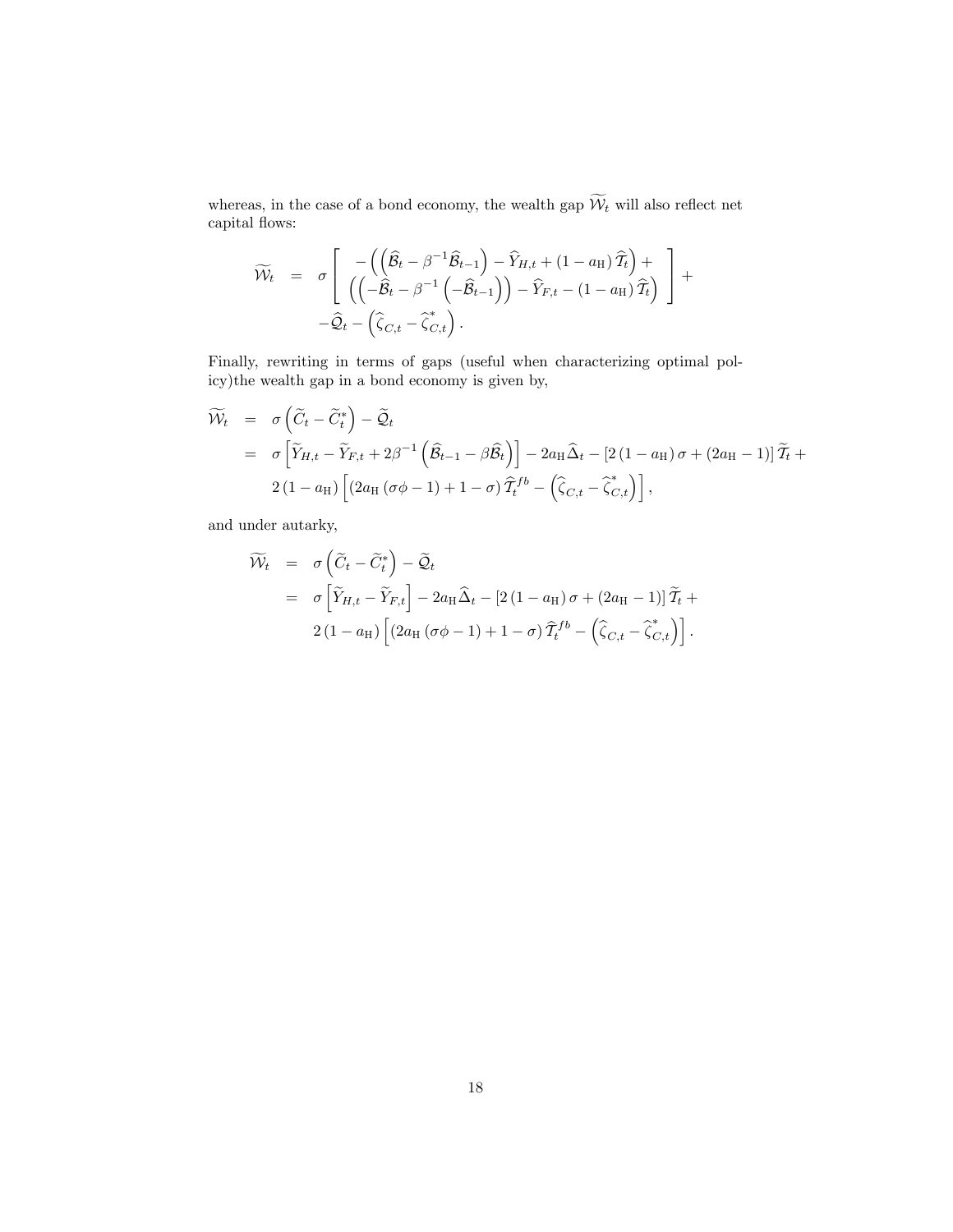# 3 Characterizing optimal monetary targeting rules and optimal allocations under incomplete markets:

# proofs of propositions 3, 4, 5, 6 9 and 10

In this section we work out the constrained efficient allocation in our model economy—this is found by maximizing the expected discounted value of the following loss function in deviation from first best,

$$
\mathcal{L}_{t}^{W} - \left(\mathcal{L}_{t}^{W}\right)^{fb} \propto -\frac{1}{2} \left(\eta + \sigma\right) \left(\widehat{Y}_{H,t} - \widehat{Y}_{H,t}^{fb}\right)^{2} - \frac{1}{2} \left(\eta + \sigma\right) \left(\widehat{Y}_{F,t} - \widehat{Y}_{F,t}^{fb}\right)^{2} - (8)
$$
  

$$
\frac{1}{2} \frac{\theta \alpha}{(1 - \alpha \beta)(1 - \alpha)} \left[a_{H} \pi_{H,t}^{2} + (1 - a_{H}) \pi_{H,t}^{*2} + a_{H} \pi_{F,t}^{*2} + (1 - a_{H}) \pi_{F,t}^{2}\right] + \frac{a_{H} (1 - a_{H}) \left(\sigma \phi - 1\right) \sigma}{4a_{H} (1 - a_{H}) \left(\sigma \phi - 1\right) + 1} \left[\left(\widehat{Y}_{H,t} - \widehat{Y}_{H,t}^{fb}\right) - \left(\widehat{Y}_{F,t} - \widehat{Y}_{F,t}^{fb}\right)\right]^{2} - \frac{a_{H} (1 - a_{H}) \phi}{4a_{H} (1 - a_{H}) \left(\sigma \phi - 1\right) + 1} \left(\widehat{\Delta}_{t} + \widehat{W}_{t}\right)^{2} + t.i.p. + o\left(\varepsilon^{3}\right),
$$

with respect to its arguments  $Y_{H,t}, Y_{F,t}, \mathcal{W}_t, \Delta_t$  and  $\pi_{H,t}, \pi_{F,t}, \pi_{H,t}^*, \pi_{F,t}^*$  subject to the NK Phillips curves, the equilibrium condition linking relative prices to output gap differentials and demand gaps, the definition of the wealth gap, and the Euler equation characterizing the evolution of the wealth gap. In the case of non-trivial portfolio decisions (not covered here), higher order Euler equations characterizing these choices would have also to be considered.

We treat the cases of PCP and LCP separately as some of the constraints differ significantly.

# 3.1 LCP economy

#### 3.1.1 Proofs of propositions 3 and 4

In the LCP case, the monetary authority minimizes  $(1)$ , with respect to its arguments  $Y_{H,t}, Y_{F,t}, \Delta_t, \mathcal{W}_t$ , and  $\pi_{H,t}, \pi^*_{H,t}, \pi^*_{F,t}, \pi_{F,t}$ , subject to the following constraints arising from the competitive equilibrium:

1. NK Phillips curves determining inflation rates

$$
\pi_{H,t} - \beta E_t \pi_{H,t+1} =
$$
\n
$$
\frac{(1 - \alpha \beta)(1 - \alpha)}{\alpha} \left[ \begin{array}{c} (\sigma + \eta) \left( \widehat{Y}_{H,t} - \widehat{Y}_{H,t}^{fb} \right) + \widehat{\mu}_t + \\ - (1 - a_H) \left[ 2a_H (\sigma \phi - 1) \left( \widehat{T}_t - \widehat{T}_t^{fb} + \widehat{\Delta}_t \right) - \left( \widehat{\Delta}_t + \widehat{W}_t \right) \right] \end{array} \right]
$$
\n
$$
= \pi_{H,t}^* - \beta E_t \pi_{H,t+1}^* + \frac{(1 - \alpha \beta)(1 - \alpha)}{\alpha} \widehat{\Delta}_t,
$$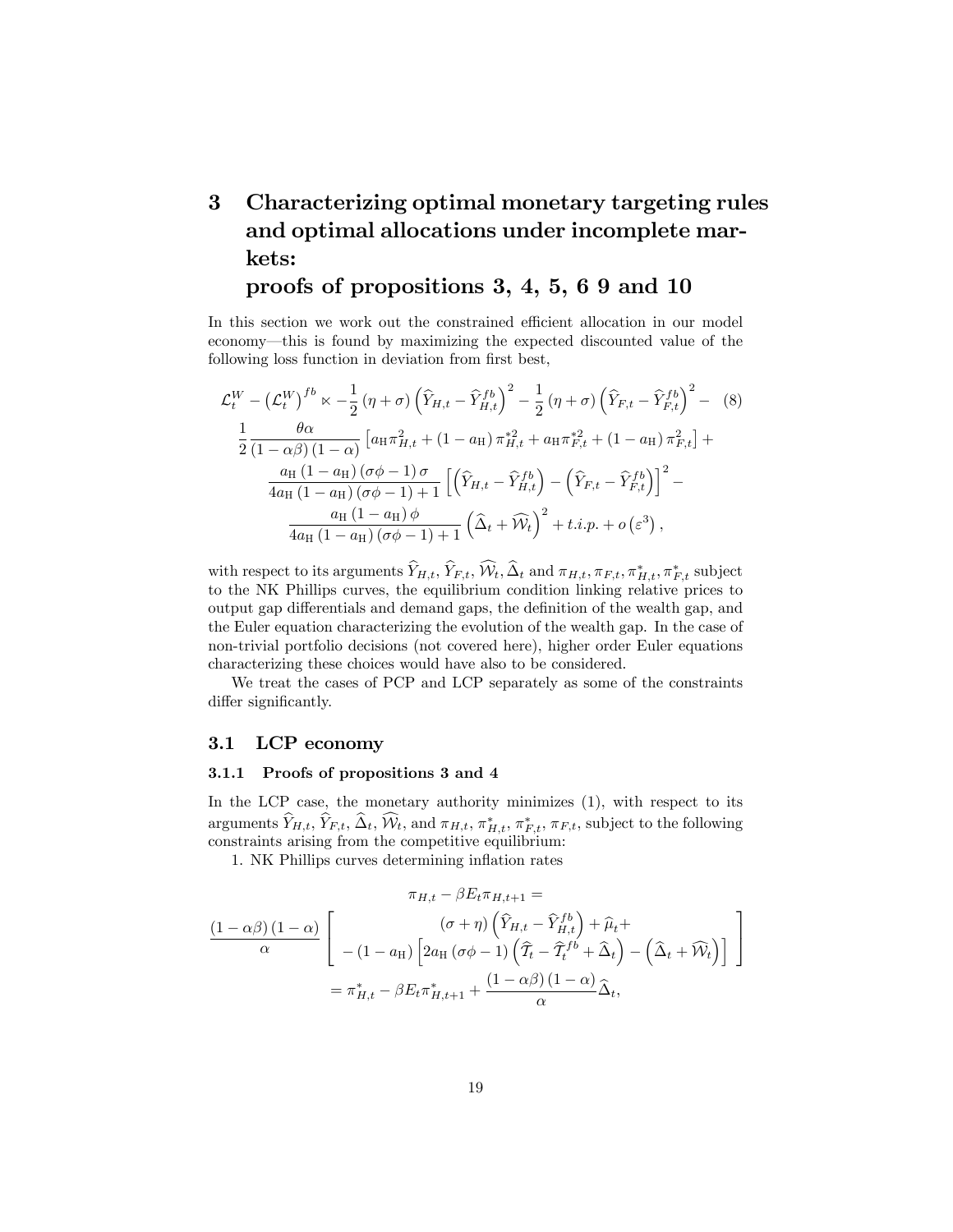$$
\pi_{F,t}^{*} - \beta E_{t} \pi_{F,t+1}^{*} =
$$
\n
$$
\frac{(1 - \alpha \beta)(1 - \alpha)}{\alpha} \left[ \begin{array}{c} (\sigma + \eta) \left( \widehat{Y}_{F,t} - \widehat{Y}_{F,t}^{fb} \right) + \widehat{\mu}_{t}^{*} + \\ (1 - a_{H}) \left[ 2a_{H} \left( \sigma \phi - 1 \right) \left( \widehat{T}_{t} - \widehat{T}_{t}^{fb} + \widehat{\Delta}_{t} \right) - \left( \widehat{\Delta}_{t} + \widehat{W}_{t} \right) \right] \end{array} \right]
$$
\n
$$
= \pi_{F,t} - \beta E_{t} \pi_{F,t+1} - \frac{(1 - \alpha \beta)(1 - \alpha)}{\alpha} \widehat{\Delta}_{t},
$$

and the constraint on inflation differentials in the same currency:

$$
\pi_{F,t} - \pi_{H,t} - \left(\widehat{\mathcal{T}}_t - \widehat{\mathcal{T}}_{t-1} + \widehat{\Delta}_t - \widehat{\Delta}_{t-1}\right) = 0,
$$

where the equilibrium relations for first best outcomes  $\hat{Y}_{H,t}^{fb}, \hat{Y}_{F,t}^{fb}, \hat{\mathcal{T}}_t^{fb}$  in terms of fundamental shocks are as follows:

$$
(\eta + \sigma) \widehat{Y}_{H,t}^{fb} =
$$
\n
$$
[2a_H (1 - a_H) (\sigma \phi - 1)] (\widehat{T}_t^{fb}) - (1 - a_H) (\widehat{\zeta}_{C,t} - \widehat{\zeta}_{C,t}^*) + \widehat{\zeta}_{C,t} + (1 + \eta) \widehat{\zeta}_{Y,t}
$$
\n
$$
(\eta + \sigma) \widehat{Y}_{F,t}^{fb} =
$$
\n
$$
[2a_H (1 - a_H) (\sigma \phi - 1)] (-\widehat{T}_t^{fb}) + (1 - a_H) (\widehat{\zeta}_{C,t} - \widehat{\zeta}_{C,t}^*) + \widehat{\zeta}_{C,t}^* + (1 + \eta) \widehat{\zeta}_{Y,t}^*,
$$
\n
$$
[4(1 - a_H) a_H (\phi \sigma - 1) + 1] \widehat{T}_t^{fb} = \sigma \left( \widehat{Y}_{H,t}^{fb} - \widehat{Y}_{F,t}^{fb} \right) - (2a_H - 1) (\widehat{\zeta}_{C,t} - \widehat{\zeta}_{C,t}^*) ;
$$

2. the equilibrium condition linking relative prices to output gap differentials,  $\widehat{\Delta}_t$  and demand gaps:

$$
\widehat{T}_t + \widehat{\Delta}_t - \widehat{T}_t^{fb} = \frac{\sigma \left[ \left( \widehat{Y}_{H,t} - \widehat{Y}_{F,t} \right) - \left( \widehat{Y}_{H,t}^{fb} - \widehat{Y}_{F,t}^{fb} \right) \right] - (2a_H - 1) \left( \widehat{W}_t + \widehat{\Delta}_t \right)}{4a_H \left( 1 - a_H \right) \left( \sigma \phi - 1 \right) + 1};
$$

3. the definition of wealth gap  $\mathcal{W}_t$  from the difference in budget constraints, depending also on net wealth  $B_t$ :

$$
\widehat{\mathcal{W}}_t = \sigma \left[ \left( \widehat{C}_t - \widehat{C}_t^* \right) - \left( \widehat{C}_t^{fb} - \widehat{C}_t^{*fb} \right) \right] - \left( \widehat{\mathcal{Q}}_t - \widehat{\mathcal{Q}}_t^{fb} \right) \n= \sigma \left[ \frac{\left( \widehat{Y}_{H,t} - \widehat{Y}_{F,t} \right) - \left( \widehat{Y}_{H,t}^{fb} - \widehat{Y}_{F,t}^{fb} \right) +}{2\beta^{-1} \left( \widehat{B}_{t-1} - \beta \widehat{B}_t + \sum_i \frac{\omega_i}{Y} \left( \widehat{R}_{i,t} - \left( \widehat{1 + r_t} \right) \right) \right) \right] + \n- \left[ 2 \left( 1 - a_H \right) \sigma + \left( 2a_H - 1 \right) \right] \left( \widehat{T}_t - \widehat{T}_t^{fb} \right) - 2a_H \widehat{\Delta}_t + \n2 \left( 1 - a_H \right) \left[ \left( 2a_H \left( \sigma \phi - 1 \right) + 1 - \sigma \right) \widehat{T}_t^{fb} - \left( \widehat{\zeta}_{C,t} - \widehat{\zeta}_{C,t}^* \right) \right],
$$

4. the Euler equation characterizing the evolution of  $\widehat{\mathcal{W}}_t$  (and thus net wealth  $\widehat{\mathcal{B}}_t$ :

$$
E_t \widehat{\mathcal{W}}_{t+1} - \widehat{\mathcal{W}}_t = 0.
$$

Bond economy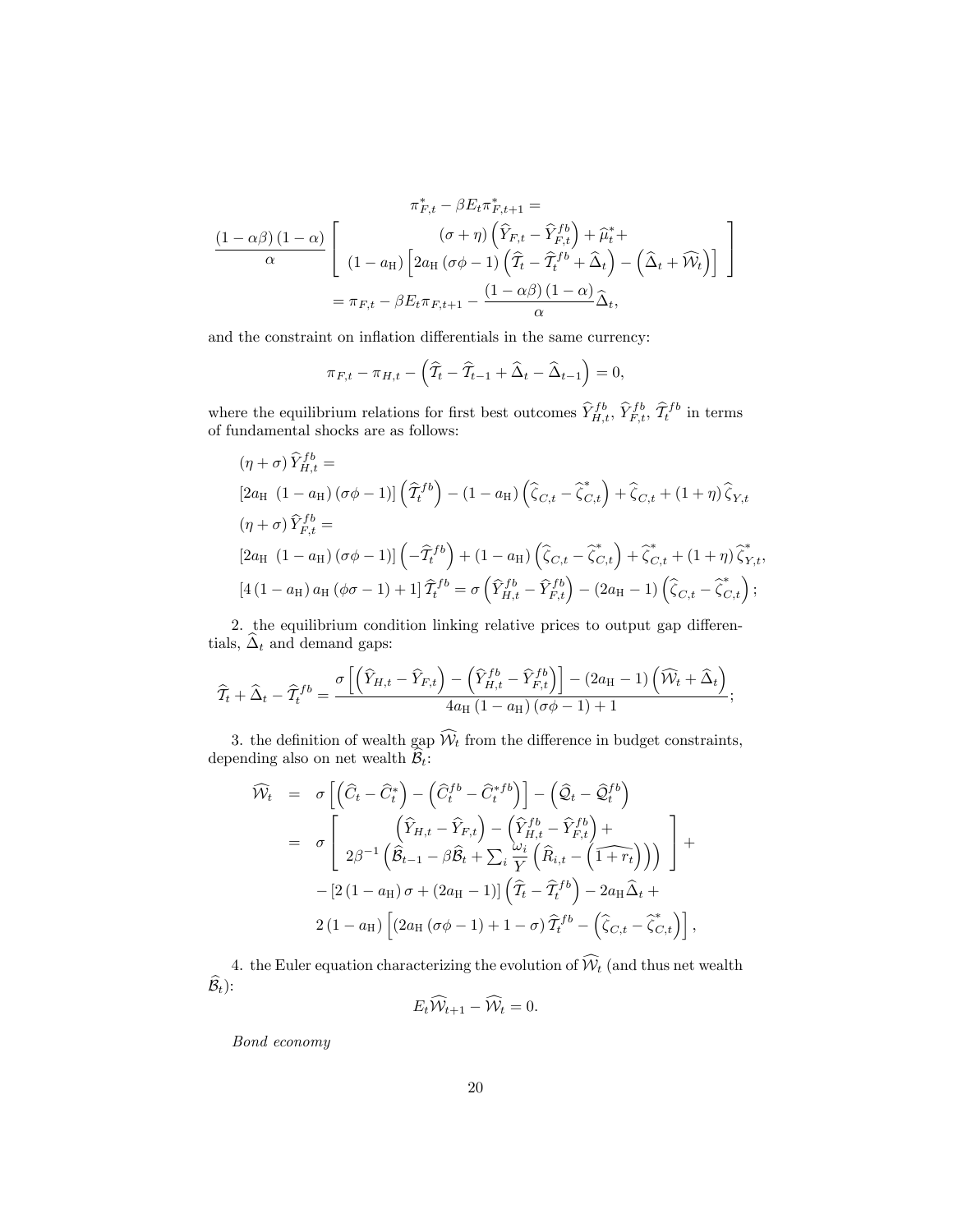Observe that in the case of a bond economy, the program amounts to choosing  $Y_{H,t}$ ,  $Y_{F,t}$ ,  $\Delta_t$ ,  $\mathcal{W}_t$ ,  $\pi_{H,t}$ ,  $\pi_{H,t}^*$ ,  $\pi_{F,t}$ ,  $\pi_{F,t}$ , and  $\mathcal{B}_t$ , subject to the following expression for  $W_t$  in terms of differences of budget constraints, namely:

$$
(1 - a_{\mathrm{H}}) \left[2a_{\mathrm{H}}(\phi - 1) + 1\right] \widehat{\mathcal{W}}_t = \left[4a_{\mathrm{H}}\left(1 - a_{\mathrm{H}}\right)(\sigma\phi - 1) + 1\right] \left(\beta^{-1}\widehat{\mathcal{B}}_{t-1} - \widehat{\mathcal{B}}_t\right) +
$$

$$
(1 - a_{\mathrm{H}}) \left[2a_{\mathrm{H}}(\sigma\phi - 1) + 1 - \sigma\right] \left[\left(\widehat{Y}_{H,t} - \widehat{Y}_{H,t}^{fb}\right) - \left(\widehat{Y}_{F,t} - \widehat{Y}_{F,t}^{fb}\right)\right] +
$$

$$
2a_{\mathrm{H}}\left(1 - a_{\mathrm{H}}\right)\left[2\left(1 - a_{\mathrm{H}}\right)(\sigma\phi - 1) + 1 - \phi\right]\widehat{\Delta}_t +
$$

$$
(1 - a_{\mathrm{H}}) \left[4a_{\mathrm{H}}\left(1 - a_{\mathrm{H}}\right)(\sigma\phi - 1) + 1\right].
$$

$$
\sigma^{-1} \left[\left(2a_{\mathrm{H}}\left(\sigma\phi - 1\right) + 1 - \sigma\right)\widehat{T}_t^{fb} - \left(\widehat{\zeta}_{C,t} - \widehat{\zeta}_{C,t}^*\right)\right]
$$

The necessary FOC's with respect to inflation are given by:

$$
\pi_{H,t} : 0 = -\theta \frac{\alpha}{(1 - \alpha \beta) (1 - \alpha)} a_H \pi_{H,t} - \gamma_{H,t} + \gamma_{H,t-1} - \gamma_t
$$
\n
$$
\pi_{H,t}^* : 0 = -\theta \frac{\alpha}{(1 - \alpha \beta) (1 - \alpha)} (1 - a_H) \pi_{H,t}^* - \gamma_{H,t}^* + \gamma_{H,t-1}^*
$$
\n
$$
\pi_{F,t} : 0 = -\theta \frac{\alpha}{(1 - \alpha \beta) (1 - \alpha)} (1 - a_H) \pi_{F,t} - \gamma_{F,t} + \gamma_{F,t-1} + \gamma_t
$$
\n
$$
\pi_{F,t}^* : 0 = -\theta \frac{\alpha}{(1 - \alpha \beta) (1 - \alpha)} a_H \pi_{F,t}^* - \gamma_{F,t}^* + \gamma_{F,t-1}^*,
$$

where  $\gamma_{H,t}$ ,  $\gamma_{F,t}$ ,  $\gamma_{H,t}^*$  and  $\gamma_{F,t}^*$  are the multipliers associated with the Phillips  $curves$   $-$  whose lags appear reflecting the assumption of commitment, implying the following solutions for the multipliers:

$$
-\frac{(1-\alpha\beta)(1-\alpha)}{\alpha}(\gamma_{H,t}+\gamma_{F,t}) = \theta(a_H\widehat{p}_{H,t} + (1-a_H)\widehat{p}_{F,t})
$$

$$
-\frac{(1-\alpha\beta)(1-\alpha)}{\alpha}(\gamma_{H,t}^*+\gamma_{F,t}^*) = \theta(a_H\widehat{p}_{F,t}^* + (1-a_H)\widehat{p}_{H,t}^*)
$$

$$
-2\frac{(1-\alpha\beta)(1-\alpha)}{\alpha}\gamma_t = \theta[a_H(\pi_{H,t}-\pi_{F,t}^*) + (1-a_H)(\pi_{H,t}^*-\pi_{F,t})] +
$$

$$
-\frac{(1-\alpha\beta)(1-\alpha)}{\alpha}\left[\begin{array}{cc}(-\gamma_{H,t}-\gamma_{H,t}^*+\gamma_{H,t-1}^*+\gamma_{H,t-1})+\\-(-\gamma_{F,t}^*-\gamma_{F,t}+\gamma_{F,t-1}+\gamma_{F,t-1}^*)\end{array}\right].
$$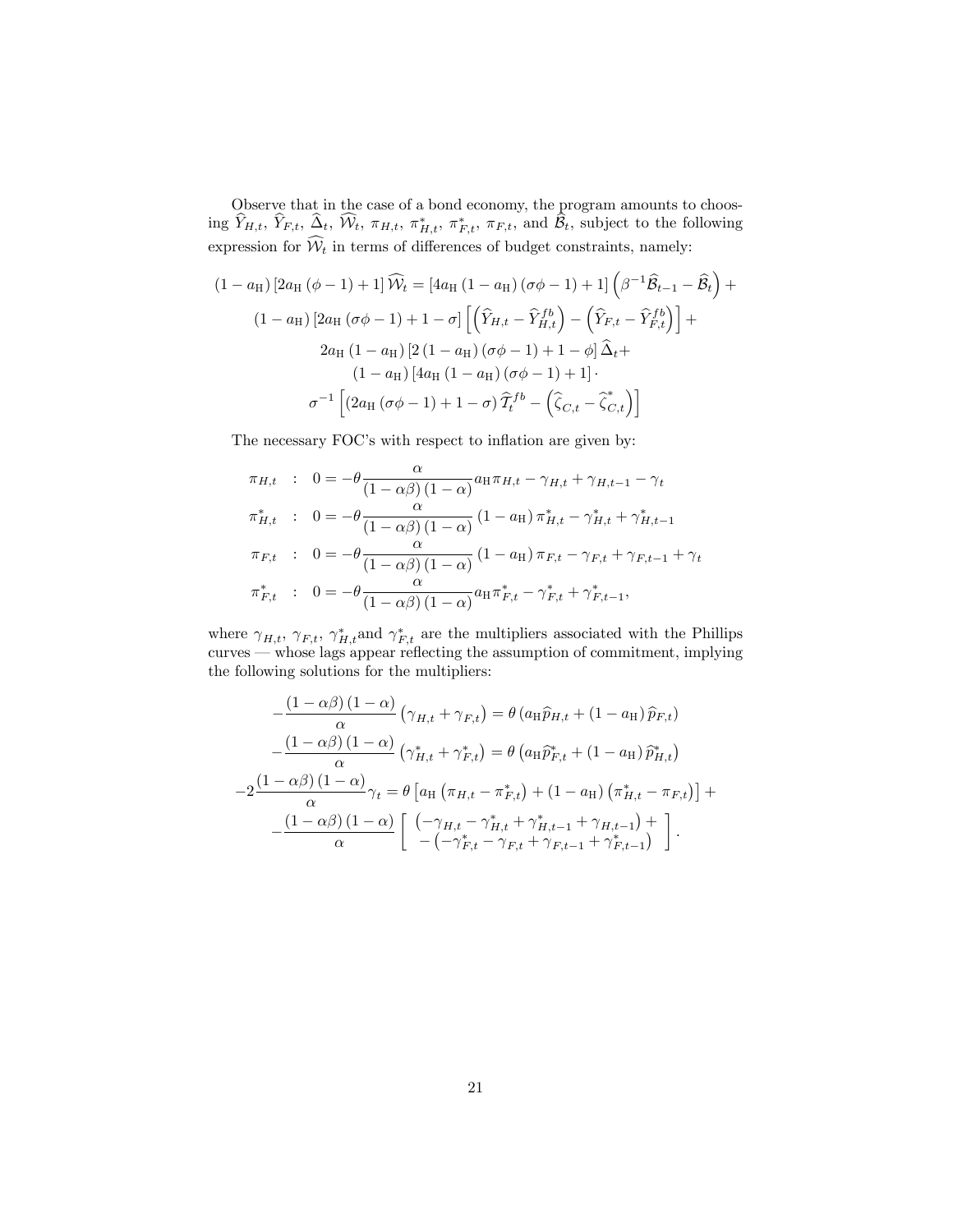The FOC with respect to output is given by:

$$
\hat{Y}_{H,t} : 0 = (\sigma + \eta) \left( \hat{Y}_{H,t} - \hat{Y}_{H,t}^{fb} \right) +
$$
\n
$$
- \frac{2a_H (1 - a_H)(\sigma \phi - 1) \sigma}{4a_H (1 - a_H)(\sigma \phi - 1) + 1} \left[ \left( \hat{Y}_{H,t} - \hat{Y}_{H,t}^{fb} \right) - \left( \hat{Y}_{F,t} - \hat{Y}_{F,t}^{fb} \right) \right] +
$$
\n
$$
\frac{2a_H (1 - a_H) \phi}{4a_H (1 - a_H)(\sigma \phi - 1) + 1} \frac{2a_H (\sigma \phi - 1) + 1 - \sigma}{2a_H (\phi - 1) + 1} \left( \hat{\Delta}_t + \hat{W}_t \right) +
$$
\n
$$
- \left[ \sigma + \eta - \frac{(1 - a_H)(\sigma - 1)}{2a_H (\phi - 1) + 1} \right] \frac{(1 - \alpha \beta)(1 - \alpha)}{\alpha} \left( \gamma_{H,t} + \gamma_{H,t}^* \right) +
$$
\n
$$
- \frac{(1 - a_H)(\sigma - 1)(1 - \alpha \beta)(1 - \alpha)}{2a_H (\phi - 1) + 1} \left( \beta E_t \gamma_{t+1} - \gamma_t \right) +
$$
\n
$$
\frac{2a_H (\sigma \phi - 1) + 1 - \sigma}{2a_H (\sigma - 1) + 1} \left( \lambda_t - \beta^{-1} \lambda_{t-1} \right);
$$

$$
\hat{Y}_{F,t} : 0 = (\sigma + \eta) \left( \hat{Y}_{F,t} - \hat{Y}_{F,t}^{fb} \right) + \n\frac{2a_H (1 - a_H) (\sigma \phi - 1) \sigma}{4a_H (1 - a_H) (\sigma \phi - 1) + 1} \left[ \left( \hat{Y}_{H,t} - \hat{Y}_{H,t}^{fb} \right) - \left( \hat{Y}_{F,t} - \hat{Y}_{F,t}^{fb} \right) \right] + \n- \frac{2a_H (1 - a_H) \phi}{4a_H (1 - a_H) (\sigma \phi - 1) + 1} \frac{2a_H (\sigma \phi - 1) + 1 - \sigma}{2a_H (\phi - 1) + 1} \left( \hat{\Delta}_t + \hat{W}_t \right) + \n- \left[ \sigma + \eta - \frac{(1 - a_H) (\sigma - 1)}{2a_H (\phi - 1) + 1} \right] \frac{(1 - \alpha \beta) (1 - \alpha)}{\alpha} \left( \gamma_{F,t} + \gamma_{F,t}^* \right) + \n- \frac{(1 - a_H) (\sigma - 1) (1 - \alpha \beta) (1 - \alpha)}{2a_H (\phi - 1) + 1} \left( \beta E_t \gamma_{t+1} - \gamma_t \right) + \n\frac{1}{2a_H (\sigma \phi - 1) + 1} \left( \beta E_t \gamma_{t+1} - \gamma_t \right) + \n- \frac{2a_H (\sigma \phi - 1) + 1 - \sigma}{2a_H (\phi - 1) + 1} \left( \lambda_t - \beta^{-1} \lambda_{t-1} \right);
$$

where we have used the fact that

$$
\frac{\partial \widehat{W}_t}{\partial \widehat{Y}_{H,t}} = -\frac{\partial \widehat{W}_t}{\partial \widehat{Y}_{F,t}} = \frac{2a_H(\sigma\phi - 1) + 1 - \sigma}{2a_H(\phi - 1) + 1}
$$

$$
\frac{\partial \widehat{T}_t}{\partial \widehat{Y}_{H,t}} = \frac{\sigma - (2a_H - 1) \frac{\partial \widehat{W}_t}{\partial \widehat{Y}_{H,t}}}{4a_H(1 - a_H)(\sigma\phi - 1) + 1}
$$

$$
= -\frac{\partial \widehat{T}_t}{\partial \widehat{Y}_{F,t}} = \frac{1}{2a_H(\phi - 1) + 1};
$$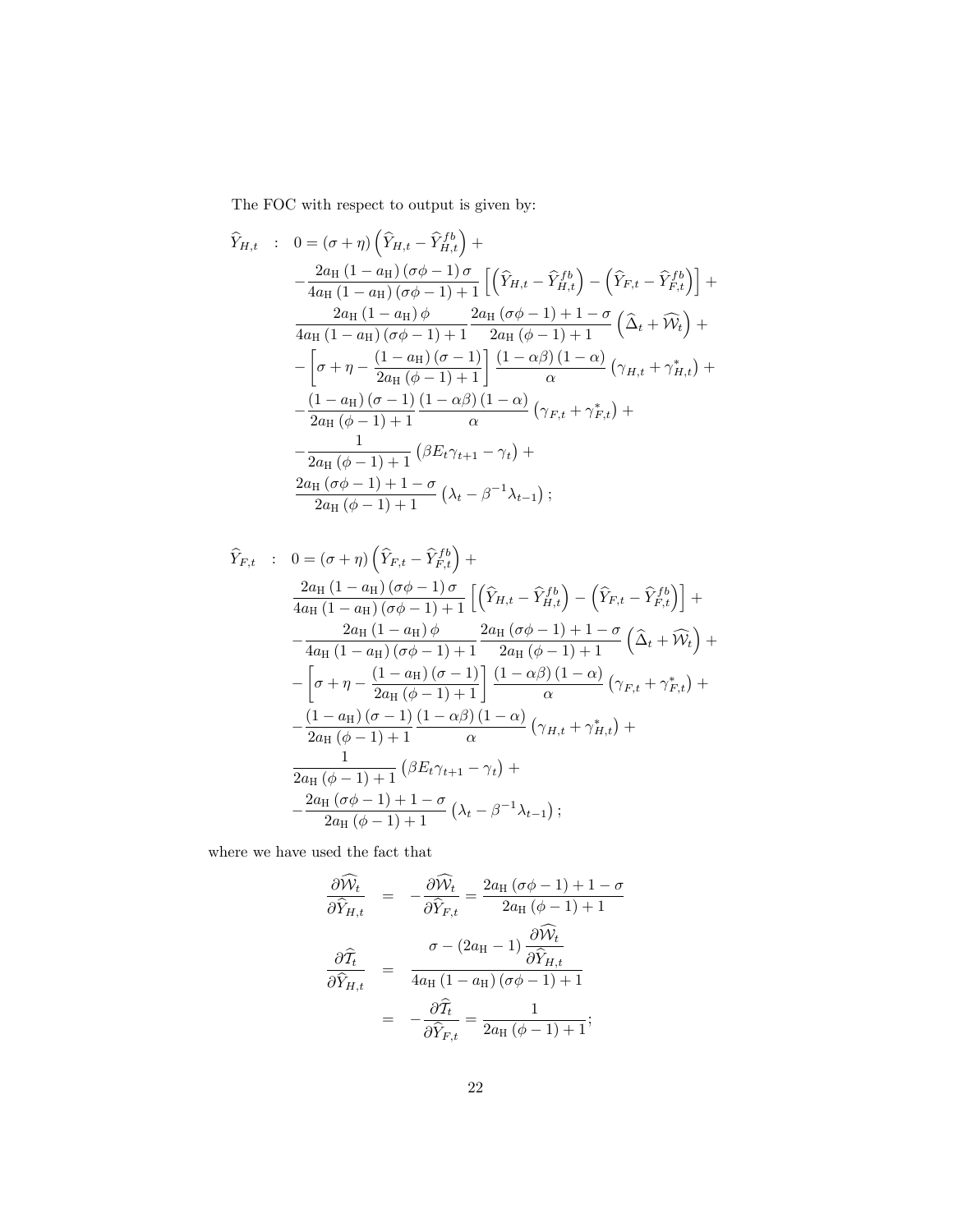The FOC with respect to LOOP deviations is given by:

$$
\begin{split}\n\widehat{\Delta}_{t} &\;: \quad 0 = -\frac{2a_{\text{H}}\left(1-a_{\text{H}}\right)\phi}{2a_{\text{H}}\left(\phi-1\right)+1}\left(\widehat{\Delta}_{t}+\widehat{\mathcal{W}}_{t}\right)+ \\
&\frac{\left(1-\alpha\beta\right)\left(1-\alpha\right)}{\alpha}\frac{1}{4a_{\text{H}}\left(1-a_{\text{H}}\right)\left(\phi\sigma-1\right)+1} \\
&\frac{1}{2}\left[\begin{array}{c} \left(4a_{\text{H}}\left(1-a_{\text{H}}\right)\left(\phi\sigma-1\right)+1\right)\left(\gamma_{H,t}+\gamma_{F,t}-\left(\gamma_{F,t}^{*}+\gamma_{H,t}^{*}\right)\right)- \\
\left(2a_{\text{H}}\left(1-1\right)-2\left(1-a_{\text{H}}\right)\left[2a_{\text{H}}\left(\sigma\phi-1\right)+1\right]\frac{2a_{\text{H}}\left[2\left(1-a_{\text{H}}\right)\left(\sigma\phi-1\right)+1-\phi\right]}{2a_{\text{H}}\left(\phi-1\right)+1}\right.\n\end{array}\right]\n\cdot\n\begin{split}\n&\frac{2a_{\text{H}}-1}{2a_{\text{H}}\left(\phi-1\right)+1}\left(\beta E_{t}\gamma_{t+1}-\gamma_{t}\right)- \\
&\frac{2a_{\text{H}}\left[2\left(1-a_{\text{H}}\right)\left(\sigma\phi-1\right)+1-\phi\right]}{2a_{\text{H}}\left(\phi-1\right)+1}\left(\lambda_{t}-\beta^{-1}\lambda_{t-1}\right),\n\end{split}
$$

where we have used the fact that:

$$
\frac{\partial \mathcal{W}_t}{\partial \hat{\Delta}_t} = \frac{2a_H [2(1 - a_H)(\sigma \phi - 1) + 1 - \phi]}{2a_H (\phi - 1) + 1}
$$
  
\n
$$
= -1 + \frac{4a_H (1 - a_H)(\sigma \phi - 1) + 1}{2a_H (\phi - 1) + 1}
$$
  
\n
$$
\frac{\partial \hat{T}_t}{\partial \hat{\Delta}_t} = -1 - (2a_H - 1) \frac{1 + \frac{\partial \hat{W}_t}{\partial \hat{\Delta}_t}}{4a_H (1 - a_H)(\sigma \phi - 1) + 1}
$$
  
\n
$$
= -1 - \frac{(2a_H - 1)}{2a_H (\phi - 1) + 1} = -\frac{2a_H \phi}{2a_H (\phi - 1) + 1}
$$

Finally, the FOC with respect to net wealth is given by:

$$
\hat{B}_{t} : 0 = 2a_{H} (1 - a_{H}) \phi \left[ E_{t} \widehat{W}_{t+1} - \widehat{W}_{t} \right] +
$$
\n
$$
- (1 - a_{H}) \left[ 2a_{H} (\sigma \phi - 1) + 1 \right] \frac{(1 - \alpha \beta)(1 - \alpha)}{\alpha}.
$$
\n
$$
\left[ \left( E_{t} (\gamma_{H,t+1} + \gamma_{H,t+1}^{*}) - (\gamma_{H,t} + \gamma_{H,t}^{*}) \right) - \left( E_{t} (\gamma_{F,t+1} + \gamma_{F,t+1}^{*}) - (\gamma_{F,t} + \gamma_{F,t}^{*}) \right) \right] +
$$
\n
$$
(2a_{H} - 1) \left[ \beta E_{t} \gamma_{t+2} - E_{t} \gamma_{t+1} + \beta E_{t} \gamma_{t+1} - \gamma_{t} \right] +
$$
\n
$$
\left[ 4a_{H} (1 - a_{H}) (\sigma \phi - 1) + 1 \right] \left[ \left( E_{t} \lambda_{t+1} - \beta^{-1} \lambda_{t} \right) - \left( \lambda_{t} - \beta^{-1} \lambda_{t-1} \right) \right],
$$

which simplifies as follows:  $\,$ 

$$
0 = -(1 - a_{\mathrm{H}}) [2a_{\mathrm{H}} (\sigma \phi - 1) + 1] \frac{(1 - \alpha \beta) (1 - \alpha)}{\alpha}.
$$
  
\n
$$
[(E_t (\gamma_{H, t+1} + \gamma_{H, t+1}^*) - (\gamma_{H, t} + \gamma_{H, t}^*)) - (E_t (\gamma_{F, t+1} + \gamma_{F, t+1}^*) - (\gamma_{F, t} + \gamma_{F, t}^*))] +
$$
  
\n
$$
(2a_{\mathrm{H}} - 1) [\beta E_t \gamma_{t+2} - E_t \gamma_{t+1} + \beta E_t \gamma_{t+1} - \gamma_t] +
$$
  
\n
$$
[4a_{\mathrm{H}} (1 - a_{\mathrm{H}}) (\sigma \phi - 1) + 1] [(E_t \lambda_{t+1} - \beta^{-1} \lambda_t) - (\lambda_t - \beta^{-1} \lambda_{t-1})].
$$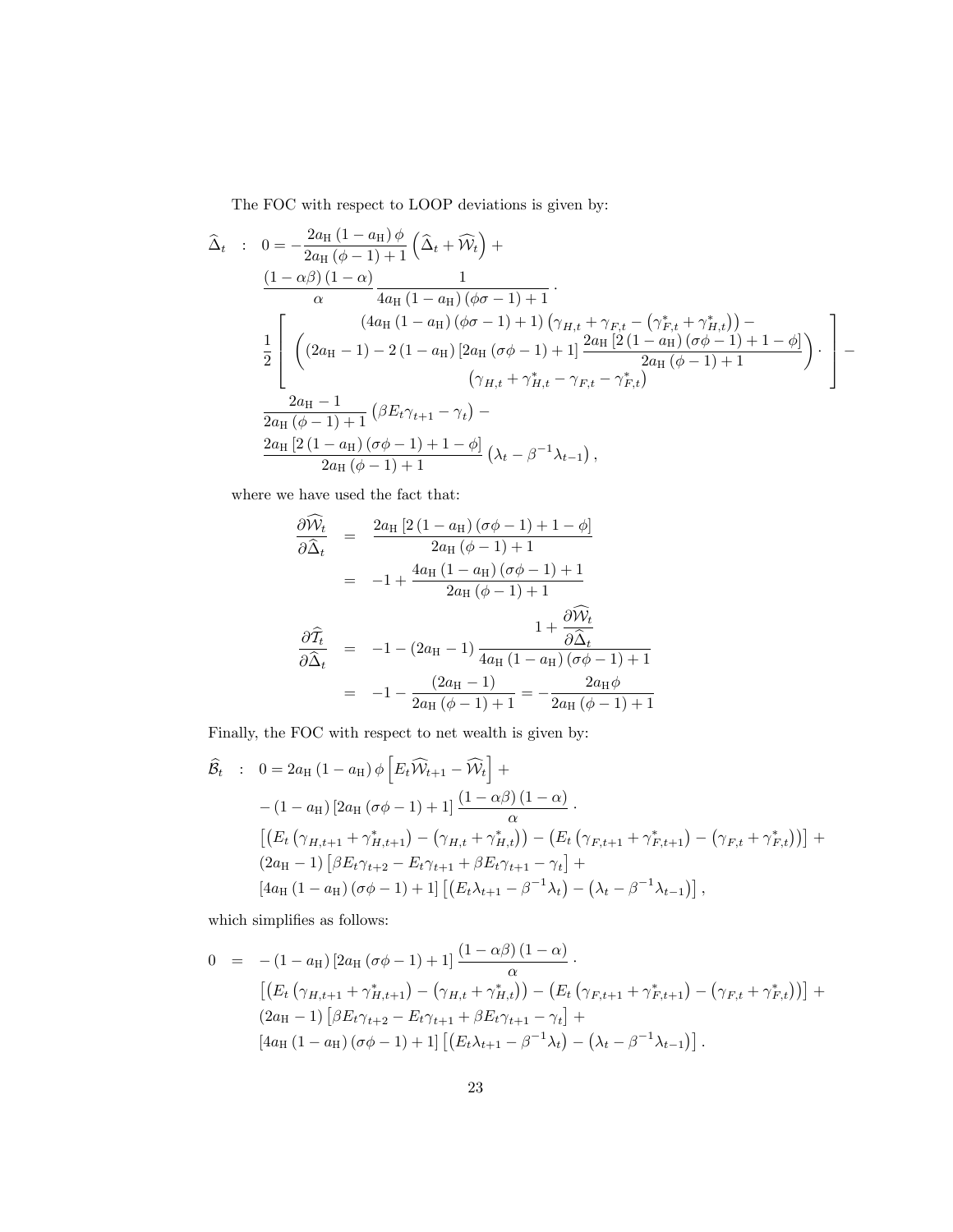Proof of Proposition 3: Sum rule. By summing the FOCs for inflation rates and output the solution can be expressed in terms of a familiar sum rule for (the change in) world output gaps and CPI inflation rates (where observe that we have switched to the gap notation, e.g.  $\widetilde{Y}_{H,t} = \widehat{Y}_{H,t} - \widehat{Y}_{H,t}^{fb}$ :

$$
0 = \widetilde{Y}_{H,t} + \widetilde{Y}_{F,t} + \theta \left( a_H \widehat{p}_{H,t} + (1 - a_H) \widehat{p}_{F,t} + a_H \widehat{p}_{F,t}^* + (1 - a_H) \widehat{p}_{H,t}^* \right)
$$
  
\n
$$
= \left[ \widetilde{Y}_{H,t} - \widetilde{Y}_{H,t-1} \right] + \left[ \widetilde{Y}_{F,t} - \widetilde{Y}_{F,t-1} \right] +
$$
  
\n
$$
\theta \left[ a_H \pi_{H,t} + (1 - a_H) \pi_{F,t} + a_H \pi_{F,t}^* + (1 - a_H) \pi_{H,t}^* \right],
$$

the same as under complete markets.

Proof of Proposition 4: Difference rule. The difference rule is difficult to characterize analytically, but for the special case of  $\eta = 0$ . From the FOC for output solve for the term  $(\beta E_t \gamma_{t+1} - \gamma_t)$ :

$$
\frac{1}{2a_{\text{H}}(\phi-1)+1} \left(\beta E_t \gamma_{t+1} - \gamma_t\right) = (\sigma + \eta) \left(\widehat{Y}_{H,t} - \widehat{Y}_{H,t}^{fb}\right)
$$

$$
-\frac{2a_{\text{H}}(1-a_{\text{H}})(\sigma\phi-1)\sigma}{4a_{\text{H}}(1-a_{\text{H}})(\sigma\phi-1)+1} \left[\left(\widehat{Y}_{H,t} - \widehat{Y}_{H,t}^{fb}\right) - \left(\widehat{Y}_{F,t} - \widehat{Y}_{F,t}^{fb}\right)\right] + \frac{2a_{\text{H}}(1-a_{\text{H}})(\sigma\phi-1)+1}{4a_{\text{H}}(1-a_{\text{H}})(\sigma\phi-1)+1} \frac{2a_{\text{H}}(\sigma\phi-1)+1-\sigma}{2a_{\text{H}}(\phi-1)+1} \left(\widehat{\Delta}_t + \widehat{W}_t\right) + \frac{\left((1-a_{\text{H}})(\sigma-1)\right)\left(1-a_{\text{H}}\right)\left(1-a_{\text{H}}\right)}{2a_{\text{H}}(\phi-1)+1} \frac{\left((1-a_{\text{H}})(\sigma-1)\right)\left(1-a_{\text{H}}\right)\left(1-a_{\text{H}}\right)}{2a_{\text{H}}(\phi-1)+1} \left[\left(\gamma_{F,t} + \gamma_{F,t}^*\right) - \left(\gamma_{H,t} + \gamma_{H,t}^*\right)\right]\right} + \frac{2a_{\text{H}}(\sigma\phi-1)+1-\sigma}{2a_{\text{H}}(\phi-1)+1} \left(\lambda_t - \beta^{-1}\lambda_{t-1}\right)
$$

$$
\frac{1}{2a_{\text{H}}(\phi-1)+1}(\beta E_{t}\gamma_{t+1}-\gamma_{t}) = -(\sigma+\eta)\left(\hat{Y}_{F,t}-\hat{Y}_{F,t}^{fb}\right)-\frac{2a_{\text{H}}(1-a_{\text{H}})(\sigma\phi-1)\sigma}{4a_{\text{H}}(1-a_{\text{H}})(\sigma\phi-1)+1}\left[\left(\hat{Y}_{H,t}-\hat{Y}_{H,t}^{fb}\right)-\left(\hat{Y}_{F,t}-\hat{Y}_{F,t}^{fb}\right)\right]+\frac{2a_{\text{H}}(1-a_{\text{H}})(\sigma\phi-1)+1}{4a_{\text{H}}(1-a_{\text{H}})(\sigma\phi-1)+1}\frac{2a_{\text{H}}(\sigma\phi-1)+1-\sigma}{2a_{\text{H}}(\phi-1)+1}\left(\hat{\Delta}_{t}+\hat{W}_{t}\right)+\frac{(\sigma+\eta)\left(1-\alpha\beta\right)(1-\alpha)}{\alpha}\left(\gamma_{F,t}+\gamma_{F,t}^{*}\right)+\frac{(\sigma+\eta)\left(1-\alpha\beta\right)(1-\alpha)}{2a_{\text{H}}(\phi-1)+1}\left[(\gamma_{H,t}+\gamma_{H,t}^{*})-(\gamma_{F,t}+\gamma_{F,t}^{*})\right]+\frac{2a_{\text{H}}(\sigma\phi-1)+1-\sigma}{2a_{\text{H}}(\sigma\phi-1)+1}\left(\lambda_{t}-\beta^{-1}\lambda_{t-1}\right);
$$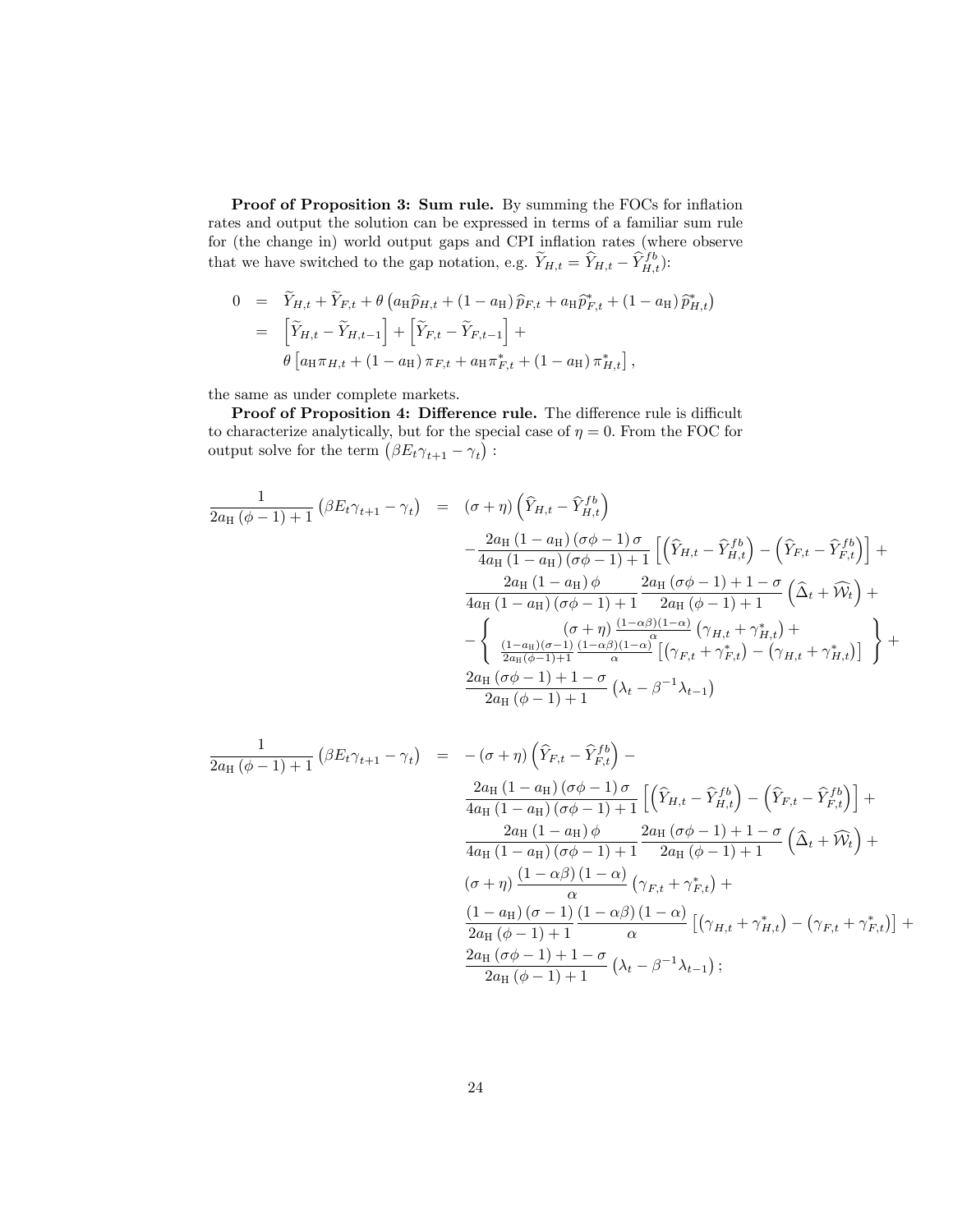Summing up we obtain:

$$
\frac{2}{2a_{\text{H}}(\phi-1)+1} \left(\beta E_t \gamma_{t+1} - \gamma_t\right) = \left(\sigma + \eta\right) \left[ \left(\hat{Y}_{H,t} - \hat{Y}_{H,t}^{fb}\right) - \left(\hat{Y}_{F,t} - \hat{Y}_{F,t}^{fb}\right) \right] -
$$
\n
$$
\frac{4a_{\text{H}}\left(1 - a_{\text{H}}\right)\left(\sigma\phi - 1\right)\sigma}{4a_{\text{H}}\left(1 - a_{\text{H}}\right)\left(\sigma\phi - 1\right) + 1} \left[ \left(\hat{Y}_{H,t} - \hat{Y}_{H,t}^{fb}\right) - \left(\hat{Y}_{F,t} - \hat{Y}_{F,t}^{fb}\right) \right] +
$$
\n
$$
\frac{4a_{\text{H}}\left(1 - a_{\text{H}}\right)\phi}{4a_{\text{H}}\left(1 - a_{\text{H}}\right)\left(\sigma\phi - 1\right) + 1} \frac{2a_{\text{H}}\left(\sigma\phi - 1\right) + 1 - \sigma}{2a_{\text{H}}\left(\phi - 1\right) + 1} \left(\hat{\Delta}_t + \hat{\mathcal{W}}_t\right) -
$$
\n
$$
\left\{ \left(\sigma + \eta\right) - \frac{2(1 - a_{\text{H}})\left(\sigma - 1\right)}{2a_{\text{H}}\left(\phi - 1\right) + 1} \right\} \frac{\left(1 - \alpha\beta\right)\left(1 - \alpha\right)}{\alpha} \left[ \left(\gamma_{H,t} + \gamma_{H,t}^*\right) - \left(\gamma_{F,t} + \gamma_{F,t}^*\right) \right] +
$$
\n
$$
2\frac{2a_{\text{H}}\left(\sigma\phi - 1\right) + 1 - \sigma}{2a_{\text{H}}\left(\phi - 1\right) + 1} \left(\lambda_t - \beta^{-1}\lambda_{t-1}\right)
$$

Consider now the FOC wrt LOOP:

$$
\begin{split}\n\widehat{\Delta}_{t} &\;: \quad 0 = -\frac{2a_{\text{H}}\left(1-a_{\text{H}}\right)\phi}{2a_{\text{H}}\left(\phi-1\right)+1}\left(\widehat{\Delta}_{t}+\widehat{\mathcal{W}}_{t}\right)+ \\
&\frac{\left(1-\alpha\beta\right)\left(1-\alpha\right)}{\alpha}\frac{1}{4a_{\text{H}}\left(1-a_{\text{H}}\right)\left(\phi\sigma-1\right)+1} \\
&\frac{1}{2}\left[-\left[\left(2a_{\text{H}}-1\right)-2\left(1-a_{\text{H}}\right)\left[2a_{\text{H}}\left(\sigma\phi-1\right)+1\right)\frac{2a_{\text{H}}\left[2\left(1-a_{\text{H}}\right)\left(\sigma\phi-1\right)+1}{2a_{\text{H}}\left(\phi\phi-1\right)+1}\right]\frac{2a_{\text{H}}\left[2\left(1-a_{\text{H}}\right)\left(\sigma\phi-1\right)+1-\phi\right]}{\left(\gamma_{H,t}+\gamma_{H,t}^*-\gamma_{F,t}-\gamma_{F,t}^*\right)}\right]\n\end{split}
$$
\n
$$
-\frac{2a_{\text{H}}-1}{2a_{\text{H}}\left(\phi-1\right)+1}\left(\beta E_{t}\gamma_{t+1}-\gamma_{t}\right)+ \\
&\frac{2a_{\text{H}}\left[2\left(1-a_{\text{H}}\right)\left(\sigma\phi-1\right)+1-\phi\right]}{2a_{\text{H}}\left(\phi-1\right)+1}\left(\lambda_{t}-\beta^{-1}\lambda_{t-1}\right);
$$

From the FOC for  $\widehat{\mathcal{B}}_t$ 

$$
0 = -(1 - a_{\mathrm{H}}) [2a_{\mathrm{H}} (\sigma \phi - 1) + 1] \frac{(1 - \alpha \beta)(1 - \alpha)}{\alpha}.
$$
  
\n
$$
[E_t (\gamma_{H,t+1} + \gamma_{H,t+1}^*) - (\gamma_{H,t} + \gamma_{H,t}^*) - (E_t (\gamma_{F,t+1} + \gamma_{F,t+1}^*) - (\gamma_{F,t} + \gamma_{F,t}^*))] +
$$
  
\n
$$
(2a_{\mathrm{H}} - 1) [(\beta E_t \gamma_{t+2} - E_t \gamma_{t+1}) - (\beta E_t \gamma_{t+1} - \gamma_t)] +
$$
  
\n
$$
[4a_{\mathrm{H}} (1 - a_{\mathrm{H}}) (\sigma \phi - 1) + 1] [(E_t \lambda_{t+1} - \beta^{-1} \lambda_t) - (\lambda_t - \beta^{-1} \lambda_{t-1})],
$$

we get the following solution for  $(\lambda_t - \beta^{-1}\lambda_{t-1})$ :

$$
[4a_{\rm H} (1 - a_{\rm H}) (\sigma \phi - 1) + 1] (\lambda_t - \beta^{-1} \lambda_{t-1}) = -(2a_{\rm H} - 1) (\beta E_t \gamma_{t+1} - \gamma_t) + (1 - a_{\rm H}) [2a_{\rm H} (\sigma \phi - 1) + 1] \frac{(1 - \alpha \beta)(1 - \alpha)}{\alpha} \cdot [(\gamma_{H,t} + \gamma_{H,t}^*) - (\gamma_{F,t} + \gamma_{F,t}^*)]
$$

where we have also used the fact that:

$$
\frac{4a_{\text{H}}\left(1-a_{\text{H}}\right)\left(\sigma\phi-1\right)+1}{2a_{\text{H}}\left(\phi-1\right)+1}+\left(2a_{\text{H}}-1\right)\frac{2a_{\text{H}}\left(\sigma\phi-1\right)+1-\sigma}{2a_{\text{H}}\left(\phi-1\right)+1}=\sigma.
$$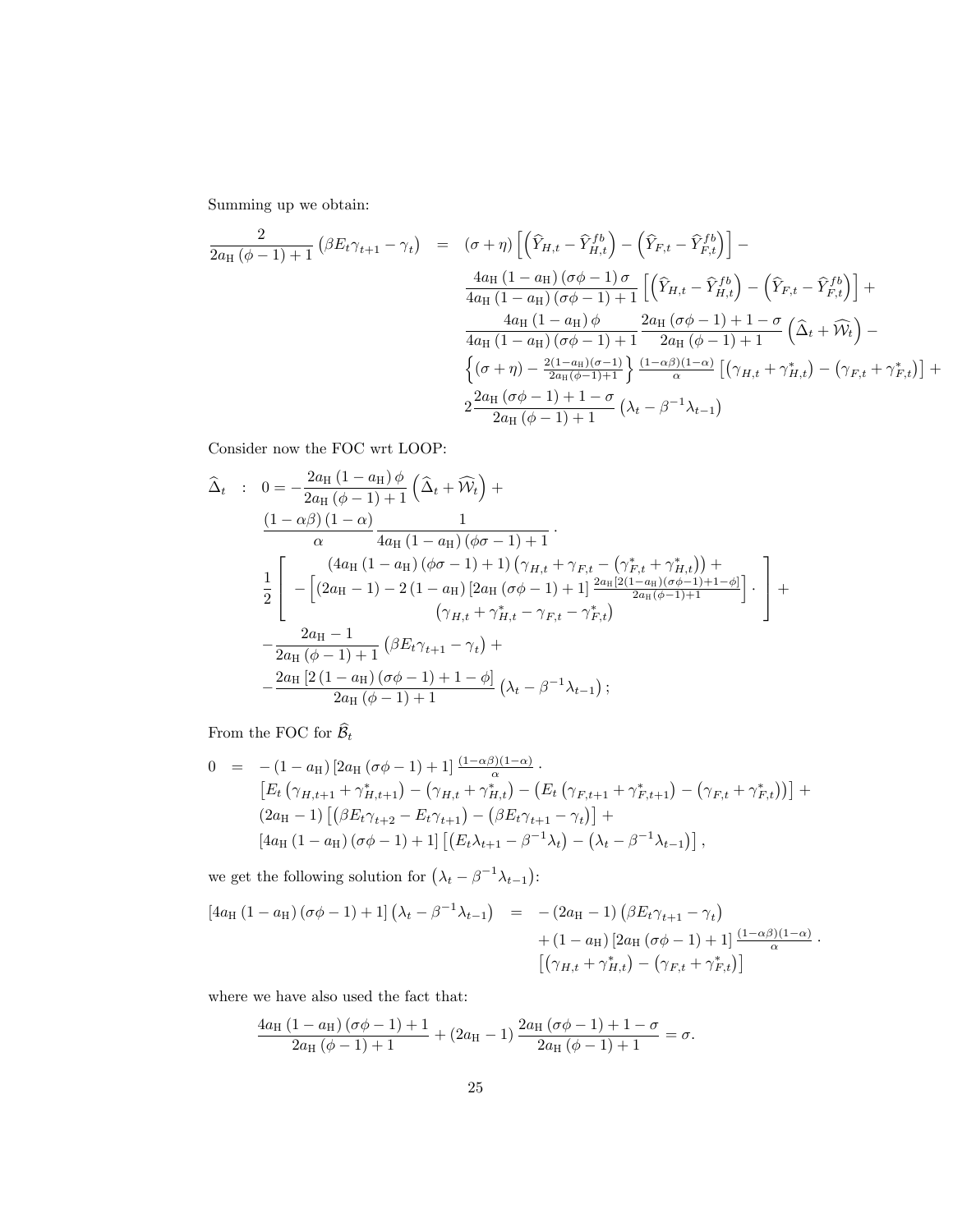Thus we can write

$$
2\sigma \left(\beta E_t \gamma_{t+1} - \gamma_t\right) = \left[\sigma + \eta \left[4a_H \left(1 - a_H\right) \left(\sigma \phi - 1\right) + 1\right]\right] \left[\left(\widehat{Y}_{H,t} - \widehat{Y}_{H,t}^{fb}\right) - \left(\widehat{Y}_{F,t} - \widehat{Y}_{F,t}^{fb}\right)\right] +
$$
  

$$
4a_H \left(1 - a_H\right) \phi \frac{2a_H \left(\sigma \phi - 1\right) + 1 - \sigma}{2a_H \left(\phi - 1\right) + 1} \left(\widehat{\Delta}_t + \widehat{\mathcal{W}}_t\right) +
$$
  

$$
-\left(\sigma + \eta \left[4a_H \left(1 - a_H\right) \left(\sigma \phi - 1\right) + 1\right]\right) \frac{\left(1 - \alpha \beta\right) \left(1 - \alpha\right)}{\alpha}
$$
  

$$
\left[\left(\gamma_{H,t} + \gamma_{H,t}^*\right) - \left(\gamma_{F,t} + \gamma_{F,t}^*\right)\right]
$$

Set  $\eta = 0$  and solve for  $(\gamma_{H,t} + \gamma_{H,t}^* - \gamma_{F,t} - \gamma_{F,t}^*)$ 

$$
2\sigma \left(\beta E_t \gamma_{t+1} - \gamma_t\right) = \sigma \left[ \left(\widehat{Y}_{H,t} - \widehat{Y}_{H,t}^{fb}\right) - \left(\widehat{Y}_{F,t} - \widehat{Y}_{F,t}^{fb}\right) \right] +
$$
  

$$
4a_H \left(1 - a_H\right) \phi \frac{2a_H \left(\sigma \phi - 1\right) + 1 - \sigma}{2a_H \left(\phi - 1\right) + 1} \left(\widehat{\Delta}_t + \widehat{\mathcal{W}}_t\right) +
$$
  

$$
-\sigma \frac{\left(1 - \alpha \beta\right)\left(1 - \alpha\right)}{\alpha} \left[ \left(\gamma_{H,t} + \gamma_{H,t}^*\right) - \left(\gamma_{F,t} + \gamma_{F,t}^*\right) \right]
$$

also using the FOC for  $\widehat{\Delta}_t$  after substituting out for  $(\lambda_t - \beta^{-1}\lambda_{t-1})$ :

$$
2\frac{2a_{\mathrm{H}}-1}{[4a_{\mathrm{H}}(1-a_{\mathrm{H}})(\sigma\phi-1)+1]} \left(\beta E_t \gamma_{t+1} - \gamma_t\right) = -\frac{4a_{\mathrm{H}}(1-a_{\mathrm{H}})\phi}{2a_{\mathrm{H}}(\phi-1)+1} \left(\widehat{\Delta}_t + \widehat{\mathcal{W}}_t\right) + \frac{(1-\alpha\beta)(1-\alpha)}{\alpha} \left(\gamma_{H,t} + \gamma_{F,t} - \left(\gamma_{F,t}^* + \gamma_{H,t}^*\right)\right) - (2a_{\mathrm{H}}-1)\frac{(1-\alpha\beta)(1-\alpha)}{\alpha}
$$

$$
\frac{\left(\gamma_{H,t} + \gamma_{H,t}^* - \gamma_{F,t} - \gamma_{F,t}^*\right)}{[4a_{\mathrm{H}}(1-a_{\mathrm{H}})(\sigma\phi-1)+1]}.
$$

The following equality holds:

$$
\frac{2a_{\mathrm{H}}-1}{\left[4a_{\mathrm{H}}\left(1-a_{\mathrm{H}}\right)\left(\sigma\phi-1\right)+1\right]}\sigma\left[\left(\widehat{Y}_{H,t}-\widehat{Y}_{H,t}^{fb}\right)-\left(\widehat{Y}_{F,t}-\widehat{Y}_{F,t}^{fb}\right)\right]+\n\frac{4a_{\mathrm{H}}\left(1-a_{\mathrm{H}}\right)\phi}{2a_{\mathrm{H}}\left(\phi-1\right)+1}\left[\left(2a_{\mathrm{H}}-1\right)\frac{2a_{\mathrm{H}}\left(\sigma\phi-1\right)+1-\sigma}{\left[4a_{\mathrm{H}}\left(1-a_{\mathrm{H}}\right)\left(\sigma\phi-1\right)+1\right]}+\sigma\right]\left(\widehat{\Delta}_{t}+\widehat{\mathcal{W}}_{t}\right)=\n\sigma\frac{\left(1-\alpha\beta\right)\left(1-\alpha\right)}{\alpha}\left(\gamma_{H,t}+\gamma_{F,t}-\left(\gamma_{F,t}^{*}+\gamma_{H,t}^{*}\right)\right),
$$

which further simplifies as follows:  $\,$ 

$$
\frac{2a_{\mathrm{H}}-1}{[4a_{\mathrm{H}}(1-a_{\mathrm{H}})(\sigma\phi-1)+1]}\sigma\left[\left(\hat{Y}_{H,t}-\hat{Y}_{H,t}^{fb}\right)-\left(\hat{Y}_{F,t}-\hat{Y}_{F,t}^{fb}\right)\right]+\left[\left(2a_{\mathrm{H}}-1\right)\frac{2a_{\mathrm{H}}(\sigma\phi-1)+1-\sigma}{[4a_{\mathrm{H}}(1-a_{\mathrm{H}})(\sigma\phi-1)+1]}+\sigma\right]\frac{4a_{\mathrm{H}}(1-a_{\mathrm{H}})\phi}{2a_{\mathrm{H}}(\phi-1)+1}\left(\hat{\Delta}_{t}+\hat{\mathcal{W}}_{t}\right)=\frac{(1-\alpha\beta)(1-\alpha)}{\alpha}\sigma\left(\gamma_{H,t}+\gamma_{F,t}-\left(\gamma_{F,t}^{*}+\gamma_{H,t}^{*}\right)\right).
$$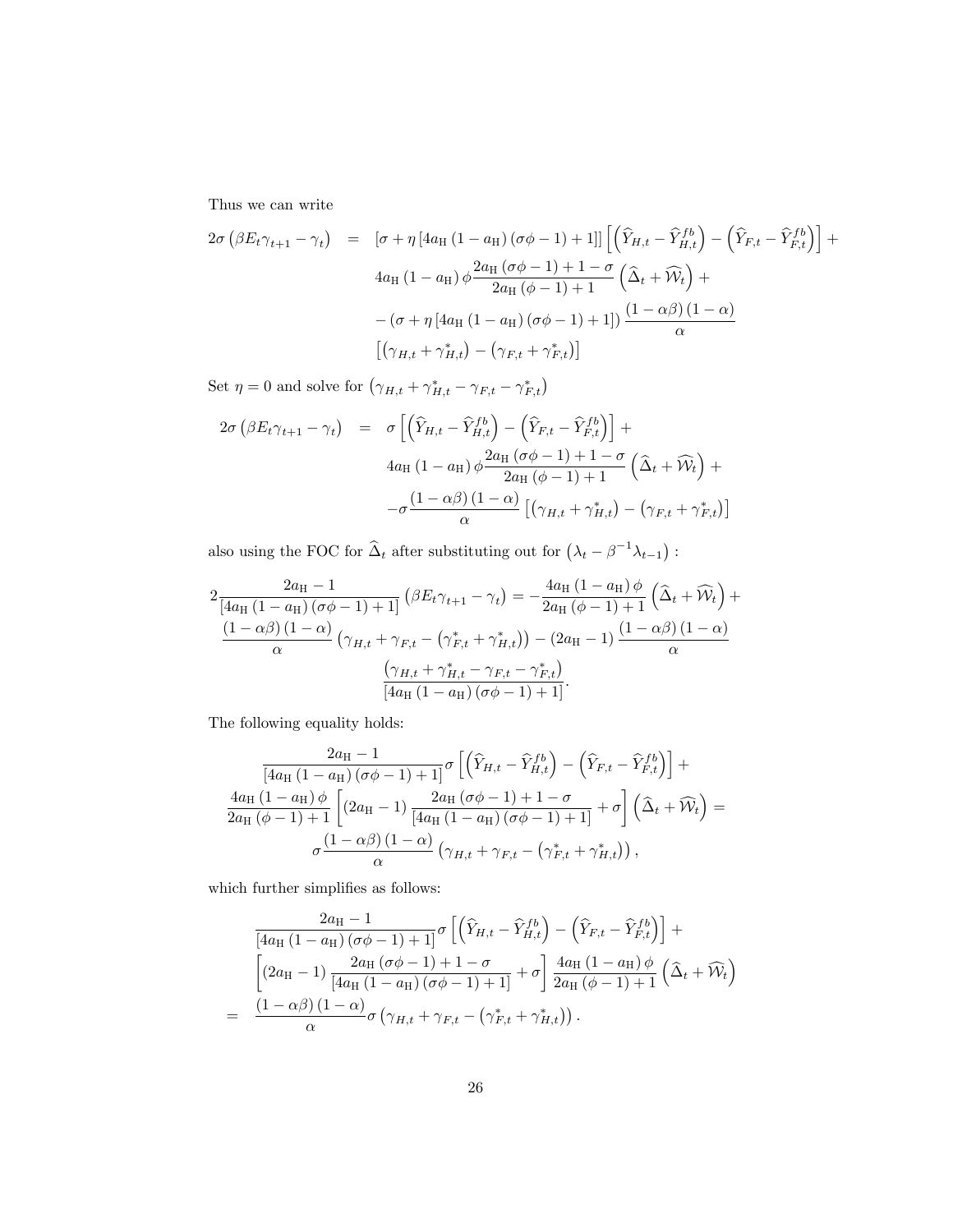In turn we can rewrite the left hand side of the above expression as follows:

$$
(2a_{\mathrm{H}}-1)\left[\widehat{\mathcal{I}}_{t}-\widehat{\mathcal{I}}_{t}^{fb}+\widehat{\Delta}_{t}+\frac{(2a_{\mathrm{H}}-1)\left(\widehat{\mathcal{W}}_{t}+\widehat{\Delta}_{t}\right)}{4a_{\mathrm{H}}\left(1-a_{\mathrm{H}}\right)\left(\sigma\phi-1\right)+1}\right]+\begin{aligned} &\left[(2a_{\mathrm{H}}-1)\left(\frac{2a_{\mathrm{H}}\left(\sigma\phi-1\right)+1-\sigma}{\left[4a_{\mathrm{H}}\left(1-a_{\mathrm{H}}\right)\left(\sigma\phi-1\right)+1\right]}+\sigma\right]\frac{4a_{\mathrm{H}}\left(1-a_{\mathrm{H}}\right)\phi}{2a_{\mathrm{H}}\left(\phi-1\right)+1}\left(\widehat{\Delta}_{t}+\widehat{\mathcal{W}}_{t}\right)\right)\\ &=\widehat{\mathcal{Q}}_{t}-\widehat{\mathcal{Q}}_{t}^{fb}-\widehat{\Delta}_{t}+\left(\widehat{\mathcal{W}}_{t}+\widehat{\Delta}_{t}\right)+\frac{(2a_{\mathrm{H}}-1)^{2}-1-4a_{\mathrm{H}}\left(1-a_{\mathrm{H}}\right)\left(\sigma\phi-1\right)}{4a_{\mathrm{H}}\left(1-a_{\mathrm{H}}\right)\left(\sigma\phi-1\right)+1}\left(\widehat{\mathcal{W}}_{t}+\widehat{\Delta}_{t}\right)+\begin{aligned} &\left[(2a_{\mathrm{H}}-1)\left(\frac{2a_{\mathrm{H}}\left(\sigma\phi-1\right)+1-\sigma}{4a_{\mathrm{H}}\left(1-a_{\mathrm{H}}\right)\left(\sigma\phi-1\right)+1}+\sigma\right]\frac{4a_{\mathrm{H}}\left(1-a_{\mathrm{H}}\right)\phi}{2a_{\mathrm{H}}\left(\phi-1\right)+1}\left(\widehat{\Delta}_{t}+\widehat{\mathcal{W}}_{t}\right)\right)\\ &=\widehat{\mathcal{Q}}_{t}-\widehat{\mathcal{Q}}_{t}^{fb}-\widehat{\Delta}_{t}+\left(\widehat{\mathcal{W}}_{t}+\widehat{\Delta}_{t}\right)+\frac{-4a_{\mathrm{H}}\left(1-a_{\mathrm{H}}\right)\sigma\phi}{4a_{\mathrm{H}}\left(1-a_{\mathrm{H}}\right)\left(\sigma\phi-1\right)+1}\left(\widehat{\mathcal{W}}_{t}+\widehat{\Delta}_{t}\right)+\begin{aligned}
$$

Finally, using the FOC for inflation to substitute out  $\frac{(1-\alpha\beta)(1-\alpha)}{\alpha}(\gamma_{H,t}+\gamma_{F,t}-(\gamma_{F,t}^*+\gamma_{H,t}^*))$ , we arrive at the following expression for the optimal difference rule in levels:

$$
0 = \sigma \theta \left[ \left( a_{\mathrm{H}} \hat{p}_{H,t} + (1 - a_{\mathrm{H}}) \hat{p}_{F,t} \right) - \left( a_{\mathrm{H}} \hat{p}_{F,t}^{*} + (1 - a_{\mathrm{H}}) \hat{p}_{H,t}^{*} \right) \right] + \widehat{Q}_t - \widehat{Q}_t^{fb} + \widehat{\mathcal{W}}_t + \frac{4a_{\mathrm{H}} (1 - a_{\mathrm{H}}) \phi}{2a_{\mathrm{H}} (\phi - 1) + 1} (\sigma - 1) \left( \widehat{\Delta}_t + \widehat{\mathcal{W}}_t \right),
$$

which is straightforward to write in terms of inflation and growth rates of the other variables as in Proposition 4:

$$
0 = \theta \left[ \left( a_{\mathrm{H}} \pi_{H,t} + (1 - a_{\mathrm{H}}) \pi_{F,t} \right) - \left( a_{\mathrm{H}} \pi_{H,t}^{*} + (1 - a_{\mathrm{H}}) \pi_{H,t}^{*} \right) \right] + \left[ \left( \widehat{C}_{t} - \widehat{C}_{t}^{*} \right) - \left( \widehat{C}_{t}^{fb} - \widehat{C}_{t}^{*fb} \right) \right] - \left[ \left( \widehat{C}_{t-1} - \widehat{C}_{t-1}^{*} \right) - \left( \widehat{C}_{t-1}^{fb} - \widehat{C}_{t-1}^{*fb} \right) \right] + \frac{4a_{\mathrm{H}} (1 - a_{\mathrm{H}}) \phi}{2a_{\mathrm{H}} (\phi - 1) + 1} \frac{(\sigma - 1)}{\sigma} \left( \widehat{\Delta}_{t} - \widehat{\Delta}_{t-1} + \widehat{\mathcal{W}}_{t} - \widehat{\mathcal{W}}_{t-1} \right).
$$

An alternative way of expressing the targeting criterion. The targeting criterion could also be expressed as a combination of the CPI-inflation and consumption differentials:

$$
0 = \theta \left[ (a_H \pi_{H,t} + (1 - a_H) \pi_{F,t}) - (a_H \pi_{F,t}^* + (1 - a_H) \pi_{H,t}^*) \right] +
$$
  
\n
$$
\left[ \widehat{W}_t - \widehat{W}_{t-1} \right] + \left[ \left( \widehat{Q}_t - \widehat{Q}_t^{fb} \right) - \left( \widehat{Q}_{t-1} - \widehat{Q}_{t-1}^{fb} \right) \right]
$$
  
\n
$$
0 = \theta \left[ (a_H \pi_{H,t} + (1 - a_H) \pi_{F,t}) - (a_H \pi_{H,t}^* + (1 - a_H) \pi_{H,t}^*) \right] +
$$
  
\n
$$
\left[ \left( \widehat{C}_t - \widehat{C}_t^* \right) - \left( \widehat{C}_t^{fb} - \widehat{C}_t^{*fb} \right) \right] - \left[ \left( \widehat{C}_{t-1} - \widehat{C}_{t-1}^* \right) - \left( \widehat{C}_{t-1}^{fb} - \widehat{C}_t^{*fb} \right) \right].
$$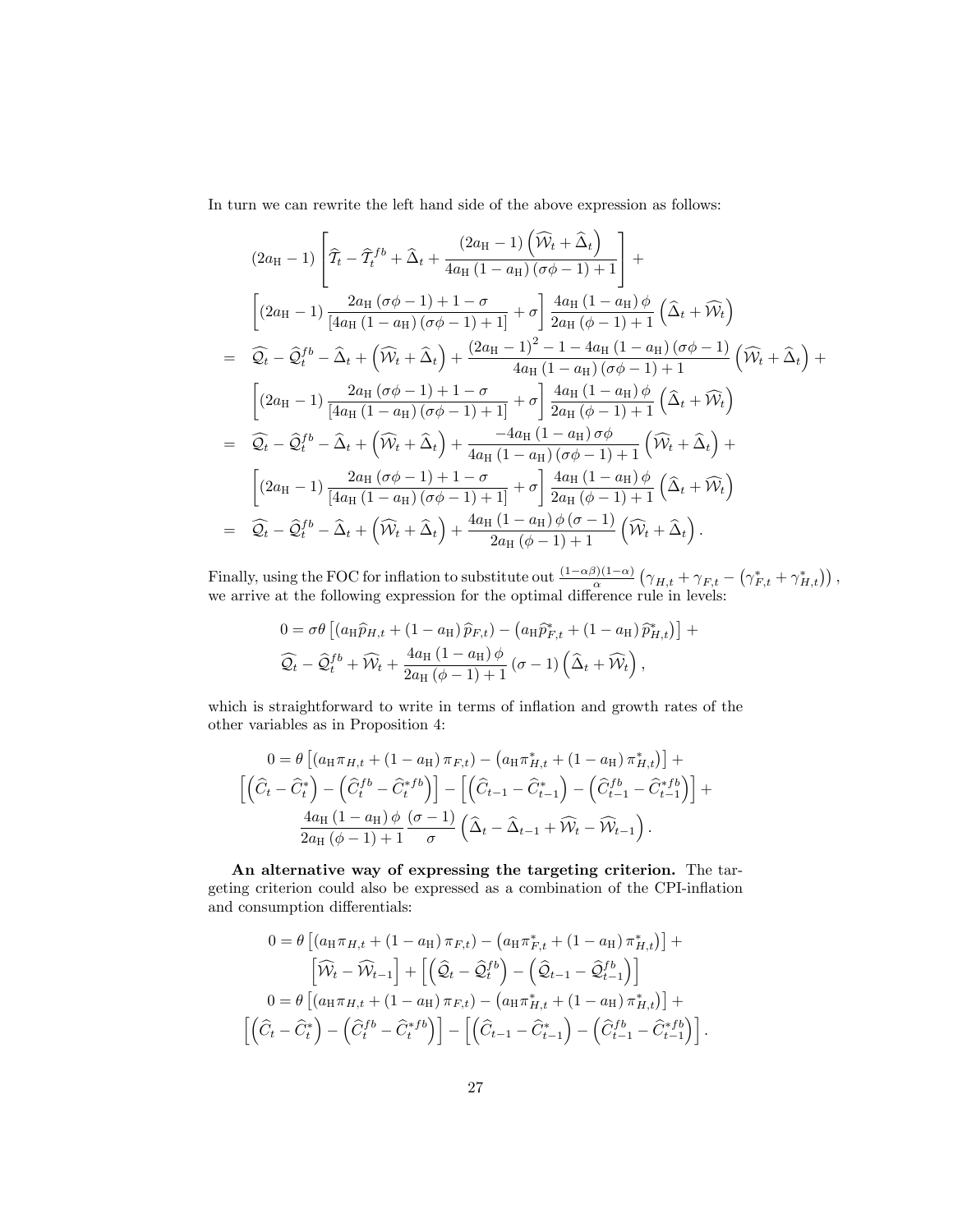Taking again the difference in CPI inflation using the NKPC:

$$
a_{H}\pi_{H,t} + (1 - a_{H})\pi_{F,t} - (a_{H}\pi_{F,t}^{*} + (1 - a_{H})\pi_{H,t}^{*}) -
$$
  
\n
$$
\beta E_{t} (a_{H}\pi_{H,t+1} + (1 - a_{H})\pi_{F,t+1}) - \beta E_{t} (a_{H}\pi_{F,t+1}^{*} + (1 - a_{H})\pi_{H,t+1}^{*}) =
$$
  
\n
$$
= \frac{(1 - \alpha\beta)(1 - \alpha)}{\alpha} \left\{ (2a_{H} - 1) \begin{bmatrix} \hat{Y}_{H,t} - \hat{Y}_{H,t}^{fb} \\ (2a_{H} - 1) \hat{D}_{t} + \hat{\Delta}_{t} + \hat{\mu}_{t} - \hat{\mu}_{t}^{*} + \\ -4a_{H}(1 - a_{H})(\phi - 1) \hat{T}_{t} - \hat{T}_{t}^{fb} + \hat{\Delta}_{t} \\ + (\hat{\Delta}_{t} + \hat{\mathcal{D}}_{t}) \end{bmatrix} + 2(1 - a_{H})\hat{\Delta}_{t} \right\}
$$
  
\n
$$
= \frac{(1 - \alpha\beta)(1 - \alpha)}{\alpha} \left\{ \widehat{Q}_{t} - \widehat{Q}_{t}^{fb} + (2a_{H} - 1) \left[ \widehat{\mu}_{t} - \widehat{\mu}_{t}^{*} + \widehat{\mathcal{D}}_{t} \right] \right\},
$$

where we have used the following relation:

$$
\widehat{\mathcal{Q}}_t - \widehat{\mathcal{Q}}_t^{fb} = (2a_H - 1) \left( \widehat{T}_t - \widehat{T}_t^{fb} + \widehat{\Delta}_t \right) + \widehat{\Delta}_t
$$
\n
$$
= (2a_H - 1) \frac{\left[ \left( \widehat{Y}_{H,t} - \widehat{Y}_{F,t} \right) - \left( \widehat{Y}_{H,t}^{fb} - \widehat{Y}_{F,t}^{fb} \right) \right] - (2a_H - 1) \left( \widehat{\mathcal{D}}_t + \widehat{\Delta}_t \right)}{4a_H \left( 1 - a_H \right) \left( \phi - 1 \right) + 1} + \widehat{\Delta}_t.
$$

In contrast to a complete markets  $(CM)$  economy, a policy that sets  $CPI$  inflation rates to zero in response to efficient shocks is not optimal.

Finally, notice that we can also write the CPI inflation differential as a function of consumption differentials:

$$
a_{\mathrm{H}}\pi_{H,t} + (1 - a_{\mathrm{H}})\pi_{F,t} - (a_{\mathrm{H}}\pi_{F,t}^{*} + (1 - a_{\mathrm{H}})\pi_{H,t}^{*}) -\beta E_{t} (a_{\mathrm{H}}\pi_{H,t+1} + (1 - a_{\mathrm{H}})\pi_{F,t+1}) - \beta E_{t} (a_{\mathrm{H}}\pi_{F,t+1}^{*} + (1 - a_{\mathrm{H}})\pi_{H,t+1}^{*})= \frac{(1 - \alpha\beta)(1 - \alpha)}{\alpha} \left\{ \left[ \left(\widehat{C}_{t} - \widehat{C}_{t}^{*}\right) - \left(\widehat{C}_{t}^{fb} - \widehat{C}_{t}^{*fb}\right) \right] - 2(1 - a_{\mathrm{H}})\widehat{W}_{t} + (2a_{\mathrm{H}} - 1)\left[\widehat{\mu}_{t} - \widehat{\mu}_{t}^{*}\right] \right\}
$$

#### 3.1.2 Proof of Proposition 5

We start by first proving Proposition 5 in the text, namely that  $\hat{\mathcal{T}}_t - \hat{\mathcal{T}}_t^{fb} + \hat{\Delta}_t$ ,  $\widehat{\mathcal{W}}_t$  and  $\widehat{\mathcal{B}}_t$  are independent of monetary policy under the maintained parametric assumptions  $\sigma = 1$  and  $\eta = 0$ . Next, we proceed to solve for the optimal allocations.

We can solve for net foreign assets  $\widehat{\mathcal{B}}_t$  and (the permanent shift in)  $\widehat{\mathcal{W}}_t$  by using the budget constraint:

$$
\widehat{\mathcal{W}}_t = \widehat{\mathcal{W}}_t - \widehat{\mathcal{W}}_t^{fb} =
$$
\n
$$
= \sigma \left[ \left( \widehat{C}_t - \widehat{C}_t^* \right) - \left( \widehat{C}_t^{fb} - \widehat{C}_t^{*fb} \right) \right] - \left( \widehat{\mathcal{Q}}_t - \widehat{\mathcal{Q}}_t^{fb} \right)
$$
\n
$$
= \sigma \left[ \left( \widehat{Y}_{H,t} - \widehat{Y}_{H,t}^{fb} \right) - \left( \widehat{Y}_{F,t} - \widehat{Y}_{F,t}^{fb} \right) + 2\beta^{-1} \left( \widehat{\mathcal{B}}_{t-1} - \beta \widehat{\mathcal{B}}_t \right) \right] +
$$
\n
$$
- \left[ 2 \left( 1 - a_H \right) \sigma + \left( 2a_H - 1 \right) \right] \left( \widehat{T}_t - \widehat{T}_t^{fb} \right) - 2a_H \widehat{\Delta}_t +
$$
\n
$$
2 \left( 1 - a_H \right) \left[ \left( 2a_H \left( \sigma \phi - 1 \right) + 1 - \sigma \right) \widehat{T}_t^{fb} - \left( \widehat{\zeta}_{C,t} - \widehat{\zeta}_{C,t}^* \right) \right],
$$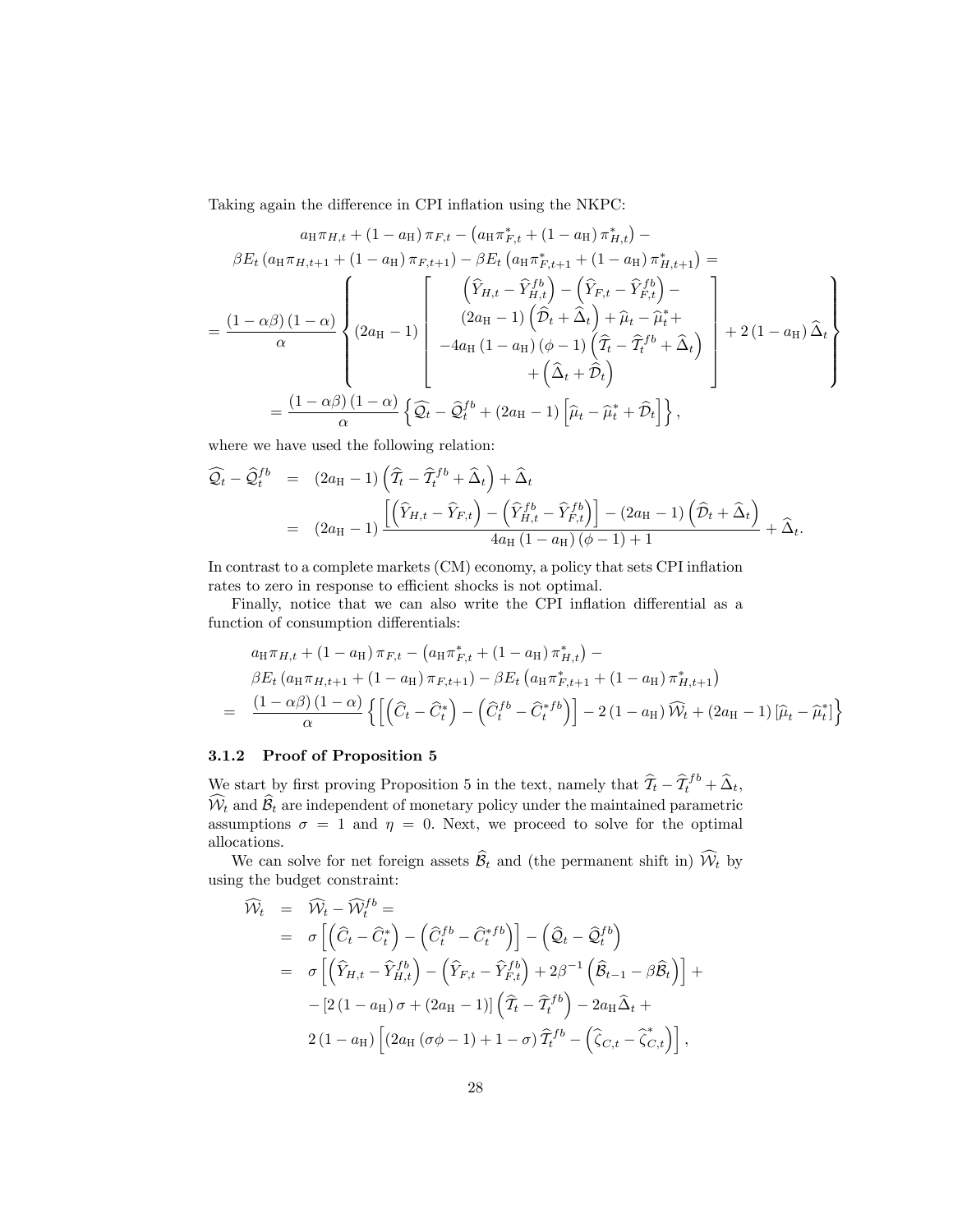where we used the fact that

$$
\left(\widehat{\mathcal{Q}}_t-\widehat{\mathcal{Q}}_t^{fb}\right)=2a_{\mathrm{H}}\left(\widehat{T}_t-\widehat{T}_t^{fb}+\widehat{\Delta}_t\right)-\left(\widehat{T}_t-\widehat{T}_t^{fb}\right),\,
$$

and the link between the output gap and relative prices:

$$
\sigma \left[ \left( \widehat{Y}_{H,t} - \widehat{Y}_{H,t}^{fb} \right) - \left( \widehat{Y}_{F,t} - \widehat{Y}_{F,t}^{fb} \right) \right] = \left[ 4a_H \left( 1 - a_H \right) \left( \sigma \phi - 1 \right) + 1 \right] \left( \widehat{T}_t - \widehat{T}_t^{fb} + \widehat{\Delta}_t \right) + \tag{2a_H - 1} \left( \widehat{\mathcal{W}}_t + \widehat{\Delta}_t \right)
$$

we obtain the following simplification:

$$
(1 - a_{\mathrm{H}}) \widehat{W}_t = \sigma \beta^{-1} \left( \widehat{B}_{t-1} - \beta \widehat{B}_t \right) + (1 - a_{\mathrm{H}}) (\sigma - 1) \widehat{\Delta}_t +
$$
  

$$
(1 - a_{\mathrm{H}}) \left[ 2a_{\mathrm{H}} (\sigma \phi - 1) - (\sigma - 1) \right] \left( \widehat{T}_t - \widehat{T}_t^{fb} + \widehat{\Delta}_t \right) +
$$
  

$$
(1 - a_{\mathrm{H}}) \left[ \left( 2a_{\mathrm{H}} (\sigma \phi - 1) + 1 - \sigma \right) \widehat{T}_t^{fb} - \left( \widehat{\zeta}_{C,t} - \widehat{\zeta}_{C,t}^* \right) \right];
$$

when  $\sigma = 1$  the expression becomes:

$$
(1 - a_{\mathrm{H}}) \widehat{W}_t = \beta^{-1} \left( \widehat{\mathcal{B}}_{t-1} - \beta \widehat{\mathcal{B}}_t \right) +
$$
  

$$
2a_{\mathrm{H}} (1 - a_{\mathrm{H}}) (\phi - 1) \left( \widehat{T}_t - \widehat{T}_t^{fb} + \widehat{\Delta}_t \right) +
$$
  

$$
(1 - a_{\mathrm{H}}) \left[ 2a_{\mathrm{H}} (\phi - 1) \widehat{T}_t^{fb} - \left( \widehat{\zeta}_{C,t} - \widehat{\zeta}_{C,t}^* \right) \right].
$$

Using the consumption Euler equation we get the following difference equation for NFAs:

$$
\beta^{-1}\left[E_t\left(\beta\widehat{B}_{t+1}-\widehat{B}_t\right)-\left(\beta\widehat{B}_t-\widehat{B}_{t-1}\right)\right]=
$$
  

$$
2a_H\left(1-a_H\right)(\phi-1) E_t\left(\left(\widehat{T}_{t+1}-\widehat{T}_{t+1}^{fb}+\widehat{\Delta}_{t+1}\right)-\left(\widehat{T}_t-\widehat{T}_t^{fb}+\widehat{\Delta}_t\right)\right)+
$$

$$
\left(1-a_H\right)\left[2a_H\left(\phi-1\right)E_t\left(\widehat{T}_{t+1}^{fb}-\widehat{T}_t^{fb}\right)-E_t\left(\left(\widehat{\zeta}_{C,t+1}-\widehat{\zeta}_{C,t+1}^*\right)-\left(\widehat{\zeta}_{C,t}-\widehat{\zeta}_{C,t}^*\right)\right)\right].
$$

In order to solve it, observe first that we can solve for the expression for  $\left( \widehat{\mathcal{I}}_{t} - \widehat{\mathcal{I}}_{t}^{fb} + \widehat{\Delta}_{t} \right)$  by using the relation

$$
\pi_{F,t} - \pi_{H,t} = \left(\widehat{\mathcal{I}}_t - \widehat{\mathcal{I}}_{t-1} + \widehat{\Delta}_t - \widehat{\Delta}_{t-1}\right),
$$

and taking the difference between the NKPC for  $\pi_{F,t} - \pi_{H,t}$  with  $\sigma = 1$  and  $\eta = 0$  to get the following difference equation:

$$
\pi_{F,t} - \pi_{H,t} - \beta E_t (\pi_{F,t+1} - \pi_{H,t+1}) =
$$
\n
$$
\left(\widehat{T}_t - \widehat{T}_{t-1} + \widehat{\Delta}_t - \widehat{\Delta}_{t-1}\right) - \beta E_t \left(\widehat{T}_{t+1} - \widehat{T}_t + \widehat{\Delta}_{t+1} - \widehat{\Delta}_t\right) =
$$
\n
$$
-\frac{\left(1 - \alpha\beta\right)\left(1 - \alpha\right)}{\alpha} \left[\begin{array}{c} \left(\widehat{Y}_{H,t} - \widehat{Y}_{H,t}^{\{b\}}\right) - \left(\widehat{Y}_{F,t} - \widehat{Y}_{F,t}^{\{b\}}\right) - \widehat{\Delta}_t + \\ -2\left(1 - a_H\right)\left[2a_H\left(\phi - 1\right)\left(\widehat{T}_t - \widehat{T}_t^{\{b\}} + \widehat{\Delta}_t\right) - \left(\widehat{\Delta}_t + \widehat{W}_t\right)\right] \end{array}\right].
$$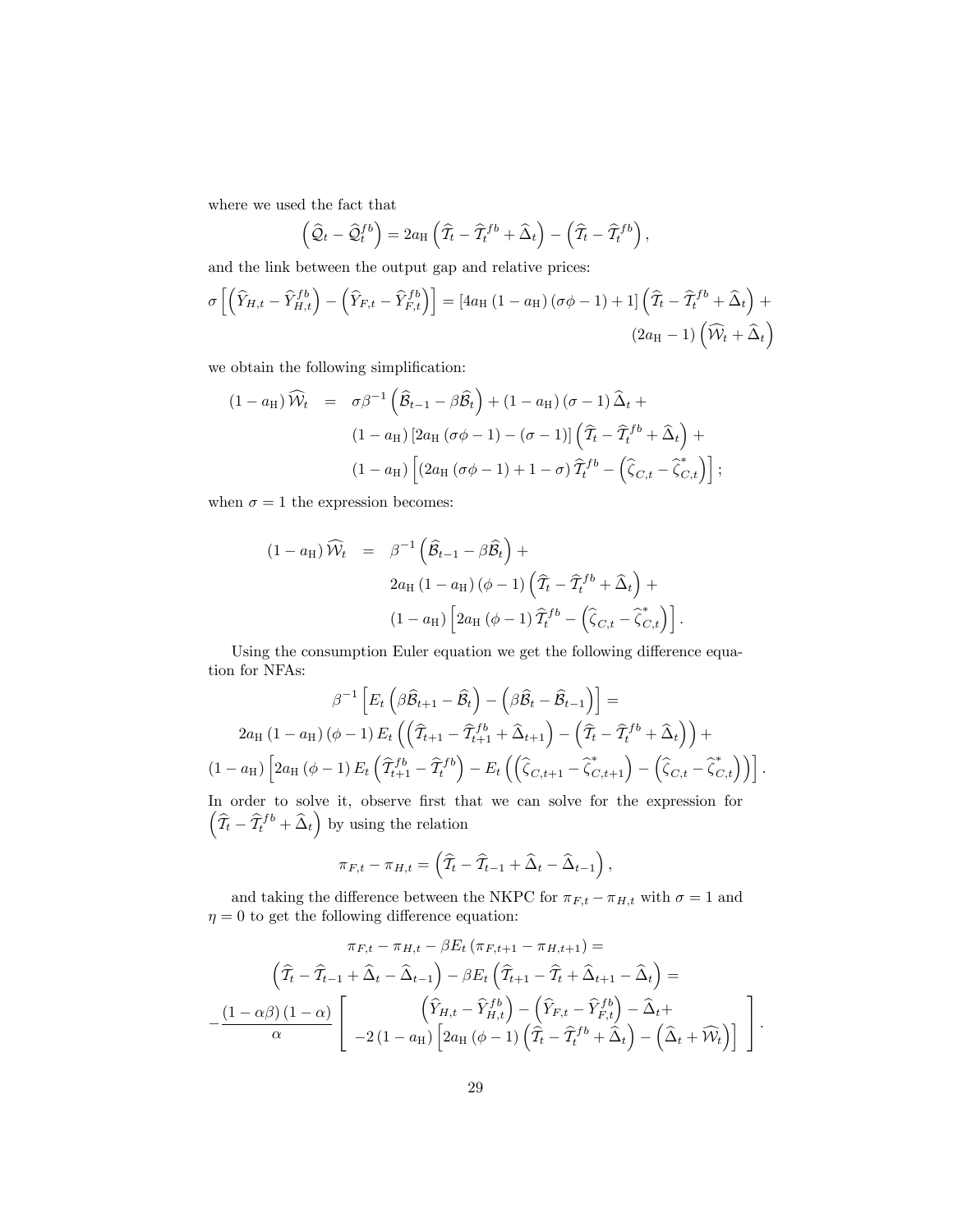Using again the equilibrium relation between the output gap and relative prices also when  $\sigma = 1$  and  $\eta = 0$ :

$$
\widehat{T}_t - \widehat{T}_t^{fb} + \widehat{\Delta}_t = \frac{\left[ \left( \widehat{Y}_{H,t} - \widehat{Y}_{H,t}^{fb} \right) - \left( \widehat{Y}_{F,t} - \widehat{Y}_{F,t}^{fb} \right) \right] - (2a_H - 1) \left( \widehat{\mathcal{W}}_t + \widehat{\Delta}_t \right)}{4a_H \left( 1 - a_H \right) \left( \phi - 1 \right) + 1},
$$

we can simplify the above difference equation as follows:

$$
\beta E_t \left[ \left( \widehat{T}_{t+1} - \widehat{T}_{t+1}^{fb} + \widehat{\Delta}_{t+1} \right) - \left( \widehat{T}_t - \widehat{T}_t^{fb} + \widehat{\Delta}_t \right) \right] - \left[ \left( \widehat{T}_t - \widehat{T}_t^{fb} + \widehat{\Delta}_t \right) - \left( \widehat{T}_{t-1} - \widehat{T}_{t-1}^{fb} + \widehat{\Delta}_{t-1} \right) \right] - \frac{\left( 1 - \alpha \beta \right) \left( 1 - \alpha \right)}{\alpha} \left( \widehat{T}_t - \widehat{T}_t^{fb} + \widehat{\Delta}_t \right) = \frac{\left( 1 - \alpha \beta \right) \left( 1 - \alpha \right)}{\alpha} \widehat{W}_t - E_t \left[ \beta \left( \widehat{T}_{t+1}^{fb} - \widehat{T}_t^{fb} \right) - \left( \widehat{T}_t^{fb} - \widehat{T}_{t-1}^{fb} \right) \right].
$$

We solve this difference equation for  $(\widehat{\mathcal{I}}_t - \widehat{\mathcal{I}}_t^{fb} + \widehat{\Delta}_t)$ :

$$
\left(\widehat{T}_t - \widehat{T}_t^{fb} + \widehat{\Delta}_t\right) = \nu_1 \left(\widehat{T}_{t-1} - \widehat{T}_{t-1}^{fb} + \widehat{\Delta}_{t-1}\right) - \frac{(1 - \alpha\beta)(1 - \alpha)}{\alpha\beta} \sum_{j=0}^{\infty} \nu_2^{-j-1} \widehat{W}_t + \sum_{j=0}^{\infty} \nu_2^{-j-1} E_t \left[\left(\widehat{T}_{t+j+1}^{fb} - \widehat{T}_{t+j}^{fb}\right) - \beta^{-1} \left(\widehat{T}_{t+j}^{fb} - \widehat{T}_{t+j-1}^{fb}\right)\right],
$$

where  $0 < \nu_1 < 1 < \beta^{-1} < \nu_2$  are the eigenvalues of the difference equation, solving the standard characteristic equation:

$$
\beta \nu^2 - \left[1 + \beta + \frac{(1 - \alpha \beta)(1 - \alpha)}{\alpha}\right] \nu + 1 = 0,
$$

namely

$$
\nu = \frac{1 + \beta + \frac{(1 - \alpha\beta)(1 - \alpha)}{\alpha} \pm \sqrt{\left[1 + \beta + \frac{(1 - \alpha\beta)(1 - \alpha)}{\alpha}\right]^2 - 4\beta}}{2\beta}
$$

:

We simplify further using the fact that  $\widehat{W}_t$  is a martingale:

$$
\left(\widehat{\mathcal{I}}_t - \widehat{\mathcal{I}}_t^{fb} + \widehat{\Delta}_t\right) = \nu_1 \left(\widehat{\mathcal{I}}_{t-1} - \widehat{\mathcal{I}}_{t-1}^{fb} + \widehat{\Delta}_{t-1}\right) - \frac{(\beta \nu_2 - 1)}{\beta \nu_2} \widehat{\mathcal{W}}_t +
$$
  

$$
\sum_{s=0}^{\infty} \nu_2^{-s-1} E_t \left[ \left(\widehat{\mathcal{I}}_{t+j+1}^{fb} - \widehat{\mathcal{I}}_{t+j}^{fb}\right) - \beta^{-1} \left(\widehat{\mathcal{I}}_{t+j}^{fb} - \widehat{\mathcal{I}}_{t+j-1}^{fb}\right) \right],
$$

where we have also used the fact that:  $\frac{(\beta \nu_2 - 1)}{\beta \nu_2} = \frac{(1 - \alpha \beta)(1 - \alpha)}{\alpha} \frac{1}{\beta(\nu_2 - 1)}$ .<br>Observe that we have only used equilibrium relations that are independent

of monetary policy. Therefore, the three variables  $(\widehat{\mathcal{T}}_t - \widehat{\mathcal{T}}_t^{fb} + \widehat{\Delta}_t), \widehat{\mathcal{B}}_t$  and  $\widehat{\mathcal{W}}_t$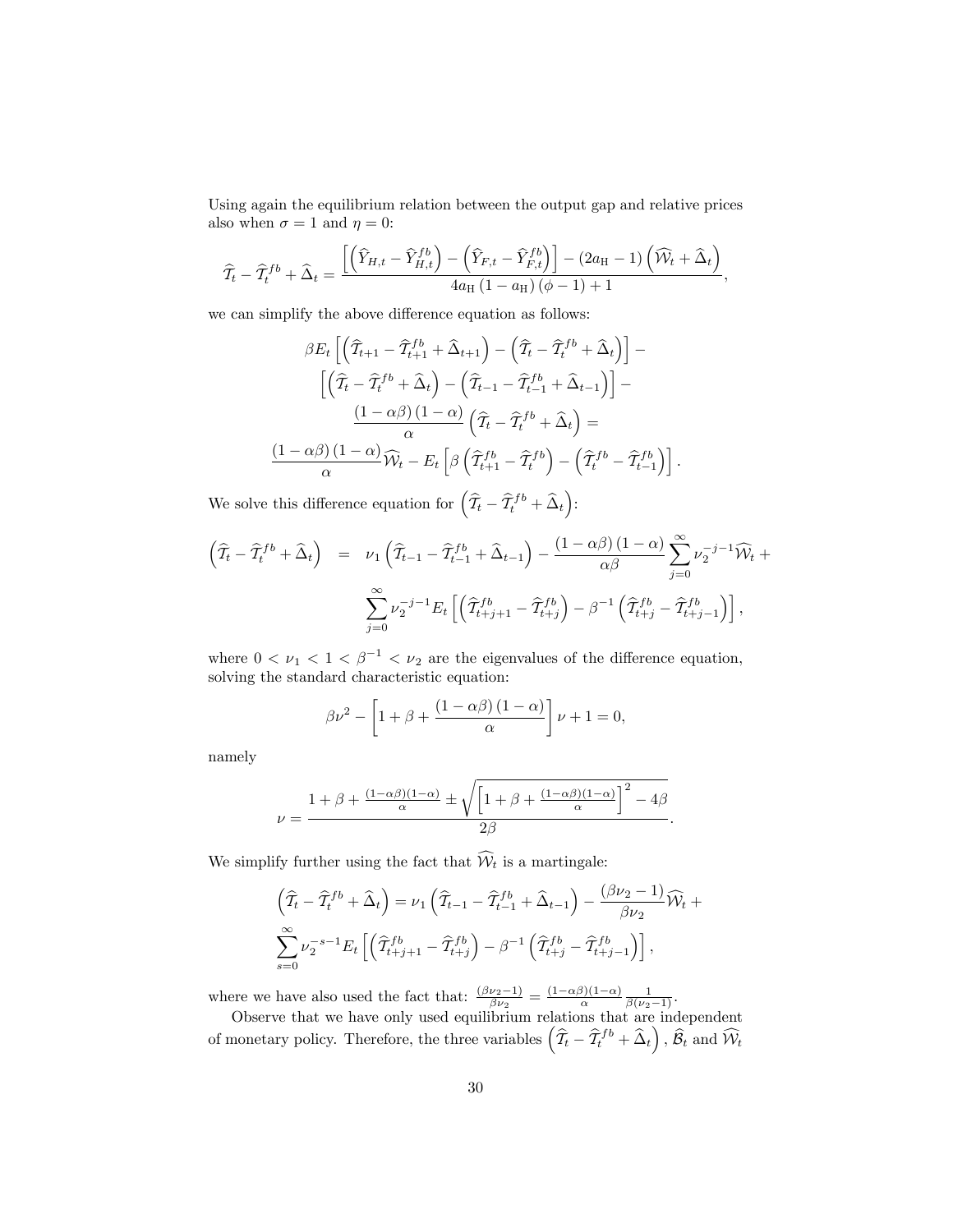are all related and can be solved independently of monetary policy as a function of exogenous shocks only.

To complete the proof of Proposition 5 we thus need to show that net foreign assets  $B_t$  do not depend on monetary policy. This is straightforward, as by using the consumption Euler equation and substituting out the solution for the terms involving  $\left(\widehat{\mathcal{I}}_t - \widehat{\mathcal{I}}_t^{fb} + \widehat{\Delta}_t\right)$ , namely

$$
E_t \left( \left( \widehat{T}_{t+1} - \widehat{T}_{t+1}^{fb} + \widehat{\Delta}_{t+1} \right) - \left( \widehat{T}_t - \widehat{T}_t^{fb} + \widehat{\Delta}_t \right) \right) =
$$
  

$$
- (1 - \nu_1) \left( \widehat{T}_t - \widehat{T}_t^{fb} + \widehat{\Delta}_t \right) +
$$
  

$$
- \frac{(\beta \nu_2 - 1)}{\beta \nu_2} \widehat{\mathcal{W}}_t + \sum_{s=0}^{\infty} \nu_2^{-s-1} E_t \left[ \left( \widehat{T}_{t+s+2}^{fb} - \widehat{T}_{t+s+1}^{fb} \right) - \beta^{-1} \left( \widehat{T}_{t+s+1}^{fb} - \widehat{T}_{t+s}^{fb} \right) \right],
$$

we get the following difference equation for  $\widehat{\mathcal{B}}_t$  that we can solve explicitly for NFAs independently of monetary policy:

$$
\hat{B}_{t} - \hat{B}_{t-1} = -2a_{\text{H}} (1 - a_{\text{H}}) (\phi - 1) \cdot
$$
\n
$$
\left[ \beta \sum_{j=0}^{\infty} \beta^{j} E_{t} \left[ \left( \hat{T}_{t+j+1} - \hat{T}_{t+j+1}^{fb} + \hat{\Delta}_{t+j+1} \right) - \left( \hat{T}_{t+j} - \hat{T}_{t+j}^{fb} + \hat{\Delta}_{t+j} \right) \right] \right] -
$$
\n
$$
(1 - a_{\text{H}}) \left[ 2a_{\text{H}} (\phi - 1) \right] \beta \sum_{j=0}^{\infty} \beta^{j} E_{t} \left[ \left( \hat{T}_{t+j+1}^{fb} - \hat{T}_{t+j}^{fb} \right) \right] +
$$
\n
$$
(1 - a_{\text{H}}) \beta \sum_{j=0}^{\infty} \beta^{j} E_{t} \left[ \left( \hat{\zeta}_{C, t+j+1} - \hat{\zeta}_{C, t+j+1}^{*} \right) - \left( \hat{\zeta}_{C, t+j} - \hat{\zeta}_{C, t+j}^{*} \right) \right].
$$

We can further simplify the latter expression using the above solutions for relative price misalignments; namely we have that for  $j \geq 0$ :

$$
E_t \left( \widehat{T}_{t+j} - \widehat{T}_{t+j}^{fb} + \widehat{\Delta}_{t+j} \right) = \nu_1^{j+1} \left( \widehat{T}_{t-1} - \widehat{T}_{t-1}^{fb} + \widehat{\Delta}_{t-1} \right) - \frac{1 - \nu_1^{j+1}}{1 - \nu_1} \frac{(\beta \nu_2 - 1)}{\beta \nu_2} \widehat{\mathcal{W}}_t
$$
  
+ 
$$
\sum_{s=0}^j \nu_1^{j-s} \left( \sum_{h=0}^\infty \nu_2^{-h-1} E_t \left[ \left( \widehat{T}_{t+h+s+1}^{fb} - \widehat{T}_{t+h+s}^{fb} \right) - \beta^{-1} \left( \widehat{T}_{t+h+s}^{fb} - \widehat{T}_{t+h+s-1}^{fb} \right) \right] \right),
$$

Putting the above together we can find the following solution for NFAs only as a function of exogenous shocks and  $\hat{\mathcal{W}}_t$ , which is also independent of monetary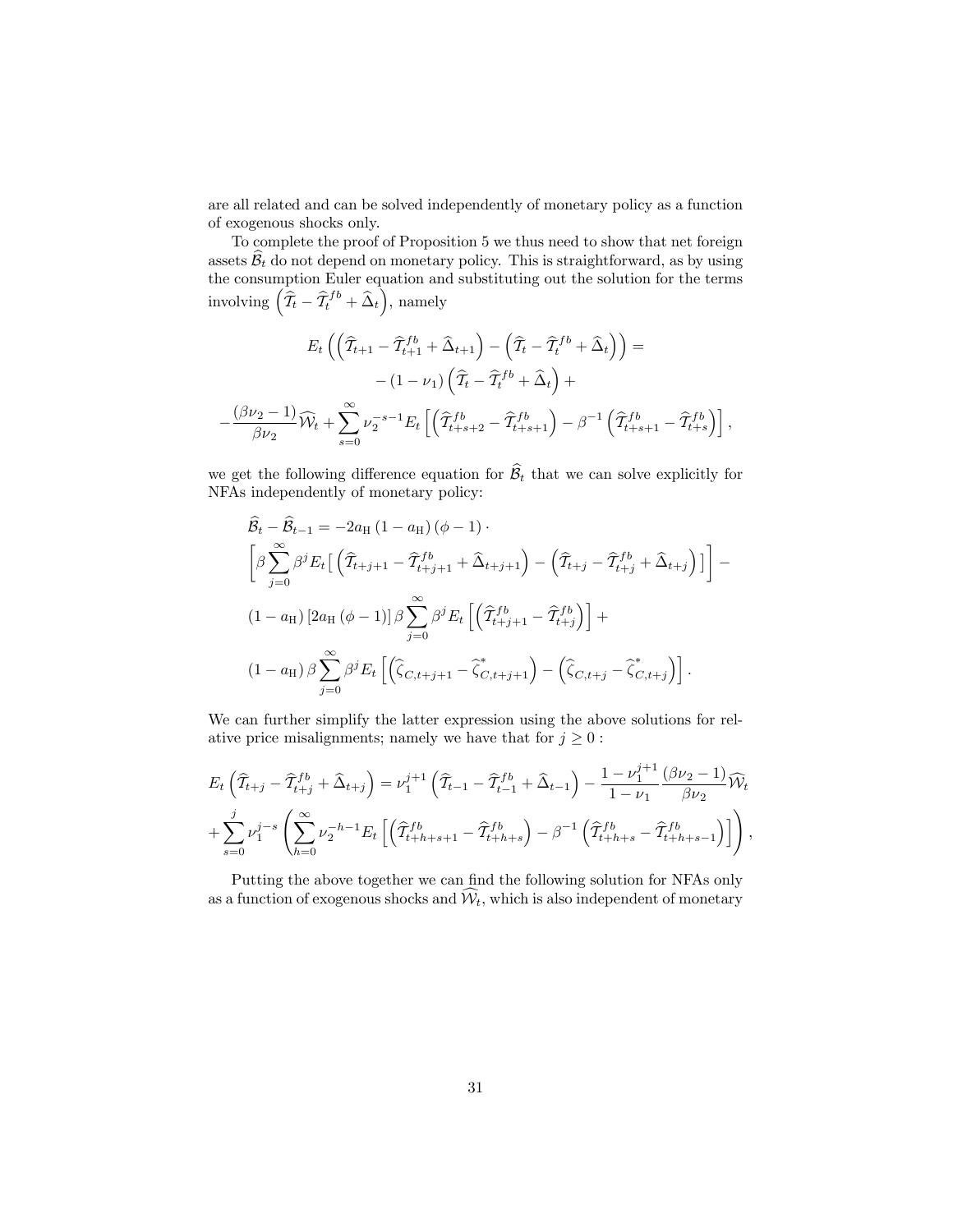policy:

$$
\hat{B}_{t} - \hat{B}_{t-1} = 2a_{H} (1 - a_{H}) (\phi - 1) (1 - \nu_{1})
$$
\n
$$
\beta \sum_{j=0}^{\infty} \beta^{j} \nu_{1}^{j+1} (\hat{T}_{t-1} - \hat{T}_{t-1}^{fb} + \hat{\Delta}_{t-1}) +
$$
\n
$$
\beta \sum_{j=0}^{\infty} \beta^{j} \left\{ \sum_{s=0}^{j} \nu_{1}^{j-s} \left( \sum_{h=0}^{\infty} \nu_{2}^{-h-1} E_{t} \left[ \begin{array}{c} (\hat{T}_{t+h+s+1}^{fb} - \hat{T}_{t+h+s}^{fb}) \\ -\beta^{-1} (\hat{T}_{t+h+s}^{fb} - \hat{T}_{t+h+s-1}^{fb}) \end{array} \right] \right) \right\}
$$
\n
$$
+ 2a_{H} (1 - a_{H}) (\phi - 1) \frac{(\beta \nu_{2} - 1) \nu_{1}}{\nu_{2} (1 - \beta \nu_{1})} \widehat{W}_{t}
$$
\n
$$
- 2a_{H} (1 - a_{H}) (\phi - 1) .
$$
\n
$$
\beta \sum_{j=0}^{\infty} \beta^{j} \left[ \sum_{s=0}^{\infty} \nu_{2}^{-s-1} E_{t} \left[ (\hat{T}_{t+j+s+2}^{fb} - \hat{T}_{t+j+s+1}^{fb}) - \beta^{-1} (\hat{T}_{t+j+s+1}^{fb} - \hat{T}_{t+j+s}^{fb}) \right] \right]
$$
\n
$$
- (1 - a_{H}) [2a_{H} (\phi - 1)] \beta \sum_{j=0}^{\infty} \beta^{j} E_{t} \left[ (\hat{T}_{t+j+1}^{fb} - \hat{T}_{t+j}^{fb}) \right]
$$
\n
$$
+ (1 - a_{H}) \beta \sum_{j=0}^{\infty} \beta^{j} E_{t} \left[ (\hat{\zeta}_{C,t+j+1} - \hat{\zeta}_{C,t+j+1}^{*}) - (\hat{\zeta}_{C,t+j} - \hat{\zeta}_{C,t+j}^{*}) \right].
$$

This completes the proof of Proposition 5.

### 3.1.3 Elasticity thresholds in Section 5.2

Here we derive the threshold shown in equation (39) of the text, that we reproduce below for convenience. Under LCP, for  $\sigma = 1$  and  $\eta = 0$ , conditional on anticipated taste shocks, the wealth gap  $\widetilde{\mathcal{W}}_t$  and  $\widehat{\mathcal{B}}_t$  have the opposite sign if

$$
\phi > \frac{2a_{\rm H} - \frac{\beta \nu_2}{(\beta \nu_2 - 1)}}{2a_{\rm H}} < 1,
$$

As shown in Table 1 in the text, with  $\sigma = 1$  and  $\eta = 0$ , the terms-of-trade response to *(current or anticipated)* taste shocks in the first-best allocation is  $\widetilde{\mathcal{I}}_t^{fb} = 0$ . So, the expressions in Table 5 simplify as follows:

$$
(1 - a_{\mathrm{H}}) \left[ 1 + 2a_{\mathrm{H}} (\phi - 1) \frac{(\beta \nu_2 - 1)}{\beta \nu_2} \right] \widetilde{W}_t = -(\hat{\mathcal{B}}_t - \beta^{-1} \hat{\mathcal{B}}_{t-1})
$$
  

$$
\hat{\mathcal{B}}_t - \hat{\mathcal{B}}_{t-1} = \frac{2a_{\mathrm{H}} (\phi - 1) \frac{(\beta \nu_2 - 1) \nu_1}{\nu_2 (1 - \beta \nu_1)}}{1 + 2a_{\mathrm{H}} (\phi - 1) \frac{(\beta \nu_2 - 1)}{\beta \nu_2 (1 - \beta \nu_1)}} \left( \beta^{-1} \hat{\mathcal{B}}_{t-1} - \hat{\mathcal{B}}_{t-1} \right)
$$

$$
+ \left[ \frac{1 + 2a_{\mathrm{H}} (\phi - 1) \frac{(\beta \nu_2 - 1)}{\beta \nu_2}}{1 + 2a_{\mathrm{H}} (\phi - 1) \frac{(\beta \nu_2 - 1)}{\beta \nu_2 (1 - \beta \nu_1)}} \right] \beta \sum_{j=0}^{\infty} \beta^j E_t \left[ \left( \hat{\zeta}_{C, t+j+1} - \hat{\zeta}_{C, t+j+1}^* \right) - \left( \hat{\zeta}_{C, t+j} - \hat{\zeta}_{C, t+j}^* \right) \right].
$$

From this, it is easy to derive the threshold above. Note that the threshold is decreasing in openness  $(a_H \rightarrow 1/2, \phi \ge 0)$  and the degree of price stickiness  $(\nu_2 \rightarrow 1/\beta$ , and  $\frac{\beta \nu_2}{(\beta \nu_2 - 1)} \rightarrow 1, \phi \ge 0)$ , and is smaller than the threshold in the natural allocation.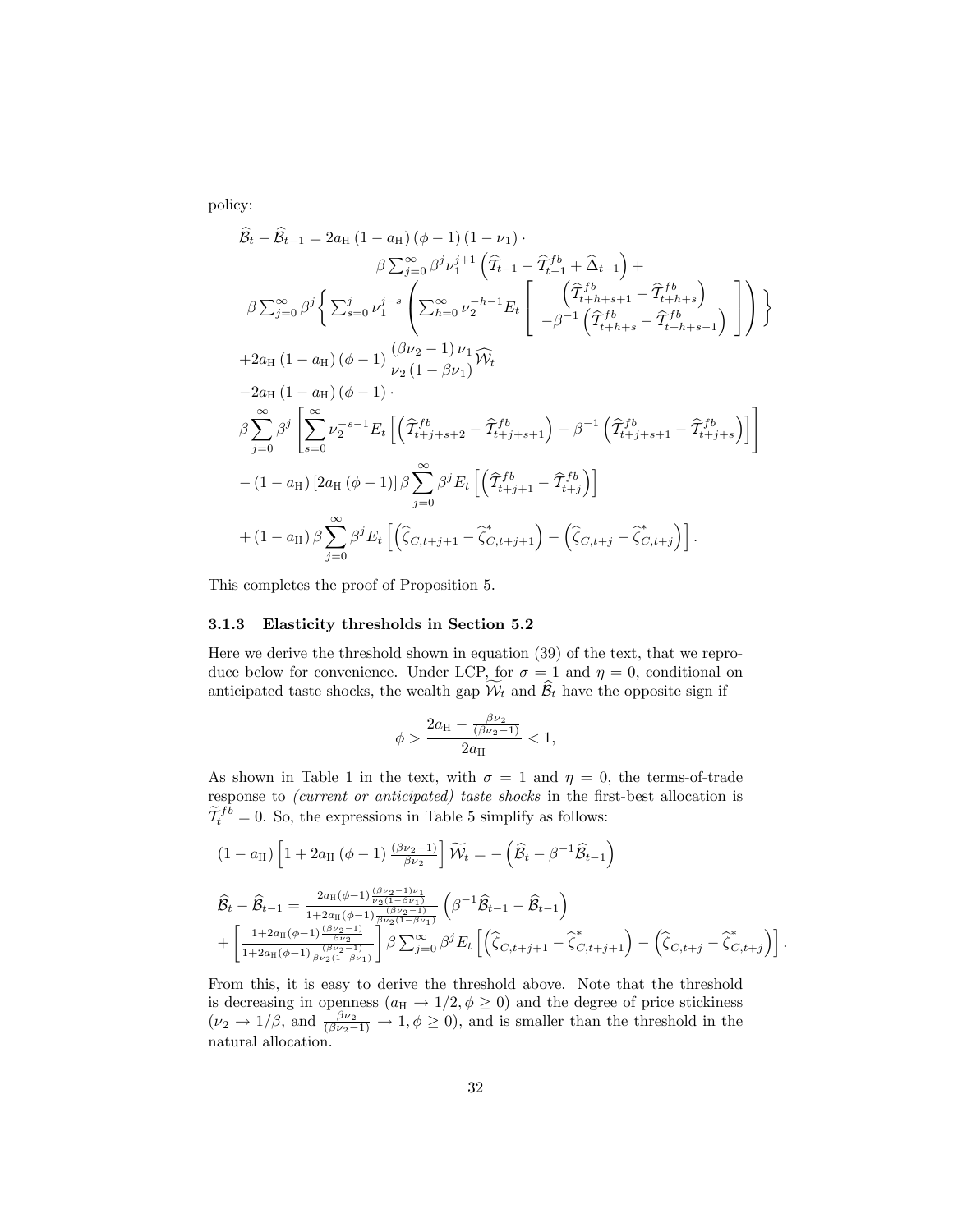Since first-best terms of trade  $\widetilde{\mathcal{I}}_{t+s}^{fb}$  are different from zero for productivity shocks, deriving a threshold requires taking a stand on the term  $\mathcal{Z}_t$  in Table 5, rewritten below:

$$
\mathcal{Z}_{t} = 2a_{\mathrm{H}} (1 - a_{\mathrm{H}}) (\phi - 1) \sum_{j=0}^{\infty} \nu_{2}^{-j-1} E_{t} \left[ \left( \widehat{T}_{t+j+1}^{fb} - \widehat{T}_{t+j}^{fb} \right) - \beta^{-1} \left( \widehat{T}_{t+j}^{fb} - \widehat{T}_{t+j-1}^{fb} \right) \right] \n-2a_{\mathrm{H}} (1 - a_{\mathrm{H}}) (\phi - 1) \left[ \frac{1 + 2a_{\mathrm{H}} (\phi - 1) \frac{(\beta \nu_{2} - 1)}{\beta \nu_{2}}}{1 + 2a_{\mathrm{H}} (\phi - 1) \frac{(\beta \nu_{2} - 1)}{\beta \nu_{2}} \right] \cdot \left\{ \beta \sum_{j=0}^{\infty} \beta^{j} E_{t} \left[ \left( \widehat{T}_{t+j+1}^{fb} - \widehat{T}_{t+j}^{fb} \right) \right] + \sum_{s=0}^{\infty} \nu_{2}^{-s-1} E_{t} \left[ \left( \widehat{T}_{t+j+s+1}^{fb} - \widehat{T}_{t+j+s}^{fb} \right) - \beta^{-1} \left( \widehat{T}_{t+j+s}^{fb} - \widehat{T}_{t+j+s-1}^{fb} \right) \right] \right] \n\sum_{j=0}^{\infty} \beta^{j} \left[ -(1 - \nu_{1}) \beta \left[ \sum_{s=0}^{j} \nu_{1}^{j-s} \left( \sum_{h=0}^{\infty} \nu_{2}^{-h-1} E_{t} \left[ \left( \widehat{T}_{t+h+s+1}^{fb} - \widehat{T}_{t+h+s}^{fb} \right) \right] \right) \right] \right] \right].
$$

Specifically,  $\widehat{\mathcal{B}}_t < 0$  only if  $\mathcal{Z}_t < 0$ , which in turn implies the following restrictions on parameters and productivity shocks:

P1 <sup>j</sup>=0 j1 <sup>2</sup> E<sup>t</sup> hTbf b <sup>t</sup>+j+1 <sup>T</sup>bf b t+j 1 Tbf b <sup>t</sup>+<sup>j</sup> <sup>T</sup>bf b t+j1 i <sup>&</sup>lt; 1+2aH(1) (21) 2 1+2aH(1) (21) 2(11) n P1 <sup>j</sup>=0  <sup>j</sup>E<sup>t</sup> hTbf b <sup>t</sup>+j+1 <sup>T</sup>bf b t+j i + P1 <sup>j</sup>=0  j 2 6 6 6 4 P<sup>1</sup> <sup>s</sup>=0 s1 <sup>2</sup> E<sup>t</sup> hTbf b <sup>t</sup>+j+s+1 <sup>T</sup>bf b t+j+s 1 Tbf b <sup>t</sup>+j+<sup>s</sup> <sup>T</sup>bf b t+j+s1 i (1 1)  2 4 P<sup>j</sup> <sup>s</sup>=0 js 1 0 @ P<sup>1</sup> <sup>h</sup>=0 h1 <sup>2</sup> E<sup>t</sup> 2 4 Tbf b <sup>t</sup>+h+s+1 <sup>T</sup>bf b t+h+s 1 Tbf b <sup>t</sup>+h+<sup>s</sup> <sup>T</sup>bf b t+h+s1 3 5 1 A 3 5 3 7 7 7 5 9 >>>= >>>; :

Using the expression for  $\widetilde{\mathcal{W}}_t$  in Table 5, we can deriving an expression highlighting the conditions under which a capital inflows due to anticipated productivity shocks lead to a positive or a negative wealth gap:

$$
(1 - a_{\rm H})\widetilde{W}_t = \left[\frac{2a_{\rm H}(1 - a_{\rm H})\left(\phi - 1\right)}{1 + 2a_{\rm H}\left(\phi - 1\right)\frac{\left(\beta \nu_2 - 1\right)}{\beta \nu_2 (1 - \beta \nu_1)}}\right] \cdot \left\{\beta \sum_{j=0}^{\infty} \beta^j E_t \left[\left(\widehat{T}_{t+j+1}^{fb} - \widehat{T}_{t+j}^{fb}\right)\right] + \sum_{j=0}^{\infty} \beta^j \left[\frac{\sum_{s=0}^{\infty} \nu_2^{-s-1} E_t \left[\left(\widehat{T}_{t+j+s+1}^{fb} - \widehat{T}_{t+j+s}^{fb}\right) - \beta^{-1} \left(\widehat{T}_{t+j+s}^{fb} - \widehat{T}_{t+j+s-1}^{fb}\right)\right]}{-(1 - \nu_1)\beta \left[\sum_{s=0}^j \nu_1^{j-s} \left(\sum_{h=0}^{\infty} \nu_2^{-h-1} E_t \left[\begin{array}{c} \left(\widehat{T}_{t+h+s+1}^{fb} - \widehat{T}_{t+h+s}^{fb}\right) \\ -\beta^{-1} \left(\widehat{T}_{t+h+s}^{fb} - \widehat{T}_{t+h+s-1}^{fb}\right) \end{array}\right]\right)\right]\right\}.
$$

Provided that  $\frac{2a_H(1-a_H)(\phi-1)}{1+2a_H(\phi-1)\frac{(\beta\nu_2-1)}{\beta\nu_2(1-\beta\nu_1)}}$  $> 0$  (which is the case for  $\phi > 1$  and  $\phi <$  $1 - \frac{\beta \nu_2 (1 - \beta \nu_1)}{2a_H(\beta \nu_2 - 1)} < 1$ , the sign of  $\widetilde{\mathcal{W}}_t$  depends on the sign of the expression in curly brackets on the right hand side. For the parameterization on the second column of Figure 2, with  $\phi = 0.3$ , we are assuming that the expression in curly bracket is negative.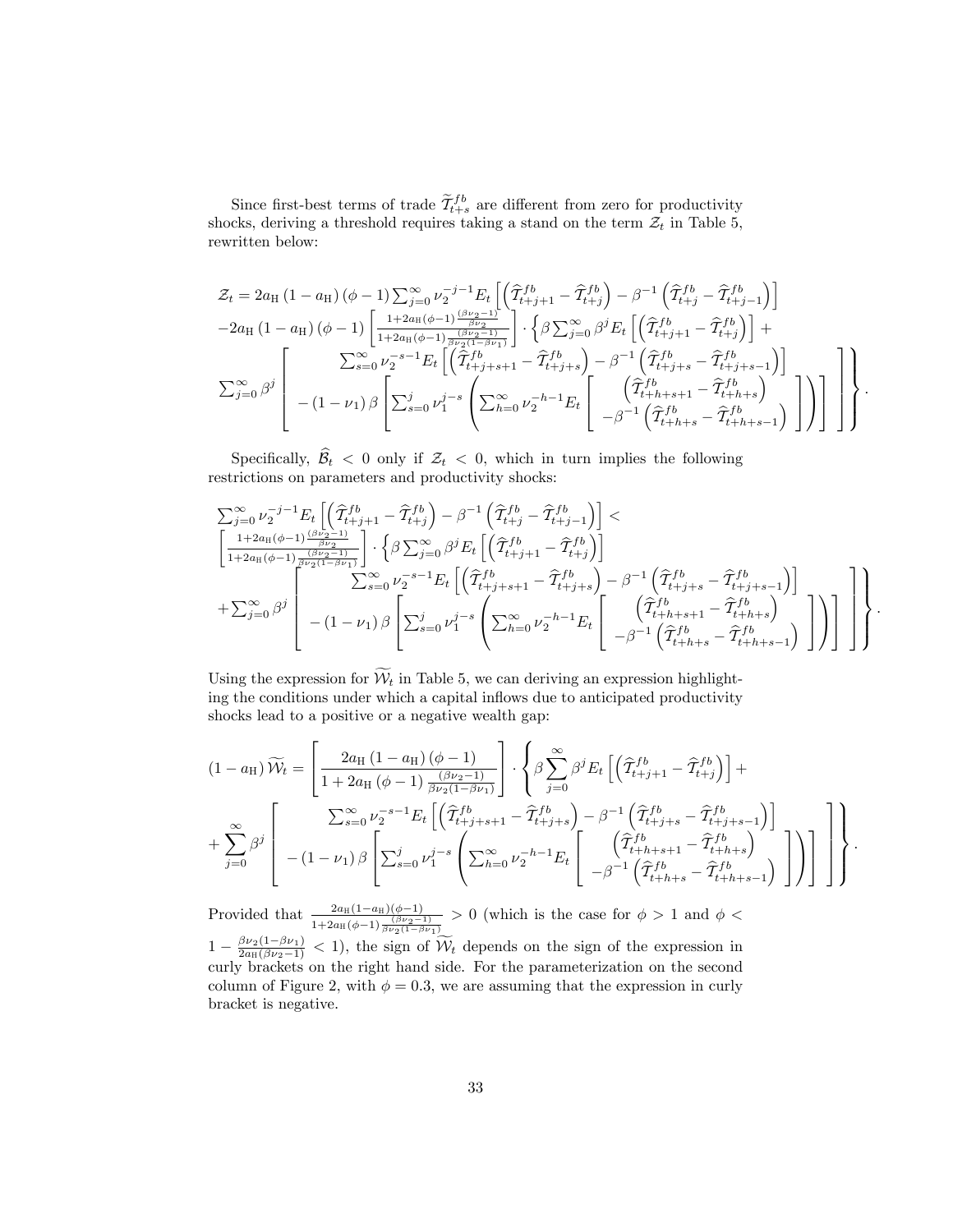### 3.1.4 Constrained optimal allocation under LCP and proof of Proposition 9

In order to derive the optimal allocation, consider again the difference of the sum of the within-country NKPC with  $\sigma = 1$  and  $\eta = 0$ :

$$
a_{\text{H}}\pi_{H,t} + (1 - a_{\text{H}})\pi_{F,t} - (a_{\text{H}}\pi_{F,t}^* + (1 - a_{\text{H}})\pi_{H,t}^*) -
$$
  

$$
\beta E_t (a_{\text{H}}\pi_{H,t+1} + (1 - a_{\text{H}})\pi_{F,t+1}) - \beta E_t (a_{\text{H}}\pi_{F,t+1}^* + (1 - a_{\text{H}})\pi_{H,t+1}^*) =
$$
  

$$
= \frac{(1 - \alpha\beta)(1 - \alpha)}{\alpha} \left\{ \widehat{Q}_t - \widehat{Q}_t^{fb} + (2a_{\text{H}} - 1) \left[ \widehat{\mu}_t - \widehat{\mu}_t^* + \widehat{\mathcal{W}}_t \right] \right\}.
$$

We next substitute the relative target rule and derive a difference equation in the misalignment and demand gaps:

$$
a_{\mathrm{H}}\pi_{H,t} + (1 - a_{\mathrm{H}})\pi_{F,t} - (a_{\mathrm{H}}\pi_{F,t}^{*} + (1 - a_{\mathrm{H}})\pi_{H,t}^{*}) - \beta E_{t} (a_{\mathrm{H}}\pi_{H,t+1} + (1 - a_{\mathrm{H}})\pi_{F,t+1}) -
$$

$$
\beta E_{t} (a_{\mathrm{H}}\pi_{F,t+1}^{*} + (1 - a_{\mathrm{H}})\pi_{H,t+1}^{*}) =
$$

$$
\theta^{-1} \left\{ \beta E_{t} \left[ \left( \widehat{W}_{t+1} - \widehat{W}_{t} \right) + \left( \widehat{Q}_{t+1} - \widehat{Q}_{t+1}^{fb} \right) - \left( \widehat{Q}_{t} - \widehat{Q}_{t}^{fb} \right) \right] - \right.
$$

$$
\left( \widehat{W}_{t} - \widehat{W}_{t-1} \right) - \left[ \left( \widehat{Q}_{t} - \widehat{Q}_{t}^{fb} \right) - \left( \widehat{Q}_{t-1} - \widehat{Q}_{t-1}^{fb} \right) \right] \right\} =
$$

$$
= \frac{(1 - \alpha\beta)(1 - \alpha)}{\alpha} \left\{ \widehat{Q}_{t} - \widehat{Q}_{t}^{fb} + (2a_{\mathrm{H}} - 1)\widehat{W}_{t} \right\}.
$$

The equation admits the following solution as a function of both current and future values of  $\widehat{\mathcal{W}}_t$ :

$$
\left(\widehat{\mathcal{Q}}_t - \widehat{\mathcal{Q}}_t^{fb}\right) = \varkappa_1 \left(\widehat{\mathcal{Q}}_{t-1} - \widehat{\mathcal{Q}}_{t-1}^{fb}\right) - \frac{1}{\beta \varkappa_2} \sum_{j=0}^{\infty} \varkappa_2^{-j} E_t \left(\widehat{\mathcal{W}}_{t+j} - \widehat{\mathcal{W}}_{t+j-1}\right) + - (2a_H - 1) \frac{(1 - \alpha \beta) (1 - \alpha)}{\alpha} \frac{\theta}{\beta \varkappa_2} \sum_{j=0}^{\infty} \varkappa_2^{-j} E_t \widehat{\mathcal{W}}_{t+j}.
$$

where  $0 < \varkappa_1 < \beta < 1 < \beta^{-1} < \varkappa_2$  are the eigenvalues of the difference equation, solving the standard characteristic equation:

$$
\beta \varkappa^2 - \left[1 + \beta + \frac{(1 - \alpha \beta)(1 - \alpha)}{\alpha} \theta\right] \varkappa + 1 = 0,
$$

namely

$$
\varkappa_{1,2}=\dfrac{1+\beta+\frac{(1-\alpha\beta)(1-\alpha)}{\alpha}\theta\pm\sqrt{\left[1+\beta+\frac{(1-\alpha\beta)(1-\alpha)}{\alpha}\theta\right]^2-4\beta}}{2\beta}.
$$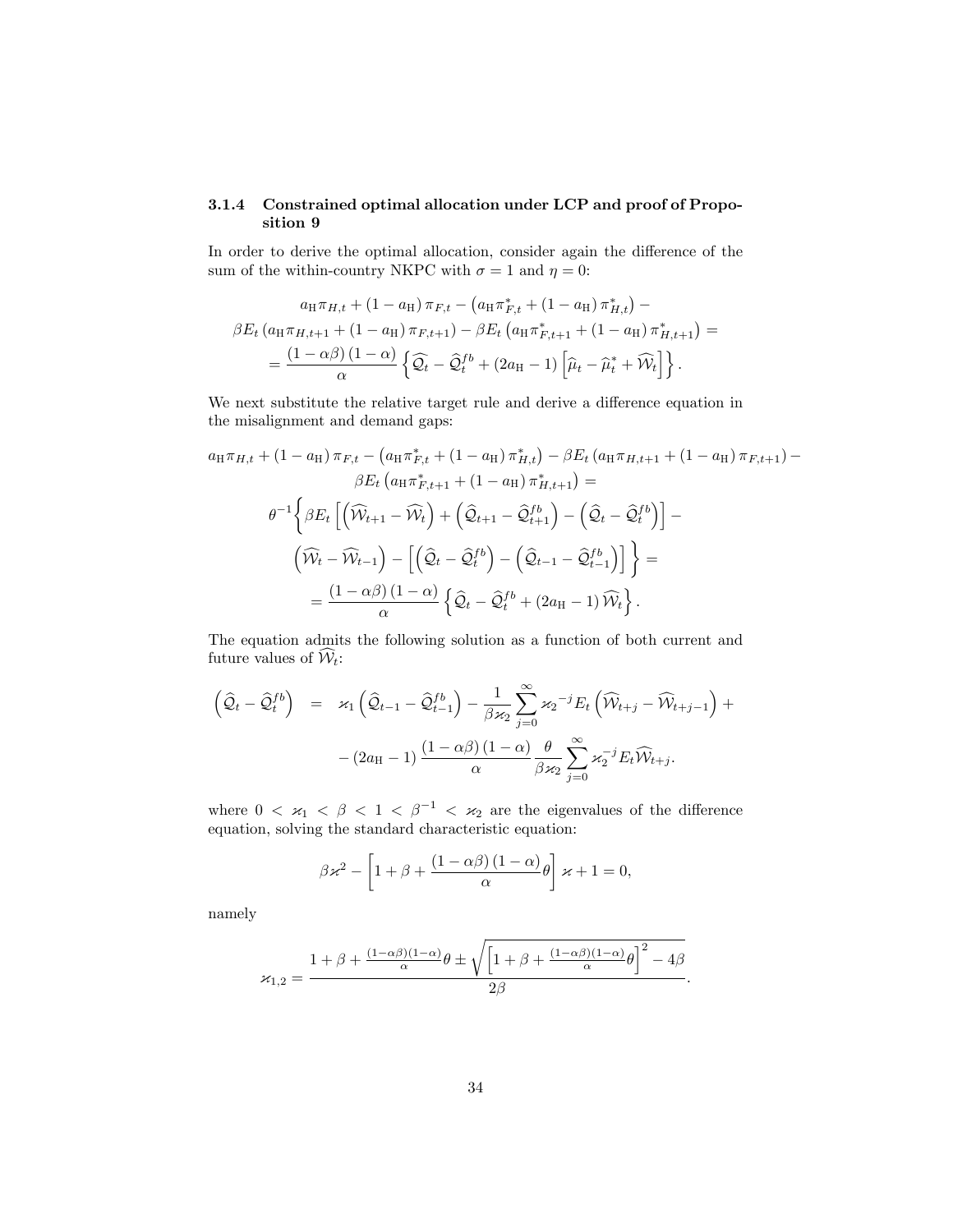As in the PCP case, we can simplify further by using the law of motion for the wealth gap  $\widehat{\mathcal{W}}_t, E_t \widehat{\mathcal{W}}_{t+j} = \widehat{\mathcal{W}}_t$ :

$$
\begin{array}{rcl}\n\left(\widehat{\mathcal{Q}}_{t+j}-\widehat{\mathcal{Q}}_{t+j}^{fb}\right)&=& \varkappa_1\left(\widehat{\mathcal{Q}}_{t+j-1}-\widehat{\mathcal{Q}}_{t+j-1}^{fb}\right)-\frac{1}{\beta\kappa_2}\left(\widehat{\mathcal{W}}_{t+j}-\widehat{\mathcal{W}}_{t+j-1}\right)+\\
&- \left(2a_{\mathrm{H}}-1\right)\frac{\left(1-\alpha\beta\right)\left(1-\alpha\right)}{\alpha}\frac{\theta}{\beta\left(\kappa_2-1\right)}\widehat{\mathcal{W}}_t.\n\end{array}
$$

The first term  $W_{t+j} - W_{t+j-1} = 0$  for  $j \ge 1$ , while it is equal to  $W_t$  for  $j = 0$ ; instead the last term represents a constant shifter proportional to  $W_t$  for any  $j \geq 0$ . Furthermore, recalling that,

$$
\left[\widehat{\mathcal{W}}_t - \widehat{\mathcal{W}}_{t-1}\right] + \left[\left(\widehat{\mathcal{Q}}_t - \widehat{\mathcal{Q}}_t^{fb}\right) - \left(\widehat{\mathcal{Q}}_{t-1} - \widehat{\mathcal{Q}}_{t-1}^{fb}\right)\right] = \left[\left(\widehat{C}_t - \widehat{C}_t^*\right) - \left(\widehat{C}_t^{fb} - \widehat{C}_t^{*fb}\right)\right] - \left[\left(\widehat{C}_{t-1} - \widehat{C}_{t-1}^*\right) - \left(\widehat{C}_{t-1}^{fb} - \widehat{C}_{t-1}^{*fb}\right)\right],
$$

we have that inefficient deviations in cross-country consumption differentials (and thus in CPI inflation) are given by:

$$
\begin{aligned}\n\left[ \left( \widehat{C}_t - \widehat{C}_t^* \right) - \left( \widehat{C}_t^{fb} - \widehat{C}_t^{*fb} \right) \right] - \left[ \left( \widehat{C}_{t-1} - \widehat{C}_{t-1}^* \right) - \left( \widehat{C}_{t-1}^{fb} - \widehat{C}_{t-1}^{*fb} \right) \right] &= \\
\left( \frac{\beta \delta_2 - 1}{\beta \delta_2} \right) \left( \widehat{W}_t - \widehat{W}_{t-1} \right) - (2a_H - 1) \frac{(1 - \alpha \beta)(1 - \alpha)}{\alpha} \frac{\theta}{\beta (\delta_2 - 1)} \widehat{W}_t \\
&\quad - (1 - \delta_1) \left( \widehat{Q}_{t-1} - \widehat{Q}_{t-1}^{fb} \right) = \\
&\quad - 2\theta \left( a_H \pi_{H,t} + (1 - a_H) \pi_{F,t} \right),\n\end{aligned}
$$

which, interestingly, does not depend on the trade elasticity  $\phi$ .

Thus, we also reach a solution for the deviations from the law of one price:

$$
\widehat{\Delta}_t = \left(\widehat{\mathcal{Q}}_t - \widehat{\mathcal{Q}}_t^{fb}\right) - (2a_H - 1)\left(\widehat{\mathcal{T}}_t - \widehat{\mathcal{T}}_t^{fb} + \widehat{\Delta}_t\right).
$$

Finally, we can solve for the permanent response of  $\widehat{\mathcal{W}}_t$  as a function only of exogenous shocks:

$$
(1 - a_{\mathrm{H}}) \widehat{W}_t = \beta^{-1} \left( \widehat{\mathcal{B}}_{t-1} - \beta \widehat{\mathcal{B}}_t \right) +
$$
  

$$
2a_{\mathrm{H}} (1 - a_{\mathrm{H}}) (\phi - 1) \left( \widehat{T}_t - \widehat{T}_t^{fb} + \widehat{\Delta}_t \right) +
$$
  

$$
(1 - a_{\mathrm{H}}) \left[ 2a_{\mathrm{H}} (\phi - 1) \widehat{T}_t^{fb} - \left( \widehat{\zeta}_{C,t} - \widehat{\zeta}_{C,t}^* \right) \right].
$$

Using again

$$
\begin{array}{rcl}\n\left(\widehat{T}_t - \widehat{T}_t^{fb} + \widehat{\Delta}_t\right) & = & \nu_1 \left(\widehat{T}_{t-1} - \widehat{T}_{t-1}^{fb} + \widehat{\Delta}_{t-1}\right) - \frac{(\beta \nu_2 - 1)}{\beta \nu_2} \widehat{\mathcal{W}}_t + \\
& & \sum_{s=0}^{\infty} \nu_2^{-s-1} E_t \left[ \left(\widehat{T}_{t+s+1}^{fb} - \widehat{T}_{t+s}^{fb}\right) - \beta^{-1} \left(\widehat{T}_{t+s}^{fb} - \widehat{T}_{t+s-1}^{fb}\right) \right],\n\end{array}
$$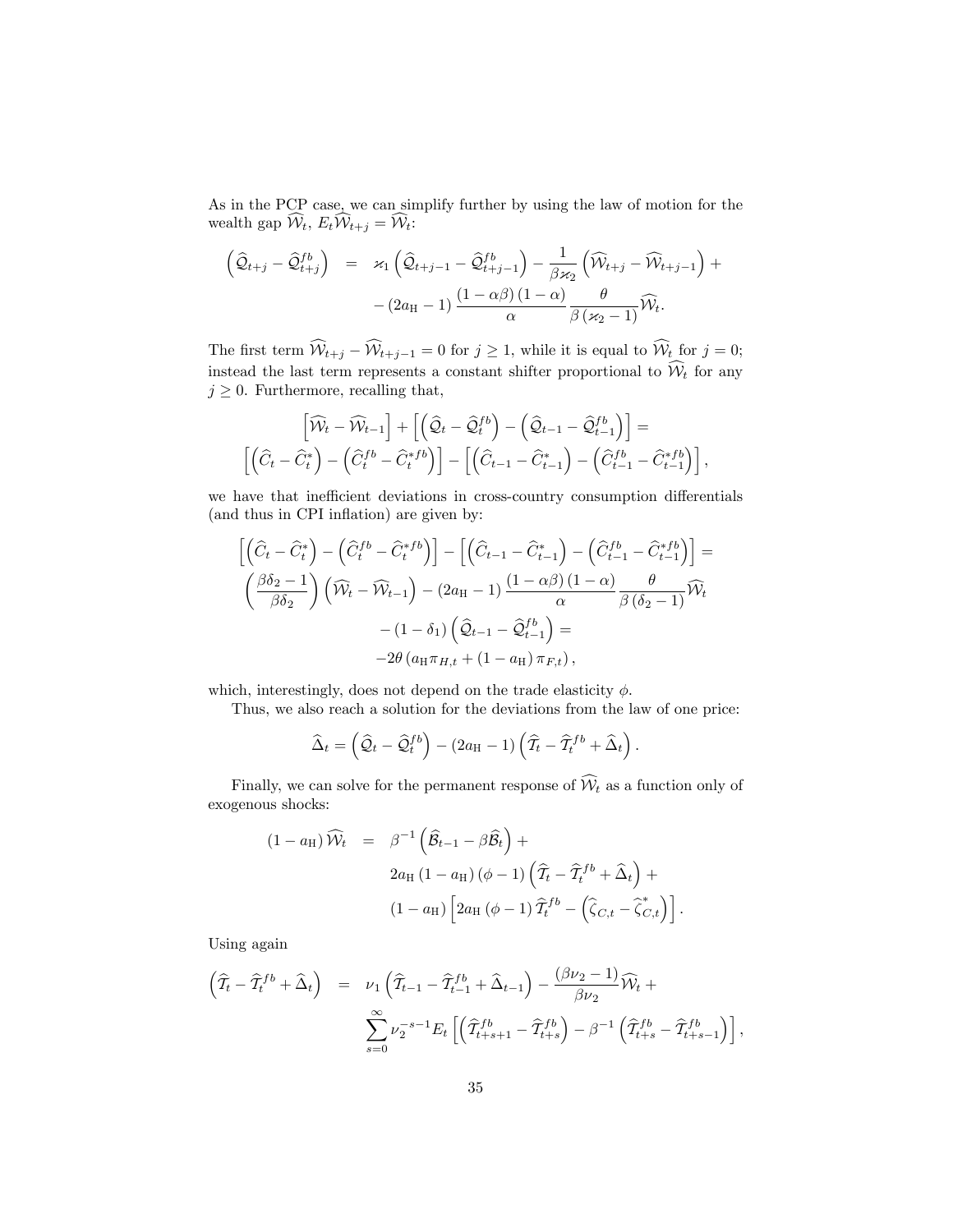$$
(1 - a_H) \left[ 1 + 2a_H (\phi - 1) \frac{(\beta \nu_2 - 1)}{\beta \nu_2} \right] \widehat{W}_t =
$$
\n
$$
\left( \beta^{-1} \widehat{B}_{t-1} - \widehat{B}_t \right) +
$$
\n
$$
2a_H (1 - a_H) (\phi - 1) \sum_{s=0}^{\infty} \nu_2^{-s-1} E_t \left[ \left( \widehat{T}_{t+s+1}^{fb} - \widehat{T}_{t+s}^{fb} \right) - \beta^{-1} \left( \widehat{T}_{t+s}^{fb} - \widehat{T}_{t+s-1}^{fb} \right) \right] -
$$
\n
$$
(1 - a_H) \left[ 2a_H (\phi - 1) \widehat{T}_t^{fb} - \left( \widehat{\zeta}_{C,t} - \widehat{\zeta}_{C,t}^{*} \right) \right].
$$

Recalling the solution for capital flows

$$
\hat{B}_{t} - \hat{B}_{t-1} =
$$
\n
$$
2a_{\text{H}} (1 - a_{\text{H}}) (\phi - 1) (1 - \nu_{1}) \left\{ \beta \sum_{j=0}^{\infty} \beta^{j} \nu_{1}^{j+1} \left( \hat{T}_{t-1} - \hat{T}_{t-1}^{fb} + \hat{\Delta}_{t-1} \right) + \beta \sum_{j=0}^{\infty} \beta^{j} \sum_{s=0}^{j} \nu_{1}^{j-s} \sum_{h=0}^{\infty} \nu_{2}^{-h-1} E_{t} \left[ \begin{array}{c} \left( \hat{T}_{t+h+s+1}^{fb} - \hat{T}_{t+h+s}^{fb} \right) \\ -\beta^{-1} \left( \hat{T}_{t+h+s}^{fb} - \hat{T}_{t+h+s-1}^{fb} \right) \end{array} \right] \right\} +
$$
\n
$$
2a_{\text{H}} (1 - a_{\text{H}}) (\phi - 1) \frac{(\beta \nu_{2} - 1) \nu_{1}}{\nu_{2} (1 - \beta \nu_{1})} \widehat{W}_{t} -
$$
\n
$$
2a_{\text{H}} (1 - a_{\text{H}}) (\phi - 1) \beta \sum_{j=0}^{\infty} \beta^{j} \sum_{s=0}^{\infty} \nu_{2}^{-s-1} E_{t} \left[ \begin{array}{c} \left( \hat{T}_{t+h+s+2}^{fb} - \hat{T}_{t+j+s+1}^{fb} \right) - \beta^{j-1} \left( \hat{T}_{t+j+s+1}^{fb} - \hat{T}_{t+j+s+1}^{fb} \right) \end{array} \right] -
$$
\n
$$
(1 - a_{\text{H}}) \left[ 2a_{\text{H}} (\phi - 1) \right] \beta \sum_{j=0}^{\infty} \beta^{j} E_{t} \left[ \left( \hat{T}_{t+j+1}^{fb} - \hat{T}_{t+j}^{fb} \right) \right] +
$$
\n
$$
(1 - a_{\text{H}}) \beta \sum_{j=0}^{\infty} \beta^{j} E_{t} \left[ \left( \hat{\zeta}_{C,t+j+1} - \hat{\zeta}_{C,t+j+1}^{*} \right) - \left( \hat{\zeta}_{C,t+j} - \hat{\zeta}_{C,t+j}^{*} \right) \right].
$$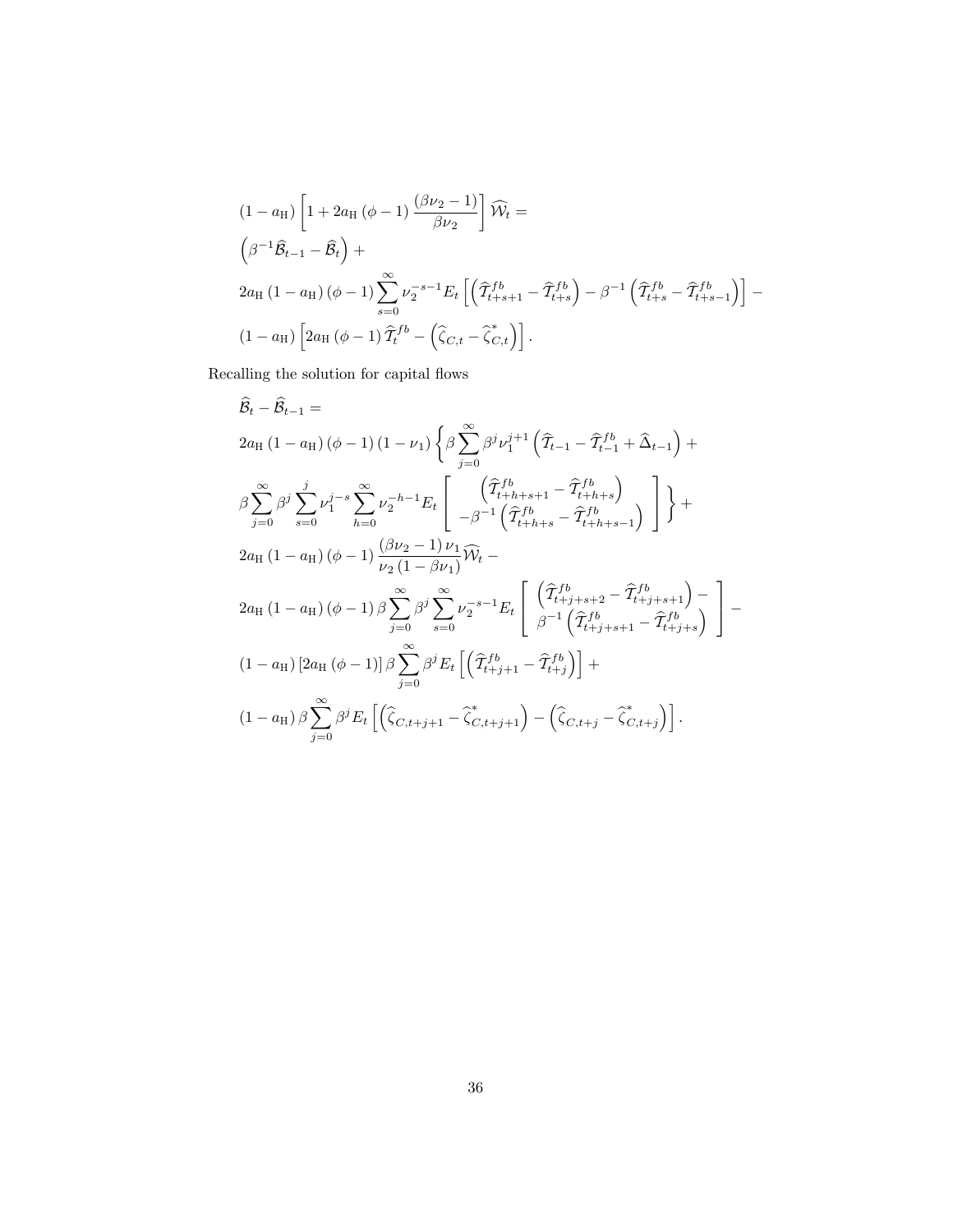$$
(1 - a_{H}) \left[ 1 + 2a_{H} (\phi - 1) \frac{(\beta \nu_{2} - 1)}{\beta \nu_{2} (1 - \beta \nu_{1})} \right] \widehat{W}_{t} =
$$
\n
$$
\beta^{-1} \widehat{B}_{t-1} - \widehat{B}_{t-1} + 2a_{H} (1 - a_{H}) (\phi - 1) \beta \sum_{j=0}^{\infty} \beta^{j}.
$$
\n
$$
\sum_{s=0}^{\infty} \nu_{2}^{-s-1} E_{t} \left[ \left( \widehat{T}_{t+j+s+2}^{fb} - \widehat{T}_{t+j+s+1}^{fb} \right) - \beta^{-1} \left( \widehat{T}_{t+j+s+1}^{fb} - \widehat{T}_{t+j+s}^{fb} \right) \right] -
$$
\n
$$
(1 - \nu_{1}) \sum_{s=0}^{j} \nu_{1}^{j-s} \sum_{h=0}^{\infty} \nu_{2}^{-h-1} E_{t} \left[ \left( \widehat{T}_{t+h+s+1}^{fb} - \widehat{T}_{t+h+s}^{fb} \right) - \beta^{-1} \left( \widehat{T}_{t+h+s}^{fb} - \widehat{T}_{t+h+s-1}^{fb} \right) \right] +
$$
\n
$$
+ (1 - a_{H}) \beta \sum_{j=0}^{\infty} \beta^{j} \left\{ \begin{array}{c} 2a_{H} (\phi - 1) E_{t} \left[ \left( \widehat{T}_{t+j+1}^{fb} - \widehat{T}_{t+j}^{fb} \right) \right] + \beta a_{H} (1 - a_{H}) (\phi - 1) \sum_{s=0}^{\infty} \nu_{2}^{-s-1} E_{t} \left[ \left( \widehat{T}_{t+s+1}^{fb} - \widehat{T}_{t+s}^{fb} \right) - \beta^{-1} \left( \widehat{T}_{t+s}^{fb} - \widehat{T}_{t+s-1}^{fb} \right) \right] \\ + 2a_{H} (1 - a_{H}) \left[ 2a_{H} (\phi - 1) \widehat{T}_{t}^{fb} - \left( \widehat{\zeta}_{C,t} - \widehat{\zeta}_{C,t}^{*} \right) \right]. \end{array}
$$

$$
2a_{\rm H} (1 - a_{\rm H}) (\phi - 1) \frac{(\beta \nu_2 - 1) \nu_1}{\nu_2 (1 - \beta \nu_1)} \widehat{W}_t =
$$
\n
$$
\frac{2a_{\rm H} (\phi - 1) \frac{(\beta \nu_2 - 1) \nu_1}{\nu_2 (1 - \beta \nu_1)}}{1 + 2a_{\rm H} (\phi - 1) \frac{(\beta \nu_2 - 1)}{\beta \nu_2 (1 - \beta \nu_1)}} \left\{ \beta^{-1} \widehat{B}_{t-1} - \widehat{B}_{t-1} + 2a_{\rm H} (1 - a_{\rm H}) (\phi - 1) \beta \right\}.
$$
\n
$$
\sum_{s=0}^{\infty} \nu_2^{-s-1} E_t \left[ \frac{(\widehat{T}_{t+j+s+2}^{\,fb} - \widehat{T}_{t+j+s+1}^{\,fb}) - (-1)^s}{\beta^{-1} (\widehat{T}_{t+j+s+1}^{\,fb} - \widehat{T}_{t+j+s+1}^{\,fb})} \right] -
$$
\n
$$
2a_{\rm H} (1 - \nu_1) \sum_{s=0}^j \nu_1^{j-s} \left( \sum_{h=0}^{\infty} \nu_2^{-h-1} E_t \left[ \frac{(\widehat{T}_{t+k+s+1}^{\,fb} - \widehat{T}_{t+k+s}^{\,fb}) - (\widehat{T}_{t+k+s-1})}{\beta^{-1} (\widehat{T}_{t+k+s}^{\,fb} - \widehat{T}_{t+k+s-1}^{\,fb})} \right] \right) +
$$
\n
$$
2a_{\rm H} (1 - a_{\rm H}) (\phi - 1) \sum_{s=0}^{\infty} \nu_2^{-s-1} E_t \left[ \frac{(\widehat{T}_{t+k+s+1}^{\,fb} - \widehat{T}_{t+k}^{\,fb}) - (\widehat{T}_{t+k+s+1}^{\,fb}) - (\widehat{T}_{t+k+s+1})}{\beta^{-1} (\widehat{T}_{t+s}^{\,fb} - \widehat{T}_{t+s}^{\,fb})} \right] +
$$
\n
$$
(1 - a_{\rm H}) \beta \sum_{j=0}^{\infty} \beta^j \left[ E_t \left[ (\widehat{\zeta}_{C,t+j+1} - \widehat{\zeta}_{C,t+j+1}^{\,fb}) - (\widehat{\zeta}_{C,t+j} - \widehat{\z
$$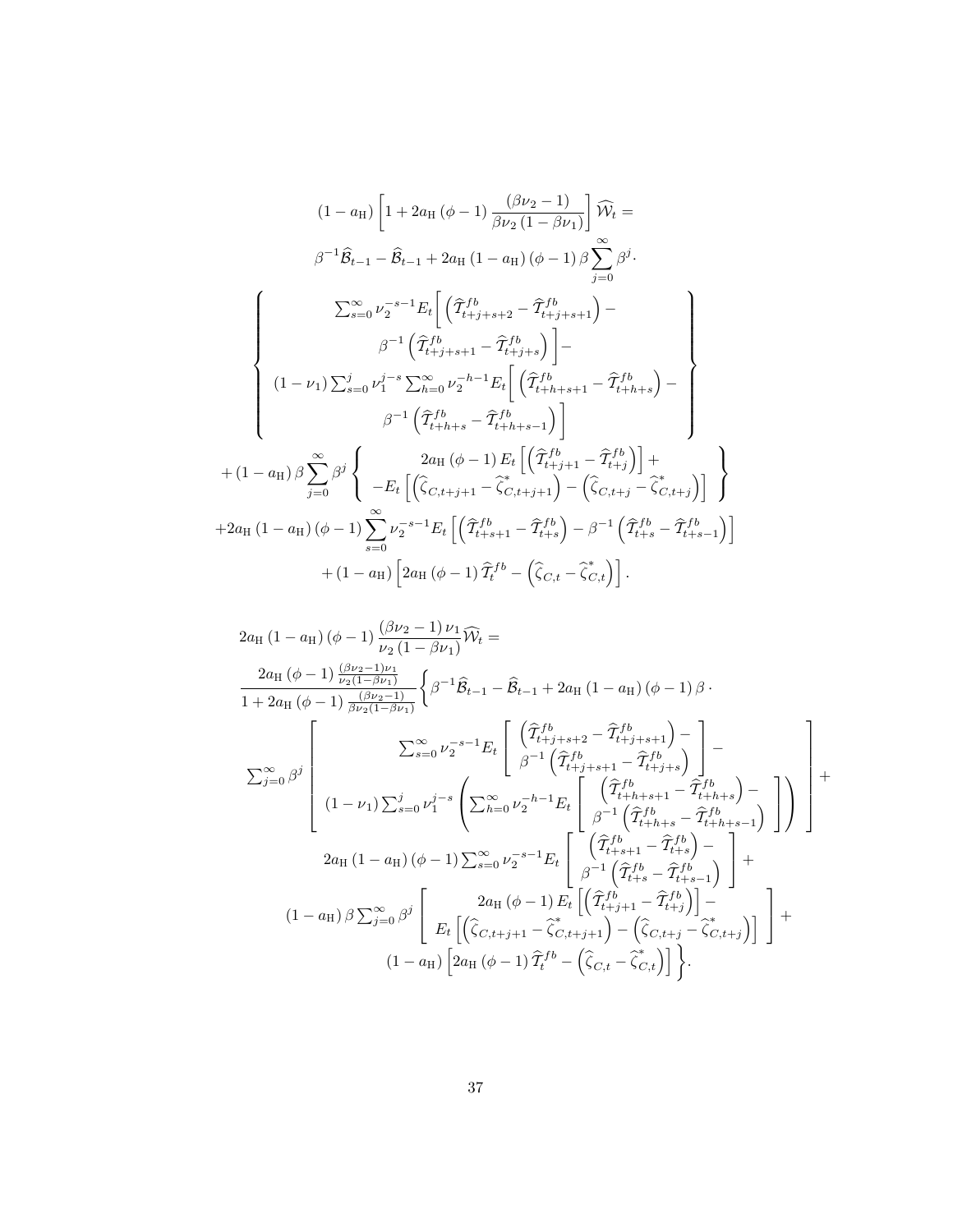$$
\hat{B}_{t} - \hat{B}_{t-1} =
$$
\n
$$
2a_{\text{H}} (1 - a_{\text{H}}) (\phi - 1) (1 - \nu_{1}) \beta \sum_{j=0}^{\infty} \beta^{j} \nu_{1}^{j+1} (\hat{T}_{t-1} - \hat{T}_{t-1}^{fb} + \hat{\Delta}_{t-1}) +
$$
\n
$$
\frac{2a_{\text{H}} (\phi - 1) \frac{(\beta \nu_{2} - 1)\nu_{1}}{\nu_{2}(1 - \beta \nu_{1})}}{1 + 2a_{\text{H}} (\phi - 1) \frac{(\beta \nu_{2} - 1)}{\beta \nu_{2}(1 - \beta \nu_{1})}} (\beta^{-1} \hat{B}_{t-1} - \hat{B}_{t-1}) -
$$
\n
$$
\left[ \frac{1 + 2a_{\text{H}} (\phi - 1) \frac{(\beta \nu_{2} - 1)}{\beta \nu_{2}(1 - \beta \nu_{1})}}{1 + 2a_{\text{H}} (\phi - 1) \frac{(\beta \nu_{2} - 1)}{\beta \nu_{2}(1 - \beta \nu_{1})}} \right] 2a_{\text{H}} (1 - a_{\text{H}}) (\phi - 1) .
$$
\n
$$
\sum_{j=0}^{\infty} \beta^{j} \left\{ \sum_{s=0}^{\infty} \nu_{2}^{-s-1} E_{t} \left[ \frac{(\hat{T}_{t+j+s+1}^{fb} - \hat{T}_{t+j+s}^{fb}) - \hat{T}_{t+j+s+1}^{fb}}{1 + \hat{T}_{t+j+s+1}^{fb}} - \hat{T}_{t+j+s+1}^{fb} \right] -
$$
\n
$$
\left[ (1 - \nu_{1}) \beta \sum_{s=0}^{j} \nu_{1}^{j-s} \sum_{h=0}^{\infty} \nu_{2}^{-h-1} E_{t} \left[ \frac{(\hat{T}_{t+j+s+1}^{fb} - \hat{T}_{t+j+s+1}^{fb})}{\beta^{-1} (\hat{T}_{t+k+s}^{fb} - \hat{T}_{t+k+s-1}^{fb})} \right] \right] -
$$
\n
$$
\left[ \frac{1 + 2a_{\text{H}} (\phi - 1) \frac{(\beta \nu_{2} - 1)}{\beta \nu_{2}}}{1 + 2a_{\text{H}} (\phi - 1) \frac{(\beta \nu_{2} - 1)}{\beta \nu_{
$$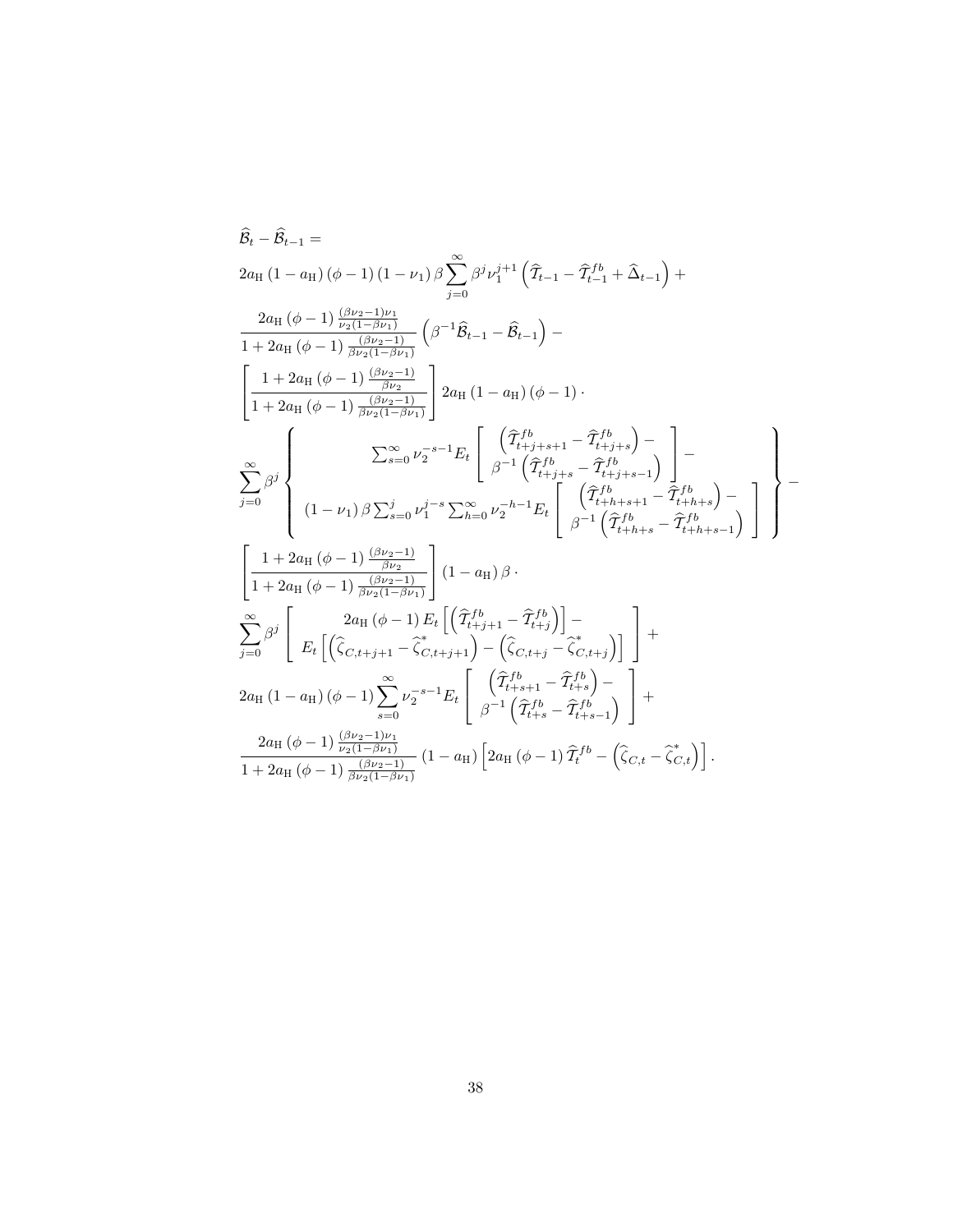Furthermore,

$$
(1 - a_{H}) \left[ 1 + 2a_{H} (\phi - 1) \frac{(\beta \nu_{2} - 1)}{\beta \nu_{2} (1 - \beta \nu_{1})} \right] \widehat{W}_{t} =
$$
\n
$$
\beta^{-1} \widehat{B}_{t-1} - \widehat{B}_{t-1} + 2a_{H} (1 - a_{H}) (\phi - 1) \sum_{j=0}^{\infty} \beta^{j}.
$$
\n
$$
\sum_{s=0}^{\infty} \nu_{2}^{-s-1} E_{t} \left[ \begin{array}{c} (\widehat{T}_{t+j+s+1}^{fb} - \widehat{T}_{t+j+s}^{fb}) - \\ \beta^{-1} (\widehat{T}_{t+j+s}^{fb} - \widehat{T}_{t+j+s-1}^{fb}) \\ \beta^{-1} (\widehat{T}_{t+j+s}^{fb} - \widehat{T}_{t+j+s-1}^{fb}) \end{array} \right] -
$$
\n
$$
(1 - \nu_{1}) \beta \sum_{s=0}^{j} \nu_{1}^{j-s} \sum_{h=0}^{\infty} \nu_{2}^{-h-1} E_{t} \left[ \begin{array}{c} (\widehat{T}_{t+h+s+1}^{fb} - \widehat{T}_{t+h+s}^{fb}) - \\ \beta^{-1} (\widehat{T}_{t+h+s}^{fb} - \widehat{T}_{t+h+s-1}^{fb}) \\ \beta^{-1} (\widehat{T}_{t+h+s}^{fb} - \widehat{T}_{t+h+s-1}^{fb}) \end{array} \right] \right\}
$$
\n
$$
(1 - a_{H}) \beta \sum_{j=0}^{\infty} \beta^{j} \left\{ E_{t} \left[ (\widehat{\zeta}_{C,t+j+1} - \widehat{\zeta}_{C,t+j+1}^{cf}) - (\widehat{\zeta}_{C,t+j} - \widehat{\zeta}_{C,t+j}^{cf}) \right] \right\} +
$$
\n
$$
(1 - a_{H}) \left[ 2a_{H} (\phi - 1) \widehat{T}_{t}^{fb} - (\widehat{\zeta}_{C,t} - \widehat{\zeta}_{C,t}) \right].
$$

Lastly, we derive the link between the demand gap and capital flows shown in Section 5 in the main text:

$$
(1 - a_{\rm H}) \left[ 1 + 2a_{\rm H} (\phi - 1) \frac{(\beta \nu_2 - 1)}{\beta \nu_2} \right] \widehat{W}_t = -\widehat{\mathcal{B}}_t +
$$
  
\n
$$
(1 - a_{\rm H}) 2a_{\rm H} (\phi - 1) \sum_{s=0}^{\infty} \nu_2^{-s-1} E_t \left[ \left( \widehat{T}_{t+s+1}^{fb} - \widehat{T}_{t+s}^{fb} \right) - \beta^{-1} \left( \widehat{T}_{t+s}^{fb} - \widehat{T}_{t+s-1}^{fb} \right) \right] +
$$
  
\n
$$
\left[ \frac{1 + 2a_{\rm H} (\phi - 1) \frac{(\beta \nu_2 - 1)\nu_1}{\nu_2 (1 - \beta \nu_1)}}{1 + 2a_{\rm H} (\phi - 1) \frac{(\beta \nu_2 - 1)}{\beta \nu_2 (1 - \beta \nu_1)}} \right] (1 - a_{\rm H}) \left[ 2a_{\rm H} (\phi - 1) \widehat{T}_t^{fb} - \left( \widehat{\zeta}_{C,t} - \widehat{\zeta}_{C,t}^* \right) \right].
$$

### Proof of Proposition 9: Derivation of the output gap.

We can finally derive the output gap under the constrained optimal allocation as follows:

$$
\left(\widehat{Y}_{H,t} - \widehat{Y}_{H,t}^{fb}\right) - \left(\widehat{Y}_{F,t} - \widehat{Y}_{F,t}^{fb}\right) = 2\left(\widehat{Y}_{H,t} - \widehat{Y}_{H,t}^{fb}\right) =
$$
\n
$$
= \left[4a_H\left(1 - a_H\right)\left(\phi - 1\right) + 1\right]\left(\widehat{T}_t - \widehat{T}_t^{fb} + \widehat{\Delta}_t\right) + \left(2a_H - 1\right)\left(\widehat{W}_t + \widehat{\Delta}_t\right)
$$
\n
$$
= 4a_H\left(1 - a_H\right)\phi\left(\widehat{T}_t - \widehat{T}_t^{fb} + \widehat{\Delta}_t\right) + \left(2a_H - 1\right)\left(\widehat{W}_t + \left(\widehat{\mathcal{Q}}_t - \widehat{\mathcal{Q}}_t^{fb}\right)\right),
$$

namely:

$$
2\left(\widehat{Y}_{H,t} - \widehat{Y}_{H,t}^{fb}\right) =
$$
\n
$$
(2a_{\mathrm{H}} - 1)\left(\widehat{\mathcal{W}}_{t} + \left(\widehat{\mathcal{Q}}_{t} - \widehat{\mathcal{Q}}_{t}^{fb}\right)\right) - 4a_{\mathrm{H}}\left(1 - a_{\mathrm{H}}\right)\phi\frac{\left(\beta\nu_{2} - 1\right)}{\beta\nu_{2}}\widehat{\mathcal{W}}_{t}.
$$
\n
$$
4a_{\mathrm{H}}\left(1 - a_{\mathrm{H}}\right)\phi\left[\sum_{j=0}^{\infty}\nu_{2}^{-j-1}E_{t}\left[\left(\widehat{T}_{t+j+1}^{fb} - \widehat{T}_{t+j}^{fb}\right) - \beta^{-1}\left(\widehat{T}_{t+j}^{fb} - \widehat{T}_{t+j-1}^{fb}\right)\right] + \mu_{1}\left(\widehat{T}_{t-1} - \widehat{T}_{t-1}^{fb} + \widehat{\Delta}_{t-1}\right)\right]
$$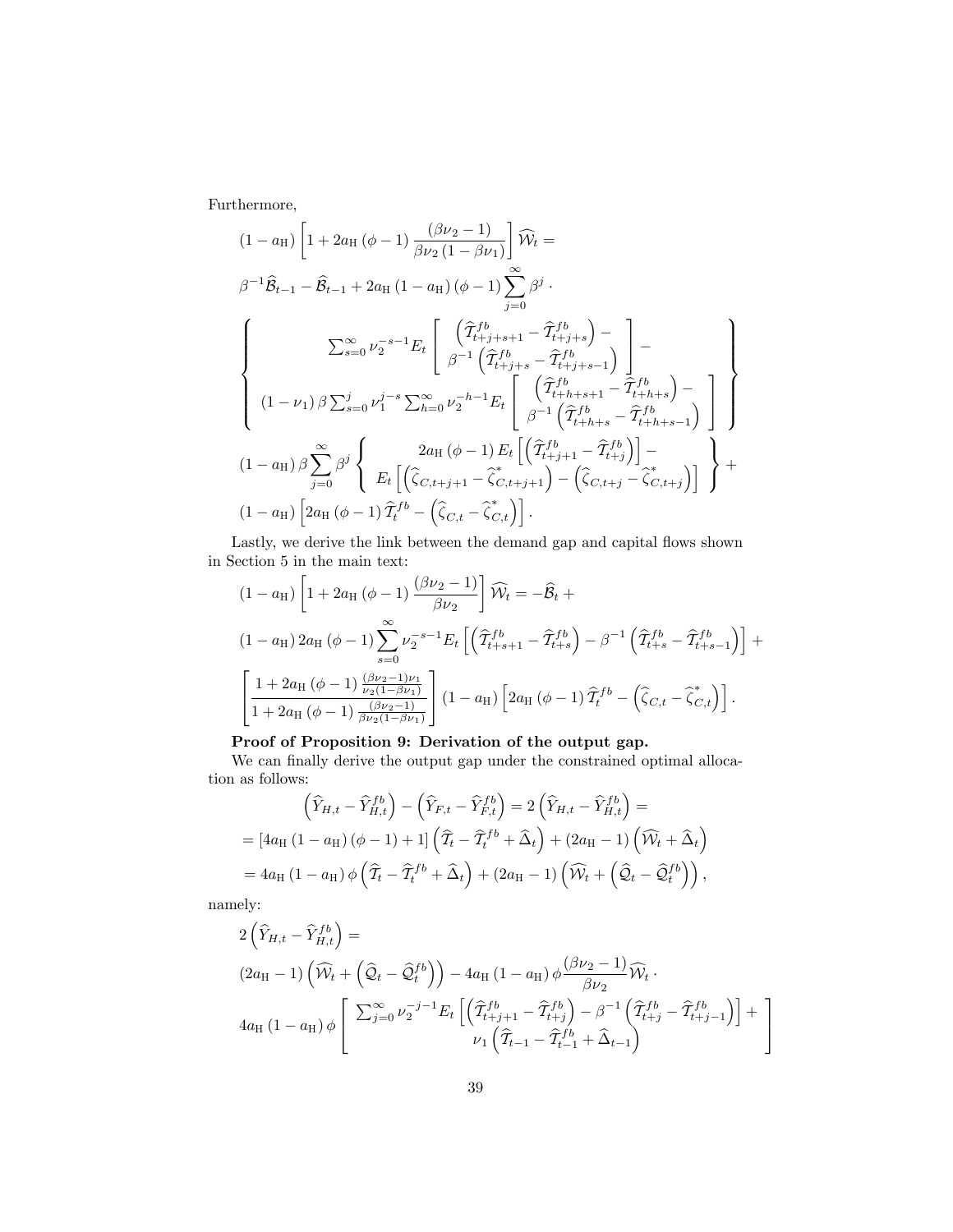This completes the derivation of the output gap in Proposition 9.

## 3.2 PCP economy

### 3.2.1 Proof Proposition 6

The PCP loss function is given by (1) subject to  $(\Delta_t) = 0$  and<br>  $[a_{\text{H}} \pi_{H,t}^2 + (1 - a_{\text{H}}) \pi_{H,t}^{*2} + a_{\text{H}} \pi_{F,t}^{*2} + (1 - a_{\text{H}}) \pi_{F,t}^2] = \pi_{H,t}^2 + \pi_{F,t}^{*2}$ . Under PCP optimal monetary policy minimizes the loss function subject to:

1. NK Phillips curves determining inflation rates

$$
\pi_{H,t} = \beta E_t \pi_{H,t+1} + \frac{(1 - \alpha \beta) (1 - \alpha)}{\alpha}
$$

$$
\cdot \left\{ \begin{array}{c} (\eta + \sigma) \left( \widehat{Y}_{H,t} - \widehat{Y}_{H,t}^{fb} \right) + \widehat{\mu}_t + \\ - (1 - a_H) \cdot \left[ 2a_H \left( \sigma \phi - 1 \right) \left( \widehat{T}_t - \widehat{T}_t^{fb} \right) - \widetilde{W}_t \right] \end{array} \right\}
$$

$$
\pi_{F,t}^{*} = \beta E_t \pi_{F,t+1}^{*} + \frac{(1 - \alpha \beta) (1 - \alpha)}{\alpha} \cdot \left\{ \begin{array}{c} (\eta + \sigma) \left( \widehat{Y}_{F,t} - \widehat{Y}_{F,t}^{fb} \right) + \widehat{\mu}_t^{*} + \\ + (1 - a_H) \cdot \left[ 2a_H \left( \sigma \phi - 1 \right) \left( \widehat{T}_t - \widehat{T}_t^{fb} \right) - \widetilde{\mathcal{W}}_t \right] \end{array} \right\},
$$

where the equilibrium relations for first best outcomes  $\hat{Y}_{H,t}^{fb}, \hat{Y}_{F,t}^{fb}, \hat{\mathcal{T}}_t^{fb}$  in terms of fundamental shocks are as follows:

$$
(\eta + \sigma) \widehat{Y}_{H,t}^{fb} =
$$
  
\n
$$
[2a_H (1 - a_H) (\sigma \phi - 1)] (\widehat{T}_t^{fb}) - (1 - a_H) (\widehat{\zeta}_{C,t} - \widehat{\zeta}_{C,t}^*) + \widehat{\zeta}_{C,t} + (1 + \eta) \widehat{\zeta}_{Y,t},
$$
  
\n
$$
(\eta + \sigma) \widehat{Y}_{F,t}^{fb} =
$$
  
\n
$$
[2a_H (1 - a_H) (\sigma \phi - 1)] (-\widehat{T}_t^{fb}) + (1 - a_H) (\widehat{\zeta}_{C,t} - \widehat{\zeta}_{C,t}^*) + \widehat{\zeta}_{C,t}^* + (1 + \eta) \widehat{\zeta}_{Y,t}^*,
$$

whereas the terms of trade can in turn be written as a function of relative output and preference shocks

$$
\[4(1-a_{\rm H})a_{\rm H}\phi\sigma+(2a_{\rm H}-1)^2\]\widehat{\mathcal{T}}_t^{fb}=\sigma\left(\widehat{Y}_{H,t}^{fb}-\widehat{Y}_{F,t}^{fb}\right)-(2a_{\rm H}-1)\left(\widehat{\zeta}_{C,t}-\widehat{\zeta}_{C,t}^*\right);
$$

2. The equilibrium condition linking relative prices to output differentials and the wealth gap:

$$
\widehat{T}_t - \widehat{T}_t^{fb} = \frac{\sigma \left[ \left( \widehat{Y}_{H,t} - \widehat{Y}_{F,t} \right) - \left( \widehat{Y}_{H,t}^{fb} - \widehat{Y}_{F,t}^{fb} \right) \right] - (2a_H - 1) \widetilde{W}_t}{4a_H (1 - a_H) (\sigma \phi - 1) + 1};
$$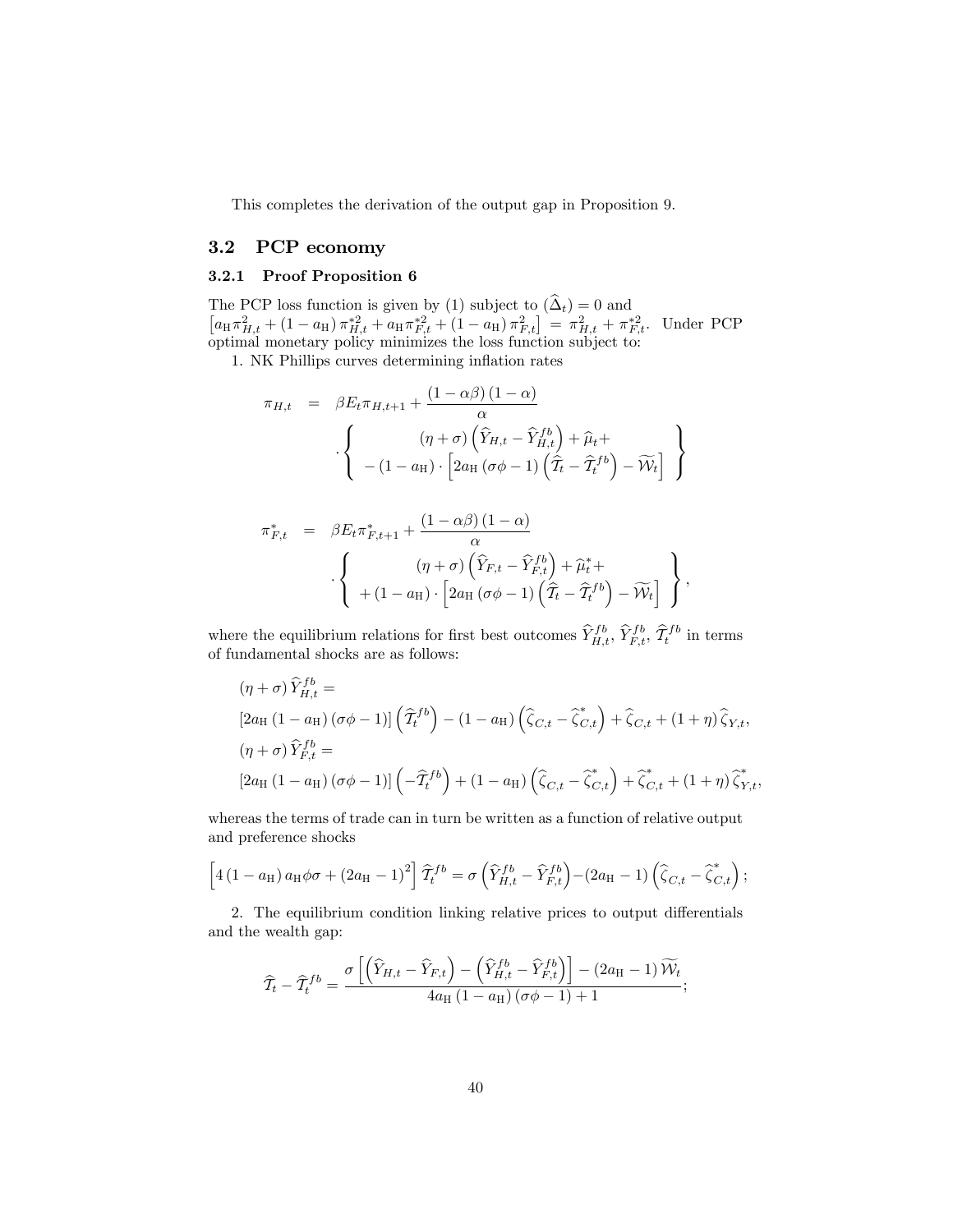3. The definition of demand gap  $\widetilde{\mathcal{W}}_t$  in terms of differences in budget constraints and real net wealth  $\widehat{\mathcal{B}}_t$ :

$$
\widetilde{\mathcal{W}}_t = \widehat{\mathcal{W}}_t = \sigma \left( \widehat{C}_t - \widehat{C}_t^* \right) - \widehat{\mathcal{Q}}_t - \left( \widehat{\zeta}_{C,t} - \widehat{\zeta}_{C,t}^* \right) \n= \sigma \left[ \begin{array}{c} \widehat{Y}_{H,t} - \widehat{Y}_{F,t} - 2(1 - a_H) \widehat{T}_t + \\ 2\beta^{-1} \left( \widehat{\mathcal{B}}_{t-1} - \beta \widehat{\mathcal{B}}_t \right) \end{array} \right] + \n- (2a_H - 1) \widehat{T}_t - \left( \widehat{\zeta}_{C,t} - \widehat{\zeta}_{C,t}^* \right);
$$

4. the Euler equations characterizing the evolution of  $\widetilde{\mathcal{W}}_t$  (and net wealth  $\widehat{\mathcal{B}}_t$ :

$$
E_t \mathcal{W}_{t+1} = \mathcal{W}_t.
$$

#### Bond economy

Observe that in the case of a bond economy, the program amounts to choosing  $Y_{H,t}$ ,  $Y_{F,t}$ ,  $\mathcal{D}_t$ ,  $\pi_{H,t}$ ,  $\pi_{F,t}^*$  and  $\mathcal{B}_t$  subject to the following expression for  $\mathcal{W}_t$ in terms of differences of budget constraints:

$$
(1 - a_{\mathrm{H}}) [1 + 2a_{\mathrm{H}} (\phi - 1)] \widetilde{W}_t = [4a_{\mathrm{H}} (1 - a_{\mathrm{H}}) (\sigma \phi - 1) + 1] \left( \beta^{-1} \widehat{\mathcal{B}}_{t-1} - \widehat{\mathcal{B}}_t \right) +
$$
  

$$
(1 - a_{\mathrm{H}}) [2a_{\mathrm{H}} (\sigma \phi - 1) + 1 - \sigma] \left[ \left( \widehat{Y}_{H,t} - \widehat{Y}_{H,t}^{fb} \right) - \left( \widehat{Y}_{F,t} - \widehat{Y}_{F,t}^{fb} \right) \right] +
$$
  

$$
(1 - a_{\mathrm{H}}) [4a_{\mathrm{H}} (1 - a_{\mathrm{H}}) (\sigma \phi - 1) + 1] \sigma^{-1} \left[ (2a_{\mathrm{H}} (\sigma \phi - 1) + 1 - \sigma) \widehat{T}_t^{fb} - \left( \widehat{\zeta}_{C,t} - \widehat{\zeta}_{C,t}^{*} \right) \right];
$$

The necessary FOC's with respect to inflation are given by:

$$
\pi_{H,t} \quad : \quad 0 = -\theta \frac{\alpha}{(1 - \alpha \beta)(1 - \alpha)} \pi_{H,t} - \gamma_{H,t} + \gamma_{H,t-1}
$$
\n
$$
\pi_{F,t}^* \quad : \quad 0 = -\theta \frac{\alpha}{(1 - \alpha \beta)(1 - \alpha)} \pi_{F,t}^* - \gamma_{F,t}^* + \gamma_{F,t-1}^*,
$$

implying

$$
-\frac{(1-\alpha\beta)(1-\alpha)}{\alpha}(\gamma_{H,t}-\gamma_{H,t-1}) = \theta\pi_{H,t} = \theta(\widehat{p}_{H,t}-\widehat{p}_{H,t-1})
$$

$$
-\frac{(1-\alpha\beta)(1-\alpha)}{\alpha}(\gamma_{F,t}^*-\gamma_{F,t-1}^*) = \theta(\widehat{p}_{F,t}^*-\widehat{p}_{F,t-1}^*),
$$

where  $\gamma_{H,t}$  and  $\gamma_{F,t}^*$  are the multipliers associated with the Phillips curves – whose lags appear reflecting the assumption of commitment; and with respect to output (where observe that we have switched to the gap notation, e.g.  $Y_{H,t} =$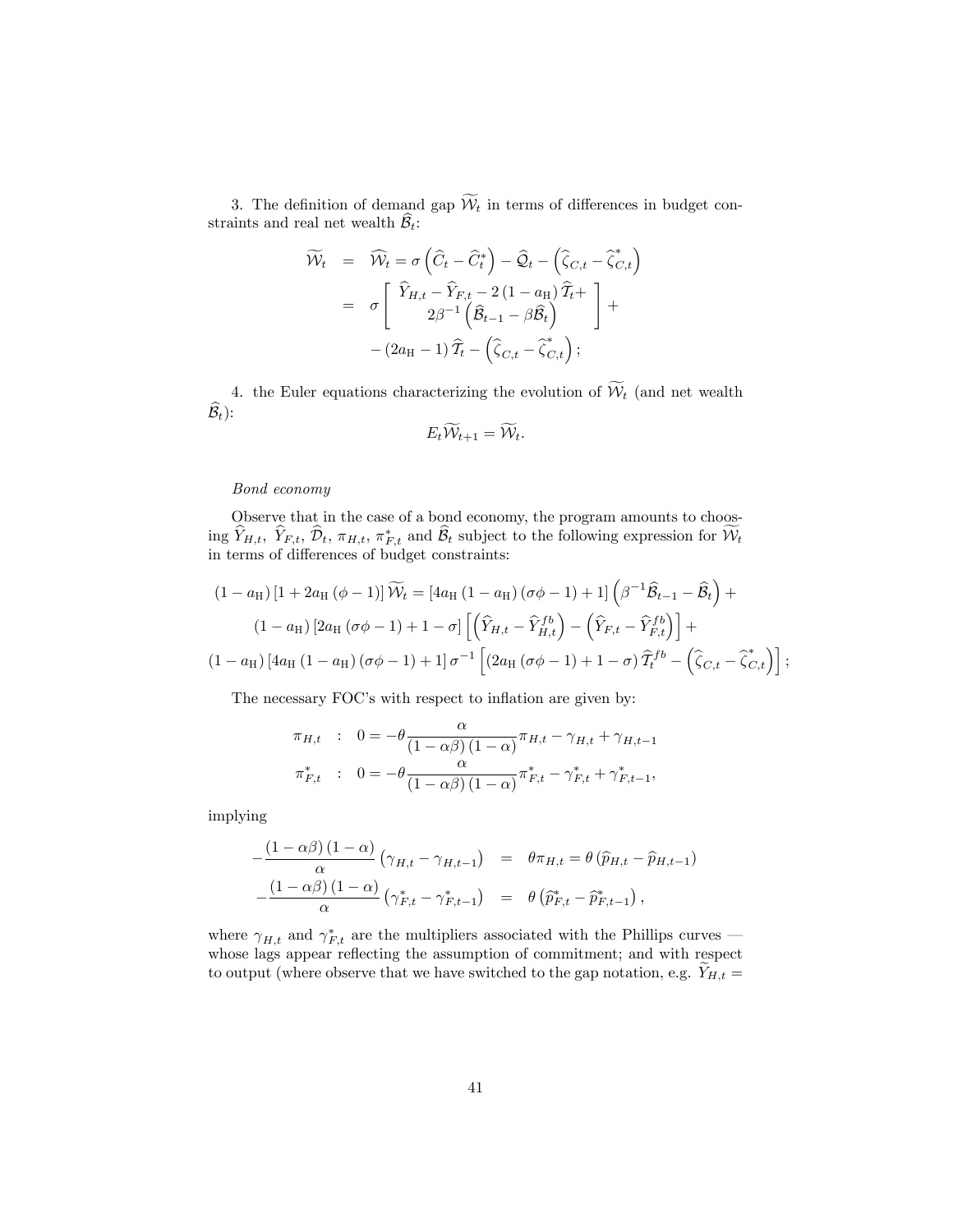$$
\hat{Y}_{H,t} - \hat{Y}_{H,t}^{fb}
$$
\n
$$
\hat{Y}_{H,t} : 0 = (\sigma + \eta) \tilde{Y}_{H,t} -
$$
\n
$$
\frac{2a_H (1 - a_H)(\sigma\phi - 1)\sigma}{4a_H (1 - a_H)(\sigma\phi - 1) + 1} \left[ \tilde{Y}_{H,t} - \tilde{Y}_{F,t} \right] +
$$
\n
$$
\frac{2a_H (1 - a_H)\phi}{4a_H (1 - a_H)(\sigma\phi - 1) + 1} \frac{2a_H (\sigma\phi - 1) + 1 - \sigma}{2a_H (\phi - 1) + 1} \tilde{W}_t +
$$
\n
$$
\frac{2a_H (\sigma\phi - 1) + 1 - \sigma}{2a_H (\phi - 1) + 1} (\lambda_t - \beta^{-1} \lambda_{t-1}) -
$$
\n
$$
\left[ \sigma + \eta - \frac{(1 - a_H)(\sigma - 1)}{2a_H (\phi - 1) + 1} \right] \frac{(1 - \alpha\beta)(1 - \alpha)}{\alpha} \gamma_{H,t} +
$$
\n
$$
\frac{(1 - a_H)(\sigma - 1)}{2a_H (\phi - 1) + 1} \frac{(1 - \alpha\beta)(1 - \alpha)}{\alpha} \gamma_{F,t}^*,
$$

$$
\hat{Y}_{F,t} : 0 = (\sigma + \eta) \left( \tilde{Y}_{F,t} \right) + \n\frac{2a_{\text{H}} (1 - a_{\text{H}}) (\sigma \phi - 1) \sigma}{4a_{\text{H}} (1 - a_{\text{H}}) (\sigma \phi - 1) + 1} \left[ \tilde{Y}_{H,t} - \tilde{Y}_{F,t} \right] - \n\frac{2a_{\text{H}} (1 - a_{\text{H}}) \phi}{4a_{\text{H}} (1 - a_{\text{H}}) (\sigma \phi - 1) + 1} \frac{2a_{\text{H}} (\sigma \phi - 1) + 1 - \sigma}{2a_{\text{H}} (\phi - 1) + 1} \tilde{W}_t - \n\frac{2a_{\text{H}} (\sigma \phi - 1) + 1 - \sigma}{2a_{\text{H}} (\phi - 1) + 1} (\lambda_t - \beta^{-1} \lambda_{t-1}) - \n\left[ \sigma + \eta + \frac{(1 - a_{\text{H}}) (\sigma - 1)}{2a_{\text{H}} (\phi - 1) + 1} \right] \frac{(1 - \alpha \beta) (1 - \alpha)}{\alpha} \gamma_{F,t}^* - \n\frac{(1 - a_{\text{H}}) (\sigma - 1) (1 - \alpha \beta) (1 - \alpha)}{2a_{\text{H}} (\phi - 1) + 1} \gamma_{H,t};
$$

Furthermore,

$$
\hat{\mathcal{B}}_{t} : 0 = 2a_{\mathrm{H}} (1 - a_{\mathrm{H}}) \phi \left[ E_{t} \widetilde{\mathcal{W}}_{t+1} - \widetilde{\mathcal{W}}_{t} \right] +
$$
\n
$$
[4a_{\mathrm{H}} (1 - a_{\mathrm{H}}) (\sigma \phi - 1) + 1] \left[ (E_{t} \lambda_{t+1} - \lambda_{t}) - \beta^{-1} (\lambda_{t} - \lambda_{t-1}) \right] -
$$
\n
$$
(1 - a_{\mathrm{H}}) \left[ 2a_{\mathrm{H}} (\sigma \phi - 1) + 1 \right] \frac{(1 - \alpha \beta)(1 - \alpha)}{\alpha}.
$$
\n
$$
\left[ \left( (E_{t} \gamma_{H,t+1} - \gamma_{H,t}) \left( (E_{t} \gamma_{F,t+1}^{*} - \gamma_{F,t}^{*}) \right) \right]
$$

implying

$$
0 = [(\beta E_t \lambda_{t+1} - \lambda_t) - (\beta \lambda_t - \lambda_{t-1})] +
$$
  

$$
(1 - a_H) \left( \frac{2a_H (\sigma \phi - 1) + 1}{4a_H (1 - a_H) (\sigma \phi - 1) + 1} \right) \theta \left( \beta E_t \pi_{H, t+1} - \beta E_t \pi_{F, t+1}^* \right).
$$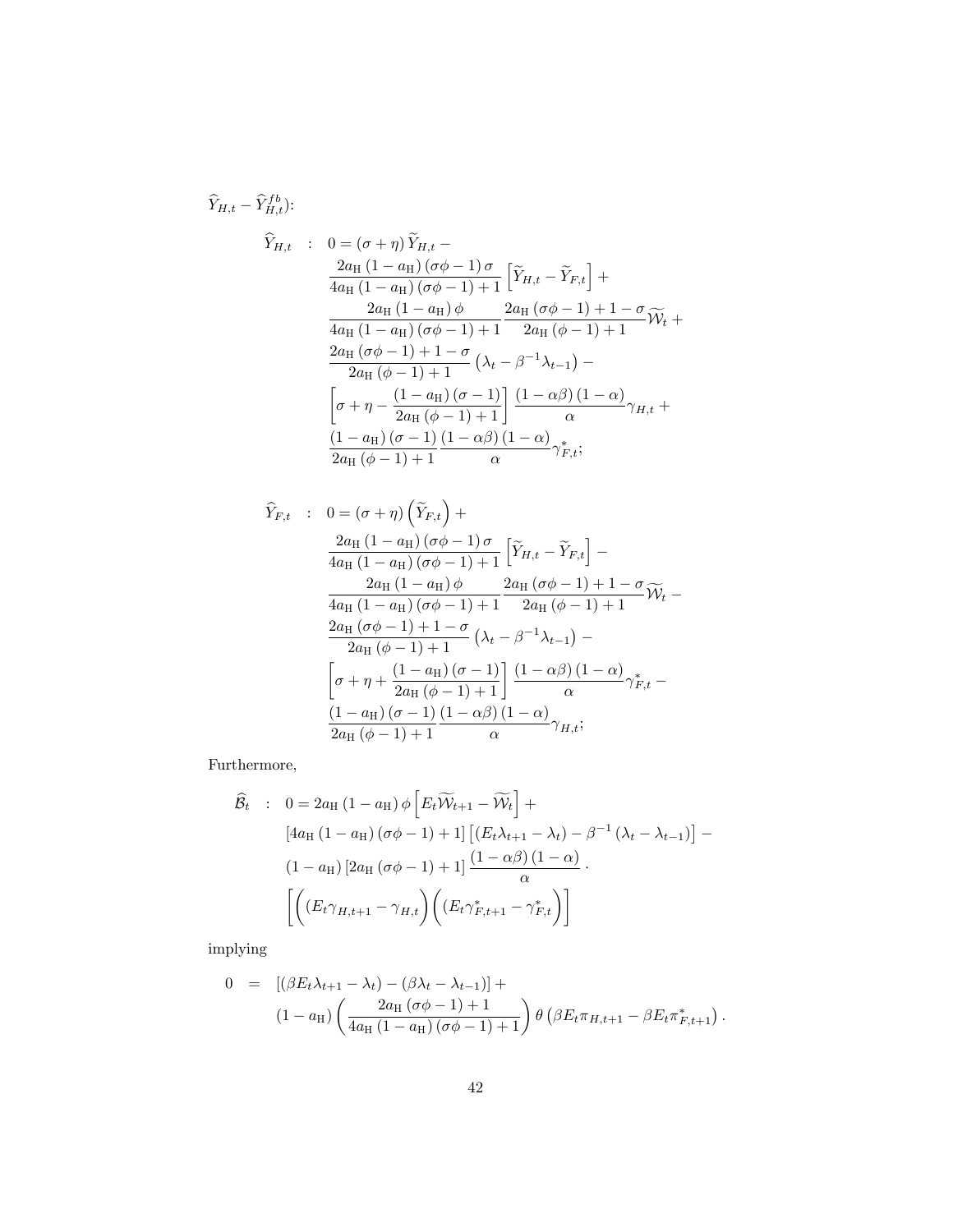As stated in Proposition 3 and already shown above for the LCP case, the solution can be expressed in terms of a familiar sum rule for (the change in) world output gaps and inflation rates:

$$
0 = \widetilde{Y}_{H,t} + \widetilde{Y}_{F,t} + \theta \left( \widehat{p}_{H,t} + \widehat{p}_{F,t}^* \right)
$$
  
= 
$$
\left[ \widetilde{Y}_{H,t} - \widetilde{Y}_{H,t-1} \right] + \left[ \widetilde{Y}_{F,t} - \widetilde{Y}_{F,t-1} \right] + \theta \left[ \pi_{H,t} + \pi_{F,t}^* \right],
$$

and a difference rule.

Proof of Proposition 6: Difference rule. The difference rule under PCP can be obtained by subtracting the output FOC's to solve for  $\lambda_t$ :

$$
-2\frac{2a_{\text{H}}(\sigma\phi-1)+1-\sigma}{2a_{\text{H}}(\phi-1)+1}\beta^{-1}(\beta\lambda_{t}-\lambda_{t-1}) =
$$

$$
[(\sigma+\eta)-\frac{4a_{\text{H}}(1-a_{\text{H}})(\sigma\phi-1)\sigma}{4a_{\text{H}}(1-a_{\text{H}})(\sigma\phi-1)+1}](\tilde{Y}_{H,t}-\tilde{Y}_{F,t}) +
$$

$$
\frac{4a_{\text{H}}(1-a_{\text{H}})\phi}{4a_{\text{H}}(1-a_{\text{H}})(\sigma\phi-1)+1}\frac{2a_{\text{H}}(\sigma\phi-1)+1-\sigma}{2a_{\text{H}}(\phi-1)+1}\widehat{W}_{t} +
$$

$$
[\sigma+\eta-2\frac{(1-a_{\text{H}})(\sigma-1)}{2a_{\text{H}}(\phi-1)+1}]\theta(\widehat{p}_{H,t}-\widehat{p}_{F,t}^{*}).
$$

We can solve for  $(\beta \lambda_t - \lambda_{t-1})$  from the first order condition for  $\widehat{\mathcal{B}}_t$ 

$$
0 = [(\beta E_t \lambda_{t+1} - \lambda_t) - (\beta \lambda_t - \lambda_{t-1})] +
$$
  
(1 - a<sub>H</sub>)  $\left(\frac{2a_H(\sigma \phi - 1) + 1}{4a_H(1 - a_H)(\sigma \phi - 1) + 1}\right) \theta \beta \left(E_t \pi_{H, t+1} - E_t \pi_{F, t+1}^*\right),$ 

$$
-[E_t (\beta \lambda_{t+1} - \lambda_t) - (\beta \lambda_t - \lambda_{t-1})] =
$$
  

$$
(1 - a_H) \left( \frac{2a_H (\sigma \phi - 1) + 1}{4a_H (1 - a_H) (\sigma \phi - 1) + 1} \right) \theta \beta E_t \left[ \begin{array}{c} (\widehat{p}_{H,t+1} - \widehat{p}_{H,t}) \\ - (\widehat{p}_{F,t+1}^* - \widehat{p}_{F,t}^*) \end{array} \right].
$$

A solution to the above equation is given by the following:

$$
-(\beta\lambda_t - \lambda_{t-1}) = (1 - a_H) \left( \frac{2a_H (\sigma\phi - 1) + 1}{4a_H (1 - a_H) (\sigma\phi - 1) + 1} \right) \theta \beta \left( \widehat{p}_{H,t} - \widehat{p}_{F,t}^* \right).
$$

Effectively this assumes that the growth rate in the (quasi-change  $(\beta \lambda_t - \lambda_{t-1})$ ) of the) Lagrange multiplier of relative wealth depends on contemporaneous shocks only via their effects on inflation differentials.

In turn, this implies the following difference rule:

$$
0 = \left[ (\sigma + \eta) - \frac{4a_{\text{H}} (1 - a_{\text{H}}) (\sigma \phi - 1) \sigma}{4a_{\text{H}} (1 - a_{\text{H}}) (\sigma \phi - 1) + 1} \right] \left( \widetilde{Y}_{H,t} - \widetilde{Y}_{F,t} \right) +
$$
  

$$
\frac{4a_{\text{H}} (1 - a_{\text{H}}) \phi}{4a_{\text{H}} (1 - a_{\text{H}}) (\sigma \phi - 1) + 1} \frac{2a_{\text{H}} (\sigma \phi - 1) + 1 - \sigma}{2a_{\text{H}} (\phi - 1) + 1} \widetilde{W}_t +
$$
  

$$
\left[ \sigma + \eta - \frac{4a_{\text{H}} (1 - a_{\text{H}}) (\sigma \phi - 1) \sigma}{4a_{\text{H}} (1 - a_{\text{H}}) (\sigma \phi - 1) + 1} \right] \theta \left( \widehat{p}_{H,t} - \widehat{p}_{F,t}^* \right).
$$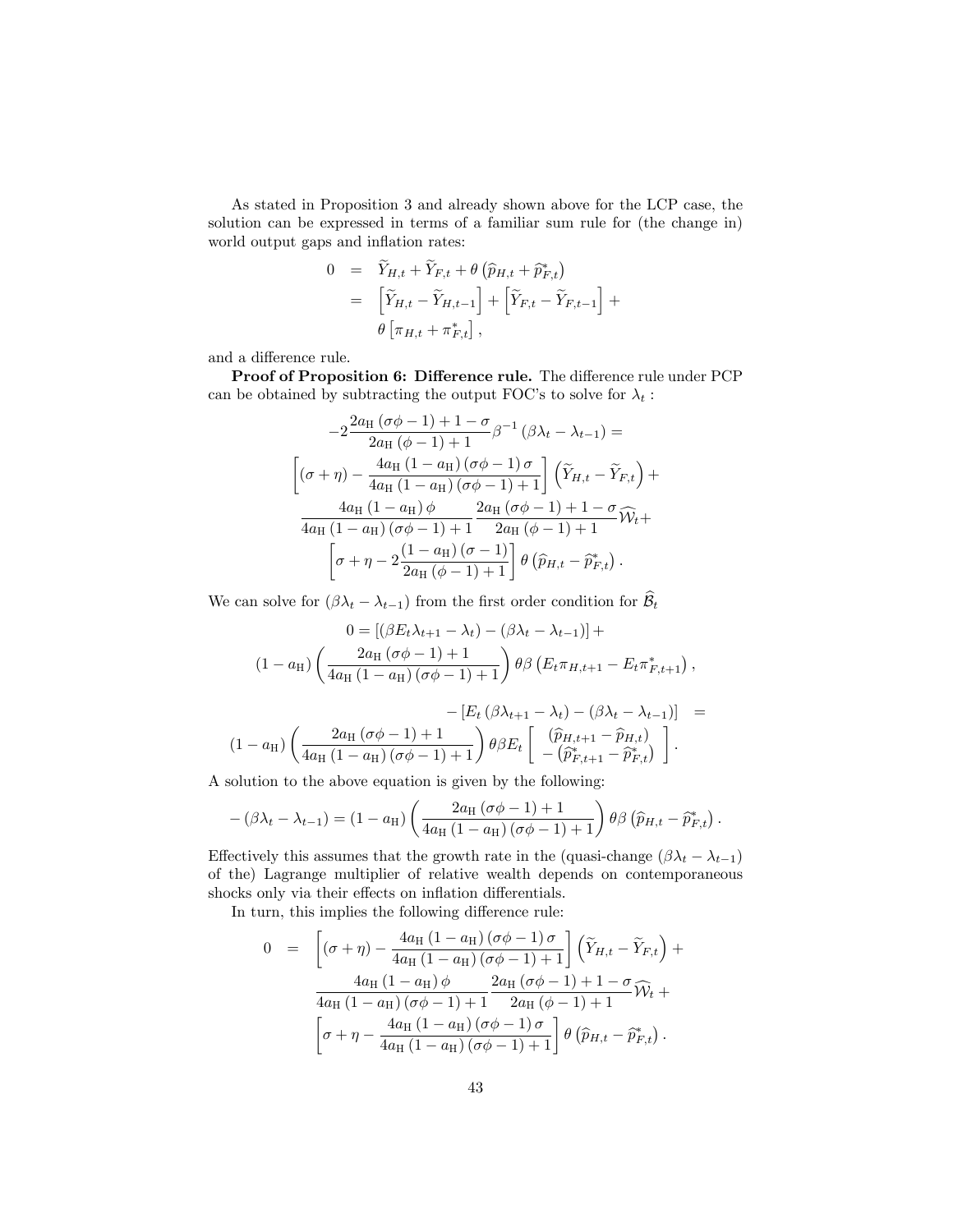Therefore, in terms of inflation rates and growth rates the "difference" rule is the following:

$$
0 = \left[ (\sigma + \eta) - \frac{4a_H (1 - a_H)(\sigma \phi - 1) \sigma}{4a_H (1 - a_H)(\sigma \phi - 1) + 1} \right] \left\{ \begin{array}{c} \left( \widetilde{Y}_{H,t} - \widetilde{Y}_{H,t-1} \right) - \left( \widetilde{Y}_{F,t} - \widetilde{Y}_{F,t-1} \right) + \\ \theta \left( \pi_{H,t} - \pi_{F,t}^* \right) \end{array} \right\} + \frac{4a_H (1 - a_H) \phi}{4a_H (1 - a_H)(\sigma \phi - 1) + 1} \frac{2a_H (\sigma \phi - 1) + 1 - \sigma}{2a_H (\phi - 1) + 1} \left( \widetilde{W}_t - \widetilde{W}_{t-1} \right).
$$

This complete the proof of Proposition 6.

Alternative formulation of the difference rule. Alternatively, we can substitute the above expression for the Lagrange multiplier  $\lambda_t$ 

$$
-2\frac{2a_{\text{H}}(\sigma\phi-1)+1-\sigma}{2a_{\text{H}}(\phi-1)+1}\beta^{-1}(\beta\lambda_{t}-\lambda_{t-1}) =
$$

$$
[(\sigma+\eta)-\frac{4a_{\text{H}}(1-a_{\text{H}})(\sigma\phi-1)\sigma}{4a_{\text{H}}(1-a_{\text{H}})(\sigma\phi-1)+1}](\widetilde{Y}_{H,t}-\widetilde{Y}_{F,t}) +
$$

$$
\frac{4a_{\text{H}}(1-a_{\text{H}})\phi}{4a_{\text{H}}(1-a_{\text{H}})(\sigma\phi-1)+1}\frac{2a_{\text{H}}(\sigma\phi-1)+1-\sigma}{2a_{\text{H}}(\phi-1)+1}\widehat{W}_{t} +
$$

$$
[\sigma+\eta-2\frac{(1-a_{\text{H}})(\sigma-1)}{2a_{\text{H}}(\phi-1)+1}]\theta(\widehat{p}_{H,t}-\widehat{p}_{F,t}^{*}),
$$

into the first order condition for  $\widehat{\mathcal{B}}_t,$ 

$$
0 = [(\beta E_t \lambda_{t+1} - \lambda_t) - (\beta \lambda_t - \lambda_{t-1})] +
$$
  

$$
(1 - a_H) \left( \frac{2a_H (\sigma \phi - 1) + 1}{4a_H (1 - a_H) (\sigma \phi - 1) + 1} \right) \theta \left( \beta E_t \pi_{H, t+1} - \beta E_t \pi_{F, t+1}^* \right).
$$

yielding:

$$
0 = -2(1 - a_{\rm H}) \frac{2a_{\rm H} (\sigma \phi - 1) + 1 - \sigma}{2a_{\rm H} (\phi - 1) + 1}.
$$
  
\n
$$
\left(\frac{2a_{\rm H} (\sigma \phi - 1) + 1}{4a_{\rm H} (1 - a_{\rm H}) (\sigma \phi - 1) + 1}\right) \theta \left(E_{t} \pi_{H, t+1} - E_{t} \pi_{F, t+1}^{*}\right) +
$$
  
\n
$$
\left[ (\sigma + \eta) - \frac{4a_{\rm H} (1 - a_{\rm H}) (\sigma \phi - 1) \sigma}{4a_{\rm H} (1 - a_{\rm H}) (\sigma \phi - 1) + 1} \right] \left[ \begin{array}{c} E_{t} \left(\tilde{Y}_{H, t+1} - \tilde{Y}_{H, t}\right) + \\ -E_{t} \left(\tilde{Y}_{F, t+1} - \tilde{Y}_{F, t}\right) \\ -E_{t} \left(\tilde{Y}_{F, t+1} - \tilde{Y}_{F, t}\right) \end{array} \right] +
$$
  
\n
$$
\frac{4a_{\rm H} (1 - a_{\rm H}) (\sigma \phi - 1) + 1}{4a_{\rm H} (1 - a_{\rm H}) (\sigma \phi - 1) + 1} \frac{2a_{\rm H} (\sigma \phi - 1) + 1 - \sigma}{2a_{\rm H} (\phi - 1) + 1} \left(E_{t} \hat{W}_{t+1} - \hat{W}_{t}\right) +
$$
  
\n
$$
\left[ \sigma + \eta - 2 \frac{(1 - a_{\rm H}) (\sigma - 1)}{2a_{\rm H} (\phi - 1) + 1} \right] \theta \left(E_{t} \pi_{H, t+1} - E_{t} \pi_{F, t+1}^{*}\right).
$$

Recalling the law of motion for the wealth gap,  $E_t\widehat{\mathcal{W}}_{t+1} = \widehat{\mathcal{W}}_t$  and the expres-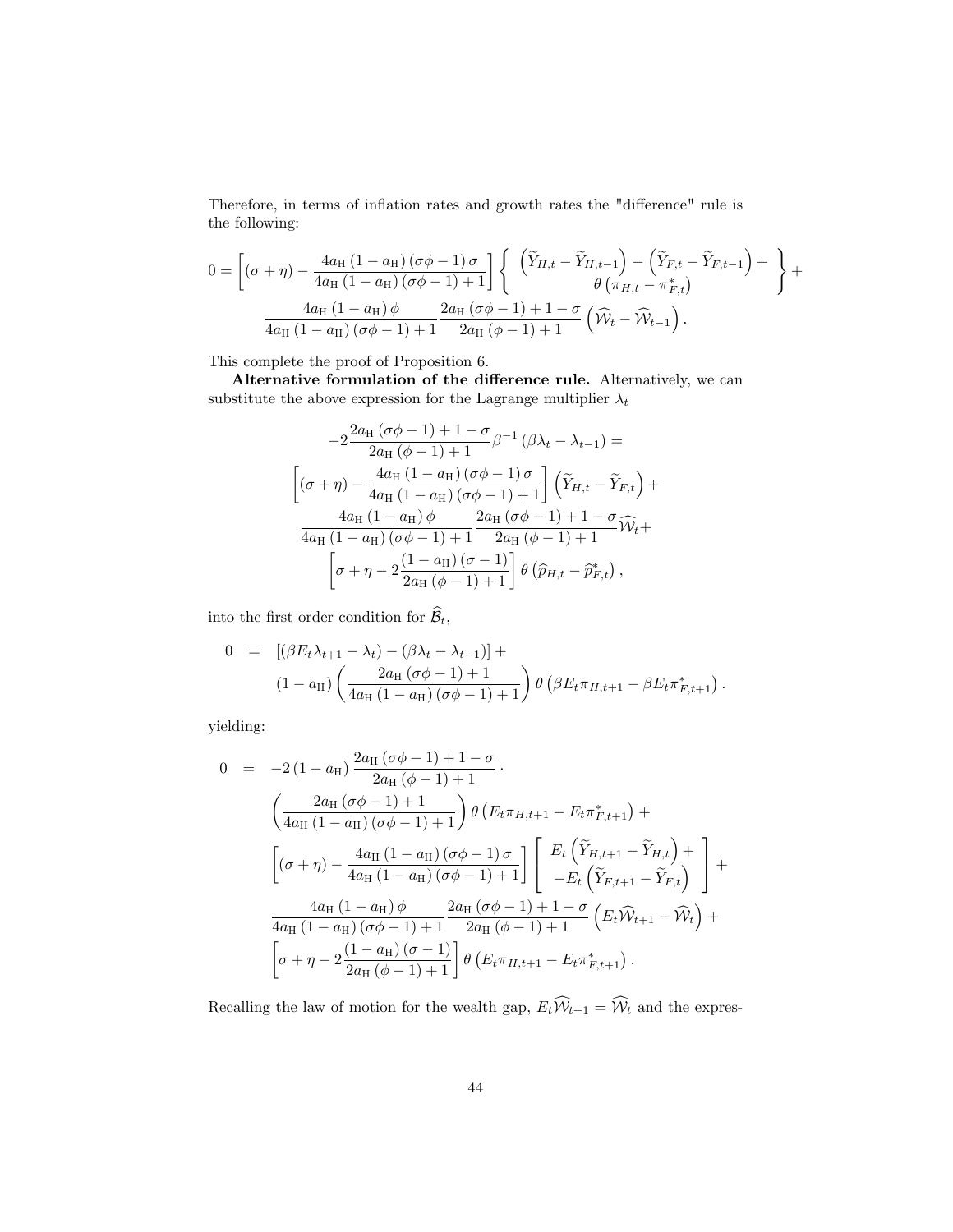sion,

$$
\frac{2(1-a_{\rm H})(\sigma-1)}{2a_{\rm H}(\phi-1)+1} = \frac{4a_{\rm H}(1-a_{\rm H})(\sigma\phi-1)\,\sigma}{4a_{\rm H}(1-a_{\rm H})(\sigma\phi-1)+1} -
$$

$$
2(1-a_{\rm H})\left(\frac{2a_{\rm H}(\sigma\phi-1)+1}{4a_{\rm H}(1-a_{\rm H})(\sigma\phi-1)+1}\right)\frac{2a_{\rm H}(\sigma\phi-1)+1-\sigma}{2a_{\rm H}(\phi-1)+1},
$$

we obtain the following targeting rule:

$$
0 = \left[ (\sigma + \eta) - \frac{4a_H (1 - a_H) (\sigma \phi - 1) \sigma}{4a_H (1 - a_H) (\sigma \phi - 1) + 1} \right].
$$
  

$$
\left\{ E_t \left[ \left( \widetilde{Y}_{H,t+1} - \widetilde{Y}_{H,t} \right) \right] - E_t \left[ \left( \widetilde{Y}_{F,t+1} - \widetilde{Y}_{F,t} \right) \right] + \right\}.
$$

$$
\theta \left( E_t \pi_{H,t+1} - E_t \pi_{F,t+1}^* \right)
$$

Interestingly, this rule is a forward-looking version of the one which prevails under complete markets:

$$
0 = \left[ \left( \widetilde{Y}_{H,t} - \widetilde{Y}_{H,t-1} \right) \right] - \left[ \left( \widetilde{Y}_{F,t} - \widetilde{Y}_{F,t-1} \right) \right] + \newline \theta \left( \pi_{H,t} - \pi_{F,t}^* \right).
$$

### 3.2.2 Solving explicitly for the constrained optimal allocation under PCP

The targeting rule can thus be written:

$$
0 = \left[\eta + \frac{\sigma}{4a_{\mathrm{H}}\left(1 - a_{\mathrm{H}}\right)\left(\sigma\phi - 1\right) + 1}\right] \left[\left(\widetilde{Y}_{H,t} - \widetilde{Y}_{H,t-1}\right) + \theta\pi_{H,t}\right] + \frac{2a_{\mathrm{H}}\left(1 - a_{\mathrm{H}}\right)\phi}{4a_{\mathrm{H}}\left(1 - a_{\mathrm{H}}\right)\left(\sigma\phi - 1\right) + 1} \frac{2a_{\mathrm{H}}\left(\sigma\phi - 1\right) + 1 - \sigma}{2a_{\mathrm{H}}\left(\phi - 1\right) + 1}\left(\widehat{\mathcal{W}}_t - \widehat{\mathcal{W}}_{t-1}\right).
$$

Using it to solve for inflation and substituting into the Phillips curve:

$$
\theta \pi_{H,t} = -\left(\widetilde{Y}_{H,t} - \widetilde{Y}_{H,t-1}\right) + \n- \frac{2a_{\mathrm{H}}\left(1 - a_{\mathrm{H}}\right)\phi}{\eta\left[4a_{\mathrm{H}}\left(1 - a_{\mathrm{H}}\right)\left(\sigma\phi - 1\right) + 1\right] + \sigma} \frac{2a_{\mathrm{H}}\left(\sigma\phi - 1\right) + 1 - \sigma}{2a_{\mathrm{H}}\left(\phi - 1\right) + 1}\left(\widehat{\mathcal{W}}_t - \widehat{\mathcal{W}}_{t-1}\right),
$$

and recalling the following relation for  $\widehat{\mathcal{W}}_t$ :

$$
(1 - a_H) \left[ \frac{2a_H (\phi - 1) + 1}{4a_H (1 - a_H) (\sigma \phi - 1) + 1} \right] \widehat{W}_t = -\beta^{-1} (\beta \widehat{B}_t - \widehat{B}_{t-1}) +
$$
  

$$
(1 - a_H) \left[ \frac{2a_H (\sigma \phi - 1) - (\sigma - 1)}{4a_H (1 - a_H) (\sigma \phi - 1) + 1} \right] \left[ 2\widetilde{Y}_{H,t} + \left( \widehat{Y}_{H,t}^{fb} - \widehat{Y}_{F,t}^{fb} \right) \right] -
$$
  

$$
(1 - a_H) \left[ \frac{2a_H (\phi - 1) + 1}{4a_H (1 - a_H) (\sigma \phi - 1) + 1} \right] (\widehat{\zeta}_{C,t} - \widehat{\zeta}_{C,t}^*)
$$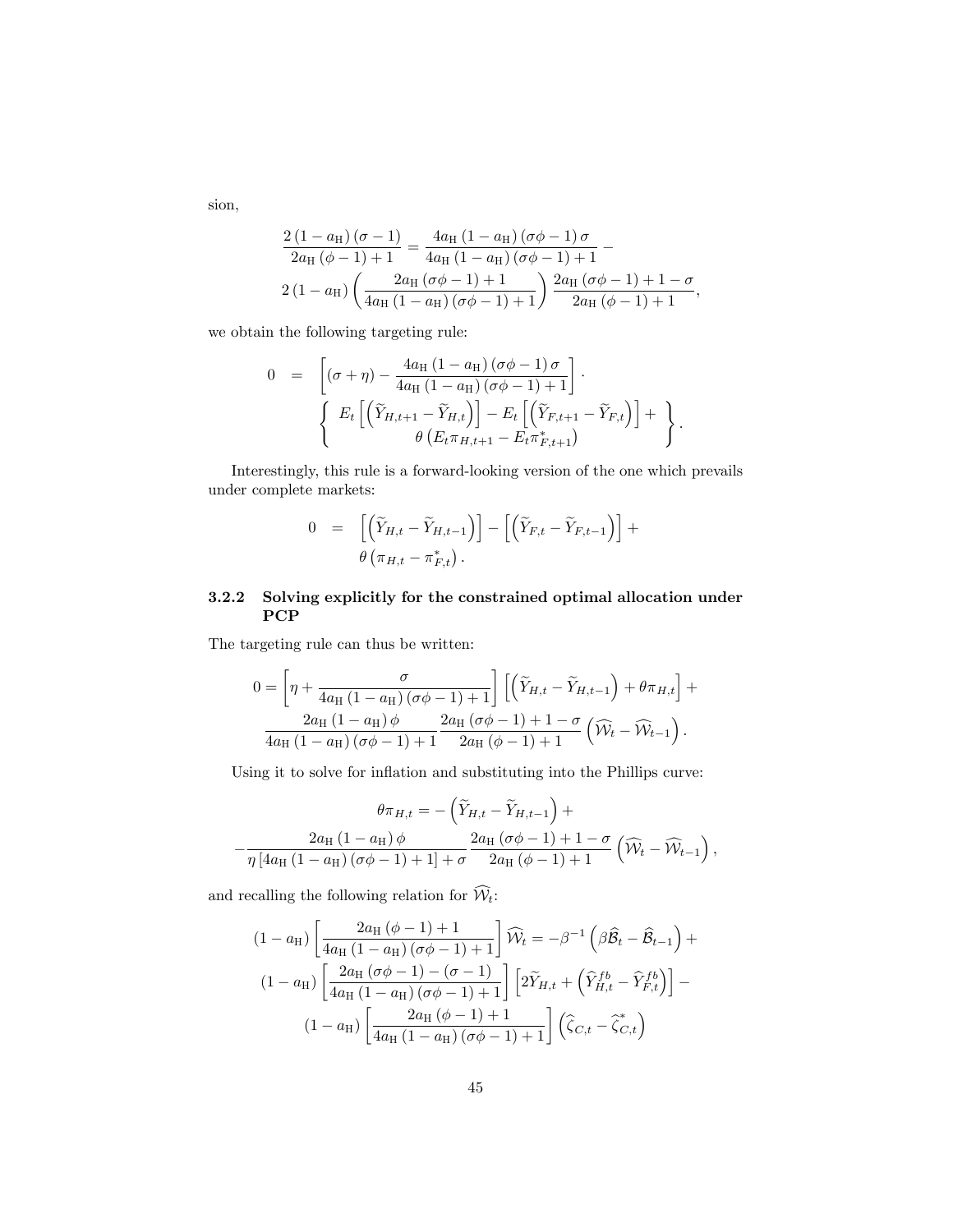we obtain the following system of difference equations in  $\widetilde{Y}_{H,t}$  and  $\widehat{\mathcal{B}}_t$  :

$$
\beta^{-1}\left[E_t\left(\beta\hat{B}_{t+1}-\hat{B}_t\right)-\left(\beta\hat{B}_t-\hat{B}_{t-1}\right)\right]-
$$
  
\n
$$
2\left(1-a_H\right)\left[\frac{2a_H\left(\sigma\phi-1\right)-\left(\sigma-1\right)}{4a_H\left(1-a_H\right)\left(\sigma\phi-1\right)+1}\right]\left[E_t\left(\tilde{Y}_{H,t+1}-\tilde{Y}_{H,t}\right)\right]=
$$
  
\n
$$
\left(1-a_H\right)\left[\frac{2a_H\left(\sigma\phi-1\right)-\left(\sigma-1\right)}{4a_H\left(1-a_H\right)\left(\sigma\phi-1\right)+1}\right]\left[E_t\left(\hat{Y}_{H,t+1}^{fb}-\hat{Y}_{F,t+1}^{fb}\right)-\left(\hat{Y}_{H,t}^{fb}-\hat{Y}_{F,t}^{fb}\right)\right]-
$$
  
\n
$$
\left(1-a_H\right)\left[\frac{2a_H\left(\phi-1\right)+1}{4a_H\left(1-a_H\right)\left(\sigma\phi-1\right)+1}\right]\left[E_t\left(\hat{\zeta}_{C,t+1}-\hat{\zeta}_{C,t+1}^*\right)-\left(\hat{\zeta}_{C,t}-\hat{\zeta}_{C,t}^*\right)\right],
$$

and,

$$
\begin{cases}\n-\left[\eta + \frac{\sigma}{4a_H(1-a_H)(\sigma\phi-1)+1}\right] \left[\tilde{Y}_{H,t} - \tilde{Y}_{H,t-1}\right] - \\
\frac{2a_H(1-a_H)\phi}{4a_H(1-a_H)(\sigma\phi-1)+1} \frac{2a_H(\sigma\phi-1)+1-\sigma}{2a_H(\phi-1)+1} \left(\widehat{W}_t - \widehat{W}_{t-1}\right)\n\end{cases}
$$
\n
$$
+\beta \left[\eta + \frac{\sigma}{4a_H(1-a_H)(\sigma\phi-1)+1}\right] E_t \left[\tilde{Y}_{H,t+1} - \tilde{Y}_{H,t}\right] = \frac{(1-\alpha\beta)(1-\alpha)}{\alpha} \theta \left[\eta + \frac{\sigma}{4a_H(1-a_H)(\sigma\phi-1)+1}\right]^2 \widetilde{Y}_{H,t}
$$
\n
$$
+\frac{(1-\alpha\beta)(1-\alpha)}{\alpha} (1-a_H)\theta \left[\frac{2a_H(\sigma\phi-1)+1}{4a_H(1-a_H)(\sigma\phi-1)+1}\right].
$$
\n
$$
\left[\eta + \frac{\sigma}{4a_H(1-a_H)(\sigma\phi-1)+1}\right] \widehat{W}_t.
$$

We use the method of undetermined coefficients to solve this system, exploiting the martingale nature of the variable  $W_t$ , namely  $E_t W_{t+j} = W_t$ . Rearranging the last difference equation for the output gap as follows:

$$
\beta E_t \left[ \widetilde{Y}_{H,t+1} - \widetilde{Y}_{H,t} \right] - \left[ \widetilde{Y}_{H,t} - \widetilde{Y}_{H,t-1} \right] - \left[ \eta + \frac{\sigma}{4a_H (1 - a_H) (\sigma \phi - 1) + 1} \right] \frac{(1 - \alpha \beta) (1 - \alpha)}{\alpha} \theta \widetilde{Y}_{H,t}
$$

$$
= \frac{2a_H (1 - a_H) \phi}{\eta \left[ 4a_H (1 - a_H) (\sigma \phi - 1) + 1 \right] + \sigma} \frac{2a_H (\sigma \phi - 1) + 1 - \sigma}{2a_H (\phi - 1) + 1} \left( \widehat{W}_t - \widehat{W}_{t-1} \right) + \left( 1 - a_H \right) \frac{2a_H (\sigma \phi - 1) + 1}{4a_H (1 - a_H) (\sigma \phi - 1) + 1} \frac{(1 - \alpha \beta) (1 - \alpha)}{\alpha} \theta \widehat{W}_t,
$$

we can solve for  $\widetilde{Y}_{H,t}$  as function of current and future values of  $\widehat{W}_t$ :<br> $\widetilde{Y}_{H,t} - \delta_1 \widetilde{Y}_{H,t-1} =$ 

$$
Y_{H,t} - \delta_1 Y_{H,t-1} = - \left[ \begin{array}{cc} (1 - a_H) \frac{2 a_H \phi}{\eta [4 a_H (1 - a_H)(\sigma \phi - 1) + 1] + \sigma} \frac{2 a_H (\sigma \phi - 1) + 1 - \sigma}{2 a_H (\phi - 1) + 1} \frac{1}{\beta \delta_2} \\ \sum_{j=0}^{\infty} \delta_2^{-j} E_t \left( \widehat{W}_{t+j} - \widehat{W}_{t+j-1} \right) \end{array} \right] - (1 - a_H) \frac{2 a_H (\sigma \phi - 1) + 1}{4 a_H (1 - a_H) (\sigma \phi - 1) + 1} \frac{(1 - \alpha \beta) (1 - \alpha)}{\alpha} \frac{\theta}{\beta \delta_2} \sum_{j=0}^{\infty} \delta_2^{-j} E_t \widehat{W}_{t+j}.
$$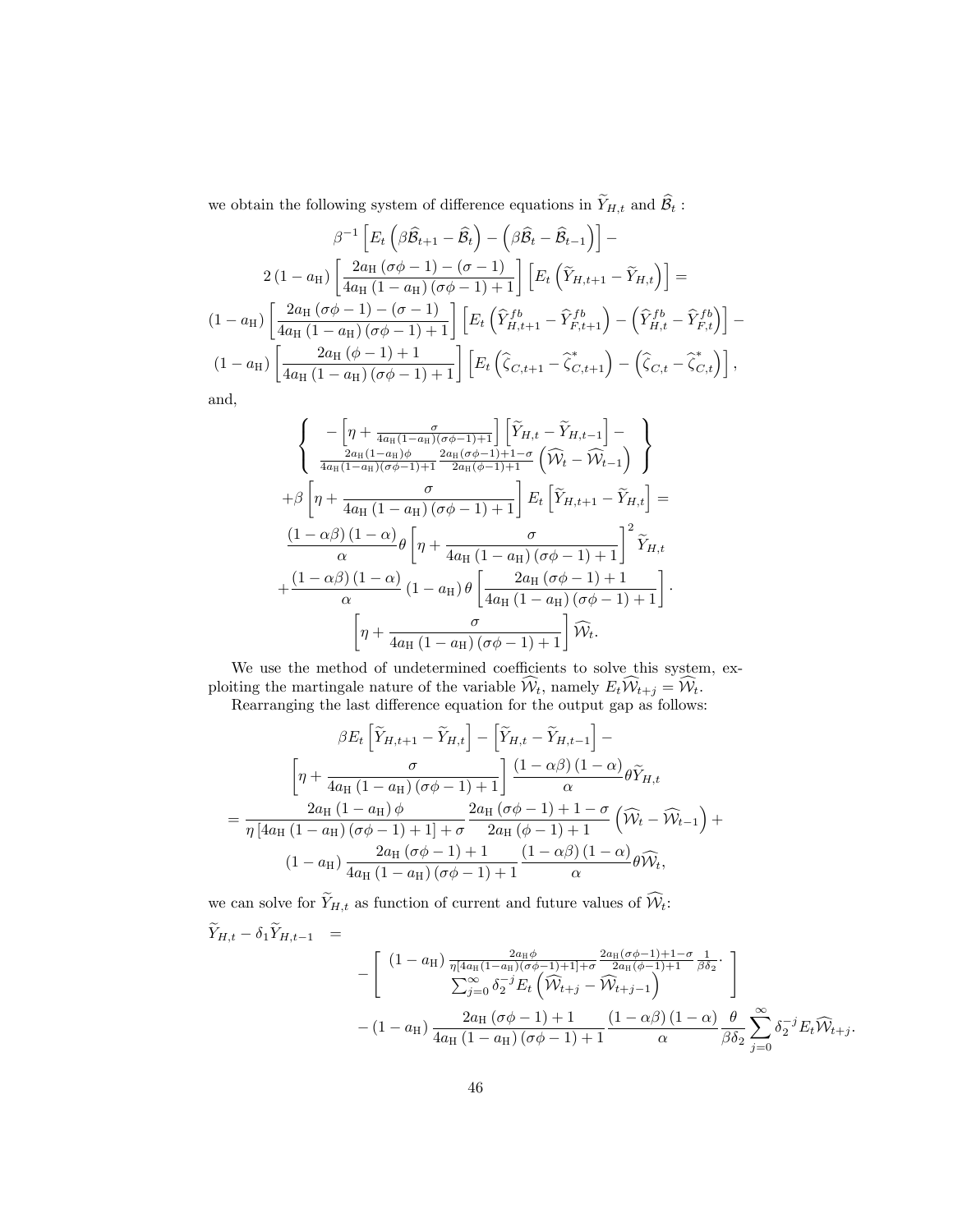where  $0 < \delta_1 < 1 < \beta^{-1} < \delta_2$  are the eigenvalues of the difference equation, solving the standard characteristic equation:

$$
\beta \delta^2 - \left\{ 1 + \beta + \left[ \eta + \frac{\sigma}{4a_H \left( 1 - a_H \right) \left( \sigma \phi - 1 \right) + 1} \right] \frac{\left( 1 - \alpha \beta \right) \left( 1 - \alpha \right)}{\alpha} \theta \right\} \delta + 1 = 0,
$$

namely,

$$
\delta = \frac{1}{2\beta} \left( 1 + \beta + \left[ \eta + \frac{\sigma}{4a_H \left( 1 - a_H \right) \left( \sigma \phi - 1 \right) + 1} \right] \frac{\left( 1 - \alpha \beta \right) \left( 1 - \alpha \right)}{\alpha} \theta \right) \pm
$$

$$
\frac{1}{2\beta} \sqrt{\left\{ 1 + \beta + \left[ \eta + \frac{\sigma}{4a_H \left( 1 - a_H \right) \left( \sigma \phi - 1 \right) + 1} \right] \frac{\left( 1 - \alpha \beta \right) \left( 1 - \alpha \right)}{\alpha} \theta \right\}^2 - 4\beta,
$$

We can simplify the above solution which is solely a function of  $W_t$ , as  $E_t \mathcal{W}_{t+j} = \mathcal{W}_t$ :

$$
\begin{aligned}\n\left(\widehat{Y}_{H,t+j} - \widehat{Y}_{H,t+j}^{fb}\right) &= \\
\delta_1 \left(\widehat{Y}_{H,t+j-1} - \widehat{Y}_{H,t+j-1}^{fb}\right) - \\
\left(1 - a_H\right) \frac{2a_H \phi}{\eta \left[4a_H \left(1 - a_H\right) \left(\sigma \phi - 1\right) + 1\right] + \sigma} \frac{2a_H \left(\sigma \phi - 1\right) + 1 - \sigma}{2a_H \left(\phi - 1\right) + 1} \frac{1}{\beta \delta_2} E_t \left(\widehat{W}_{t+j} - \widehat{W}_{t+j-1}\right) - \\
\left(1 - a_H\right) \frac{2a_H \left(\sigma \phi - 1\right) + 1}{4a_H \left(1 - a_H\right) \left(\sigma \phi - 1\right) + 1} \frac{\left(1 - \alpha \beta\right) \left(1 - \alpha\right)}{\alpha} \frac{\theta}{\beta \left(\delta_2 - 1\right)} \widehat{W}_t;\n\end{aligned}
$$

and we have that

$$
\frac{(1-\alpha\beta)(1-\alpha)}{\alpha}\theta\left[\eta+\frac{\sigma}{4a_{\mathrm{H}}\left(1-a_{\mathrm{H}}\right)\left(\sigma\phi-1\right)+1}\right]=\frac{\left(\delta_2-1\right)\left(\beta\delta_2-1\right)}{\delta_2}
$$

Furthermore,

$$
E_t \tilde{Y}_{H,t+s} =
$$
\n
$$
\delta_1 \left[ \left( \hat{Y}_{H,t+s-1} - \hat{Y}_{H,t+s-1}^{fb} \right) \right] - (1 - a_H) \frac{2 a_H (\sigma \phi - 1) + 1}{\eta \left[ 4 a_H (1 - a_H) (\sigma \phi - 1) + 1 \right] + \sigma} \frac{(\beta \delta_2 - 1)}{\beta \delta_2} \hat{W}_t +
$$
\n
$$
- (1 - a_H) \frac{2 a_H \phi}{\eta \left[ 4 a_H (1 - a_H) (\sigma \phi - 1) + 1 \right] + \sigma} \frac{2 a_H (\sigma \phi - 1) + 1 - \sigma}{2 a_H (\phi - 1) + 1} \frac{1}{\beta \delta_2} E_t \left( \hat{W}_{t+s} - \hat{W}_{t+s-1} \right)
$$

Notice that the second term  $E_t$   $\left($  $W_{t+j} - W_{t+j-1}$  $= 0$  for  $j \geq 1$ , while it is equal to  $\widehat{W}_t$  for  $j = 0$ . The last term represents a constant shifter proportional to  $\widehat{\mathcal{W}}_t$  for any  $j \geq 0$ .

We can compare the above with the allocation under  $\pi_{H,t} = \pi_{F,t} = 0$ , characterized as follows:

$$
\begin{array}{rcl}\n\left(\widehat{T}_t - \widehat{T}_t^{fb}\right) & = & -\frac{\sigma + (2a_H - 1)\,\eta}{\eta\left[4a_H\left(1 - a_H\right)\left(\sigma\phi - 1\right) + 1\right] + \sigma}\widehat{\mathcal{W}}_t \\
\left(\widehat{Y}_{H,t} - \widehat{Y}_{H,t}^{fb}\right) & = & -(1 - a_H)\frac{1 + 2a_H\left(\sigma\phi - 1\right)}{\eta\left[4a_H\left(1 - a_H\right)\left(\sigma\phi - 1\right) + 1\right] + \sigma}\widehat{\mathcal{W}}_t.\n\end{array}
$$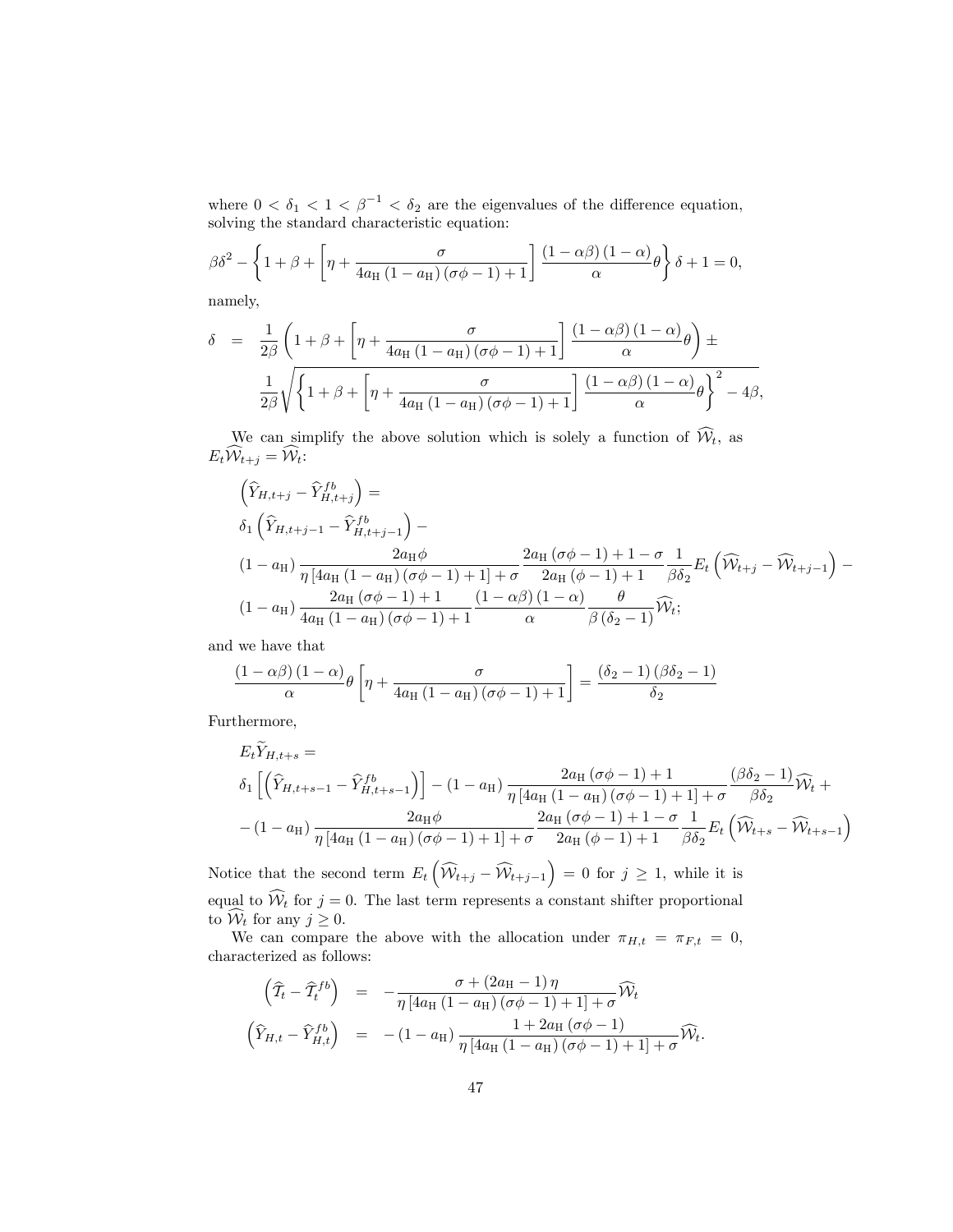We can also solve for inflation using the targeting rule:

$$
\theta \pi_{H,t} = -\left[ \left( \widehat{Y}_{H,t} - \widehat{Y}_{H,t}^{fb} \right) - \left( \widehat{Y}_{H,t-1} - \widehat{Y}_{H,t-1}^{fb} \right) \right] + \n- \frac{2a_{\text{H}} (1 - a_{\text{H}}) \phi}{\eta \left[ 4a_{\text{H}} (1 - a_{\text{H}}) (\sigma \phi - 1) + 1 \right] + \sigma} \frac{2a_{\text{H}} (\sigma \phi - 1) + 1 - \sigma}{2a_{\text{H}} (\phi - 1) + 1} \left( \widehat{\mathcal{W}}_t - \widehat{\mathcal{W}}_{t-1} \right),
$$

which implies:

$$
\theta E_t \pi_{H,t+j} = (1 - \delta_1) \left( \widehat{Y}_{H,t+j-1} - \widehat{Y}_{H,t+j-1}^{fb} \right) +
$$
  
\n
$$
(1 - a_H) \frac{2 a_H (\sigma \phi - 1) + 1}{4 a_H (1 - a_H) (\sigma \phi - 1) + 1} \frac{(1 - \alpha \beta) (1 - \alpha)}{\alpha} \frac{\theta}{\beta (\delta_2 - 1)} \widehat{W}_t +
$$
  
\n
$$
- \frac{2 a_H (1 - a_H) \phi}{\eta [4 a_H (1 - a_H) (\sigma \phi - 1) + 1] + \sigma} \frac{2 a_H (\sigma \phi - 1) + 1 - \sigma}{2 a_H (\phi - 1) + 1} \left( \frac{\beta \delta_2 - 1}{\beta \delta_2} \right) E_t \left( \widehat{W}_{t+j} - \widehat{W}_{t+j-1} \right).
$$

Likewise, armed with the above solution for  $(\hat{Y}_{H,t+j} - \hat{Y}_{H,t+j}^{fb})$ , we can solve the following difference equation for  $B_t$ :

$$
\beta E_t \left( \hat{B}_{t+1} - \hat{B}_t \right) - \left( \hat{B}_t - \hat{B}_{t-1} \right) =
$$
  
\n
$$
2 (1 - a_H) \left[ \frac{2a_H (\sigma \phi - 1) - (\sigma - 1)}{4a_H (1 - a_H) (\sigma \phi - 1) + 1} \right] \beta \left[ E_t \tilde{Y}_{H,t+1} - \tilde{Y}_{H,t} \right] +
$$
  
\n
$$
(1 - a_H) \left[ \frac{2a_H (\sigma \phi - 1) - (\sigma - 1)}{4a_H (1 - a_H) (\sigma \phi - 1) + 1} \right] \beta \left[ E_t \left( \hat{Y}_{H,t+1}^{fb} - \hat{Y}_{F,t+1}^{fb} \right) - \left( \hat{Y}_{H,t}^{fb} - \hat{Y}_{F,t}^{fb} \right) \right] +
$$
  
\n
$$
- (1 - a_H) \left[ \frac{2a_H (\phi - 1) + 1}{4a_H (1 - a_H) (\sigma \phi - 1) + 1} \right] \beta \left[ E_t \left( \hat{\zeta}_{C,t+1} - \hat{\zeta}_{C,t+1}^* \right) - \left( \hat{\zeta}_{C,t} - \hat{\zeta}_{C,t}^* \right) \right].
$$

The eigenvalues of this difference equation are 1 and  $1/\beta$ , yielding the following standard solution:

$$
\widehat{B}_t = \begin{bmatrix}\n\widehat{B}_{t-1} - 2(1 - a_H) \left[ \frac{2a_H(\sigma \phi - 1) - (\sigma - 1)}{4a_H(1 - a_H)(\sigma \phi - 1) + 1} \right] \beta \\
\sum_{j=0}^{\infty} \beta^j E_t \left[ \left( \widehat{Y}_{H, t+j+1} - \widehat{Y}_{H, t+j+1}^{fb} \right) - \left( \widehat{Y}_{H, t+j} - \widehat{Y}_{H, t+j}^{fb} \right) \right] \end{bmatrix} - (1 - a_H) \begin{bmatrix}\n2a_H(\sigma \phi - 1) - (\sigma - 1) \\
4a_H(1 - a_H)(\sigma \phi - 1) + 1\n\end{bmatrix} \beta \sum_{j=0}^{\infty} \beta^j E_t \left[ \left( \widehat{Y}_{H, t+j+1}^{fb} - \widehat{Y}_{F, t+j+1}^{fb} \right) - \left( \widehat{Y}_{H, t+j}^{fb} - \widehat{Y}_{F, t+j}^{fb} \right) \right] - (1 - a_H) \begin{bmatrix}\n2a_H(\phi - 1) + 1 \\
4a_H(1 - a_H)(\sigma \phi - 1) + 1\n\end{bmatrix} \beta \sum_{j=0}^{\infty} \beta^j E_t \left[ \left( \widehat{\zeta}_{C, t+j+1} - \widehat{\zeta}_{C, t+j+1}^{*} \right) - \left( \widehat{\zeta}_{C, t+j} - \widehat{\zeta}_{C, t+j}^{*} \right) \right].
$$

Using the above solution for the output gap, we have that for  $j\geq 0$  :

$$
E_t \left[ \left( \hat{Y}_{H,t+j+1} - \hat{Y}_{H,t+j+1}^{fb} \right) - \left( \hat{Y}_{H,t+j} - \hat{Y}_{H,t+j}^{fb} \right) \right] =
$$
  
-(1 - \delta\_1) E\_t \left( \hat{Y}\_{H,t+j} - \hat{Y}\_{H,t+j}^{fb} \right) +  
-(1 - a\_H) \frac{2a\_H (\sigma \phi - 1) + 1}{4a\_H (1 - a\_H) (\sigma \phi - 1) + 1} \frac{(1 - \alpha \beta) (1 - \alpha)}{\alpha} \frac{\theta}{\beta (\delta\_2 - 1)} \widehat{W}\_t,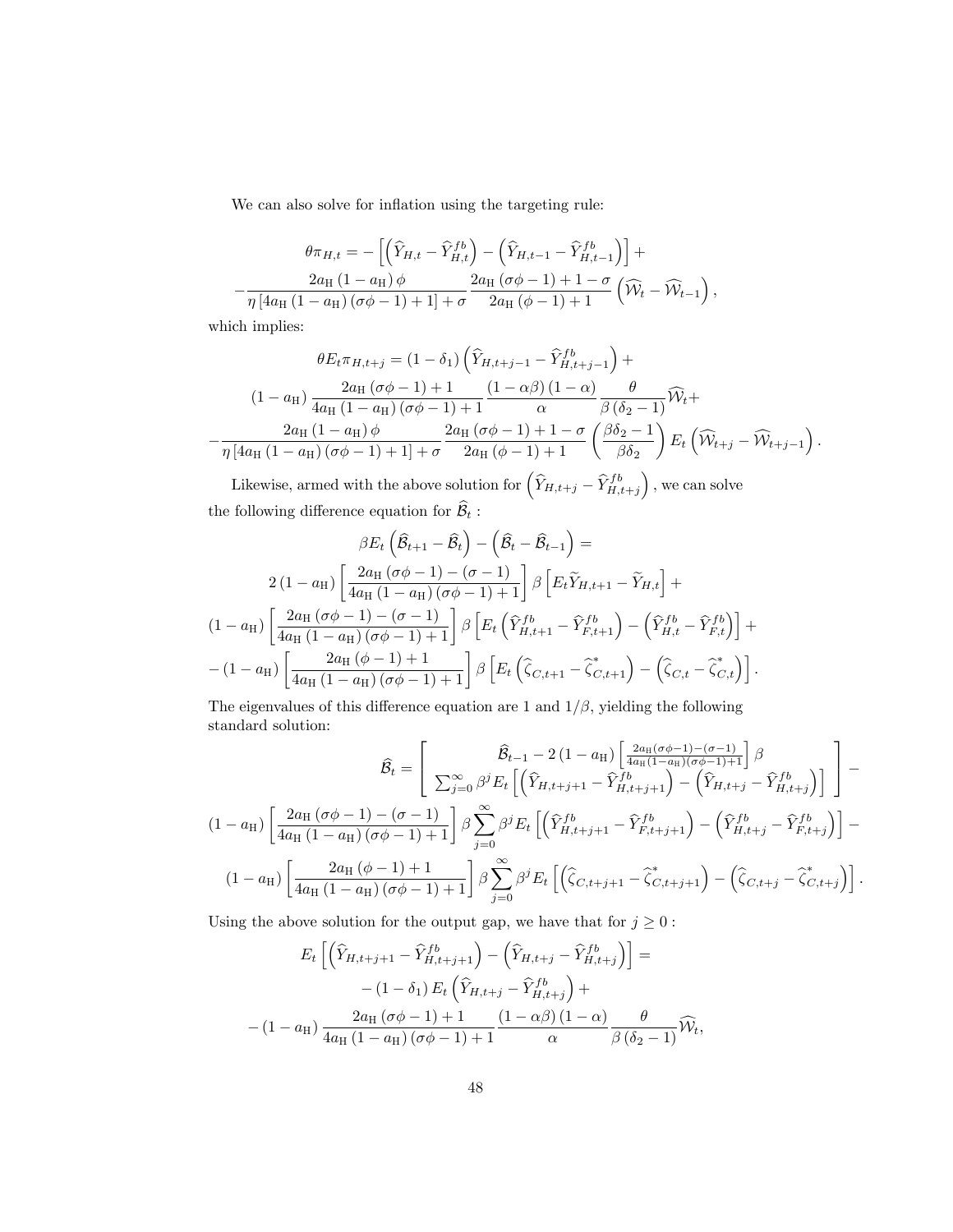where

$$
E_{t}\left(\widehat{Y}_{H,t+j} - \widehat{Y}_{H,t+j}^{fb}\right) =
$$

$$
\delta_{1}^{j}\left[\delta_{1}\left(\widehat{Y}_{H,t-1} - \widehat{Y}_{H,t-1}^{fb}\right) - \frac{2a_{\mathrm{H}}\left(1 - a_{\mathrm{H}}\right)\phi}{\eta\left[4a_{\mathrm{H}}\left(1 - a_{\mathrm{H}}\right)\left(\sigma\phi - 1\right) + 1\right] + \sigma} \frac{2a_{\mathrm{H}}\left(\sigma\phi - 1\right) + 1 - \sigma}{2a_{\mathrm{H}}\left(\phi - 1\right) + 1} \frac{1}{\beta\delta_{2}}\widehat{W}_{t}\right] -
$$

$$
(1 - a_{\mathrm{H}})\frac{2a_{\mathrm{H}}\left(\sigma\phi - 1\right) + 1}{4a_{\mathrm{H}}\left(1 - a_{\mathrm{H}}\right)\left(\sigma\phi - 1\right) + 1} \frac{(1 - \alpha\beta)\left(1 - \alpha\right)}{\alpha} \frac{\theta}{\beta\left(\delta_{2} - 1\right)}\sum_{s=0}^{j} \delta_{1}^{s}\widehat{W}_{t},
$$

which also implies that:

$$
E_t \left[ \left( \widehat{Y}_{H,t+j+1} - \widehat{Y}_{H,t+j+1}^{fb} \right) - \left( \widehat{Y}_{H,t+j} - \widehat{Y}_{H,t+j}^{fb} \right) \right] =
$$
  

$$
- (1 - \delta_1) \delta_1^j \left\{ \delta_1 \left( \widehat{Y}_{H,t-1} - \widehat{Y}_{H,t-1}^{fb} \right) \right\}
$$
  

$$
- (1 - \delta_1) \delta_1^j \left\{ \frac{2a_H (1 - a_H) \phi}{\eta \left[ 4a_H (1 - a_H) (\sigma \phi - 1) + 1 \right] + \sigma} \frac{2a_H (\sigma \phi - 1) + 1 - \sigma}{2a_H (\phi - 1) + 1} \frac{1}{\beta \delta_2} \widehat{W}_t \right\} +
$$
  

$$
(1 - a_H) \frac{2a_H (\sigma \phi - 1) + 1}{4a_H (1 - a_H) (\sigma \phi - 1) + 1} \frac{(1 - \alpha \beta) (1 - \alpha)}{\alpha} \frac{\theta}{\beta (\delta_2 - 1)} \left[ (1 - \delta_1) \frac{1 - \delta_1^{j+1}}{1 - \delta_1} - 1 \right] \widehat{W}_t.
$$

As a result we have that:

$$
\beta \sum_{j=0}^{\infty} \beta^{j} E_{t} \left[ \left( \hat{Y}_{H,t+j+1} - \hat{Y}_{H,t+j+1}^{fb} \right) - \left( \hat{Y}_{H,t+j} - \hat{Y}_{H,t+j}^{fb} \right) \right] =
$$
  
-(1- $\delta_{1}$ )  $\beta \sum_{j=0}^{\infty} \beta^{j} \delta_{1}^{j} \left[ \frac{\delta_{1} \left( \hat{Y}_{H,t-1} - \hat{Y}_{H,t-1}^{fb} \right) - \frac{2a_{H}((\sigma\phi-1)+1-\sigma}{\eta[A_{H}(1-a_{H})(\sigma\phi-1)+1]+\sigma} \frac{2a_{H}(\sigma\phi-1)+1-\sigma}{2a_{H}(\phi-1)+1} \frac{1}{\beta\delta_{2}} \hat{W}_{t} \right] -$   
(1- $a_{H}$ )  $\frac{2a_{H}(\sigma\phi-1)+1}{4a_{H}(1-a_{H})(\sigma\phi-1)+1} \frac{(1-\alpha\beta)(1-\alpha)}{\alpha} \frac{\theta}{\beta(\delta_{2}-1)} \sum_{j=0}^{\infty} \beta^{j+1} \delta_{1}^{j+1} \hat{W}_{t}$   

$$
= -\frac{(1-\delta_{1})\beta}{1-\beta\delta_{1}} \left[ \frac{\delta_{1} \left( \hat{Y}_{H,t-1} - \hat{Y}_{H,t-1}^{fb} \right) - \frac{2a_{H}(1-a_{H})\phi}{\eta[A_{H}(1-a_{H})(\sigma\phi-1)+1]+\sigma} \frac{2a_{H}(\sigma\phi-1)+1-\sigma}{2a_{H}(\phi-1)+1} \frac{1}{\beta\delta_{2}} \hat{W}_{t} \right] -
$$
  
(1- $a_{H}$ )  $\frac{2a_{H}(\sigma\phi-1)+1}{\eta[A_{H}(1-a_{H})(\sigma\phi-1)+1]+\sigma} \frac{\beta\delta_{2}-1}{\beta\delta_{2}} \frac{\beta\delta_{1}}{1-\beta\delta_{1}} \hat{W}_{t}$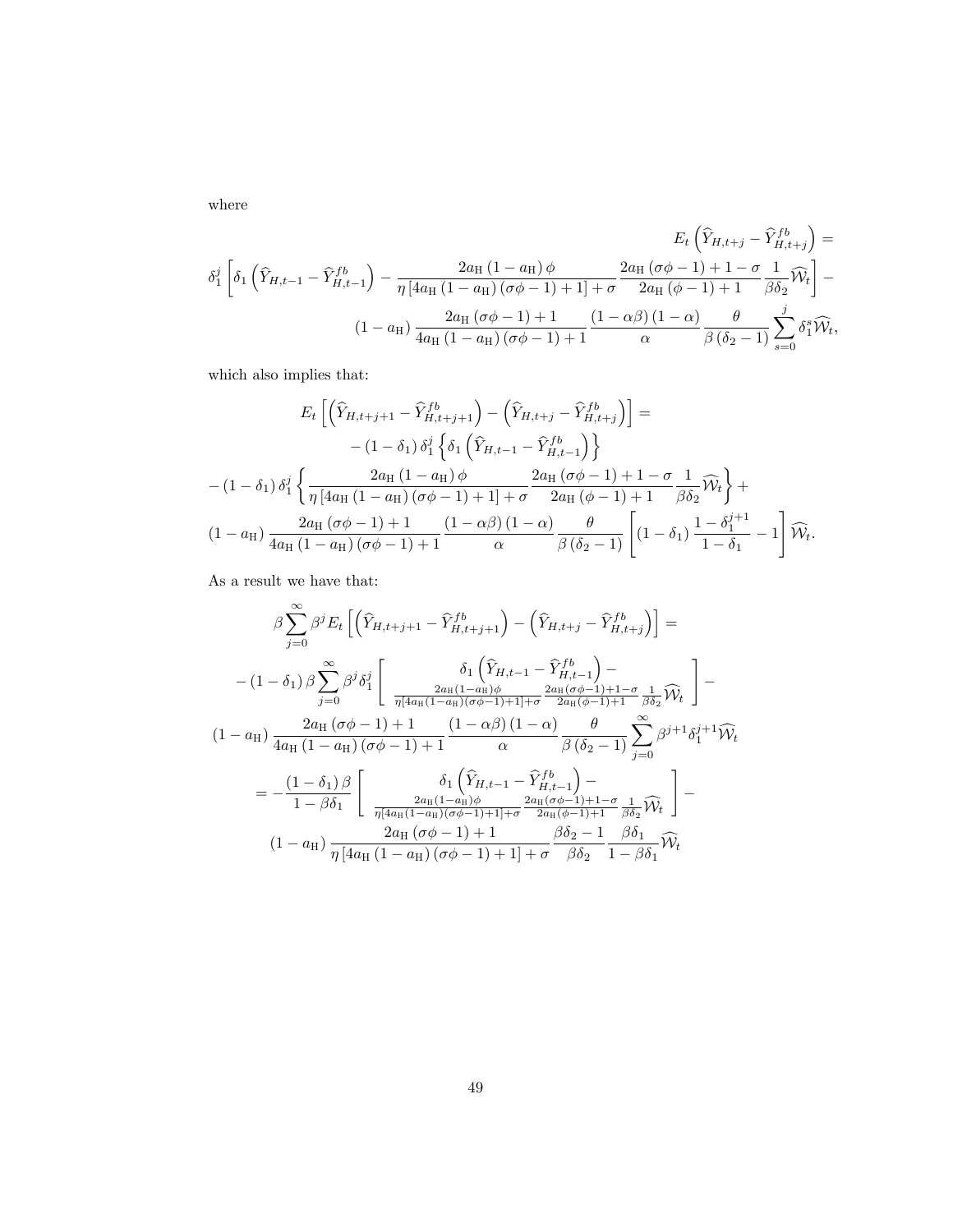Therefore the solution for NFA is the following:

$$
\hat{B}_{t} = \hat{B}_{t-1} + 2(1 - a_{\mathrm{H}}) \left[ \frac{2a_{\mathrm{H}}(\sigma\phi - 1) - (\sigma - 1)}{4a_{\mathrm{H}}(1 - a_{\mathrm{H}})(\sigma\phi - 1) + 1} \right] \frac{\beta}{1 - \beta\delta_{1}}.
$$
\n
$$
\begin{Bmatrix}\n(1 - \delta_{1})\delta_{1} \left( \hat{Y}_{H,t-1} - \hat{Y}_{H,t-1}^{fb} \right) - (1 - a_{\mathrm{H}}) \frac{2a_{\mathrm{H}}\phi}{\eta_{\lfloor 4a_{\mathrm{H}}(1 - a_{\mathrm{H}})(\sigma\phi - 1) + 1} + \sigma} \frac{2a_{\mathrm{H}}(\sigma\phi - 1) + 1 - \sigma}{2a_{\mathrm{H}}(\phi - 1) + 1} \frac{(1 - \delta_{1})}{\beta\delta_{2}} \hat{W}_{t} + \\
(1 - a_{\mathrm{H}}) \delta_{1} \frac{2a_{\mathrm{H}}(\sigma\phi - 1) + 1}{\eta_{\lfloor 4a_{\mathrm{H}}(1 - a_{\mathrm{H}})(\sigma\phi - 1) + 1} + \sigma} \frac{\beta\delta_{2} - 1}{\beta\delta_{2}} \hat{W}_{t} + \n\end{Bmatrix} - (1 - a_{\mathrm{H}}) \left[ \frac{2a_{\mathrm{H}}(\sigma\phi - 1) - (\sigma - 1)}{4a_{\mathrm{H}}(1 - a_{\mathrm{H}})(\sigma\phi - 1) + 1} \right] \beta \sum_{j=0}^{\infty} \beta^{j} E_{t} \left[ \left( \hat{Y}_{H,t+j+1}^{fb} - \hat{Y}_{F,t+j+1}^{fb} \right) - \left( \hat{Y}_{H,t+j}^{fb} - \hat{Y}_{F,t+j}^{fb} \right) \right] + (1 - a_{\mathrm{H}}) \left[ \frac{2a_{\mathrm{H}}(\phi - 1) + 1}{4a_{\mathrm{H}}(1 - a_{\mathrm{H}})(\sigma\phi - 1) + 1} \right] \beta \sum_{j=0}^{\infty} \beta^{j} E_{t} \left[ \left( \hat{\zeta}_{C,t+j+1} - \hat{\zeta}_{C,t+j+1}^{*} \right) - \left( \hat{\zeta}_{C,t+j} - \hat{\zeta}_{C,t+j}^{*} \right) \right].
$$

Finally, recalling the following relation for  $\widehat{\mathcal{W}}_t$ :

$$
(1 - a_H) \left[ \frac{2a_H (\phi - 1) + 1}{4a_H (1 - a_H) (\sigma \phi - 1) + 1} \right] \widehat{W}_t = -\beta^{-1} (\beta \widehat{B}_t - \widehat{B}_{t-1}) +
$$
  

$$
(1 - a_H) \left[ \frac{2a_H (\sigma \phi - 1) - (\sigma - 1)}{4a_H (1 - a_H) (\sigma \phi - 1) + 1} \right] \left[ 2 \left( \widehat{Y}_{H,t} - \widehat{Y}_{H,t}^{fb} \right) + \left( \widehat{Y}_{H,t}^{fb} - \widehat{Y}_{F,t}^{fb} \right) \right] -
$$
  

$$
(1 - a_H) \left[ \frac{2a_H (\phi - 1) + 1}{4a_H (1 - a_H) (\sigma \phi - 1) + 1} \right] \left( \widehat{\zeta}_{C,t} - \widehat{\zeta}_{C,t}^* \right),
$$

we can solve for the impact response on  $W_t$  for  $j = 0$  as a function only of exogenous shocks. The permanent response of the wealth gap under the optimal policy is given by:

$$
\widehat{\mathcal{W}}_{t}\left[2a_{\mathrm{H}}\left(\phi-1\right)+1+\frac{2\left(1-a_{\mathrm{H}}\right)\left[2a_{\mathrm{H}}\left(\sigma\phi-1\right)-\left(\sigma-1\right)\right]}{\eta\left[4a_{\mathrm{H}}\left(1-a_{\mathrm{H}}\right)\left(\sigma\phi-1\right)+1\right]+\sigma}\frac{1}{\beta\delta_{2}\left(1-\beta\delta_{1}\right)}\right]
$$
\n
$$
\begin{pmatrix}\n2a_{\mathrm{H}}\phi\frac{2a_{\mathrm{H}}\left(\sigma\phi-1\right)+1-\sigma}{2a_{\mathrm{H}}\left(\phi-1\right)+1}\left(1-\beta\right)+1 \\
\left[2a_{\mathrm{H}}\left(\sigma\phi-1\right)+1\right]\left(\beta\delta_{2}-1\right)\n\end{pmatrix}\right]=
$$
\n
$$
\left[2a_{\mathrm{H}}\left(\sigma\phi-1\right)+1-\sigma\right]\beta\sum_{j=0}^{\infty}\beta^{j}E_{t}\left[\left(\widehat{Y}_{H,t+j+1}^{fb}-\widehat{Y}_{F,t+j+1}^{fb}\right)-\left(\widehat{Y}_{H,t+j}^{fb}-\widehat{Y}_{F,t+j}^{fb}\right)\right]+\n-\left[2a_{\mathrm{H}}\left(\sigma\phi-1\right)+1\right]\beta\sum_{j=0}^{\infty}\beta^{j}E_{t}\left[\left(\widehat{\zeta}_{C,t+j+1}-\widehat{\zeta}_{C,t+j+1}^{*}\right)-\left(\widehat{\zeta}_{C,t+j}-\widehat{\zeta}_{C,t+j}^{*}\right)\right]+\n\right]
$$
\n
$$
\left[2a_{\mathrm{H}}\left(\sigma\phi-1\right)+1-\sigma\right]\left(\widehat{Y}_{H,t}^{fb}-\widehat{Y}_{F,t}^{fb}\right)-\left[2a_{\mathrm{H}}\left(\sigma\phi-1\right)+1\right]\left(\widehat{\zeta}_{C,t}-\widehat{\zeta}_{C,t}^{*}\right).
$$

Similarly, we can derive the response of NFAs as a function of exogenous shocks.

## 3.2.3 Comparison with strict PPI price stability and proof of Proposition 10

Under PPI price stability the output gap obeys the following relation,

$$
\left(\widehat{Y}_{H,t} - \widehat{Y}_{H,t}^{fb}\right) = -(1 - a_H) \frac{1 + 2a_H(\sigma\phi - 1)}{\eta \left[4a_H(1 - a_H)(\sigma\phi - 1) + 1\right] + \sigma} \widehat{\mathcal{W}}_t,
$$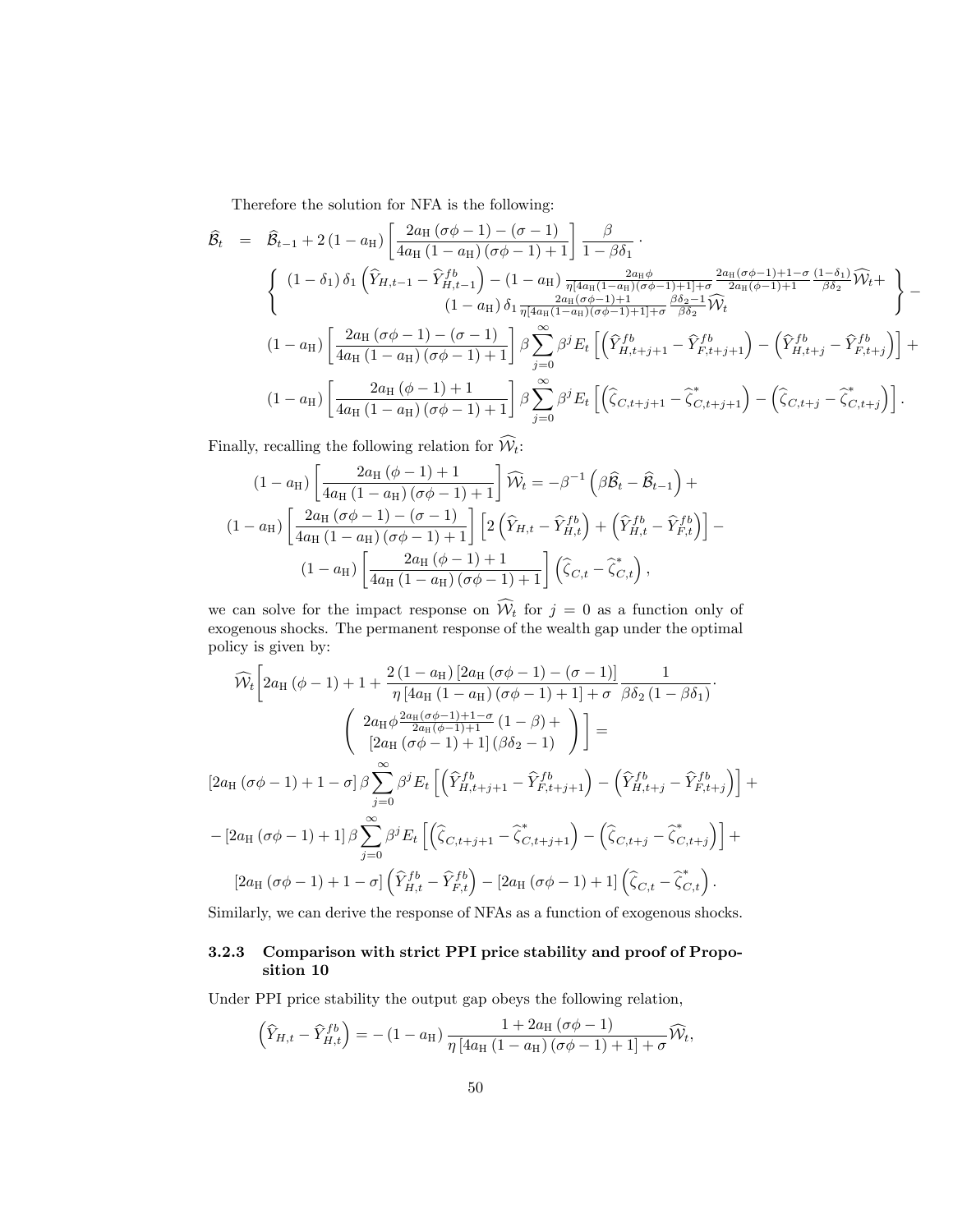and capital flows are given by:

$$
\hat{B}_t = \hat{B}_{t-1} - \frac{(1 - a_{\rm H})}{4a_{\rm H} (1 - a_{\rm H}) (\sigma \phi - 1) + 1} \beta \sum_{j=0}^{\infty} \beta^j
$$

$$
\begin{Bmatrix}\n(2a_{\rm H} (\sigma \phi - 1) + 1 - \sigma) E_t \left( \left( \hat{Y}_{H,t+j+1}^{fb} - \hat{Y}_{F,t+j+1}^{fb} \right) - \left( \hat{Y}_{H,t+j}^{fb} - \hat{Y}_{F,t+j}^{fb} \right) \right) + \\
-(2a_{\rm H} (\phi - 1) + 1) E_t \left( \left( \hat{\zeta}_{C,t+1+j} - \hat{\zeta}_{C,t+1+j}^{c} \right) - \left( \hat{\zeta}_{C,t+j} - \hat{\zeta}_{C,t+j}^{c} \right) \right)\n\end{Bmatrix}.
$$

As a result, the wealth gap is given by

$$
\begin{bmatrix}\n[2a_{\mathrm{H}}(\phi-1)+1] + 2(1-a_{\mathrm{H}})\frac{(2a_{\mathrm{H}}(\sigma\phi-1)+1-\sigma)([2a_{\mathrm{H}}(\sigma\phi-1)+1])}{\eta[4a_{\mathrm{H}}(1-a_{\mathrm{H}})(\sigma\phi-1)+1]+\sigma}\n\end{bmatrix}\n\widehat{W}_{t} = \\
\beta \sum_{j=0}^{\infty} \beta^{j} \begin{bmatrix}\n(2a_{\mathrm{H}}(\sigma\phi-1)+1-\sigma) E_{t}\left(\left(\widehat{Y}_{H,t+j+1}^{fb}-\widehat{Y}_{F,t+j+1}^{fb}\right)-\left(\widehat{Y}_{H,t+j}^{fb}-\widehat{Y}_{F,t+j}^{fb}\right)\right)+\\
-(2a_{\mathrm{H}}(\phi-1)+1) E_{t}\left(\left(\widehat{\zeta}_{C,t+1+j}-\widehat{\zeta}_{C,t+1+j}^{b}\right)-\left(\widehat{\zeta}_{C,t+j}-\widehat{\zeta}_{C,t+j}^{b}\right)\right)\n\end{bmatrix}\n\begin{bmatrix}\n2a_{\mathrm{H}}(\sigma\phi-1)+1-\sigma\left(\widehat{Y}_{H,t}^{fb}-\widehat{Y}_{F,t}^{fb}\right)-[2a_{\mathrm{H}}(\sigma\phi-1)+1]\left(\widehat{\zeta}_{C,t}-\widehat{\zeta}_{C,t}\right)\n\end{bmatrix}
$$

 $\textbf{Proof of Proposition 10:} \begin{equation} \left| \widetilde{\mathcal{W}}_t^{na} \right| > \left| \widetilde{\mathcal{W}}_t^{na} \right| \end{equation}$    Compare the coe¢ cient multiplying the wealth gap under PPI price stability and the optimal policy for the case  $\eta = 0$  and  $\sigma = 1$ :

$$
PPI\ coefficient = [2a_{\text{H}} (\phi - 1) + 1] [4a_{\text{H}} (1 - a_{\text{H}}) (\phi - 1) + 1]
$$
  
\n
$$
Optimal\ coefficient = [2a_{\text{H}} (\phi - 1) + 1]
$$
  
\n
$$
4a_{\text{H}} (1 - a_{\text{H}}) (\phi - 1) + 1 +
$$
  
\n
$$
4a_{\text{H}} (1 - a_{\text{H}}) \phi \frac{4a_{\text{H}}^2 (\phi - 1)^2}{[2a_{\text{H}} (\phi - 1) + 1]^2} \frac{(1 - \beta)}{\beta \delta_2 (1 - \beta \delta_1)}
$$

where we also used the fact that:

$$
1 - \beta^2 \delta_2 \delta_1
$$
  
= 
$$
1 - \frac{1}{4} \left( 1 + \beta + \left[ \frac{1}{4a_H (1 - a_H)(\phi - 1) + 1} \right] \frac{(1 - \alpha \beta)(1 - \alpha)}{\alpha} \theta \right)^2 -
$$
  

$$
\frac{1}{4} \left\{ 1 + \beta + \left[ \eta + \frac{\sigma}{4a_H (1 - a_H)(\sigma \phi - 1) + 1} \right] \frac{(1 - \alpha \beta)(1 - \alpha)}{\alpha} \theta \right\}^2 + \beta
$$
  
= 
$$
1 - \beta > 0.
$$

The first term in square bracket  $[2a_H (\phi - 1) + 1]$  is positive for  $\phi > 1 - 1/2a_H$ , while the term in the second square bracket is always positive for both the PPI and the optimal policy coefficients, but larger under the optimal policy for  $\phi \neq 1$ . Hence, for given shocks, the wealth gap has always the same sign under both policies. Moreover, as its coefficient is larger when positive and smaller when negative, the wealth gap is always smaller in absolute value under the optimal policy.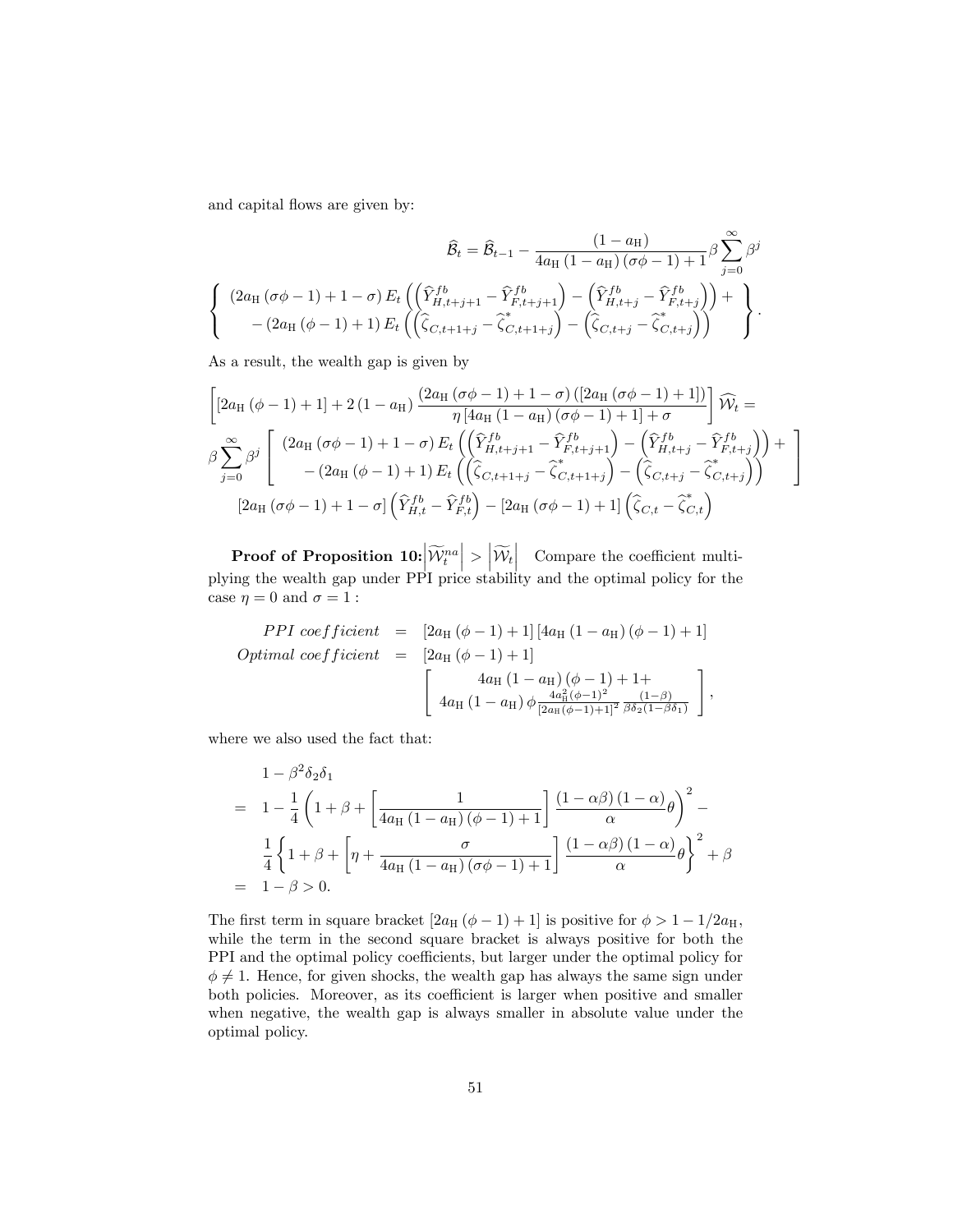We next proceed to derive expressions for the output gap under PPI price stability and under the optimal policy such that we compare outcomes. Under PPI price stability the output gap is given by,

$$
E_t\left(\widehat{Y}_{H,t+j} - \widehat{Y}_{H,t+j}^{fb}\right) = -(1 - a_H)[1 + 2a_H(\phi - 1)]\widehat{\mathcal{W}}_t,
$$

In contrast, under the optimal policy, the output gap is given by,

$$
E_t\left(\widehat{Y}_{H,t+j} - \widehat{Y}_{H,t+j}^{fb}\right) = -(1 - a_H) \left[2a_H\left(\phi - 1\right) + 1\right] \cdot \left[2a_H\phi \frac{2a_H\left(\phi - 1\right)}{\left[2a_H\left(\phi - 1\right) + 1\right]^2} \frac{\delta_1^j}{\beta \delta_2} + \frac{\beta \delta_2 - 1}{\beta \delta_2} \frac{1 - \delta_1^{j+1}}{1 - \delta_1} \right] \widehat{\mathcal{W}}_t,
$$

under the optimal policy, respectively. Therefore for given shocks, the responses of the output gap are given by

$$
\begin{aligned}\n\left(\hat{Y}_{H,t} - \hat{Y}_{H,t}^{fb}\right) &= \frac{-(1 - a_{\rm H})}{[4a_{\rm H}(1 - a_{\rm H})(\phi - 1) + 1]} \cdot \text{shocks} \\
\left(\hat{Y}_{H,t} - \hat{Y}_{H,t}^{fb}\right) &= \frac{-(1 - a_{\rm H})}{[4a_{\rm H}(1 - a_{\rm H})(\phi - 1) + 1 + 4a_{\rm H}(1 - a_{\rm H})\phi \frac{4a_{\rm H}^2(\phi - 1)^2}{[2a_{\rm H}(\phi - 1) + 1]^2} \frac{(1 - \beta)}{\beta \delta_2 (1 - \beta \delta_1)}]} \\
&\left[2a_{\rm H}\phi \frac{2a_{\rm H}(\phi - 1)}{[2a_{\rm H}(\phi - 1) + 1]^2} \frac{\delta_1^j}{\beta \delta_2} + \frac{\beta \delta_2 - 1}{\beta \delta_2} \frac{1 - \delta_1^{j+1}}{1 - \delta_1}\right] \cdot \text{shocks}.\n\end{aligned}
$$

On impact, the output gap is smaller in absolute value under the optimal policy. Observe that this is generically true since,

$$
\frac{4a_{\rm H} (1 - a_{\rm H}) (\phi - 1) + 1 + 4a_{\rm H} (1 - a_{\rm H}) \phi \frac{4a_{\rm H}^2 (\phi - 1)^2}{[2a_{\rm H} (\phi - 1) + 1]^2} \frac{(1 - \beta)}{\beta \delta_2 (1 - \beta \delta_1)}}{4a_{\rm H} (1 - a_{\rm H}) (\phi - 1) + 1}
$$
\n
$$
> 1 - \frac{1 + 4a_{\rm H} (1 - a_{\rm H}) (\phi - 1)}{\beta \delta_2 [2a_{\rm H} (\phi - 1) + 1]^2}.
$$

is always satisfied. The left-hand side is always larger than 1, while the right hand side is positive but lower than 1, since  $\beta \delta_2 \geq 1$  and

$$
[2a_{\rm H} (\phi - 1) + 1]^2 \ge 1 + 4a_{\rm H} (1 - a_{\rm H}) (\phi - 1).
$$

This establishes that for any value of the elasticity, the optimal policy trades-off more inflation volatility for more stability in the output gap and in the demand gap.

**Proof of Lemma 2.** Finally, also for the case  $\eta = 0$  and  $\sigma = 1$  we can derive expressions for capital flows under PPI stability and under the optimal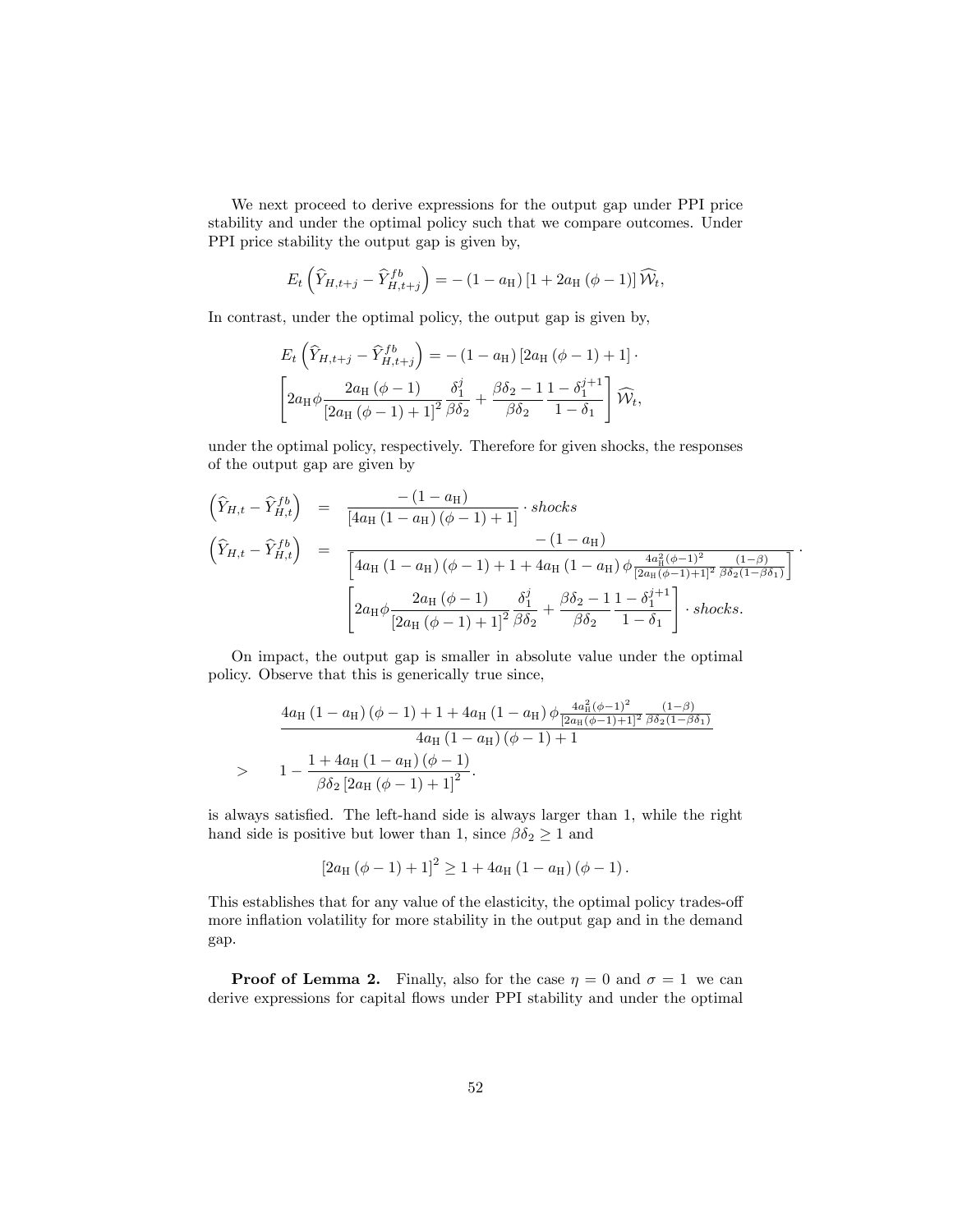policy,

$$
\widehat{\mathcal{B}}_t = \widehat{\mathcal{B}}_{t-1} - \frac{(1 - a_{\mathrm{H}})}{4a_{\mathrm{H}}(1 - a_{\mathrm{H}})(\phi - 1) + 1} \beta \sum_{j=0}^{\infty} \beta^j
$$
\n
$$
\begin{cases}\n(2a_{\mathrm{H}}(\phi - 1)) E_t \left( \left( \widehat{Y}_{H,t+j+1}^{fb} - \widehat{Y}_{F,t+j+1}^{fb} \right) - \left( \widehat{Y}_{H,t+j}^{fb} - \widehat{Y}_{F,t+j}^{fb} \right) \right) + \\
-(2a_{\mathrm{H}}(\phi - 1) + 1) E_t \left( \left( \widehat{\zeta}_{C,t+1+j} - \widehat{\zeta}_{C,t+1+j}^{*} \right) - \left( \widehat{\zeta}_{C,t+j} - \widehat{\zeta}_{C,t+j}^{*} \right) \right)\n\end{cases},
$$

and under the optimal policy:

$$
\hat{B}_{t} = \hat{B}_{t-1} - \frac{(1 - a_{\mathrm{H}})}{4a_{\mathrm{H}} (1 - a_{\mathrm{H}}) (\phi - 1) + 1} \beta \sum_{j=0}^{\infty} \beta^{j}
$$
\n
$$
\begin{cases}\n(2a_{\mathrm{H}} (\phi - 1)) E_{t} \left( \left( \hat{Y}_{H,t+j+1}^{fb} - \hat{Y}_{F,t+j+1}^{fb} \right) - \left( \tilde{Y}_{H,t+j}^{fb} - \tilde{Y}_{F,t+j}^{fb} \right) \right) - \\
(2a_{\mathrm{H}} (\phi - 1) + 1) E_{t} \left( \left( \hat{\zeta}_{C,t+1+j} - \hat{\zeta}_{C,t+1+j}^{*} \right) - \left( \hat{\zeta}_{C,t+j} - \hat{\zeta}_{C,t+j}^{*} \right) \right) \right) + \\
\frac{(1 - a_{\mathrm{H}})}{4a_{\mathrm{H}} (1 - a_{\mathrm{H}}) (\phi - 1) + 1} \frac{\beta}{1 - \beta \delta_{1}} 4a_{\mathrm{H}} (1 - a_{\mathrm{H}}) (\phi - 1) .\n\end{cases}
$$
\n
$$
\begin{cases}\n-2a_{\mathrm{H}} \phi \frac{2a_{\mathrm{H}} (\phi - 1)}{2a_{\mathrm{H}} (\phi - 1) + 1} \frac{(1 - \delta_{1})}{\beta \delta_{2}} + \\
\delta_{1} [2a_{\mathrm{H}} (\phi - 1) + 1] \frac{\beta \delta_{2} - 1}{\beta \delta_{2}} \end{cases} \hat{W}_{t} +
$$
\n
$$
2(1 - a_{\mathrm{H}}) \left[ \frac{2a_{\mathrm{H}} (\phi - 1)}{4a_{\mathrm{H}} (1 - a_{\mathrm{H}}) (\phi - 1) + 1} \right] \frac{\beta}{1 - \beta \delta_{1}} (1 - \delta_{1}) \delta_{1} \left( \hat{Y}_{H,t-1} - \hat{Y}_{H,t-1}^{fb} \right).
$$

Given the optimal solution for  $W_t$ , relative to PPI price stability, expected shocks are now multiplied by the term

$$
-\frac{\left(1-a_{\mathrm{H}}\right)}{4 a_{\mathrm{H}} \left(1-a_{\mathrm{H}}\right) \left(\phi-1\right) +1} \Bigg[\left(1-\frac{1}{\left(1-\beta \delta_{1}\right) \delta_{2}}\right. \\ \left.\left.\frac{4 a_{\mathrm{H}} \left(1-a_{\mathrm{H}}\right) \left(\phi-1\right) \left\{4 a_{\mathrm{H}}^{2} \left(\phi-1\right) \left[\left(\phi-1\right) \left(\beta \delta_{2} \delta_{1}-1\right)-\left(1-\delta_{1}\right)\right]+\left(1+4 a_{\mathrm{H}} \left(\phi-1\right)\right) \left(\beta \delta_{2}-1\right) \delta_{1}\right\}}{\left[2 a_{\mathrm{H}} \left(\phi-1\right)+1\right]^{2} \left[4 a_{\mathrm{H}} \left(1-a_{\mathrm{H}}\right) \left(\phi-1\right)+1+4 a_{\mathrm{H}} \left(1-a_{\mathrm{H}}\right) \phi \frac{4 a_{\mathrm{H}}^{2} \left(\phi-1\right)^{2}}{\left[2 a_{\mathrm{H}} \left(\phi-1\right)+1\right]^{2}} \frac{\left(1-\beta\right)}{\left(\beta \delta_{2}\left(1-\beta \delta_{1}\right)}\right]}\right];
$$

since  $\beta \delta_2 \delta_1 = 1$  the above further simplifies:

$$
-\frac{\left(1-a_{\text{H}}\right)}{4a_{\text{H}}\left(1-a_{\text{H}}\right)\left(\phi-1\right)+1}\left[1-\frac{1-\delta_{1}}{\delta_{2}-1}\frac{4a_{\text{H}}\left(1-a_{\text{H}}\right)\left(\phi-1\right)}{\left[2a_{\text{H}}\left(\phi-1\right)+1\right]^{2}}\right].}{4a_{\text{H}}\left(1-a_{\text{H}}\right)\left(\phi-1\right)+1+\left(1-a_{\text{H}}\right)\left(\phi-1\right)+1}
$$

$$
4a_{\text{H}}\left(1-a_{\text{H}}\right)\left(\phi-1\right)+1+4a_{\text{H}}\left(1-a_{\text{H}}\right)\phi\frac{4a_{\text{H}}^{2}\left(\phi-1\right)^{2}}{\left[2a_{\text{H}}\left(\phi-1\right)+1\right]^{2}}\frac{\left(1-\beta\right)}{\beta\left(\delta_{2}-1\right)}}\right].
$$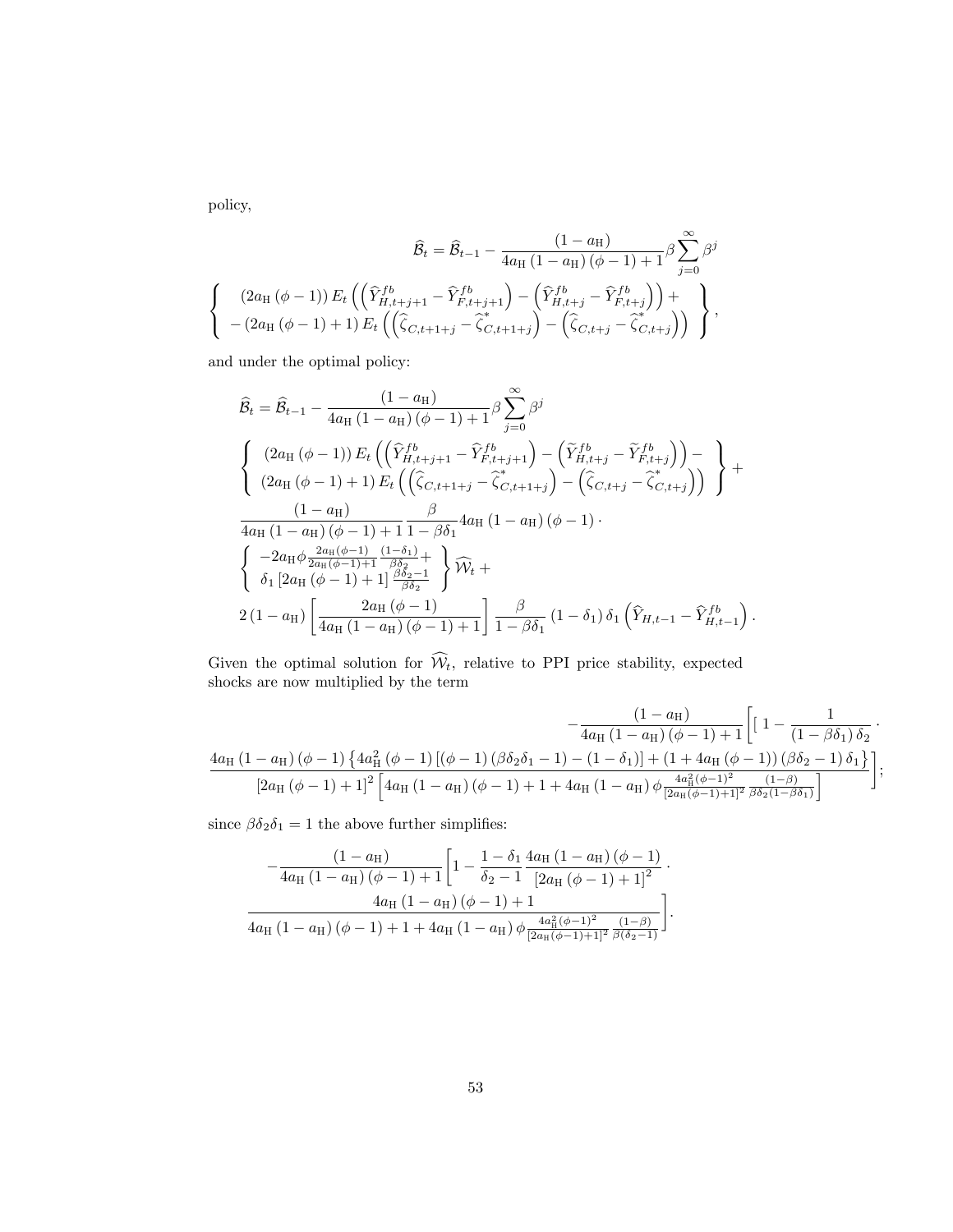The second term in brackets is positive for  $\phi > 1$  and always less than 1 in absolute value, since  $\delta_2 - 1 > 1 - \delta_1$  :

$$
\delta_2 - 1 = \frac{1}{2\beta} \left( 1 - \beta + \left[ \eta + \frac{\sigma}{4a_H \left( 1 - a_H \right) \left( \sigma \phi - 1 \right) + 1} \right] \frac{\left( 1 - \alpha \beta \right) \left( 1 - \alpha \right)}{\alpha} \theta \right) +
$$
  

$$
\frac{1}{2\beta} \sqrt{\left\{ 1 + \beta + \left[ \eta + \frac{\sigma}{4a_H \left( 1 - a_H \right) \left( \sigma \phi - 1 \right) + 1} \right] \frac{\left( 1 - \alpha \beta \right) \left( 1 - \alpha \right)}{\alpha} \theta \right\}^2 - 4\beta},
$$
  

$$
1 - \delta_1 = \frac{1}{2\beta} \left( \beta - 1 - \left[ \eta + \frac{\sigma}{4a_H \left( 1 - a_H \right) \left( \sigma \phi - 1 \right) + 1} \right] \frac{\left( 1 - \alpha \beta \right) \left( 1 - \alpha \right)}{\alpha} \theta \right) +
$$
  

$$
\frac{1}{2\beta} \sqrt{\left\{ 1 + \beta + \left[ \eta + \frac{\sigma}{4a_H \left( 1 - a_H \right) \left( \sigma \phi - 1 \right) + 1} \right] \frac{\left( 1 - \alpha \beta \right) \left( 1 - \alpha \right)}{\alpha} \theta \right\}^2 - 4\beta},
$$

which implies that,

$$
1 + \left[\eta + \frac{\sigma}{4a_{\mathrm{H}}\left(1 - a_{\mathrm{H}}\right)\left(\sigma\phi - 1\right) + 1}\right] \frac{\delta_2 - 1 \ge 1 - \delta_1 \langle = \rangle}{\alpha} \theta > \beta.
$$

Therefore, optimal policy dampens capital flows for  $\phi > 1$  and makes them larger in absolute value for  $\phi < 1$ .